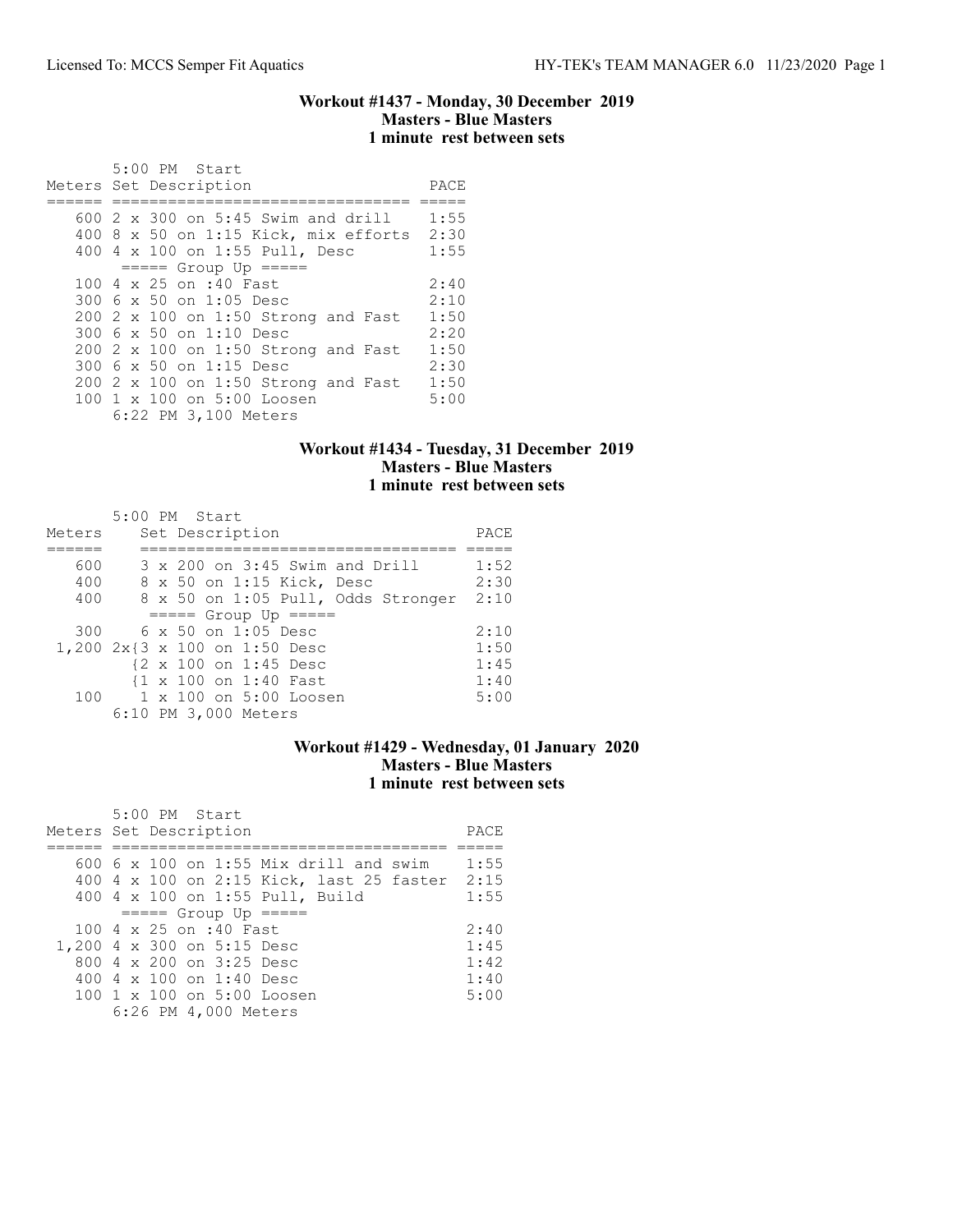### Workout #1426 - Thursday, 02 January 2020 Masters - Blue Masters 1 minute rest between sets

| Meters | $5:00$ PM Start<br>Set Description                                   | PACE |
|--------|----------------------------------------------------------------------|------|
|        |                                                                      |      |
| 600    | 4 x 150 on 2:45 Mix drill and swim                                   | 1:50 |
| 400    | 4 x 100 on 2:15 Kick, mix efforts                                    | 2:15 |
| 400    | 8 x 50 on 1:05 Pull, Desc                                            | 2:10 |
|        | $====$ Group Up $====$                                               |      |
| 100    | 4 x 25 on :40 Fast                                                   | 2:40 |
|        | 1,500 2x{4 x 75 on 1:30 Build                                        | 2:00 |
|        | $\{4 \times 75 \text{ on } 1:40 \text{ Hold best speed}\}$           | 2:13 |
|        | $\{1 \times 50 \text{ on } 1:15 \text{ Easy}, \text{ start early}\}$ | 2:30 |
|        | {1 x 100 on 2:15 Fast                                                | 2:15 |
| 100    | 1 x 100 on 5:00 Loosen                                               | 5:00 |
|        | 6:15 PM 3,100 Meters                                                 |      |

### Workout #1425 - Monday, 06 January 2020 Masters - Blue Masters 1 minute rest between sets

| Meters | 5:00 PM Start<br>Set Description                     | PACE |
|--------|------------------------------------------------------|------|
|        |                                                      |      |
| 600    | 3 x 200 on 3:45 Drill & Swim                         | 1:52 |
| 400    | 4 x 100 on 2:15 Kick, faster middle                  | 2:15 |
| 500    | 10 x 50 on 1:05 Pull, alt easy/strong                | 2:10 |
|        | $\sim \sim \sim \sim$ Group Up $\sim \sim \sim \sim$ |      |
| 100    | 4 x 25 on :40 Fast                                   | 2:40 |
| 200    | $4 \times 50$ on 1:05 Desc                           | 2:10 |
|        | 1,100 2x{1 x 100 on 2:15 Easy                        | 2:15 |
|        | {6 x 75 on 2:00 Hold best speed                      | 2:40 |
| 100    | $1 \times 100$ on $5:00$ Loosen                      | 5:00 |
|        | 6:20 PM 3,000 Meters                                 |      |

# Workout #1420 - Tuesday, 07 January 2020 Masters - Blue Masters 1 minute rest between sets

| 5:00 PM Start                                        |      |
|------------------------------------------------------|------|
| Meters Set Description                               | PACE |
|                                                      |      |
| 600 $3 \times 200$ on $3:50$ Mix swim and drill      | 1:55 |
| 400 8 x 50 on 1:15 Kick, Evens Fast                  | 2:30 |
| 400 8 x 50 on 1:05 Pull, desc                        | 2:10 |
| $\sim \sim \sim \sim$ Group Up $\sim \sim \sim \sim$ |      |
| $200 \text{ } 4 \text{ } \times 50$ on 1:05 Desc     | 2:10 |
| 900 6 x 150 on 2:45 Desc                             | 1:50 |
| 600 4 x 150 on 2:55 Faster                           | 1:57 |
| $100 \t1 x 100$ on $5:00$ Loosen                     | 5:00 |
| 6:16 PM 3,200 Meters                                 |      |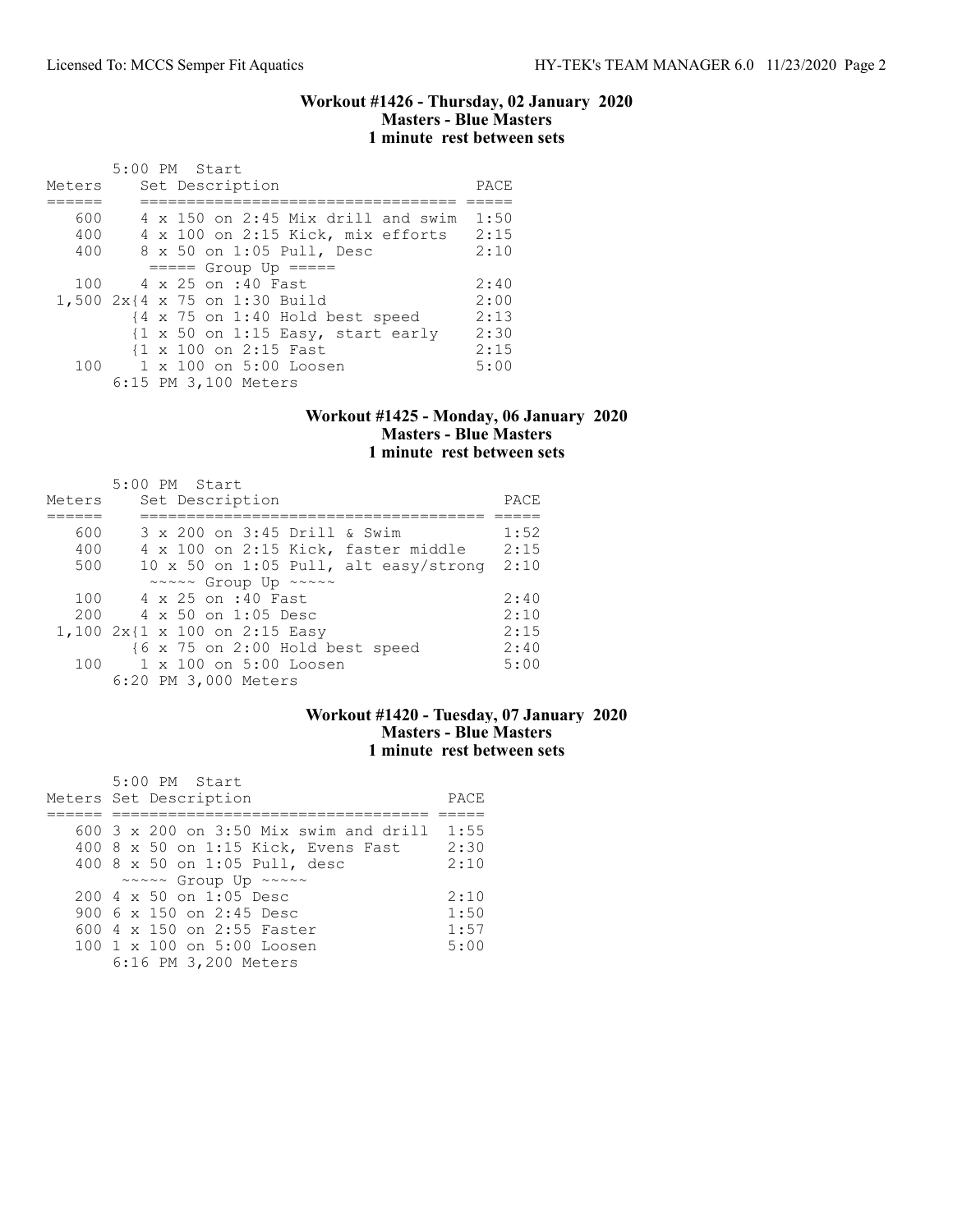### Workout #1417 - Wednesday, 08 January 2020 Masters - Blue Masters 1 minute rest between sets

| 5:00 PM Start<br>Meters Set Description              | PACE |
|------------------------------------------------------|------|
|                                                      |      |
| 600 $2 \times 300$ on 5:45 Drill and Swim Mix        | 1:55 |
| 400 4 x 100 on 2:15 Kick, change effort at 25        | 2:15 |
| 400 4 x 100 on 1:55 Pull, Build                      | 1:55 |
| $\sim \sim \sim \sim$ Group Up $\sim \sim \sim \sim$ |      |
| 200 4 x 50 on 1:05 Desc                              | 2:10 |
| 1,000 2 x 500 on 8:30 Build                          | 1:42 |
| 1,000 4 x 250 on 4:30 Desc                           | 1:48 |
| 500 5 x 100 on 1:50 Desc                             | 1:50 |
| $100 \t1 x 100$ on $5:00$ Loosen                     | 5:00 |
| 6:31 PM 4,200 Meters                                 |      |

### Workout #1416 - Thursday, 09 January 2020 Masters - Blue Masters 1 minute rest between sets

| $5:00$ PM Start<br>Meters Set Description | PACE |
|-------------------------------------------|------|
| 600 $2 \times 300$ on 5:45 Mix drill/swim | 1:55 |
| 400 8 x 50 on 1:15 Kick, Mix efforts      | 2:30 |
| 400 4 x 100 on 1:55 Pull, Desc            | 1:55 |
| ~~~~~ Group Up ~~~~~                      |      |
| 100 4 x 25 on :40 Fast                    | 2:40 |
| 800 $4 \times 200$ on $3:30$ Desc         | 1:45 |
| 400 2 x 200 on 3:20 Desc                  | 1:40 |
| 200 1 x 200 on 3:10 Last one, fast one    | 1:35 |
| 100 1 x 100 on 5:00 Loosen                | 5:00 |
| 6:10 PM 3,000 Meters                      |      |

# Workout #1412 - Monday, 13 January 2020 Masters - Blue Masters 1 minute rest between sets

| $5:00$ PM Start<br>Meters Set Description               | PACE. |
|---------------------------------------------------------|-------|
| 500 1 x 500 on 9:00 Mix swim & Drill                    | 1:48  |
| 500 1 x 500 on 9:00 Pull, mix speeds                    | 1:48  |
| 400 4 x 100 on 2:20 Kick, mix in a fast 25 on each 2:20 |       |
| ***** Group Up ******                                   |       |
| 100 4 x 25 on :40 Speedy!                               | 2:40  |
| 400 8 x 50 on 1:05 Desc 1-4, 5-8                        | 2:10  |
| 200 1 x 200 on 4:00 Loosen, Get Ready                   | 2:00  |
| $6006 \times 100$ on $3:00$ Test Yourself!!             | 3:00  |
| 300 1 x 300 on 6:00 Cool down                           | 2:00  |
| 6:15 PM 3,000 Meters                                    |       |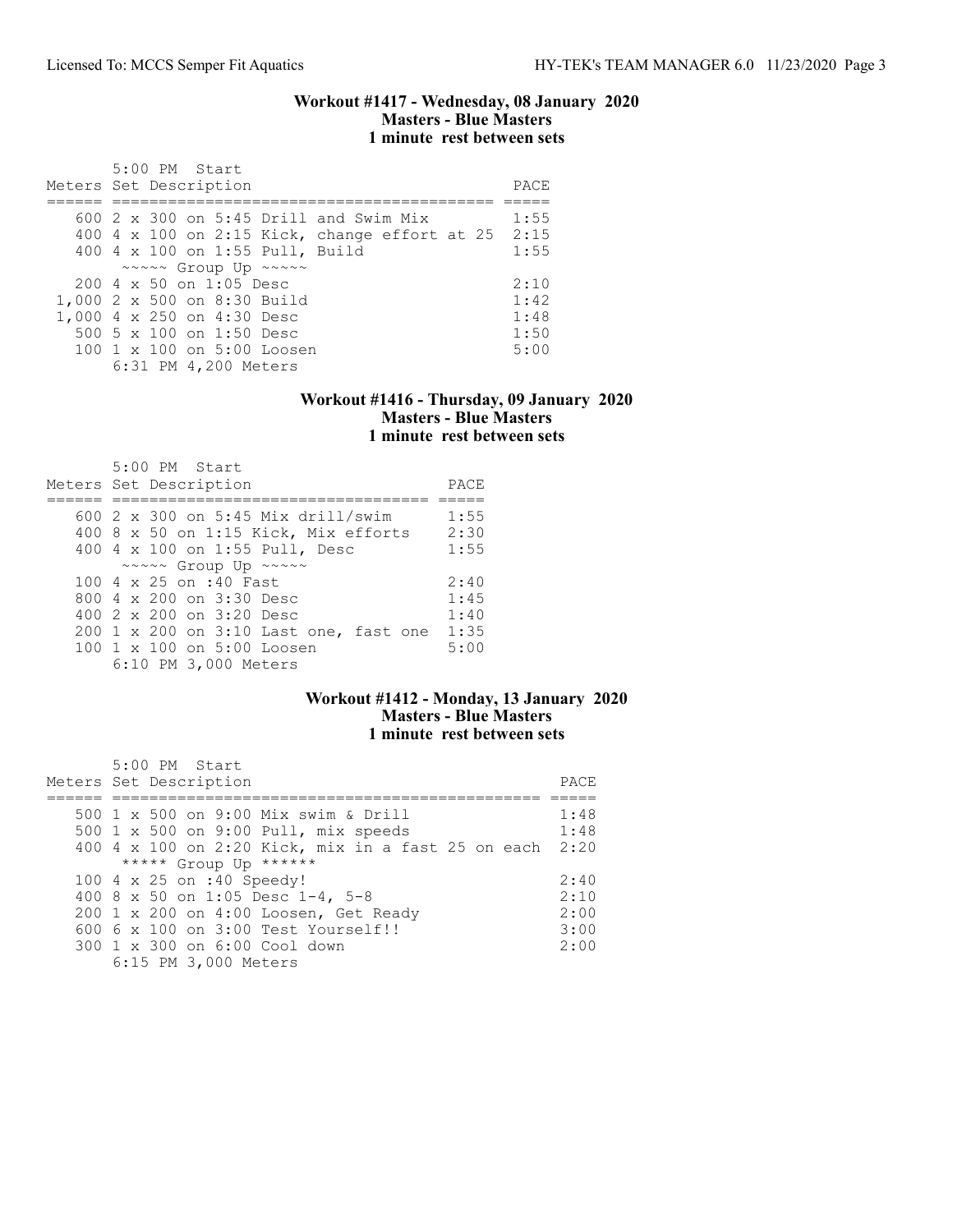### Workout #1408 - Tuesday, 14 January 2020 Masters - Blue Masters 1 minute rest between sets

|        | 5:00 PM Start                         |      |
|--------|---------------------------------------|------|
| Meters | Set Description                       | PACE |
|        |                                       |      |
| 600    | $6 \times 100$ on 1:55 swim and drill | 1:55 |
| 400    | 4 x 100 on 2:15 Kick, Desc            | 2:15 |
| 400    | 4 x 100 on 1:55 Pull, build           | 1:55 |
|        | $\#$ #### Group Up #####              |      |
| 100    | 4 x 25 on :40 Fast                    | 2:40 |
|        | 1,400 4x{1 x 200 on 3:30 Build        | 1:45 |
|        | {1 x 100 on 1:45 Build                | 1:45 |
|        | {1 x 50 on :55 Fast                   | 1:50 |
| 100    | 1 x 100 on 5:00 Loosen                | 5:00 |
|        | 6:07 PM 3,000 Meters                  |      |

## Workout #1407 - Wednesday, 15 January 2020 Masters - Blue Masters 1 minute rest between sets

|        | 5:00 PM Start                                         |      |
|--------|-------------------------------------------------------|------|
| Meters | Set Description                                       | PACE |
|        |                                                       |      |
| 600    | 3 x 200 on 3:50 Swim and drill mix                    | 1:55 |
| 400    | 8 x 50 on 1:15 Kick, mix efforts                      | 2:30 |
| 400    | 8 x 50 on 1:05 Pull, Desc                             | 2:10 |
|        | $\#$ #### Group Up $\#$ ####                          |      |
|        | 2,500 2x{4 x 50 on 1:05 Desc                          | 2:10 |
|        | $\{1 \times 400 \text{ on } 6:30 \text{ Neg Split}\}$ | 1:38 |
|        | {1 x 300 on 5:00 Neg Split                            | 1:40 |
|        | $\{1 \times 200 \text{ on } 3:30 \text{ Neg Split}\}$ | 1:45 |
|        | {1 x 100 on 1:45 Fast                                 | 1:45 |
|        | $\{1 \times 50 \text{ on } 1:15 \text{ faster}\}$     | 2:30 |
| 100    | 1 x 100 on 5:00 Loosen                                | 5:00 |
|        | 6:25 PM 4,000 Meters                                  |      |

## Workout #1404 - Thursday, 16 January 2020 Masters - Blue Masters 1 minute rest between sets

| 5:00 PM Start                              |      |
|--------------------------------------------|------|
| Meters Set Description                     | PACE |
|                                            |      |
| $600$ 2 x 300 on 5:55 Swim and drill       | 1:58 |
| 400 8 x 50 on 1:15 Kick, evens faster 2:30 |      |
| 400 8 x 50 on 1:05 Pull, evens faster 2:10 |      |
| $\#$ #### Group Up $\#$ ####               |      |
| 100 4 x 25 on :40 Fast                     | 2:40 |
| 500 5 x 100 on 2:00 Desc                   | 2:00 |
| 500 5 x 100 on 1:45 Desc                   | 1:45 |
| 500 5 $\times$ 100 on 1:35 Desc            | 1:35 |
| 100 1 x 100 on 5:00 Loosen                 | 5:00 |
| 6:13 PM 3,100 Meters                       |      |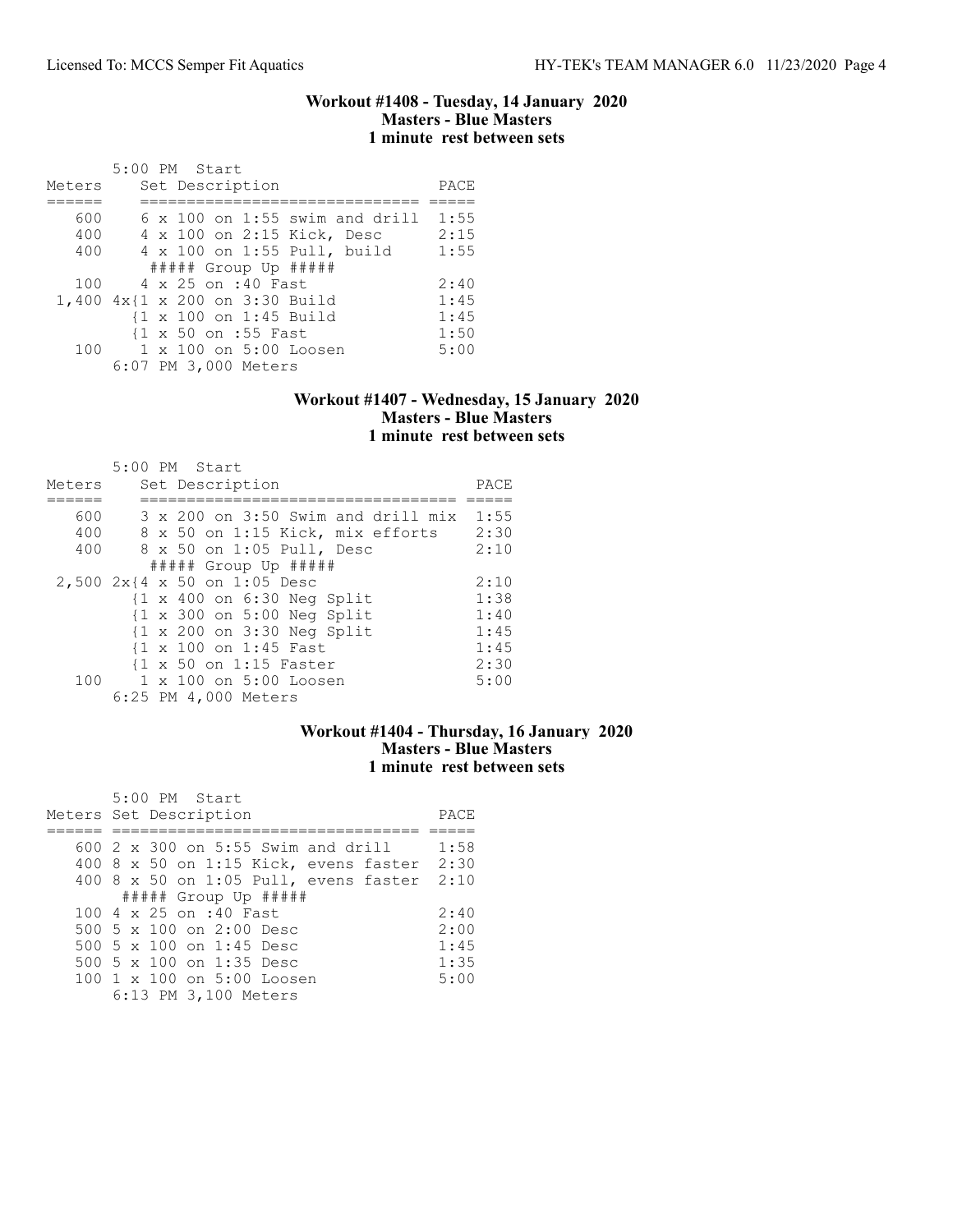### Workout #1401 - Monday, 20 January 2020 Masters - Blue Masters 1 minute rest between sets

|        |  | 5:00 PM Start                    |      |
|--------|--|----------------------------------|------|
| Meters |  | Set Description                  | PACE |
|        |  |                                  |      |
| 600    |  | 4 x 150 on 2:45 Drill & Swim     | 1:50 |
| 400    |  | 4 x 100 on 2:15 Kick, Desc       | 2:15 |
| 400    |  | 8 x 50 on 1:05 Pull, Mix Efforts | 2:10 |
|        |  | $--- -$ Group Up $---$           |      |
| 300    |  | $6 \times 50$ on 1:05 Desc       | 2:10 |
|        |  | 1,400 2x{1 x 100 on 2:15 Loosen  | 2:15 |
|        |  | {4 x 25 on :40 Fast              | 2:40 |
|        |  | {4 x 50 on 1:10 Fast             | 2:20 |
|        |  | {4 x 75 on 1:30 Fast             | 2:00 |
| 100    |  | 1 x 100 on 5:00 Loosen           | 5:00 |
|        |  | 6:18 PM 3,200 Meters             |      |

## Workout #1398 - Tuesday, 21 January 2020 Masters - Blue Masters 1 minute rest between sets

| 5:00 PM Start<br>Meters Set Description                                                                       | PACE         |
|---------------------------------------------------------------------------------------------------------------|--------------|
| 600 6 x 100 on 1:50 Mix drill and swim<br>400 8 x 50 on 1:15 Kick, Faster last 25                             | 1:50<br>2:30 |
| 400 4 x 100 on 1:50 Pull, MIx Efforts                                                                         | 1:50         |
| $--- -$ Group Up $---$<br>100 4 x 25 on :40 Fast                                                              | 2:40         |
| 1,500 10 x 150 on 2:40 Move a faster 50 through the set<br>100 1 x 100 on 5:00 Loosen<br>6:09 PM 3,100 Meters | 1:47<br>5:00 |

## Workout #1395 - Wednesday, 22 January 2020 Masters - Blue Masters 1 minute rest between sets

|        | 5:00 PM Start                         |      |
|--------|---------------------------------------|------|
| Meters | Set Description                       | PACE |
|        |                                       |      |
| 600    | 3 x 200 on 3:45 Swim/drill mix        | 1:52 |
| 400    | 4 x 100 on 2:15 Kick, desc            | 2:15 |
| 400    | 8 x 50 on 1:05 Pull, Evens Faster     | 2:10 |
|        | $--- $ Group Up $---$                 |      |
| 200    | 4 x 50 on 1:05 Desc                   | 2:10 |
|        | 2,400 2x{2 x 300 on 5:15 Desc         | 1:45 |
|        | $\{1 \times 600$ on $10:15$ Neg Split | 1:42 |
| 100    | 1 x 100 on 5:00 Loosen                | 5:00 |
|        | 6:27 PM 4,100 Meters                  |      |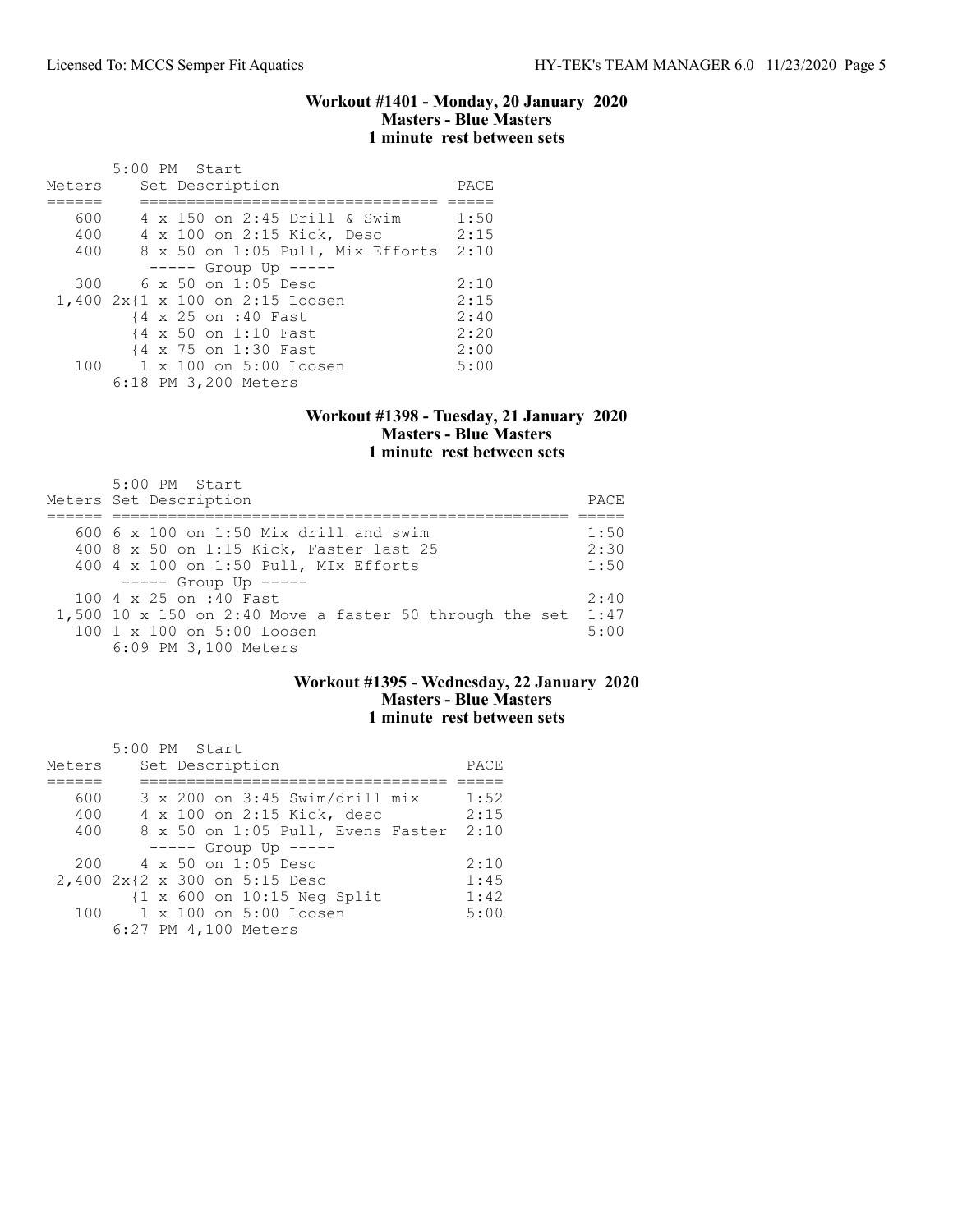### Workout #1391 - Thursday, 23 January 2020 Masters - Blue Masters 1 minute rest between sets

| Meters | $5:00$ PM Start |  | Set Description                                                       | PACE |
|--------|-----------------|--|-----------------------------------------------------------------------|------|
|        |                 |  |                                                                       |      |
| 600    |                 |  | $4 \times 150$ on 2:50 swim and drill                                 | 1:53 |
| 400    |                 |  | 8 x 50 on 1:15 Kick, mix efforts                                      | 2:30 |
| 400    |                 |  | 4 x 100 on 1:55 Pull, faster 2nd 50                                   | 1:55 |
|        |                 |  | $---$ Group Up $---$                                                  |      |
| 200    |                 |  | 4 x 50 on 1:05 Desc                                                   | 2:10 |
|        |                 |  | 1,300 $2x\{6 \times 75 \text{ on } 1:45 \text{ Hold a fast pace}\}$   | 2:20 |
|        |                 |  | $\{4 \times 50 \text{ on } 1:15 \text{ One easy}, \text{ one fast}\}$ | 2:30 |
| 100    |                 |  | 1 x 100 on 5:00 Loosen                                                | 5:00 |
|        |                 |  | 6:16 PM 3,000 Meters                                                  |      |

### Workout #1449 - Monday, 27 January 2020 Masters - Blue Masters 1 minute rest between sets

| Meters |  | $5:00$ PM Start<br>Set Description      | PACE |
|--------|--|-----------------------------------------|------|
| 600    |  | 4 x 150 on 2:45 Swim and drill mix      | 1:50 |
| 400    |  | 8 x 50 on 1:15 Kick, mix it up          | 2:30 |
| 400    |  | 4 x 100 on 1:55 Pull, Desc              | 1:55 |
|        |  |                                         |      |
|        |  | $--- -$ Group Up $---$                  |      |
| 100    |  | 4 x 25 on :40 Fast                      | 2:40 |
|        |  | 1,500 1x{5 x 100 on 1:45 Last 25 faster | 1:45 |
|        |  | {4 x 100 on 1:50 Last 50 faster         | 1:50 |
|        |  | {3 x 100 on 1:55 Last 75 faster         | 1:55 |
|        |  | {2 x 100 on 2:00 1 fast, 1 easy         | 2:00 |
|        |  | {1 x 100 on 3:00 Best of the day        | 3:00 |
|        |  | 100 1 x 100 on 5:00 Loosen              | 5:00 |
|        |  | 6:11 PM 3,100 Meters                    |      |

### Workout #1446 - Tuesday, 28 January 2020 Masters - Blue Masters 1 minute rest between sets

|        | 5:00 PM Start                         |      |
|--------|---------------------------------------|------|
| Meters | Set Description                       | PACE |
|        |                                       |      |
| 600    | $4 \times 150$ on 2:55 drill and swim | 1:57 |
| 400    | 4 x 100 on 2:15 Kick, build           | 2:15 |
| 400    | 8 x 50 on 1:05 Pull, Desc             | 2:10 |
|        | ----- Group Up -----                  |      |
| 200    | 4 x 50 on 1:05 Desc                   | 2:10 |
|        | 1,400 1x{3 x 200 on 3:10 Steady       | 1:35 |
|        | {2 x 50 on 1:10 1 Max, 1 Easy         | 2:20 |
|        | {2 x 200 on 3:15 Steady               | 1:38 |
|        | {2 x 50 on 1:10 1 Max, 1 Easy         | 2:20 |
|        | {1 x 200 on 3:20 Fast!                | 1:40 |
| 100    | 1 x 100 on 5:00 Loosen                | 5:00 |
|        | 6:09 PM 3,100 Meters                  |      |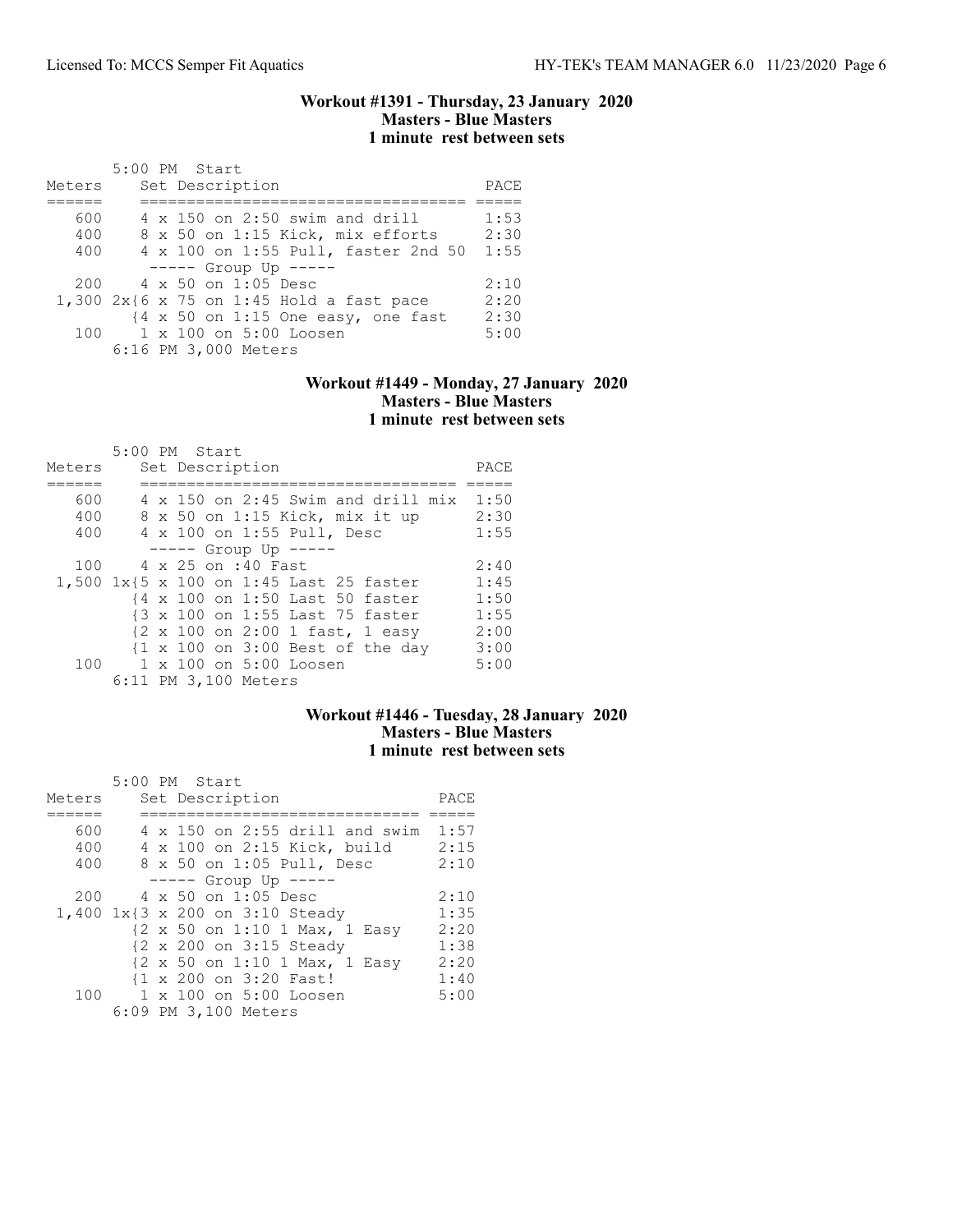### Workout #1443 - Wednesday, 29 January 2020 Masters - Blue Masters 1 minute rest between sets

| 5:00 PM Start                             |      |
|-------------------------------------------|------|
| Meters Set Description                    | PACE |
|                                           |      |
| 600 6 x 100 on 1:55 Swim and drill mix    | 1:55 |
| 400 8 x 50 on 1:15 Kick, last half faster | 2:30 |
| 400 4 x 100 on 1:55 Pull, Neg Split       | 1:55 |
| $--- -$ Group Up $---$                    |      |
| 400 $8 \times 50$ on 1:05 Desc            | 2:10 |
| 400 4 $\times$ 100 on 1:45 Desc           | 1:45 |
| 400 2 x 200 on 3:25 Desc                  | 1:42 |
| 400 1 x 400 on 6:30 Neg Split             | 1:38 |
| 400 2 x 200 on 3:25 Desc                  | 1:42 |
| 400 4 $\times$ 100 on 1:45 Desc           | 1:45 |
| 100 1 x 100 on 5:00 Loosen                | 5:00 |
| 6:28 PM 3,900 Meters                      |      |

## Workout #1439 - Thursday, 30 January 2020 Masters - Blue Masters 1 minute rest between sets

|            |  | 5:00 PM Start                                                            |      |
|------------|--|--------------------------------------------------------------------------|------|
| Meters     |  | Set Description                                                          | PACE |
| 600<br>400 |  | 3 x 200 on 3:45 Swim and drill<br>4 x 100 on 2:15 Kick, mix efforts 2:15 | 1:52 |
| 400        |  | 8 x 50 on 1:05 Pull, Desc                                                | 2:10 |
|            |  | ----- Group Up -----                                                     |      |
| 100        |  | 4 x 25 on :40 Fast                                                       | 2:40 |
| 200        |  | 4 x 50 on 1:10 Desc                                                      | 2:20 |
|            |  | 1,200 1x{3 x 100 on 1:55 Steady                                          | 1:55 |
|            |  | {1 x 100 on 1:40 Fast Pace                                               | 1:40 |
|            |  | {2 x 100 on 1:55 Steady                                                  | 1:55 |
|            |  | {2 x 100 on 1:40 Fast Pace                                               | 1:40 |
|            |  | {1 x 100 on 1:55 Steady                                                  | 1:55 |
|            |  | {3 x 100 on 1:40 Fast Pace                                               | 1:40 |
| 100        |  | 1 x 100 on 5:00 Loosen                                                   | 5:00 |
|            |  | 6:11 PM 3,000 Meters                                                     |      |

# Workout #1489 - Monday, 03 February 2020 Masters - Blue Masters 1 minute rest between sets

| 5:00 PM Start<br>Meters Set Description | PACE |
|-----------------------------------------|------|
| 600 2 x 300 on 5:50 Swim & Drill        | 1:57 |
| 400 8 x 50 on 1:15 Kick, Mix Efforts    | 2:30 |
| 400 4 x 100 on 1:50 Pull, Desc          | 1:50 |
| ***** Group Up *****                    |      |
| 100 4 x 25 on :40 Fast!                 | 2:40 |
| 300 6 x 50 on 1:10 Desc to Very Fast    | 2:20 |
| 400 4 x 100 on 1:50 Desc, #1 is Easy    | 1:50 |
| 300 6 x 50 on 1:05 Desc                 | 2:10 |
| 400 4 x 100 on 1:55 Desc, #1 is Easy    | 1:55 |
| $100 \t 1 \t x \t 100$ on $5:00$ Loosen | 5:00 |
| 6:16 PM 3,000 Meters                    |      |
|                                         |      |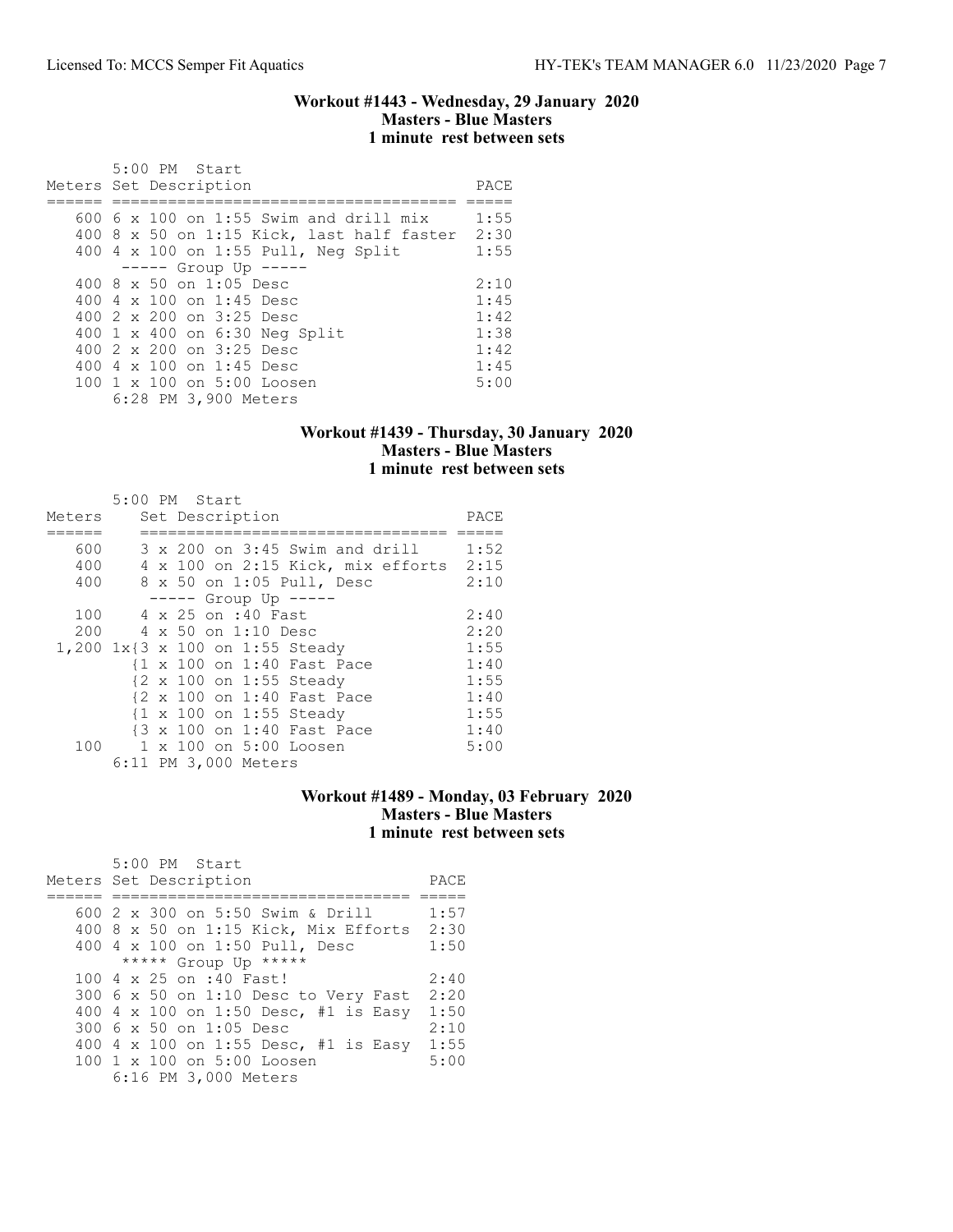### Workout #1492 - Tuesday, 04 February 2020 Masters - Blue Masters 1 minute rest between sets

 5:00 PM Start Meters Set Description **PACE** ====== ================================= ===== 600 3 x 200 on 3:50 Drill and Swim 1:55 400 4 x 100 on 1:50 Pull, Mix efforts 1:50 400 4 x 100 on 2:15 Kick, Odds Faster 2:15 ===== Group Up ===== 200 4 x 50 on 1:05 Desc 2:10<br>800 8 x 100 on 1:45 Desc 1:45 800 8 x 100 on 1:45 Desc 1:45 400 4 x 100 on 1:55 Desc 1:55 200 2 x 100 on 2:05 Desc 2:05 100 1 x 100 on 5:00 Loosen 5:00 6:13 PM 3,100 Meters

### Workout #1495 - Wednesday, 05 February 2020 Masters - Blue Masters 1 minute rest between sets

| 5:00 PM Start<br>Meters Set Description          | PACE |
|--------------------------------------------------|------|
|                                                  |      |
|                                                  |      |
| $600\,2\,$ x 300 on 5:55 Swim and Drill Mix      | 1:58 |
| 400 8 x 50 on 1:15 Kick, Desc                    | 2:30 |
| 400 8 x 50 on 1:05 Pull, Evens Faster            | 2:10 |
| $j$ ;;;;; Group Up ;;;;;                         |      |
| $200 \text{ } 4 \text{ } \times 50$ on 1:05 Desc | 2:10 |
| 1,200 4 x 300 on 5:15 Alt Mod/Fast               | 1:45 |
| $1002 \times 50$ on $1:05$ Desc                  | 2:10 |
| 600 2 x 300 on 5:15 Both Strong                  | 1:45 |
| $1002 \times 50$ on $1:05$ Desc                  | 2:10 |
| 300 1 x 300 on 5:15 Fast!                        | 1:45 |
| 100 1 x 100 on 5:00 Loosen                       | 5:00 |
| 6:34 PM 4,000 Meters                             |      |

### Workout #1498 - Thursday, 06 February 2020 Masters - Blue Masters 1 minute rest between sets

| 5:00 PM Start                                    |      |
|--------------------------------------------------|------|
| Meters Set Description                           | PACE |
|                                                  |      |
| 600 4 x 150 on 2:55 Drill & Swim                 | 1:57 |
| 400 4 x 100 on 2:15 Kick, last 25 fast           | 2:15 |
| 400 8 x 50 on 1:05 Pull, Evens Faster            | 2:10 |
| $\#$ #### Group Up $\#$ ####                     |      |
| 100 4 x 25 on :45 Fast!                          | 3:00 |
| $200 \text{ } 4 \text{ } \times 50$ on 1:05 Desc | 2:10 |
| 300 4 x 75 on 1:25 Desc                          | 1:53 |
| 400 4 x 100 on 1:45 Desc                         | 1:45 |
| 300 4 x 75 on 1:30 Desc                          | 2:00 |
| 200 4 x 50 on 1:10 Fast!                         | 2:20 |
| 100 1 x 100 on 5:00 Loosen                       | 5:00 |
| 6:16 PM 3,000 Meters                             |      |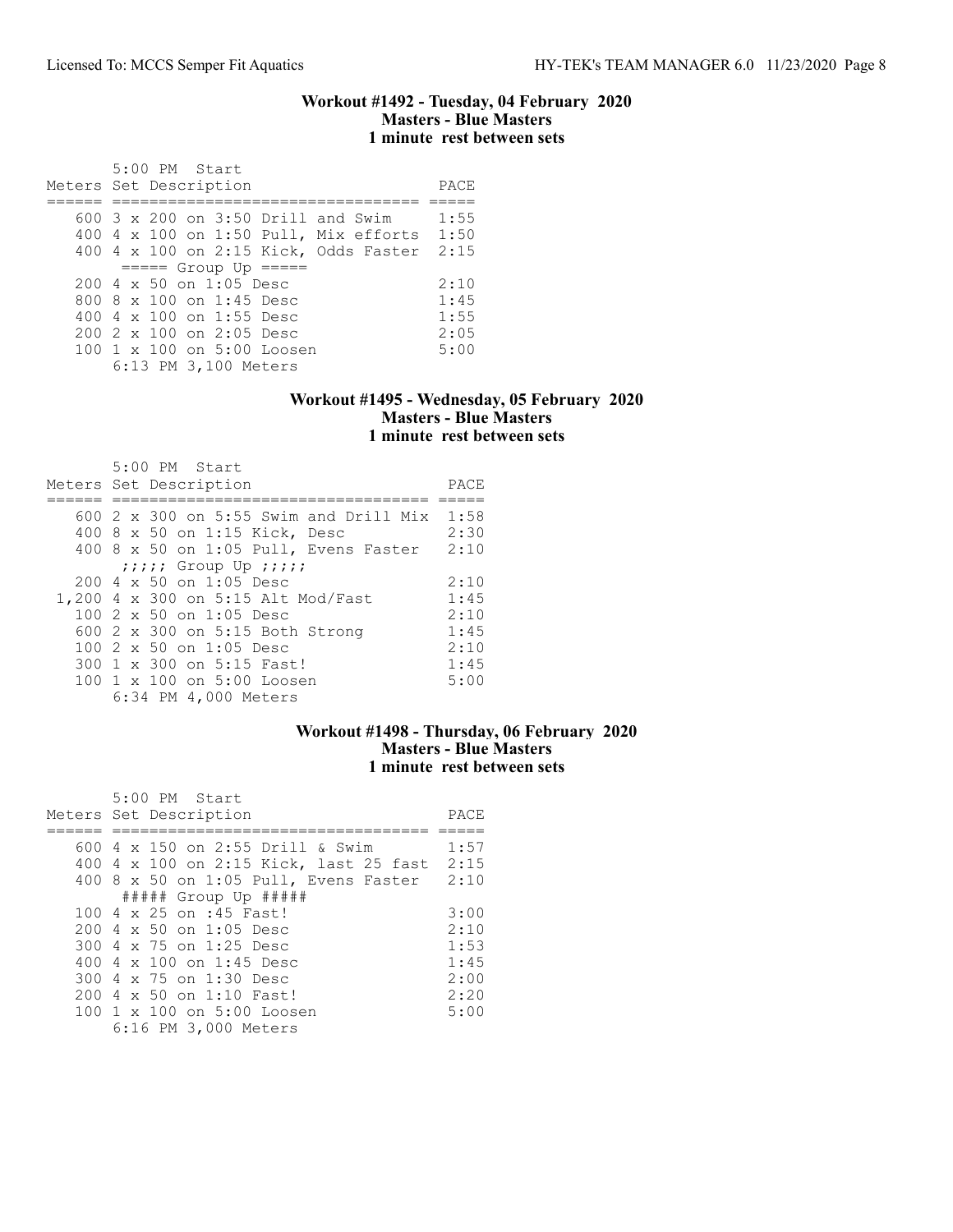### Workout #1537 - Monday, 10 February 2020 Masters - Blue Masters 1 minute rest between sets

|        | 5:00 PM Start                                                |      |
|--------|--------------------------------------------------------------|------|
| Meters | Set Description                                              | PACE |
|        |                                                              |      |
| 600    | 4 x 150 on 3:00 Swim and Drill                               | 2:00 |
|        | 800 2x{2 x 100 on 2:15 Kick, Desc                            | 2:15 |
|        | $\{2 \times 100 \text{ on } 1:55 \text{ Pull. Build Each}\}$ | 1:55 |
|        | $--- $ Group Up $--- $                                       |      |
| 200    | 4 x 50 on 1:05 Desc                                          | 2:10 |
| 100    | 4 x 25 on :40 Fast                                           | 2:40 |
| 100    | 1 x 100 on 2:00 Easy                                         | 2:00 |
| 300    | 4 x 75 on 2:00 Fast                                          | 2:40 |
| 100    | 1 x 100 on 2:00 Easy                                         | 2:00 |
| 300    | 4 x 75 on 1:45 Fast                                          | 2:20 |
| 100    | 1 x 100 on 2:00 Easy                                         | 2:00 |
| 300    | 4 x 75 on 1:30 Fast                                          | 2:00 |
| 100    | 1 x 100 on 5:00 Loosen                                       | 5:00 |
|        | 6:19 PM 3,000 Meters                                         |      |

## Workout #1534 - Tuesday, 11 February 2020 Masters - Blue Masters 1 minute rest between sets

|        | 5:00 PM Start                    |      |
|--------|----------------------------------|------|
| Meters | Set Description                  | PACE |
|        |                                  |      |
| 600    | 6 x 100 on 1:55 Drill & Swim     | 1:55 |
| 400    | 8 x 50 on 1:05 Pull, Desc        | 2:10 |
| 400    | 8 x 50 on 1:15 Kick, Mix Efforts | 2:30 |
|        | 88888 Group Up 88888             |      |
| 200    | 4 x 50 on 1:05 Desc              | 2:10 |
|        | 1,350 1x{3 x 150 on 3:00 Steady  | 2:00 |
|        | {1 x 150 on 2:40 Fast Pace       | 1:47 |
|        | {2 x 150 on 3:00 Steady          | 2:00 |
|        | {1 x 150 on 2:40 Fast Pace       | 1:47 |
|        | {1 x 150 on 3:00 Steady          | 2:00 |
|        | {1 x 150 on 2:40 Fast Pace       | 1:47 |
| 100    | 1 x 100 on 5:00 Loosen           | 5:00 |
|        | 6:12 PM 3,050 Meters             |      |

#### Workout #1531 - Wednesday, 12 February 2020 Masters - Blue Masters 1 minute rest between sets

| 5:00 PM Start<br>Meters Set Description          | PACE |
|--------------------------------------------------|------|
| 600 $3 \times 200$ on $3:45$ Swim/Drill Mix      | 1:52 |
| 400 4 x 100 on 2:15 Kick, faster last 25         | 2:15 |
| 400 4 x 100 on 1:50 Pull, Evens Faster           | 1:50 |
| ***** Group Up *****                             |      |
| 100 4 x 25 on :40 Fast                           | 2:40 |
| 1,000 2 x 500 on 8:50 Neg Split                  | 1:46 |
| $200 \text{ } 4 \text{ } \times 50$ on 1:05 Desc | 2:10 |
| 1,000 2 x 500 on 9:00 Desc                       | 1:48 |
| 200 4 x 50 on 1:05 Desc                          | 2:10 |
| $100 \t1 x 100$ on $5:00$ Loosen                 | 5:00 |
| 6:31 PM 4,000 Meters                             |      |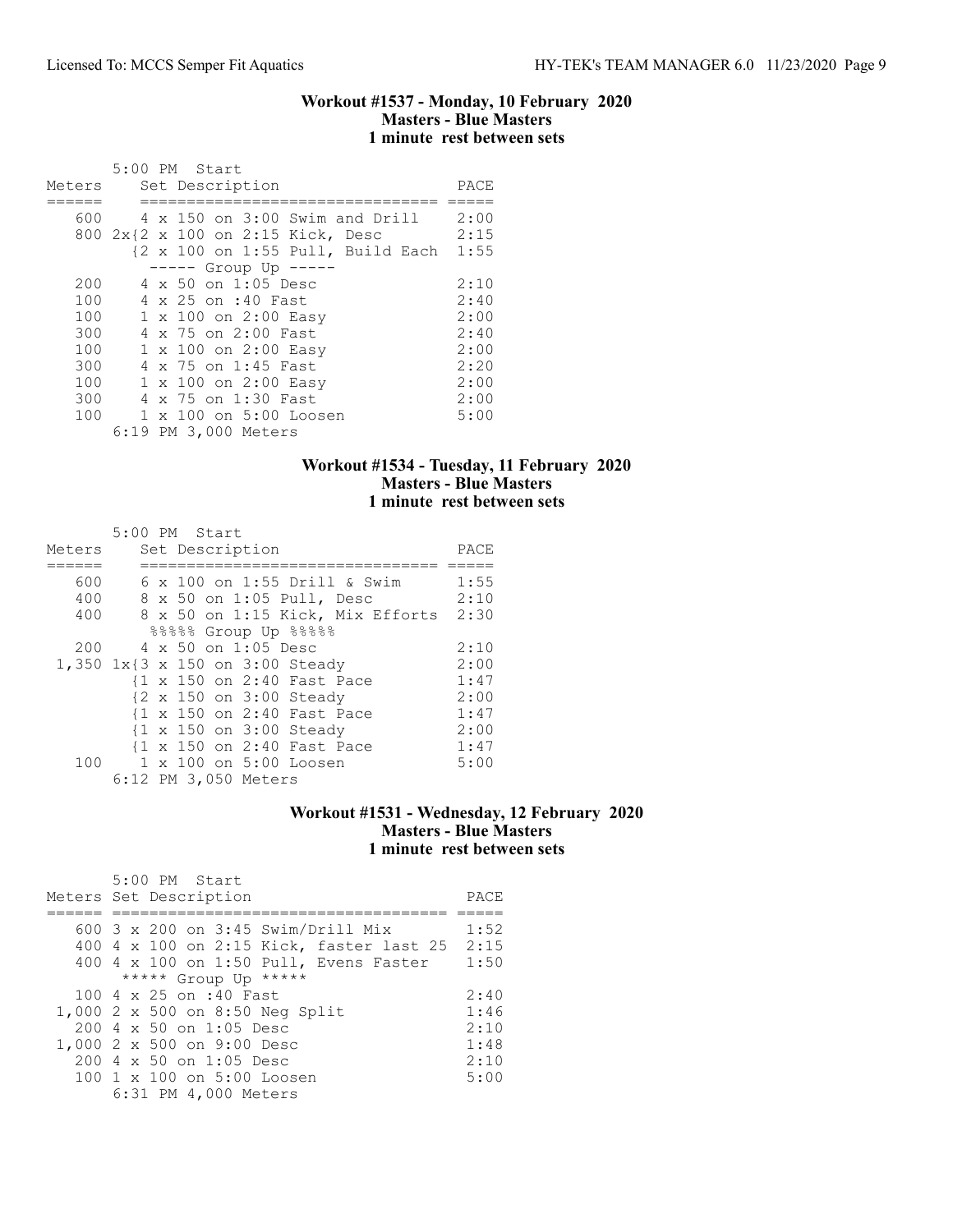### Workout #1528 - Thursday, 13 February 2020 Masters - Blue Masters 1 minute rest between sets

| 5:00 PM Start<br>Meters Set Description          | PACE |
|--------------------------------------------------|------|
|                                                  |      |
| 600 2 x 300 on 5:55 Swim / Drill Mix             | 1:58 |
| 400 8 x 50 on 1:05 Pull, Mix Efforts             | 2:10 |
| 400 8 x 50 on 1:15 Kick, faster 2nd 25           | 2:30 |
| $====$ Group Up $====$                           |      |
| 100 4 x 25 on :40 Fast                           | 2:40 |
| 800 4 x 200 on 3:30 Desc & Neg Split             | 1:45 |
| 400 $4 \times 100$ on 1:50 Desc                  | 1:50 |
| $200 \text{ } 4 \text{ } \times 50$ on 1:05 Desc | 2:10 |
| 100 1 x 100 on 5:00 Loosen                       | 5:00 |
| 6:13 PM 3,000 Meters                             |      |

#### Workout #1525 - Monday, 17 February 2020 Masters - Blue Masters 1 minute rest between sets

| $5:00$ PM Start<br>Meters Set Description          | PACE |
|----------------------------------------------------|------|
| 500 1 x 500 on 9:00 Mix swim & Drill               | 1:48 |
| 500 1 x 500 on 9:00 Pull, mix speeds               | 1:48 |
| 400 4 x 100 on 2:20 Kick, mix in a fast 25 on each | 2:20 |
| ***** Group Up ******                              |      |
| 100 4 x 25 on :40 Speedy!                          | 2:40 |
| 400 8 x 50 on 1:05 Desc 1-4, 5-8                   | 2:10 |
| 200 1 x 200 on 4:00 Loosen, Get Ready              | 2:00 |
| 600 6 x 100 on 3:00 Test Yourself!!                | 3:00 |
| 300 1 x 300 on 6:00 Cool down                      | 2:00 |
| 6:15 PM 3,000 Meters                               |      |

# Workout #1522 - Tuesday, 18 February 2020 Masters - Blue Masters 1 minute rest between sets

| 5:00 PM Start<br>Meters Set Description          | PACE |
|--------------------------------------------------|------|
| 600 6 x 100 on 1:55 Drill & Swim                 | 1:55 |
| 400 8 x 50 on 1:15 Kick, Desc                    | 2:30 |
| 400 4 x 100 on 1:55 Pull, Neg Split              | 1:55 |
| $( ) )$ ))) Group Up $( ( )$                     |      |
| $200 \text{ } 4 \text{ } \times 50$ on 1:05 Desc | 2:10 |
| 400 2 x 200 on 3:40 Desc                         | 1:50 |
| 400 2 x 200 on 3:30 Desc                         | 1:45 |
| 400 2 x 200 on 3:20 Desc                         | 1:40 |
| 200 1 x 200 on 4:00 Last one, fast one!          | 2:00 |
| 100 1 x 100 on 5:00 Loosen                       | 5:00 |
| 6:14 PM 3,100 Meters                             |      |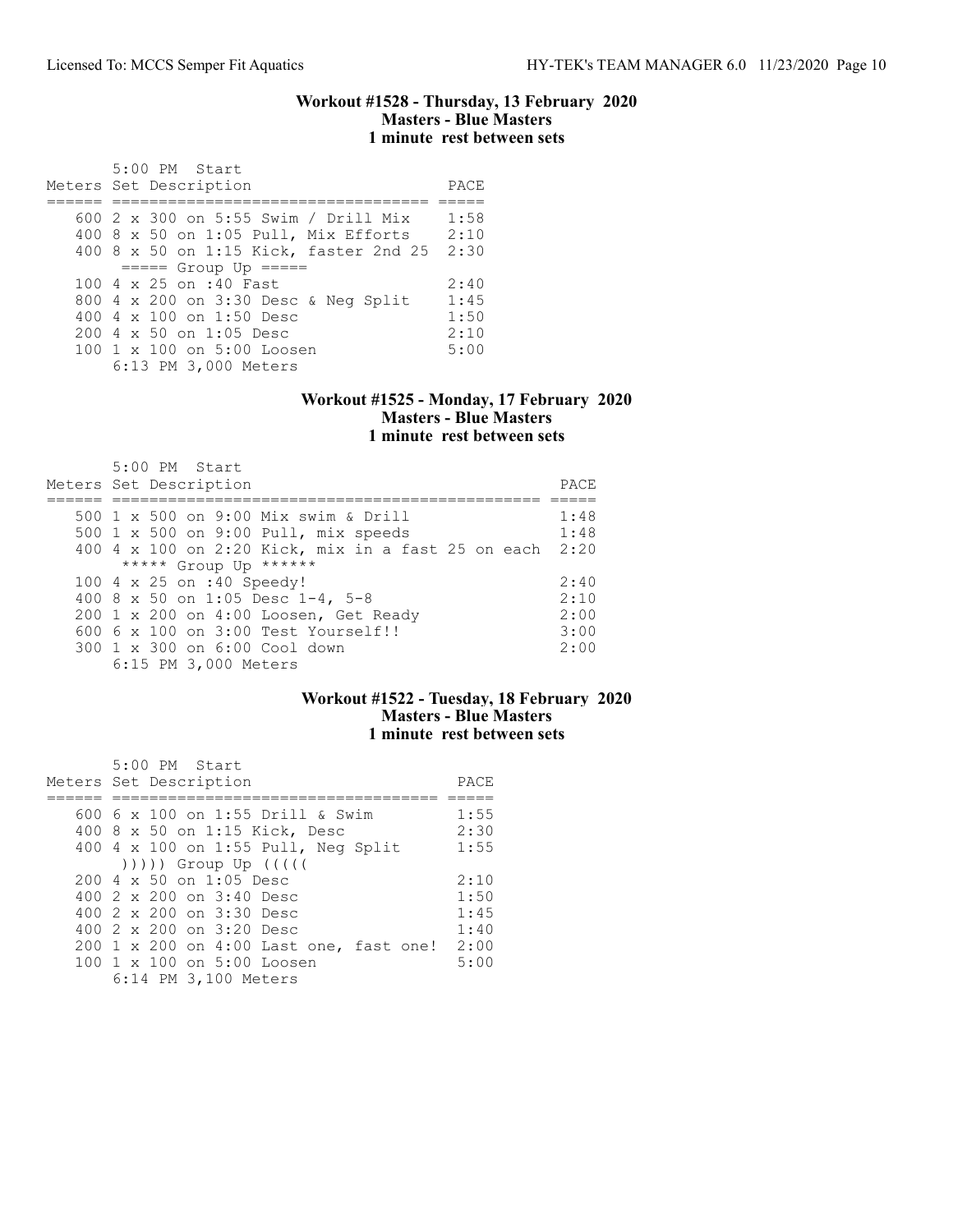Workout #1519 - Wednesday, 19 February 2020 Masters - Blue Masters 1 minute rest between sets

| 5:00 PM Start<br>Meters Set Description          | PACE |
|--------------------------------------------------|------|
|                                                  |      |
| 600 $3 \times 200$ on $3:45$ Drill & Swim        | 1:52 |
| 400 8 x 50 on 1:05 Pull, 1 Faster, 2 Easier 2:10 |      |
| 400 8 x 50 on 1:15 Kick, Desc                    | 2:30 |
| 00000 Group Up 00000                             |      |
| 100 4 x 25 on :40 Desc                           | 2:40 |
| 1,200 3 x 400 on 6:45 Desc                       | 1:41 |
| 800 4 x 200 on 3:30 Desc                         | 1:45 |
| 500 5 x 100 on 1:50 Desc                         | 1:50 |
| $100 \t1 x 100$ on $5:00$ Loosen                 | 5:00 |
| 6:31 PM 4,100 Meters                             |      |

### Workout #1515 - Thursday, 20 February 2020 Masters - Blue Masters 1 minute rest between sets

|        | 5:00 PM Start |  |                      |                                  |      |
|--------|---------------|--|----------------------|----------------------------------|------|
| Meters |               |  | Set Description      |                                  | PACE |
|        |               |  |                      |                                  |      |
| 600    |               |  |                      | 2 x 300 on 5:55 Drill/Swim Mix   | 1:58 |
| 400    |               |  |                      | 4 x 100 on 2:15 Kick, Some Fast! | 2:15 |
| 400    |               |  |                      | 8 x 50 on 1:05 Pull, Mix Efforts | 2:10 |
|        |               |  |                      | XxXxX Group Up XxXxX             |      |
| 100    |               |  | 4 x 25 on :40 Fast   |                                  | 2:40 |
| 200    |               |  | 4 x 50 on 1:05 Desc  |                                  | 2:10 |
|        |               |  |                      | 1,200 1x{3 x 100 on 1:55 Steady  | 1:55 |
|        |               |  |                      | {1 x 100 on 1:45 Fast Pace       | 1:45 |
|        |               |  |                      | {2 x 100 on 1:55 Steady          | 1:55 |
|        |               |  |                      | {2 x 100 on 1:45 Fast Pace       | 1:45 |
|        |               |  |                      | {1 x 100 on 1:55 Steady          | 1:55 |
|        |               |  |                      | {3 x 100 on 1:45 Fast Pace       | 1:45 |
| 100    |               |  |                      | 1 x 100 on 5:00 Loosen           | 5:00 |
|        |               |  | 6:11 PM 3,000 Meters |                                  |      |

# Workout #1559 - Monday, 24 February 2020 Masters - Blue Masters 1 minute rest between sets

| Meters | $5:00$ PM Start<br>Set Description                                              | PACE |
|--------|---------------------------------------------------------------------------------|------|
|        |                                                                                 |      |
| 600    | 3 x 200 on 3:50 Swim & Drill                                                    | 1:55 |
| 400    | 4 x 100 on 2:15 Kick, Alt Easier/Faster                                         | 2:15 |
| 400    | 8 x 50 on 1:05 Pull, Neg Split or Desc                                          | 2:10 |
|        | 88888 Group Up 88888                                                            |      |
| 300    | $6 \times 50$ on 1:05 Desc                                                      | 2:10 |
|        | 1,200 2x{4 x 75 on 1:40 1-3 Fast, #4 Easy                                       | 2:13 |
|        | $\{4 \times 50 \text{ on } 1:10 \text{ } 1-3 \text{ Fast}, \# 4 \text{ Easy}\}$ | 2:20 |
|        | {4 x 25 on :45 1-3 Fast, #4 Easy                                                | 3:00 |
|        | 100 1 x 100 on 5:00 Loosen                                                      | 5:00 |
|        | 6:16 PM 3,000 Meters                                                            |      |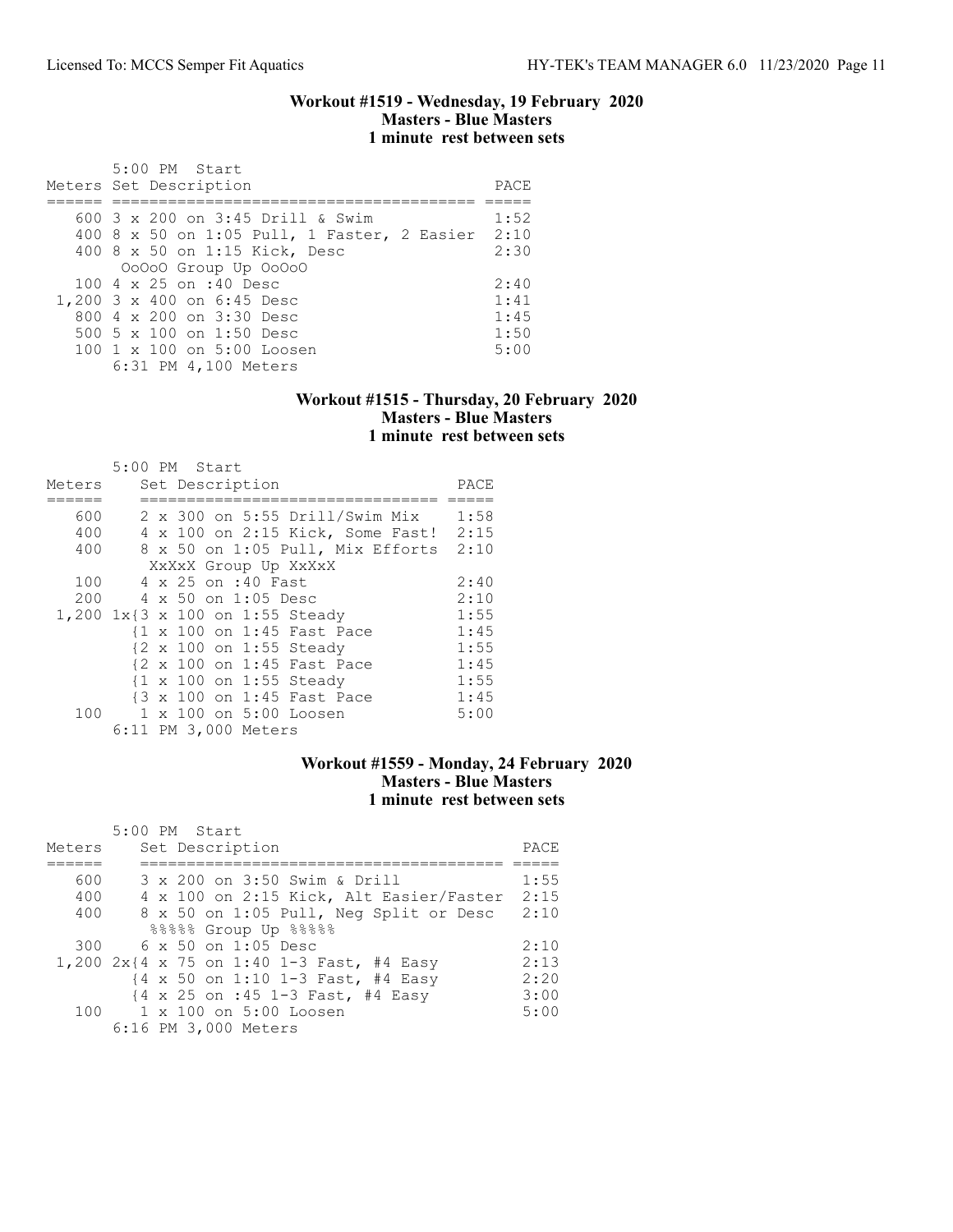### Workout #1556 - Tuesday, 25 February 2020 Masters - Blue Masters 1 minute rest between sets

|        | 5:00 PM Start                                   |      |
|--------|-------------------------------------------------|------|
| Meters | Set Description                                 | PACE |
|        |                                                 |      |
| 600    | $6 \times 100$ on 1:50 Swim/Drill Mix           | 1:50 |
| 400    | 4 x 100 on 2:15 Kick, faster in the middle 2:15 |      |
| 400    | 4 x 100 on 1:50 Pull, Build                     | 1:50 |
|        | $11111$ Group Up $\{\{\}\}\$                    |      |
|        | 100 4 x 25 on :40 Fast                          | 2:40 |
|        | 1,600 4x{2 x 150 on 2:40 Desc                   | 1:47 |
|        | {2 x 50 on 1:05 Fast                            | 2:10 |
|        | 100 1 x 100 on 5:00 Loosen                      | 5:00 |
|        | 6:11 PM 3,200 Meters                            |      |

## Workout #1553 - Wednesday, 26 February 2020 Masters - Blue Masters 1 minute rest between sets

| 5:00 PM Start<br>Meters Set Description | PACE |
|-----------------------------------------|------|
| $600$ 3 x 200 on 3:50 Swim and drill    | 1:55 |
| 400 8 x 50 on 1:15 Kick, Desc           | 2:30 |
| 400 4 x 100 on 1:50 Pull, Desc          | 1:50 |
| @@@@@ Group Up @@@@@                    |      |
| 600 1 x 600 on 10:30 Neg Split          | 1:45 |
| 1,200 6 x 200 on 3:30 Desc 1-3          | 1:45 |
| 600 6 x 100 on 1:45 Desc 1-3 / 4-6      | 1:45 |
| 300 6 x 50 on 1:05 Desc 1-3 / 4-6       | 2:10 |
| $100 \t1 x 100$ on $5:00$ Loosen        | 5:00 |
| 6:32 PM 4,200 Meters                    |      |

# Workout #1549 - Thursday, 27 February 2020 Masters - Blue Masters 1 minute rest between sets

|        | 5:00 PM Start                     |      |
|--------|-----------------------------------|------|
| Meters | Set Description                   | PACE |
|        |                                   |      |
| 600    | 6 x 100 on 1:50 Swim & Drill      | 1:50 |
| 400    | 8 x 50 on 1:15 Mix Efforts        | 2:30 |
| 400    | 4 x 100 on 1:55 Pull, lat 25 fast | 1:55 |
|        | $\#$ #### Group Up $\#$ ####      |      |
| 100    | 4 x 25 on :40 Fast                | 2:40 |
|        | 1,500 6x{2 x 75 on 1:35 Fast      | 2:07 |
|        | {2 x 25 on :45 Fast               | 3:00 |
|        | {1 x 50 on 1:30 Easy              | 3:00 |
|        | 6:13 PM 3,000 Meters              |      |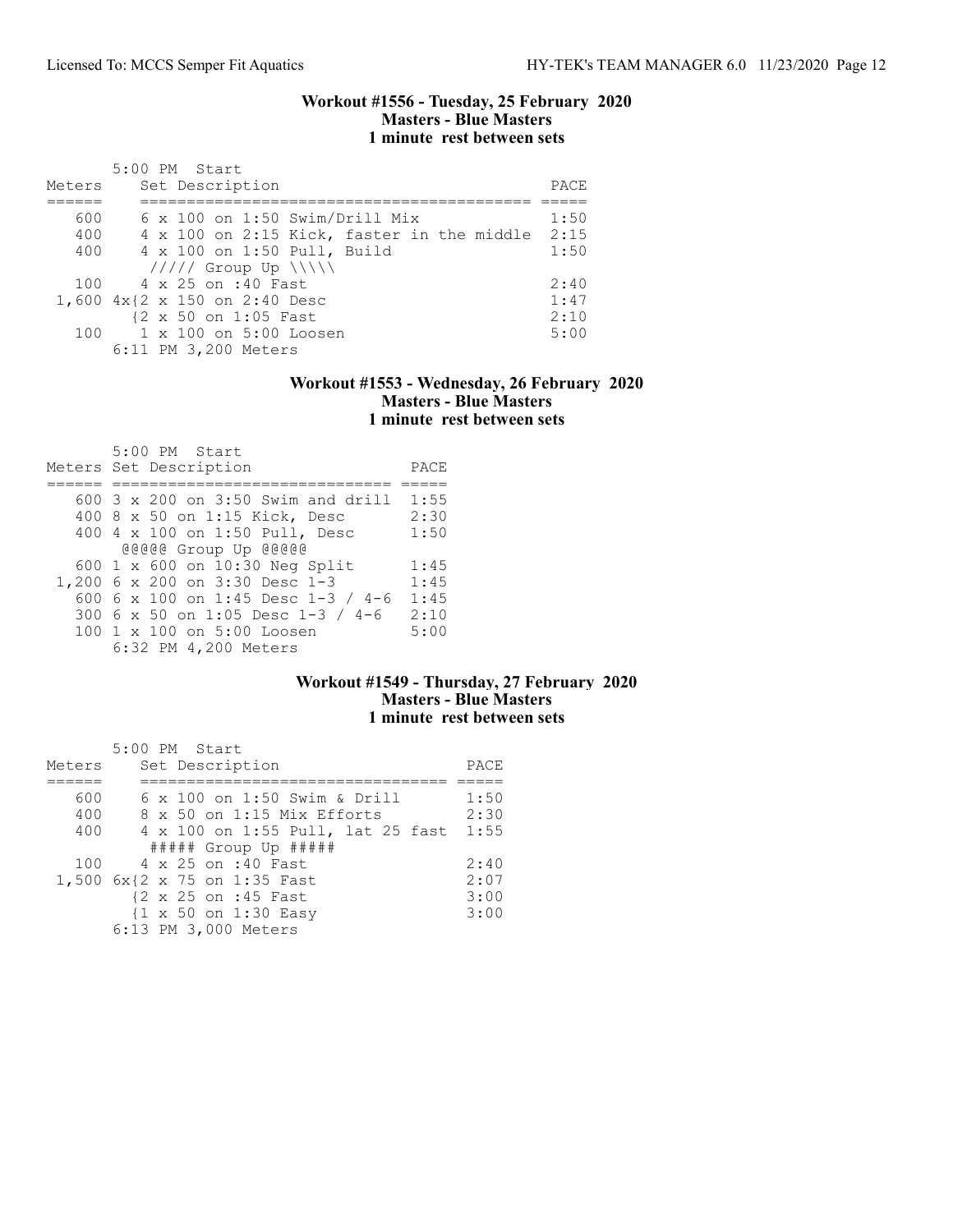### Workout #1609 - Monday, 02 March 2020 Masters - Blue Masters 1 minute rest between sets

|        | 5:00 PM Start                  |      |
|--------|--------------------------------|------|
| Meters | Set Description                | PACE |
|        |                                |      |
| 600    | 2 x 300 on 5:55 Drill & Swim   | 1:58 |
| 400    | 8 x 50 on 1:15 Kick, Desc      | 2:30 |
| 400    | 8 x 50 on 1:05 Pull, Desc      | 2:10 |
|        | $====$ Group Up $====$         |      |
| 200    | $4 \times 50$ on 1:05 Desc     | 2:10 |
|        | 1,350 3x{1 x 50 on 1:30 Loosen | 3:00 |
|        | {1 x 100 on 1:45 Fast          | 1:45 |
|        | {1 x 100 on 1:50 Fast          | 1:50 |
|        | {1 x 100 on 1:55 Fast          | 1:55 |
|        | {1 x 100 on 2:00 Fast          | 2:00 |
| 100    | 1 x 100 on 5:00 Loosen         | 5:00 |
|        | 6:13 PM 3,050 Meters           |      |

# Workout #1606 - Tuesday, 03 March 2020 Masters - Blue Masters 1 minute rest between sets

| 5:00 PM Start                          |      |
|----------------------------------------|------|
| Meters Set Description                 | PACE |
|                                        |      |
| 600 6 x 100 on 1:50 Swim/Drill Mix     | 1:50 |
| 400 8 x 50 on 1:05 Pull, Evens Faster  | 2:10 |
| $400$ 8 x 50 on 1:15 Kick, Mix Efforts | 2:30 |
| $--- -$ Group Up $--- -$               |      |
| 100 4 x 25 on :40 Fast                 | 2:40 |
| 400 2 x 200 on 3:40 Desc               | 1:50 |
| 400 2 x 200 on 3:30 Desc               | 1:45 |
| 400 2 x 200 on 3:20 Desc               | 1:40 |
| 200 1 x 200 on 4:00 Last one, fast one | 2:00 |
| 100 1 x 100 on 5:00 Loosen             | 5:00 |
| 6:12 PM 3,000 Meters                   |      |

# Workout #1602 - Wednesday, 04 March 2020 Masters - Blue Masters 1 minute rest between sets

| 5:00 PM Start                                    |      |
|--------------------------------------------------|------|
| Meters Set Description                           | PACE |
|                                                  |      |
| 600 $3 \times 200$ on $3:50$ Drill & Swim        | 1:55 |
| 400 4 x 100 on 2:15 Kick, last 25 Faster 2:15    |      |
| 400 4 x 100 on 1:55 Pull, Build                  | 1:55 |
| ***** Group Up *****                             |      |
| $200 \text{ } 4 \text{ } \times 50$ on 1:05 Desc | 2:10 |
| $2002 \times 100$ on 1:50 Desc                   | 1:50 |
| 800 2 x 400 on 7:00 Desc                         | 1:45 |
| 200 2 x 100 on 1:50 Desc                         | 1:50 |
| 600 $2 \times 300$ on $5:15$ Desc                | 1:45 |
| 200 2 x 100 on 1:50 Desc                         | 1:50 |
| 400 2 x 200 on 3:30 Desc                         | 1:45 |
| 100 1 x 100 on 5:00 Loosen                       | 5:00 |
| 6:33 PM 4,100 Meters                             |      |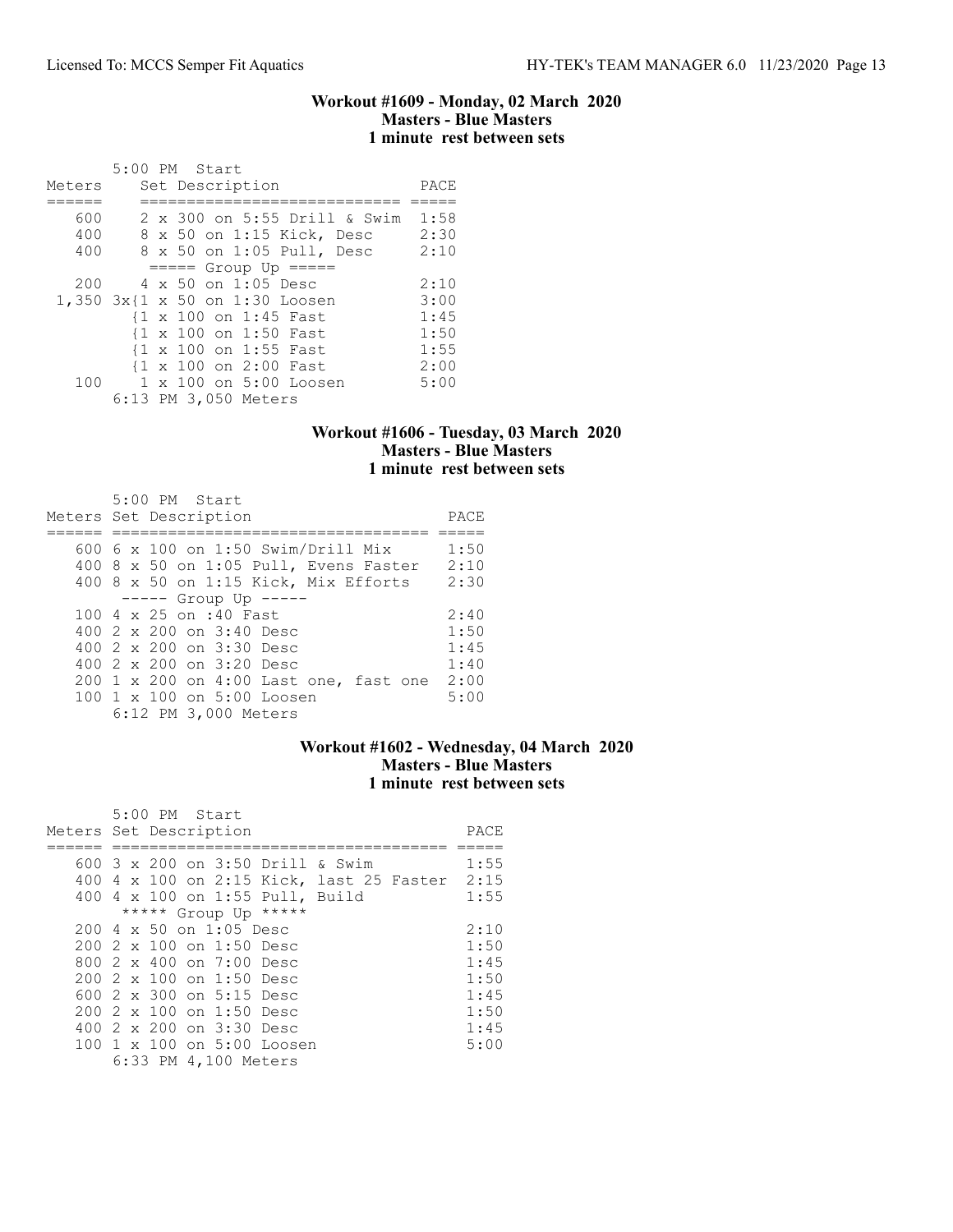## Workout #1600 - Thursday, 05 March 2020 Masters - Blue Masters 1 minute rest between sets

 5:00 PM Start Meters Set Description **PACE** ====== ================================= ===== 600 6 x 100 on 1:55 Drill & Swim 1:55 400 4 x 100 on 2:15 Kick, mix efforts 2:15 400 4 x 100 on 1:55 Pull, Mix efforts 1:55 +++++ Group Up +++++ 100 4 x 25 on :40 Fast 2:40<br>600 2x {2 x 100 on 1:50 Desc 1:50 1,600 2x{2 x 100 on 1:50 Desc 1:50<br>{2 x 100 on 1:45 Desc 1:45 {2 x 100 on 1:45 Desc 1:45 {2 x 100 on 1:40 Desc 1:40 {2 x 100 on 2:00 1 easy, 1 Fast 2:00<br>100 1 x 100 on 5:00 Loosen 5:00  $1 \times 100$  on  $5:00$  Loosen 6:11 PM 3,200 Meters

### Workout #1596 - Monday, 09 March 2020 Masters - Blue Masters 1 minute rest between sets

|        | 5:00 PM Start                      |      |
|--------|------------------------------------|------|
| Meters | Set Description                    | PACE |
|        |                                    |      |
| 600    | 6 x 100 on 1:55 Drill & Swim       | 1:55 |
| 400    | 8 x 50 on 1:15 Kick, Desc          | 2:30 |
| 400    | 4 x 100 on 1:55 Pull, Build        | 1:55 |
|        | $\#$ #### Group Up $\#$ ####       |      |
| 200    | 4 x 50 on 1:05 Desc                | 2:10 |
| 100    | 4 x 25 on :40 Fast                 | 2:40 |
|        | 1,200 2x{6 x 50 on 1:05 Desc       | 2:10 |
|        | {4 x 50 on 1:10 1 Easier, 1 Faster | 2:20 |
|        | {2 x 50 on 1:15 1 Easier, 1 Faster | 2:30 |
| 100    | 1 x 100 on 5:00 Loosen             | 5:00 |
|        | 6:17 PM 3,000 Meters               |      |

### Workout #1593 - Tuesday, 10 March 2020 Masters - Blue Masters 1 minute 15 seconds rest between sets

|        |  | 5:00 PM Start                          |      |
|--------|--|----------------------------------------|------|
| Meters |  | Set Description                        | PACE |
|        |  |                                        |      |
| 600    |  | 2 x 300 on 5:55 Drill and Swim         | 1:58 |
| 400    |  | 4 x 100 on 2:15 Kick, Evens Faster     | 2:15 |
| 400    |  | 8 x 50 on 1:05 Pull, Desc              | 2:10 |
|        |  | $--- $ Group Up $---$                  |      |
| 100    |  | 4 x 25 on :40 Fast                     | 2:40 |
|        |  | 1,200 2x{6 x 100 on 1:50 Desc 1-3, 4-6 | 1:50 |
| 100    |  | 1 x 100 on 2:15 Easy                   | 2:15 |
| 100    |  | 1 x 100 on 3:00 Best Effort            | 3:00 |
| 100    |  | 1 x 100 on 5:00 Loosen                 | 5:00 |
|        |  | 6:17 PM 3,000 Meters                   |      |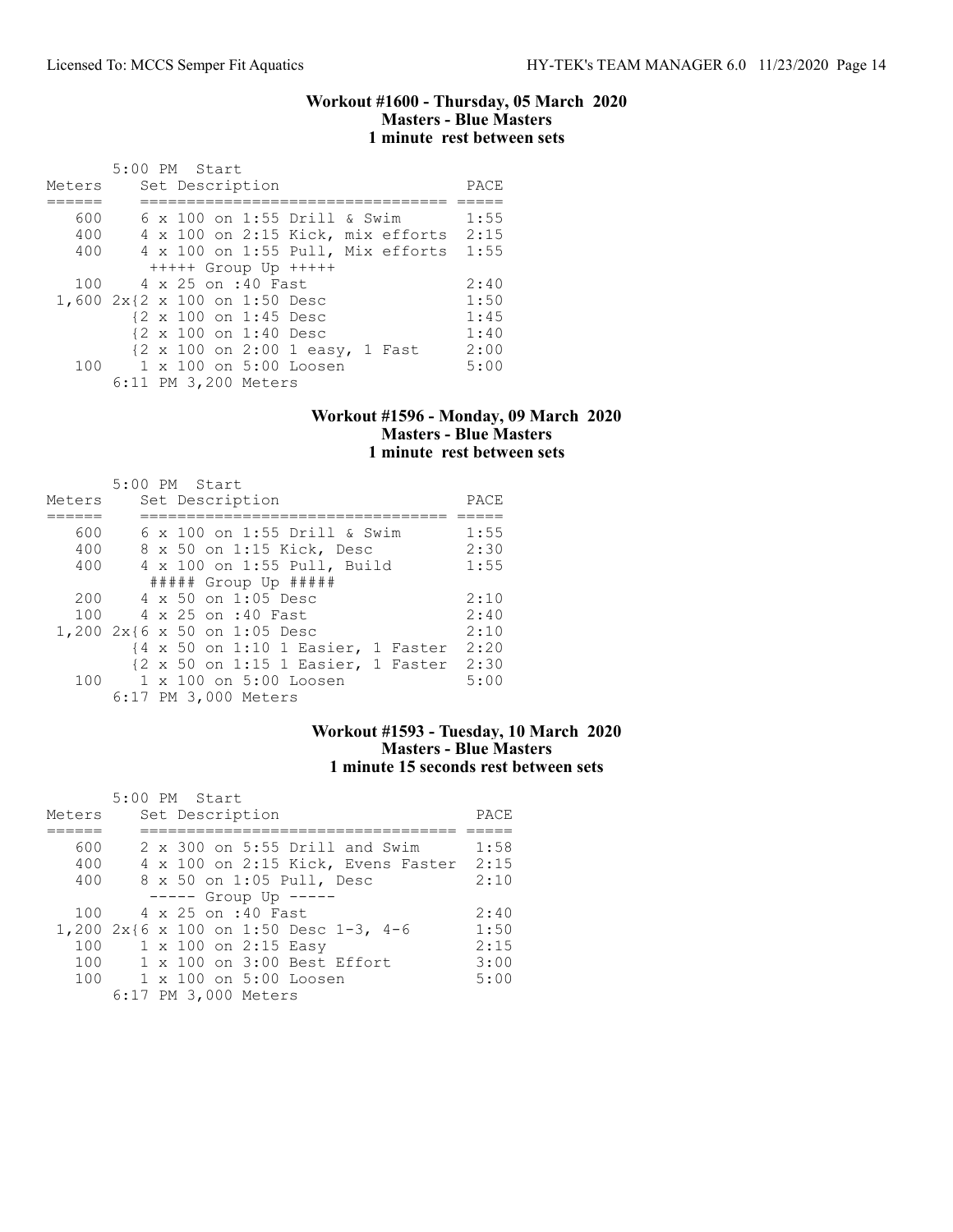### Workout #1591 - Wednesday, 11 March 2020 Masters - Blue Masters 1 minute 15 seconds rest between sets

|        | 5:00 PM Start                                |      |
|--------|----------------------------------------------|------|
| Meters | Set Description                              | PACE |
|        |                                              |      |
|        | 1,600 2x{2 x 200 on 4:00 Swim And Drill 2:00 |      |
|        | {2 x 100 on 2:15 Kick, Desc                  | 2:15 |
|        | {2 x 100 on 2:05 Pull Desc                   | 2:05 |
|        | ***** Group UP *****                         |      |
| 200    | 4 x 50 on 1:05 Desc                          | 2:10 |
| 1,200  | $4 \times 300$ on $5:20$ Desc                | 1:47 |
| 600    | $4 \times 150$ on 2:40 Desc                  | 1:47 |
| 300    | 4 x 75 on 1:20 Desc                          | 1:47 |
| 100    | 1 x 100 on 5:00 Loosen                       | 5:00 |
|        | 6:28 PM 4,000 Meters                         |      |

### Workout #1587 - Thursday, 12 March 2020 Masters - Blue Masters 1 minute 15 seconds rest between sets

| $5:00$ PM Start<br>Meters Set Description | PACE |
|-------------------------------------------|------|
| 600 $4 \times 150$ on 2:50 Drill & Swim   | 1:53 |
| 400 8 x 50 on 1:15 Kick, evens faster     | 2:30 |
| 400 8 x 50 on 1:05 Pull, odds faster      | 2:10 |
| <<<<<< Group Up >>>>>                     |      |
| $200.4 \times 50$ on 1:05 Desc            | 2:10 |
| 450 6 x 75 on 1:30 Desc                   | 2:00 |
| $450.6 \times 75$ on 1:40 Desc            | 2:13 |
| 450 6 x 75 on 1:50 Desc                   | 2:27 |
| 100 1 x 100 on 5:00 Loosen                | 5:00 |
| 6:22 PM 3,050 Meters                      |      |

# Workout #1619 - Monday, 16 March 2020 Masters - Blue Masters 1 minute rest between sets

| 5:00 PM Start<br>Meters Set Description                 | PACE. |
|---------------------------------------------------------|-------|
| 500 1 x 500 on 9:00 Mix swim & Drill                    | 1:48  |
| 500 1 x 500 on 9:00 Pull, mix speeds                    | 1:48  |
| 400 4 x 100 on 2:20 Kick, mix in a fast 25 on each 2:20 |       |
| ***** Group Up ******                                   |       |
| 100 4 x 25 on :40 Speedy!                               | 2:40  |
| 400 8 x 50 on 1:05 Desc 1-4, 5-8                        | 2:10  |
| 200 1 x 200 on 4:00 Loosen, Get Ready                   | 2:00  |
| $6006 \times 100$ on $3:00$ Test Yourself!!             | 3:00  |
| 300 1 x 300 on 6:00 Cool down                           | 2:00  |
| 6:15 PM 3,000 Meters                                    |       |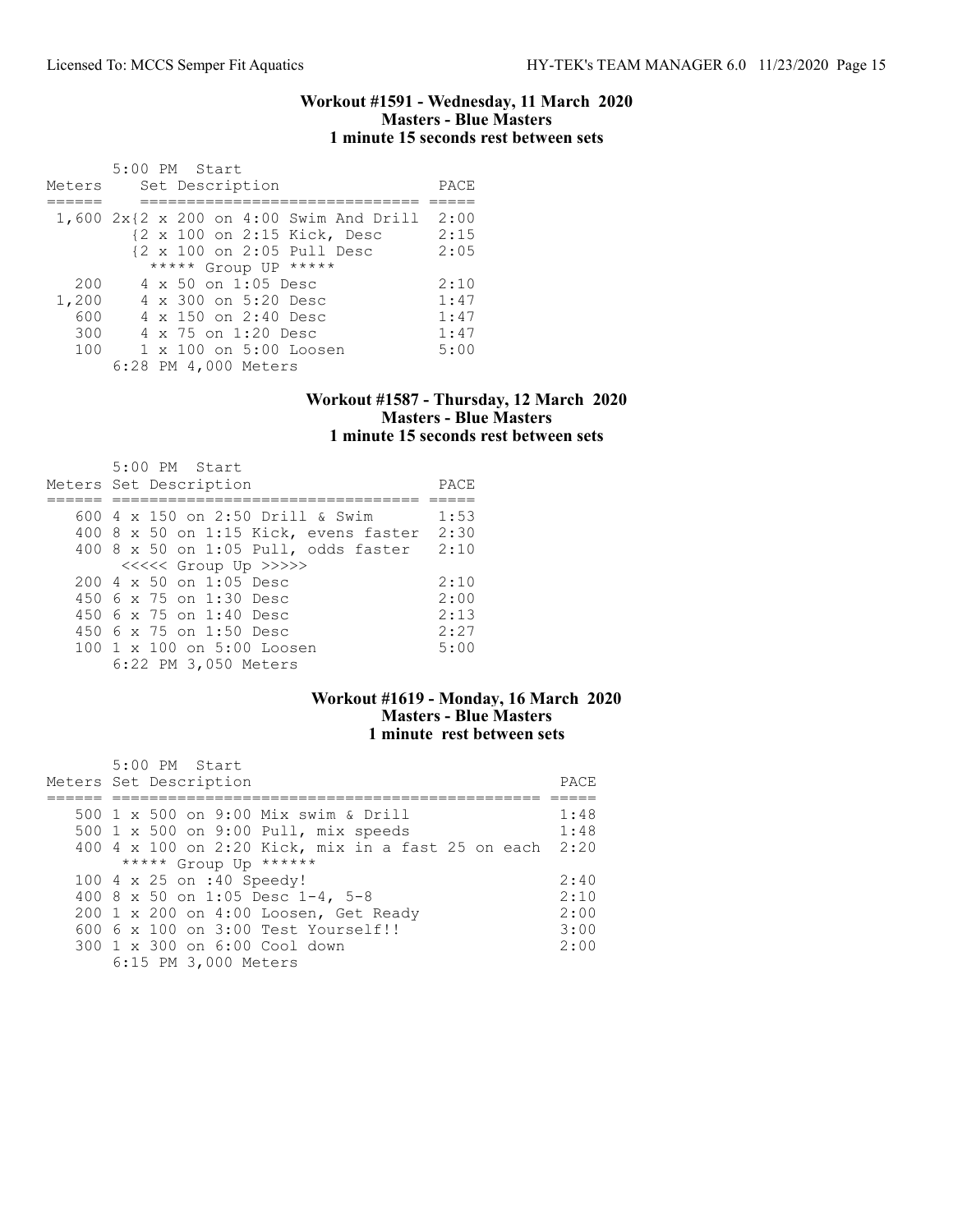### Workout #1622 - Tuesday, 17 March 2020 Masters - Blue Masters 1 minute 15 seconds rest between sets

|        |  | 5:00 PM Start                         |      |
|--------|--|---------------------------------------|------|
| Meters |  | Set Description                       | PACE |
|        |  |                                       |      |
| 600    |  | $6 \times 100$ on 1:55 Drill and Swim | 1:55 |
| 400    |  | 8 x 50 on 1:15 Kick, Mix Efforts 2:30 |      |
| 400    |  | 4 x 100 on 1:55 Pull, Desc            | 1:55 |
|        |  | ***** Group Up *****                  |      |
|        |  | 100 4 x 25 on :40 FAST                | 2:40 |
|        |  | 1,600 2x{3 x 200 on 3:30 Desc         | 1:45 |
|        |  | {2 x 100 on 1:55 Both FAST!!!!!       | 1:55 |
| 100    |  | 1 x 100 on 5:00 Loosen                | 5:00 |
|        |  | 6:13 PM 3,200 Meters                  |      |

## Workout #1625 - Wednesday, 18 March 2020 Masters - Blue Masters 1 minute 15 seconds rest between sets

| 5:00 PM Start                                    |      |
|--------------------------------------------------|------|
| Meters Set Description                           | PACE |
|                                                  |      |
| 600 3 x 200 on 3:55 Drill & Swim                 | 1:58 |
| 400 4 x 100 on 1:55 Pull, Build                  | 1:55 |
| 400 4 x 100 on 2:30 Kick, Last 25 Fast           | 2:30 |
| $--- $ Group Up $---$                            |      |
| $200 \text{ } 4 \text{ } \times 50$ on 1:05 Desc | 2:10 |
| 400 4 $\times$ 100 on 1:45 Desc                  | 1:45 |
| 800 2 x 400 on 6:50 Neg Split                    | 1:42 |
| 400 $4 \times 100$ on 1:50 Desc                  | 1:50 |
| 800 2 x 400 on 7:00 Neg Split                    | 1:45 |
| 100 1 x 100 on 5:00 Loosen                       | 5:00 |
| 6:34 PM 4,100 Meters                             |      |

# Workout #1628 - Thursday, 19 March 2020 Masters - Blue Masters 1 minute 15 seconds rest between sets

|        | 5:00 PM Start |  |                      |                                                         |      |
|--------|---------------|--|----------------------|---------------------------------------------------------|------|
| Meters |               |  | Set Description      |                                                         | PACE |
|        |               |  |                      |                                                         |      |
| 300    |               |  |                      | 1 x 300 on 5:45 Mix Swim and Drill                      | 1:55 |
| 400    |               |  |                      | 8 x 50 on 1:15 Kick, Desc                               | 2:30 |
| 300    |               |  |                      | 1 x 300 on 5:45 Mix Drill & Swim                        | 1:55 |
| 400    |               |  |                      | 4 x 100 on 1:55 Pull, Desc                              | 1:55 |
|        |               |  |                      | $====$ Group Up $====$                                  |      |
| 100    |               |  | 4 x 25 on :40 Fast   |                                                         | 2:40 |
|        |               |  |                      | 1,500 1x{5 x 100 on 2:00 Steady Effort                  | 2:00 |
|        |               |  |                      | $\{4 \times 100 \text{ on } 1:55\}$ 75 Steady + 25 Fast | 1:55 |
|        |               |  |                      | {3 x 100 on 1:50 50 Steady + 50 Fast                    | 1:50 |
|        |               |  |                      | {2 x 100 on 1:45 25 Steady + 75 Fast                    | 1:45 |
|        |               |  |                      | {1 x 100 on 3:00 Best Effort                            | 3:00 |
|        |               |  |                      | 100 1 x 100 on 5:00 Loosen                              | 5:00 |
|        |               |  | 6:15 PM 3,100 Meters |                                                         |      |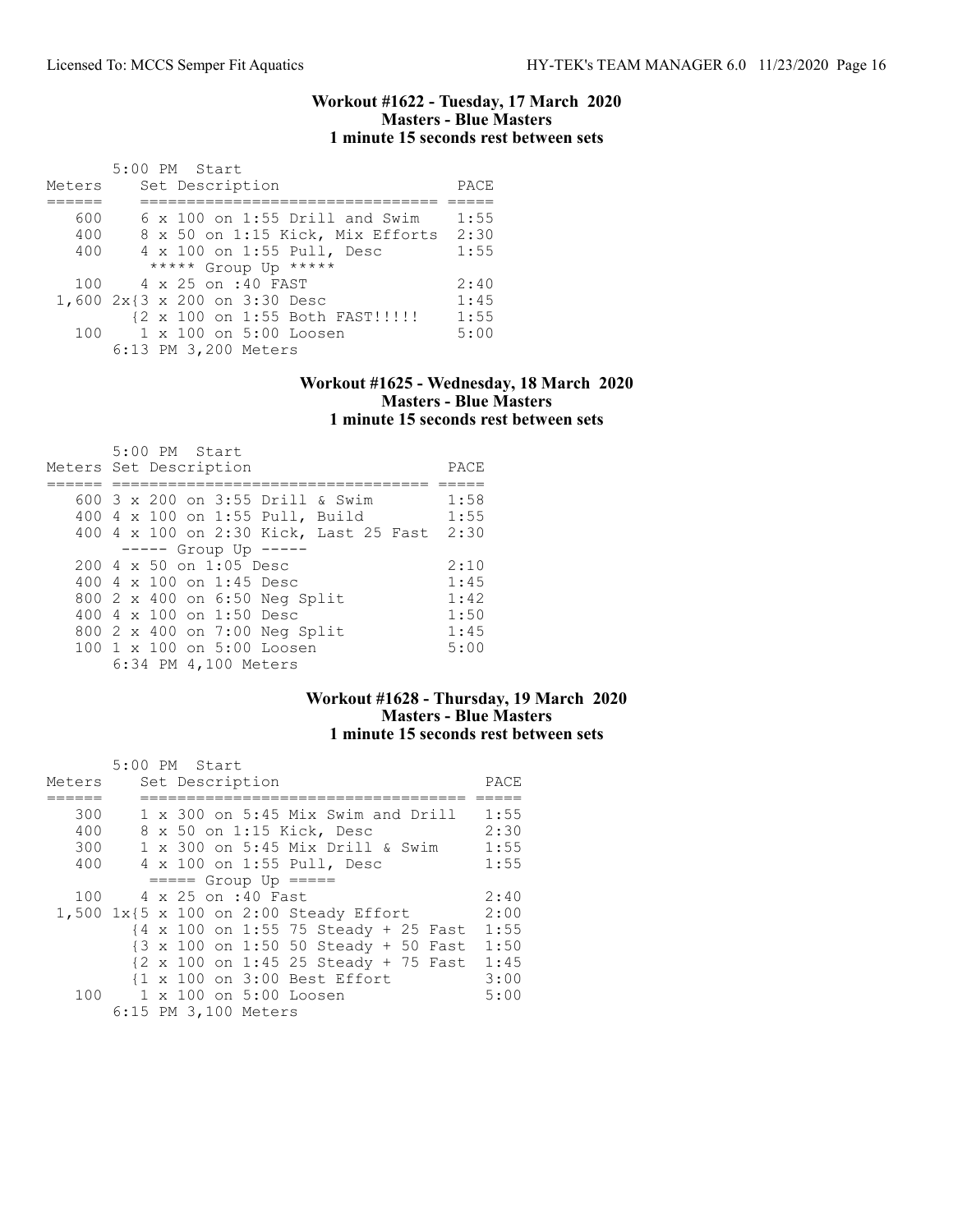### Workout #1631 - Monday, 23 March 2020 Masters - Blue Masters 1 minute 15 seconds rest between sets

|     | 5:00 PM Start                           |      |
|-----|-----------------------------------------|------|
|     | Meters Set Description                  | PACE |
|     |                                         |      |
|     | 600 4 x 150 on 2:55 Swim and Drill 1:57 |      |
|     | 400 4 x 100 on 2:15 Kick                | 2:15 |
|     | 400 8 x 50 on 1:05 Pull                 | 2:10 |
|     | $\#$ #### Group Up $\#$ ####            |      |
|     | 100 4 x 25 on :40 Fast                  | 2:40 |
| 400 | 8 x 50 on 1:00 Desc                     | 2:00 |
|     | 100 4 x 25 on :40 Fast                  | 2:40 |
|     | 300 6 x 50 on 1:00 Desc                 | 2:00 |
|     | 100 4 x 25 on :40 Fast                  | 2:40 |
| 200 | 4 x 50 on 1:00 Desc                     | 2:00 |
| 100 | 4 x 25 on :40 Fast                      | 2:40 |
|     | 100 2 x 50 on 1:00 Desc                 | 2:00 |
|     | 100 4 x 25 on :40 Fast                  | 2:40 |
|     | 100 1 x 100 on 5:00 Loosen              | 5:00 |
|     | 6:27 PM 3,000 Meters                    |      |

## Workout #1634 - Tuesday, 24 March 2020 Masters - Blue Masters 1 minute 15 seconds rest between sets

| 5:00 PM Start                                    |      |
|--------------------------------------------------|------|
| Meters Set Description                           | PACE |
|                                                  |      |
| 600 2 x 300 on 5:55 Mix drill & swim             | 1:58 |
| 400 8 x 50 on 1:05 Pull, mix efforts             | 2:10 |
| 400 4 x 100 on 2:15 Kick, faster in the middle   | 2:15 |
| @@@@@ Group Up @@@@@                             |      |
| $200 \text{ } 4 \text{ } \times 50$ on 1:05 Desc | 2:10 |
| 600 $4 \times 150$ on 2:50 Desc                  | 1:53 |
| 450 3 x 150 on 2:45 Desc                         | 1:50 |
| 300 2 x 150 on 2:40 Desc                         | 1:47 |
| 150 1 x 150 on 4:00 Last one, fast one           | 2:40 |
| $100 \t1 x 100$ on $5:00$ Loosen                 | 5:00 |
| 6:22 PM 3,200 Meters                             |      |

# Workout #1637 - Wednesday, 25 March 2020 Masters - Blue Masters 1 minute 15 seconds rest between sets

| $5:00$ PM Start<br>Meters Set Description | PACE |
|-------------------------------------------|------|
| 600 3 x 200 on 3:55 Swim & Drill          | 1:58 |
| 400 8 x 50 on 1:15 Kick, desc             | 2:30 |
| 400 4 x 100 on 1:55 Pull, build each      | 1:55 |
| $++++$ Group Up $++++$                    |      |
| 100 4 x 25 on :40 Fast                    | 2:40 |
| 600 1 x 600 on 10:45 Neg Split            | 1:48 |
| 600 2 x 300 on 5:30 Desc                  | 1:50 |
| 600 1 x 600 on 10:45 Neg Split            | 1:48 |
| 600 3 x 200 on 3:40 Desc                  | 1:50 |
| 100 1 x 100 on 5:00 Loosen                | 5:00 |
| 6:33 PM 4,000 Meters                      |      |
|                                           |      |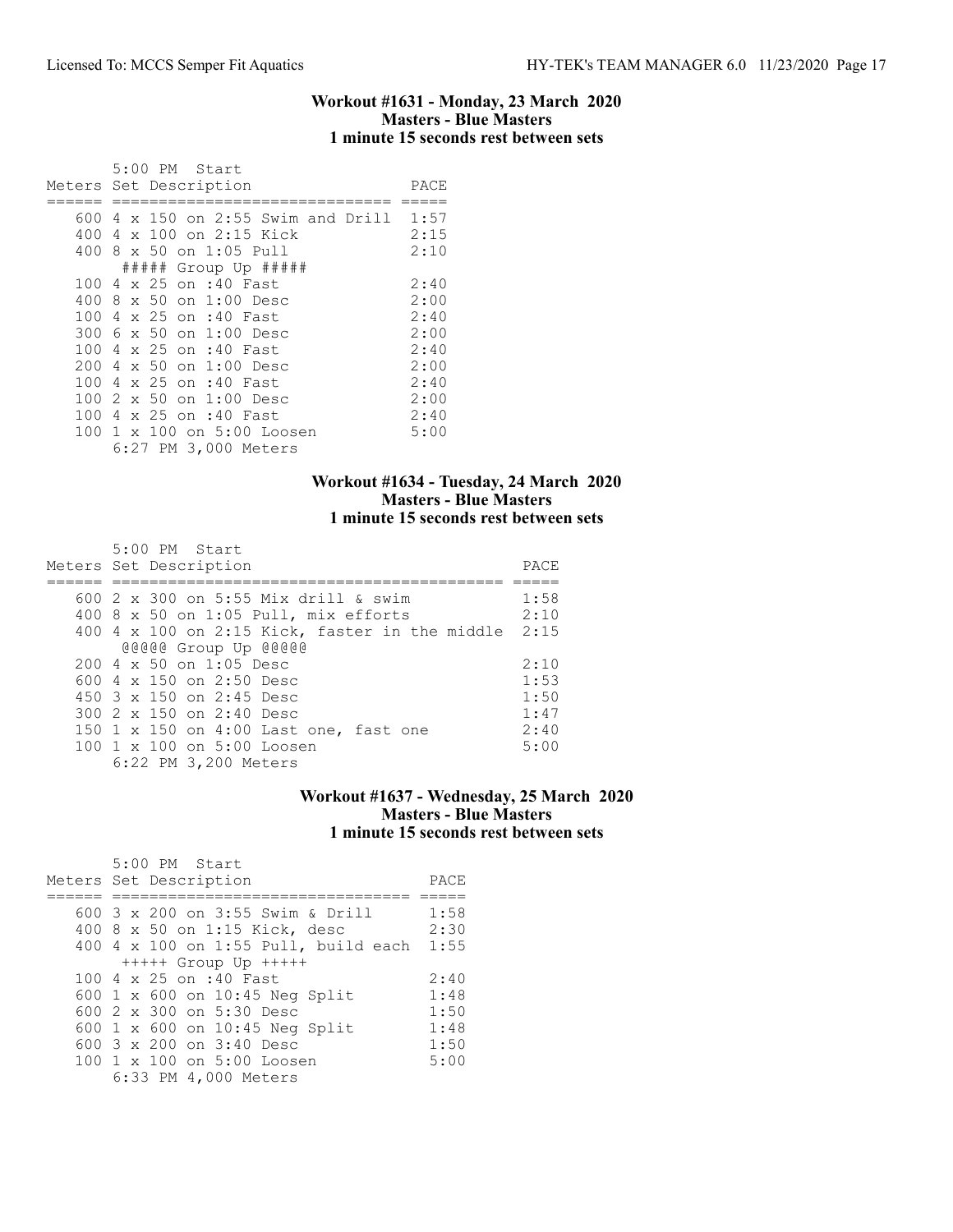### Workout #1640 - Thursday, 26 March 2020 Masters - Blue Masters 1 minute 15 seconds rest between sets

| 5:00 PM Start<br>Meters Set Description | PACE |
|-----------------------------------------|------|
| $600$ 6 x 100 on 1:55 Drill and Swim    | 1:55 |
|                                         |      |
| 400 8 x 50 on 1:15 Kick, Desc           | 2:30 |
| 400 4 x 100 on 1:55 Pull, Desc          | 1:55 |
| ^^^^^ Group Up ^^^^^^                   |      |
| 100 4 x 25 on :40 Fast                  | 2:40 |
| 600 8 x 75 on 1:25 Desc                 | 1:53 |
| 450 6 x 75 on 1:20 Desc                 | 1:47 |
| 300 4 x 75 on 1:15 Desc                 | 1:40 |
| 150 2 x 75 on 2:00 FAST                 | 2:40 |
| 100 1 x 100 on 5:00 Loosen              | 5:00 |
| 6:19 PM 3,100 Meters                    |      |

## Workout #1666 - Monday, 30 March 2020 Masters - Blue Masters 1 minute 15 seconds rest between sets

| 5:00 PM Start<br>Meters Set Description | PACE |
|-----------------------------------------|------|
| 600 6 x 100 on 1:50 drill and swim      | 1:50 |
| 400 8 x 50 on 1:15 Kick, evens faster   | 2:30 |
| 400 8 x 50 on 1:05 Pull, Desc           | 2:10 |
| $--- $ Group Up $---$                   |      |
| 150 6 x 25 on :40 Alt 1 Mod, 1 Fast     | 2:40 |
| 300 6 x 50 on 1:10 Alt 1 Mod, 1 Fast    | 2:20 |
| 450 6 x 75 on 1:30 Alt 1 Mod, 1 Fast    | 2:00 |
| 600 6 x 100 on 1:40 1 Mod, 1 Fast       | 1:40 |
| 100 1 x 100 on 5:00 Loosen              | 5:00 |
| 6:18 PM 3,000 Meters                    |      |

# Workout #1663 - Tuesday, 31 March 2020 Masters - Blue Masters 1 minute 15 seconds rest between sets

|                              | 5:00 PM Start |  |                       |                            |                                  |      |
|------------------------------|---------------|--|-----------------------|----------------------------|----------------------------------|------|
| Meters                       |               |  | Set Description       |                            |                                  | PACE |
|                              |               |  |                       |                            |                                  |      |
| 600                          |               |  |                       |                            | 3 x 200 on 3:45 swim and drill   | 1:52 |
| 400                          |               |  |                       |                            | 4 x 100 on 2:15 Kick, mix speeds | 2:15 |
| 400                          |               |  |                       | 4 x 100 on 1:55 Pull, Desc |                                  | 1:55 |
|                              |               |  |                       | $====$ Group Up $====$     |                                  |      |
| 1,500 2x{3 x 50 on 1:05 Desc |               |  |                       |                            |                                  | 2:10 |
|                              |               |  | {4 x 150 on 2:40 Desc |                            |                                  | 1:47 |
| 100                          |               |  |                       | 1 x 100 on 5:00 Loosen     |                                  | 5:00 |
|                              |               |  | 6:08 PM 3,000 Meters  |                            |                                  |      |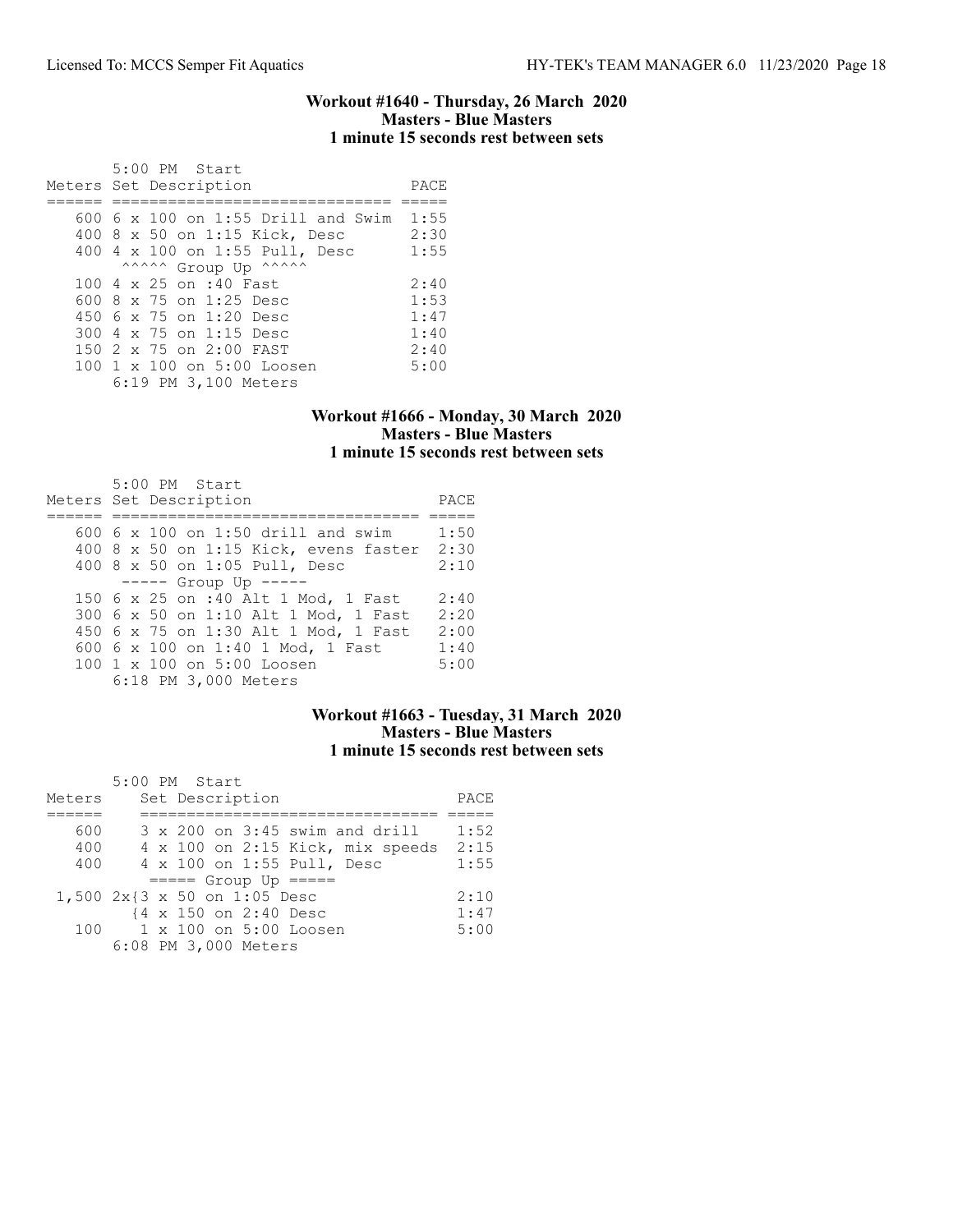### Workout #1662 - Wednesday, 01 April 2020 Masters - Blue Masters 1 minute 15 seconds rest between sets

|        | $5:00$ PM Start                                                |      |
|--------|----------------------------------------------------------------|------|
| Meters | Set Description                                                | PACE |
|        |                                                                |      |
| 600    | $4 \times 150$ on 2:55 Drill and swim                          | 1:57 |
| 400    | 8 x 50 on 1:05 Pull, mix efforts                               | 2:10 |
| 400    | 8 x 50 on 1:15 Kick, Desc                                      | 2:30 |
|        | $--- -$ Group Up $---$                                         |      |
| 100    | 4 x 25 on :40 FAST                                             | 2:40 |
|        | $2,400$ $2x\{1 \times 600 \text{ on } 11:15 \text{ Neg Split}$ | 1:52 |
|        | {4 x 150 on 2:40 Desc                                          | 1:47 |
| 100    | 1 x 100 on 5:00 Loosen                                         | 5:00 |
|        | 6:30 PM 4,000 Meters                                           |      |

## Workout #1658 - Thursday, 02 April 2020 Masters - Blue Masters 1 minute 15 seconds rest between sets

|                               | 5:00 PM Start        |  |                 |                            |                                                           |      |
|-------------------------------|----------------------|--|-----------------|----------------------------|-----------------------------------------------------------|------|
| Meters                        |                      |  | Set Description |                            |                                                           | PACE |
|                               |                      |  |                 |                            |                                                           |      |
| 600                           |                      |  |                 |                            | $2 \times 300$ on 5:55 Drill and swim                     | 1:58 |
| 400                           |                      |  |                 |                            | 4 x 100 on 2:15 Kick, last 25 fast                        | 2:15 |
| 400                           |                      |  |                 | 4 x 100 on 1:55 Pull, Desc |                                                           | 1:55 |
|                               |                      |  |                 | $++++$ Group Up $++++$     |                                                           |      |
| 100                           | 4 x 25 on :40 Fast   |  |                 |                            |                                                           | 2:40 |
| 1,500 2x{4 x 100 on 1:45 Desc |                      |  |                 |                            |                                                           | 1:45 |
|                               |                      |  |                 |                            | $\{4 \times 75 \text{ on } 1:45 \text{ Hold best pace}\}$ | 2:20 |
|                               |                      |  |                 | {1 x 50 on 1:30 Loosen     |                                                           | 3:00 |
|                               | 6:09 PM 3,000 Meters |  |                 |                            |                                                           |      |

# Workout #1691 - Monday, 06 April 2020 Masters - Blue Masters 1 minute 15 seconds rest between sets

| 5:00 PM Start                             |      |
|-------------------------------------------|------|
| Meters Set Description                    | PACE |
|                                           |      |
| 600 3 x 200 on 3:45 Drill & Swim          | 1:52 |
| 400 8 x 50 on 1:15 Kick, Desc             | 2:30 |
| 400 4 x 100 on 1:55 Pull, Neg Split       | 1:55 |
| ***** Group Up *****                      |      |
| 300 6 x 50 on 1:05 Desc                   | 2:10 |
| 400 4 x 100 on 1:45 Desc, #4 Great Effort | 1:45 |
| 400 4 x 100 on 1:50 Desc, #4 Great Effort | 1:50 |
| 400 4 x 100 on 1:55 Desc, #4 Great Effort | 1:55 |
| 100 1 x 100 on 5:00 Loosen                | 5:00 |
| 6:14 PM 3,000 Meters                      |      |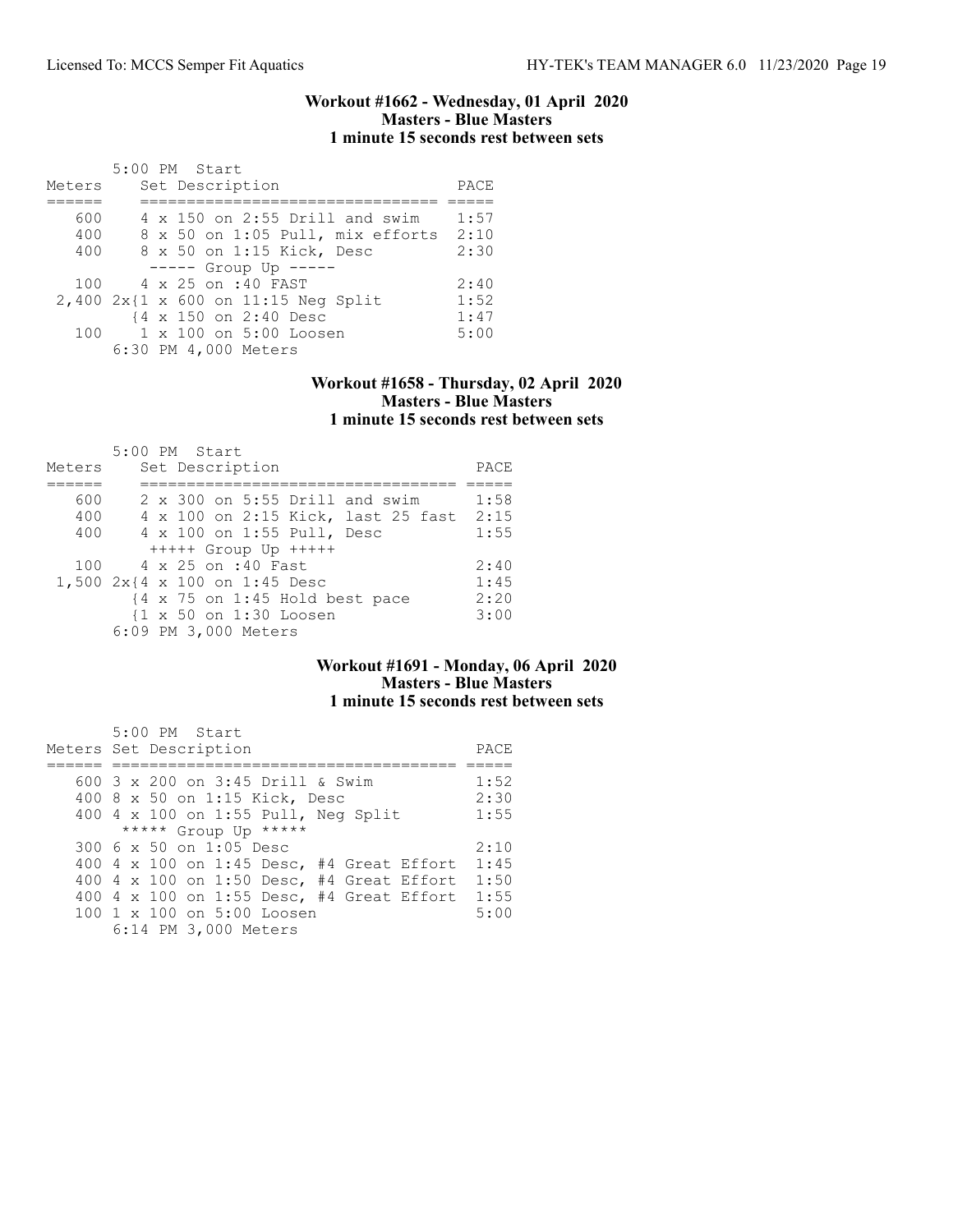### Workout #1689 - Tuesday, 07 April 2020 Masters - Blue Masters 1 minute 15 seconds rest between sets

|        |  | $5:00$ PM Start                           |      |
|--------|--|-------------------------------------------|------|
| Meters |  | Set Description                           | PACE |
|        |  |                                           |      |
| 600    |  | $4 \times 150$ on 2:45 Mix drill and swim | 1:50 |
| 400    |  | 4 x 100 on 2:20 Kick, mix efforts         | 2:20 |
| 400    |  | 8 x 50 on 1:05 Pull, Desc                 | 2:10 |
|        |  | $====$ Group Up $====$                    |      |
|        |  | 100 4 x 25 on :40 Fast                    | 2:40 |
|        |  | 1,400 2x{3 x 200 on 3:40 Desc             | 1:50 |
|        |  | {2 x 50 on 1:10 # Fast, # 2 Easy          | 2:20 |
| 100    |  | 1 x 100 on 5:00 Loosen                    | 5:00 |
|        |  | 6:11 PM 3,000 Meters                      |      |

## Workout #1686 - Wednesday, 08 April 2020 Masters - Blue Masters 1 minute 15 seconds rest between sets

| 5:00 PM Start<br>Meters Set Description              | PACE |
|------------------------------------------------------|------|
| 600 $2 \times 300$ on 6:00 MIx swimming and drilling | 2:00 |
| 400 8 x 50 on 1:15 Kick, Evens faster                | 2:30 |
| 400 4 x 100 on 1:55 Pull, Neg Split                  | 1:55 |
| $11111$ Group Up $\{\{\}\}\$                         |      |
| 300 6 x 50 on 1:05 Desc                              | 2:10 |
| 800 2 x 400 on 6:50 Neg Split                        | 1:42 |
| 400 $4 \times 100$ on 1:45 Desc                      | 1:45 |
| 600 2 x 300 on 5:00 Neg Split                        | 1:40 |
| 400 $4 \times 100$ on 1:45 Desc                      | 1:45 |
| 100 1 x 100 on 5:00 Loosen                           | 5:00 |
| 6:33 PM 4,000 Meters                                 |      |

# Workout #1682 - Thursday, 09 April 2020 Masters - Blue Masters 1 minute 15 seconds rest between sets

| $5:00$ PM Start<br>Meters Set Description | PACE |
|-------------------------------------------|------|
| 600 6 x 100 on 1:55 Drill/Swim Mix        | 1:55 |
| 400 4 x 100 on 1:50 Pull, Desc            | 1:50 |
| 400 4 x 100 on 2:15 Kick, Desc            | 2:15 |
| ~~~~~ Group Up ~~~~~                      |      |
| 100 4 x 25 on :40 Fast                    | 2:40 |
| 800 8 x 100 on 1:50 2 Faster, 1 Easier    | 1:50 |
| 400 4 x 100 on 1:45 1 Faster, 1 Easier    | 1:45 |
| 200 2 x 100 on 1:40 Both Fast             | 1:40 |
| 100 1 x 100 on 5:00 Loosen                | 5:00 |
| 6:12 PM 3,000 Meters                      |      |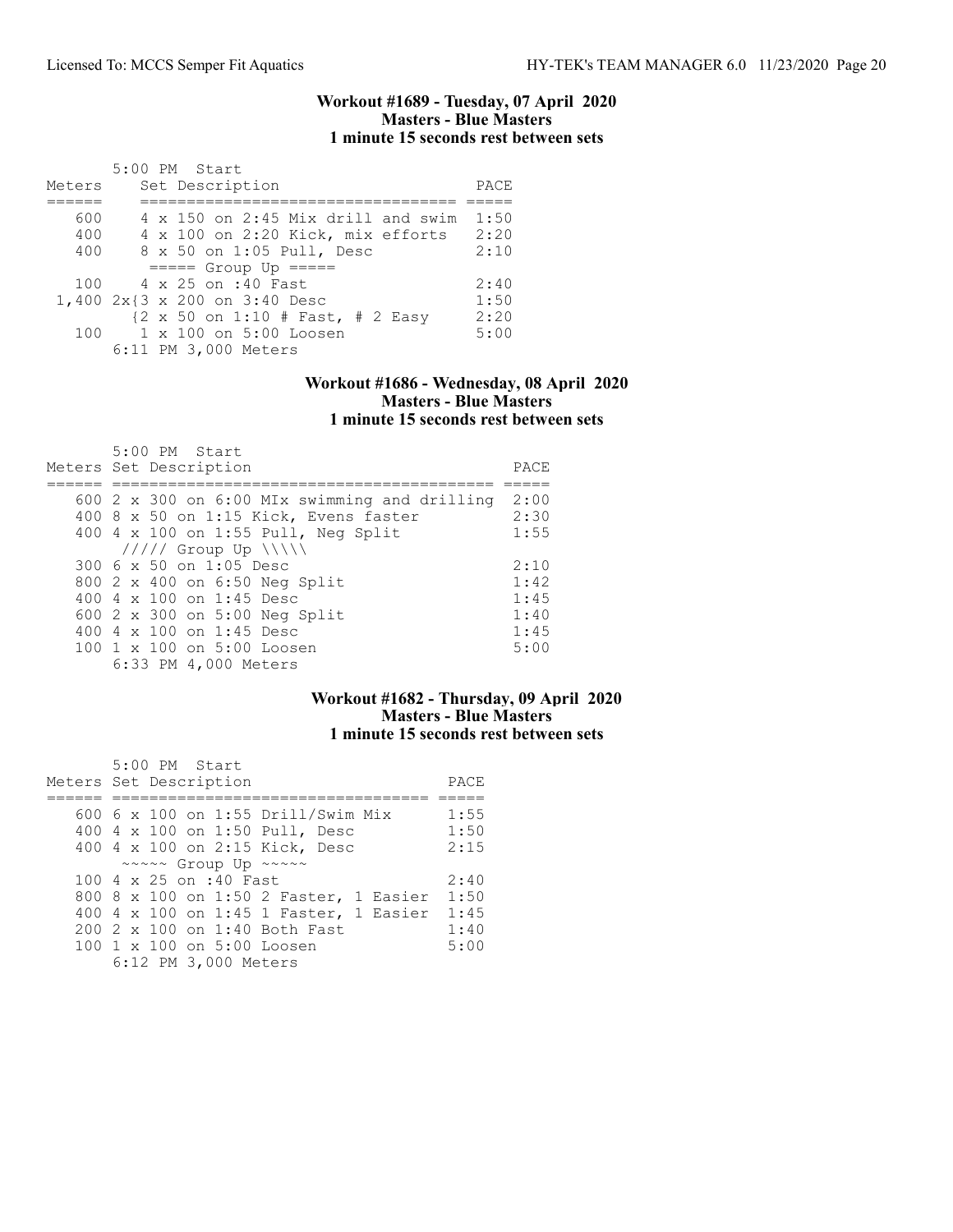### Workout #1705 - Monday, 13 April 2020 Masters - Blue Masters 1 minute rest between sets

|        | 5:00 PM Start                         |      |
|--------|---------------------------------------|------|
| Meters | Set Description                       | PACE |
|        |                                       |      |
| 600    | $6 \times 100$ on 1:55 Swim and drill | 1:55 |
| 400    | 8 x 50 on 1:05 Pull, desc             | 2:10 |
| 400    | 8 x 50 on 1:15 Kick, desc             | 2:30 |
|        | $====$ Group Up $====$                |      |
|        | 1,650 3x{1 x 50 on 1:30 Easy          | 3:00 |
|        | {2 x 100 on 1:55 Fast!                | 1:55 |
|        | {2 x 75 on 1:35 Fast!                 | 2:07 |
|        | {2 x 50 on 1:10 Fast!                 | 2:20 |
|        | {2 x 25 on :40 Fast!                  | 2:40 |
| 100    | 1 x 100 on 5:00 Loosen                | 5:00 |
|        | 6:17 PM 3,150 Meters                  |      |

## Workout #1708 - Tuesday, 14 April 2020 Masters - Blue Masters 1 minute rest between sets

|        | 5:00 PM Start |  |                      |                                          |      |
|--------|---------------|--|----------------------|------------------------------------------|------|
| Meters |               |  | Set Description      |                                          | PACE |
|        |               |  |                      |                                          |      |
| 600    |               |  |                      | 3 x 200 on 3:50 Swim and drill           | 1:55 |
| 400    |               |  |                      | 4 x 100 on 1:55 Pull, desc               | 1:55 |
| 400    |               |  |                      | 8 x 50 on 1:15 Kick, desc                | 2:30 |
|        |               |  |                      | $== == $ Group Up $== == $               |      |
| 100    |               |  | 4 x 25 on :40 Fast   |                                          | 2:40 |
|        |               |  |                      | 1,400 1x{4 x 100 on 1:45 Steady          | 1:45 |
|        |               |  |                      | {1 x 100 on 1:35 Fast Pace               | 1:35 |
|        |               |  |                      | {3 x 100 on 1:45 Steady                  | 1:45 |
|        |               |  |                      | {1 x 100 on 1:35 Fast Pace               | 1:35 |
|        |               |  |                      | {2 x 100 on 1:45 Steady                  | 1:45 |
|        |               |  |                      | {1 x 100 on 1:35 Fast Pace               | 1:35 |
|        |               |  |                      | {1 x 100 on 1:45 Steady                  | 1:45 |
|        |               |  |                      | {1 x 100 on 2:00 Last one, fast one 2:00 |      |
| 100    |               |  |                      | 1 x 100 on 5:00 Loosen                   | 5:00 |
|        |               |  | 6:08 PM 3,000 Meters |                                          |      |

# Workout #1711 - Wednesday, 15 April 2020 Masters - Blue Masters 1 minute rest between sets

| 5:00 PM Start<br>Meters Set Description          | PACE |
|--------------------------------------------------|------|
| 600 4 x 150 on 2:50 Swim and drill               | 1:53 |
| 400 8 x 50 on 1:05 Pull, desc                    | 2:10 |
| 400 4 x 100 on 2:20 Kick, desc                   | 2:20 |
| $====$ Group Up $====$                           |      |
| $200 \text{ } 4 \text{ } \times 50$ on 1:05 Desc | 2:10 |
| 1,200 4 x 300 on 5:15 Desc                       | 1:45 |
| 200 4 x 50 on 1:05 Fast Pace                     | 2:10 |
| 600 2 x 300 on 5:25 Desc                         | 1:48 |
| 200 4 x 50 on 1:05 Fast Pace                     | 2:10 |
| 300 1 x 300 on 5:35 Last one, fast one           | 1:52 |
| 100 1 x 100 on 5:00 Loosen                       | 5:00 |
| 6:38 PM 4,200 Meters                             |      |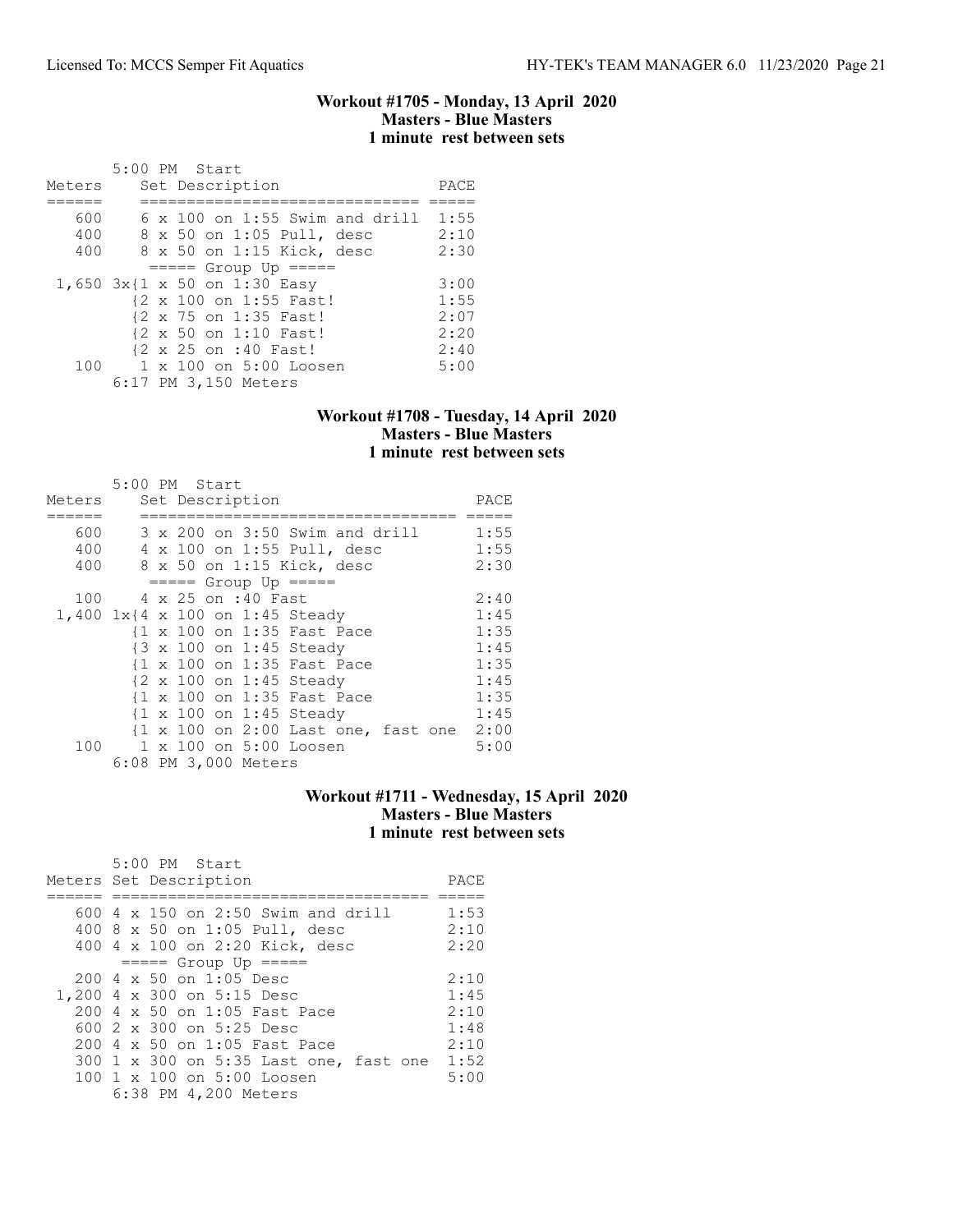### Workout #1714 - Thursday, 16 April 2020 Masters - Blue Masters 1 minute rest between sets

| Meters | 5:00 PM Start<br>Set Description         | PACE |
|--------|------------------------------------------|------|
| 600    | $2 \times 300$ on 5:45 Swim and drill    | 1:55 |
|        |                                          |      |
| 400    | 4 x 100 on 1:55 Pull, desc               | 1:55 |
| 400    | 4 x 100 on 2:20 Kick, desc               | 2:20 |
|        | $====$ Group Up $====$                   |      |
|        | $200 \t 4 \times 50$ on 1:05 Desc        | 2:10 |
|        | 1,300 2x{1 x 200 on 3:45 Loosen          | 1:52 |
|        | {6 x 75 on 2:00 Best effort you can hold | 2:40 |
| 100 -  | 1 x 100 on 5:00 Loosen                   | 5:00 |
|        | 6:17 PM 3,000 Meters                     |      |

## Workout #1717 - Monday, 20 April 2020 Masters - Blue Masters 1 minute rest between sets

|        | 5:00 PM Start                |                                         |      |
|--------|------------------------------|-----------------------------------------|------|
| Meters | Set Description              |                                         | PACE |
|        |                              |                                         |      |
| 600    |                              | $2 \times 300$ on $5:45$ Swim and drill | 1:55 |
| 400    |                              | 4 x 100 on 1:55 Pull, desc              | 1:55 |
| 400    |                              | 4 x 100 on 2:20 Kick, desc              | 2:20 |
|        | $====$ Group Up $====$       |                                         |      |
| 100    | 4 x 25 on :40 Desc           |                                         | 2:40 |
|        | 1,500 3x{3 x 75 on 1:30 Desc |                                         | 2:00 |
|        | {1 x 75 on 1:30 FAST!        |                                         | 2:00 |
|        | {3 x 50 on 1:05 Desc         |                                         | 2:10 |
|        | {1 x 50 on 1:15 FAST         |                                         | 2:30 |
| 100    | 1 x 100 on 5:00 Loosen       |                                         | 5:00 |
|        | 6:15 PM 3,100 Meters         |                                         |      |

# Workout #1720 - Tuesday, 21 April 2020 Masters - Blue Masters 1 minute rest between sets

| Meters |  | $5:00$ PM Start<br>Set Description | PACE |
|--------|--|------------------------------------|------|
|        |  |                                    |      |
| 600    |  | 3 x 200 on 3:50 Swim and drill     | 1:55 |
| 400    |  | 8 x 50 on 1:05 Pull, desc          | 2:10 |
| 400    |  | 4 x 100 on 2:20 Kick, desc         | 2:20 |
|        |  | $====$ Group Up $====$             |      |
| 100    |  | 4 x 25 on :40 Desc                 | 2:40 |
|        |  | 1,450 1x{2 x 150 on 2:35 Desc      | 1:43 |
|        |  | {3 x 125 on 2:15 Desc              | 1:48 |
|        |  | {4 x 100 on 1:55 Desc              | 1:55 |
|        |  | {5 x 75 on 1:30 Desc               | 2:00 |
| 100    |  | 1 x 100 on 5:00 Loosen             | 5:00 |
|        |  | 6:12 PM 3,050 Meters               |      |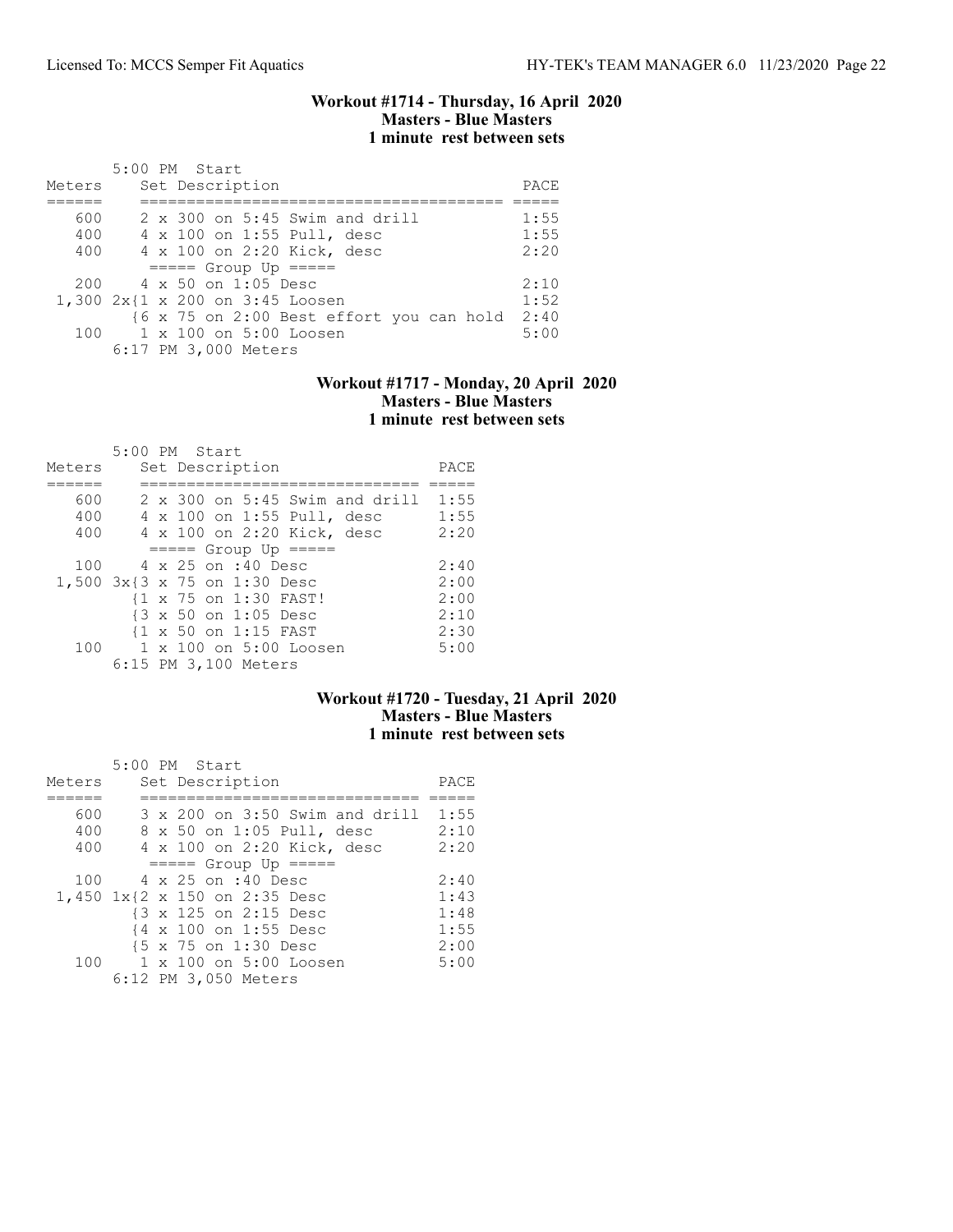### Workout #1723 - Wednesday, 22 April 2020 Masters - Blue Masters 1 minute rest between sets

| 5:00 PM Start                        |      |
|--------------------------------------|------|
| Meters Set Description               | PACE |
|                                      |      |
| $600$ 4 x 150 on 2:50 Swim and drill | 1:53 |
| 400 8 x 50 on 1:05 Pull, desc        | 2:10 |
| 400 8 x 50 on 1:15 Kick, desc        | 2:30 |
| $====$ Group Up $====$               |      |
| 1,000 2 x 500 on 8:45 Neg Split      | 1:45 |
| 500 2 x 250 on 4:30 Desc             | 1:48 |
| 500 4 x 125 on 2:20 Desc             | 1:52 |
| 600 8 $\times$ 75 on 1:25 Desc       | 1:53 |
| 100 1 x 100 on 5:00 Loosen           | 5:00 |
| 6:32 PM 4,100 Meters                 |      |

### Workout #1726 - Thursday, 23 April 2020 Masters - Blue Masters 1 minute rest between sets

| $5:00$ PM Start<br>Meters Set Description | PACE |
|-------------------------------------------|------|
| $600\,$ 6 x 100 on 1:55 Swim and drill    | 1:55 |
| 400 4 x 100 on 1:55 Pull, desc            | 1:55 |
| 400 8 x 50 on 1:15 Kick, desc             | 2:30 |
| $====$ Group Up $====$                    |      |
| 100 4 x 25 on :40 Fast!                   | 2:40 |
| 800 $4 \times 200$ on $3:40$ Desc         | 1:50 |
| 400 $2 \times 200$ on $3:30$ Desc         | 1:45 |
| 200 1 x 200 on 3:20 Last one, fast one    | 1:40 |
| 100 1 x 100 on 5:00 Loosen                | 5:00 |
| 6:11 PM 3,000 Meters                      |      |

# Workout #1729 - Monday, 27 April 2020 Masters - Blue Masters 1 minute rest between sets

| 5:00 PM Start<br>Meters Set Description                 | PACE. |
|---------------------------------------------------------|-------|
| 500 1 x 500 on 9:00 Mix swim & Drill                    | 1:48  |
| 500 1 x 500 on 9:00 Pull, mix speeds                    | 1:48  |
| 400 4 x 100 on 2:20 Kick, mix in a fast 25 on each 2:20 |       |
| ***** Group Up ******                                   |       |
| 100 4 x 25 on :40 Speedy!                               | 2:40  |
| 400 8 x 50 on 1:05 Desc 1-4, 5-8                        | 2:10  |
| 200 1 x 200 on 4:00 Loosen, Get Ready                   | 2:00  |
| $6006 \times 100$ on $3:00$ Test Yourself!!             | 3:00  |
| 300 1 x 300 on 6:00 Cool down                           | 2:00  |
| 6:15 PM 3,000 Meters                                    |       |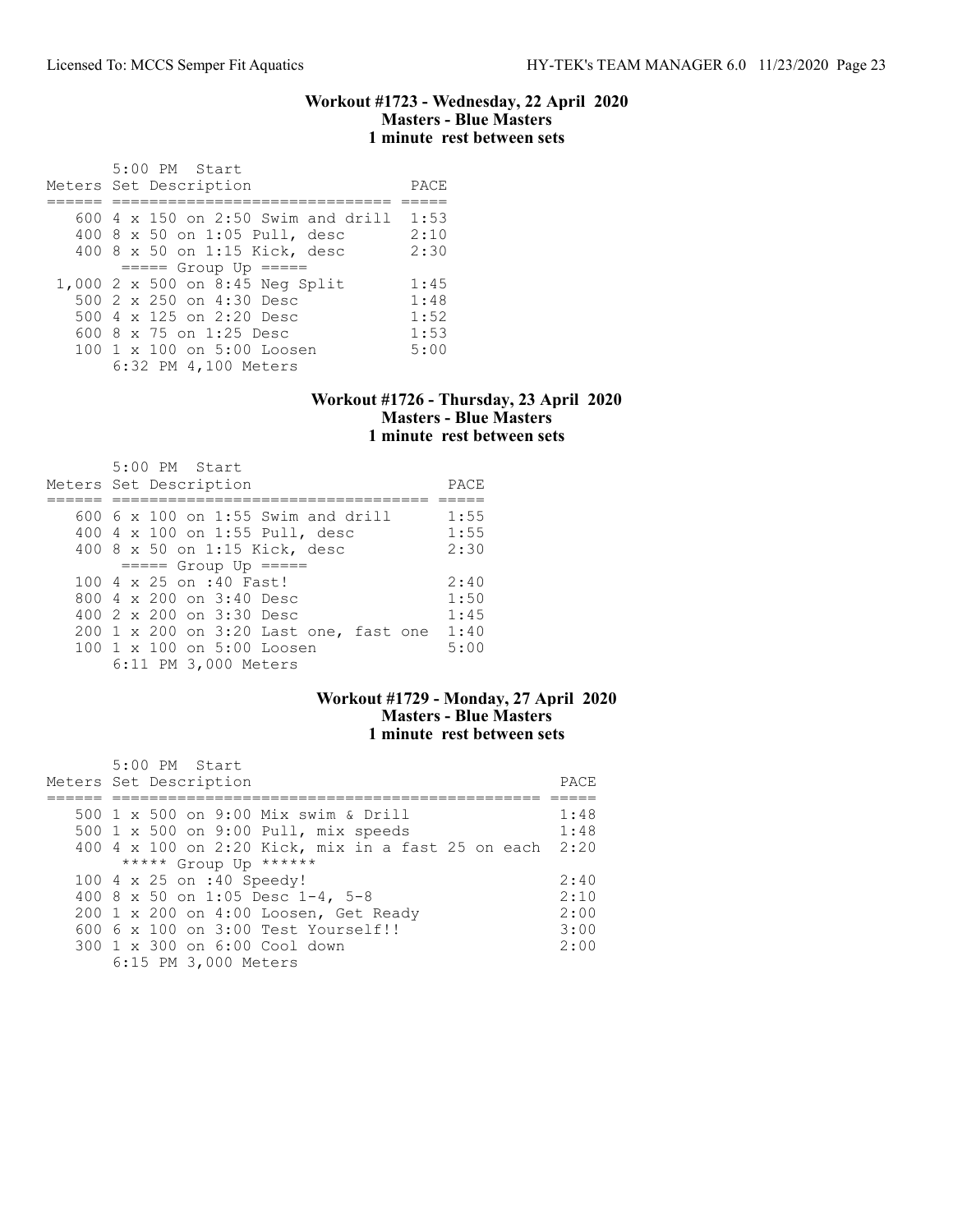### Workout #1732 - Tuesday, 28 April 2020 Masters - Blue Masters 1 minute rest between sets

|        | 5:00 PM Start                         |      |
|--------|---------------------------------------|------|
| Meters | Set Description                       | PACE |
|        |                                       |      |
| 600    | $6 \times 100$ on 1:55 Swim and drill | 1:55 |
| 400    | 8 x 50 on 1:05 Pull, desc             | 2:10 |
| 400    | 8 x 50 on 1:15 Kick, desc             | 2:30 |
|        | $====$ Group Up $====$                |      |
| 100    | 4 x 25 on :40 Fast!                   | 2:40 |
|        | 1,500 3x{2 x 200 on 3:30 Desc         | 1:45 |
|        | {2 x 50 on 1:05 1 very fast, 1 easy   | 2:10 |
|        | 6:06 PM 3,000 Meters                  |      |

## Workout #1735 - Wednesday, 29 April 2020 Masters - Blue Masters 1 minute rest between sets

| 5:00 PM Start<br>Meters Set Description                                                                                                                                                                            | PACE                         |
|--------------------------------------------------------------------------------------------------------------------------------------------------------------------------------------------------------------------|------------------------------|
| 600 2 x 300 on 5:45 Swim and drill<br>400 4 x 100 on 1:50 Pull, desc<br>400 4 x 100 on 2:20 Kick, desc                                                                                                             | 1:55<br>1:50<br>2:20         |
| $====$ Group Up $====$<br>100 4 x 25 on :40 Fast!<br>1,600 4 x 400 on 6:45 Aim to Desc and Neg Split<br>800 8 x 100 on 1:45 Alt One Easier, One Faster<br>$100 \t1 x 100$ on $5:00$ Loosen<br>6:25 PM 4,000 Meters | 2:40<br>1:41<br>1:45<br>5:00 |

### Workout #1738 - Thursday, 30 April 2020 Masters - Blue Masters 1 minute rest between sets

|        | 5:00 PM Start                   |      |
|--------|---------------------------------|------|
| Meters | Set Description                 | PACE |
|        |                                 |      |
| 600    | 3 x 200 on 3:45 Swim and drill  | 1:52 |
| 400    | 8 x 50 on 1:05 Pull, desc       | 2:10 |
| 400    | 4 x 100 on 2:20 Kick, desc      | 2:20 |
|        | $== == $ Group Up $== == $      |      |
| 300    | 6 x 50 on 1:05 Desc             | 2:10 |
|        | 1,200 1x{3 x 100 on 1:55 Steady | 1:55 |
|        | {1 x 100 on 1:45 Fast Pace      | 1:45 |
|        | {2 x 100 on 1:55 Steady         | 1:55 |
|        | {2 x 100 on 1:45 Fast Pace      | 1:45 |
|        | {1 x 100 on 1:55 Steady         | 1:55 |
|        | {3 x 100 on 1:45 Fast Pace      | 1:45 |
| 100    | 1 x 100 on 5:00 Loosen          | 5:00 |
|        | 6:10 PM 3,000 Meters            |      |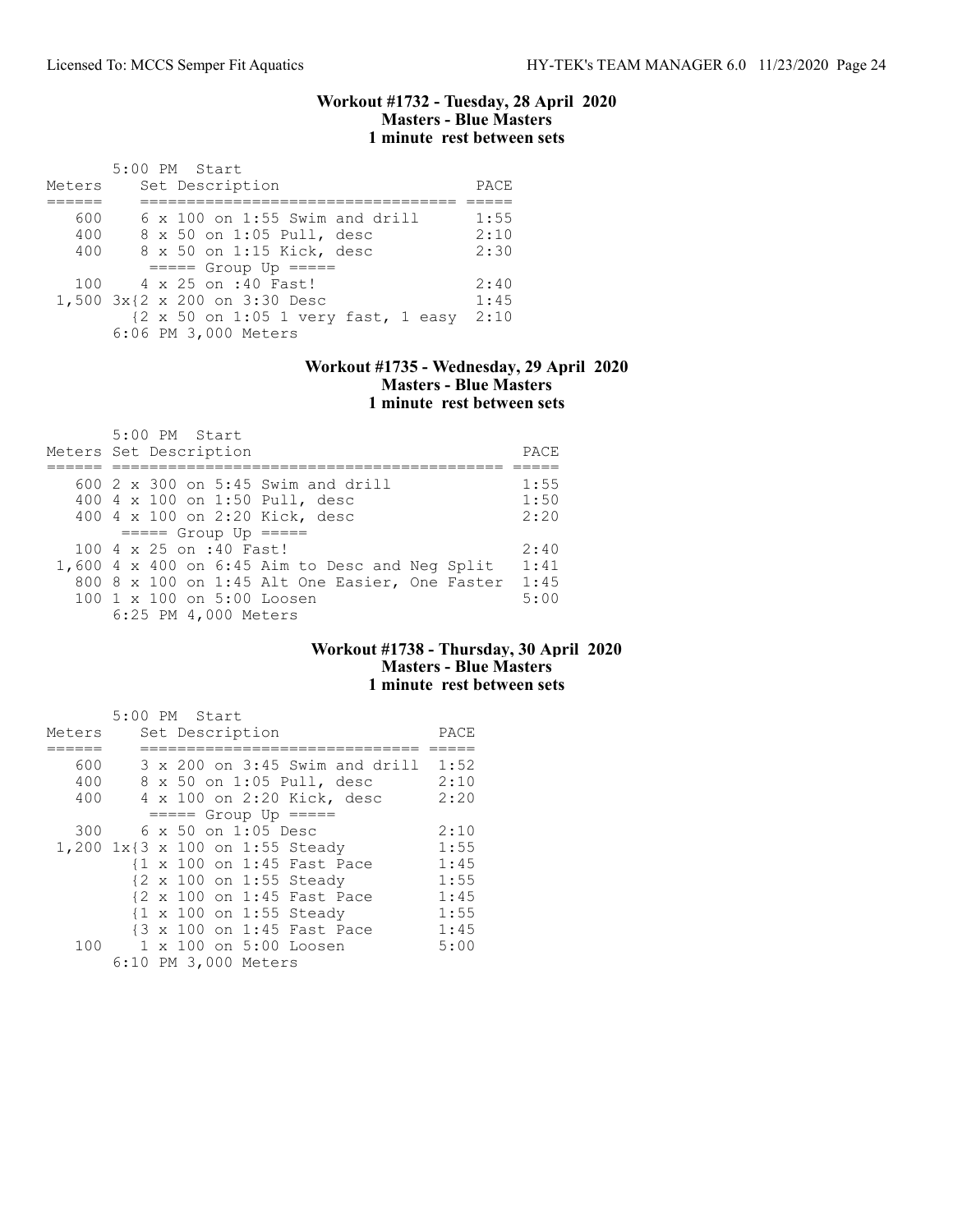### Workout #1744 - Monday, 04 May 2020 Masters - Blue Masters 1 minute rest between sets

| Meters | $5:00$ PM Start<br>Set Description                 |                                                         | PACE |
|--------|----------------------------------------------------|---------------------------------------------------------|------|
| 600    |                                                    | $6 \times 100$ on 1:52 Swim and drill                   | 1:52 |
|        |                                                    |                                                         |      |
| 400    | 4 x 100 on 2:20 Kick, desc                         |                                                         | 2:20 |
| 400    | 8 x 50 on 1:05 Pull, desc                          |                                                         | 2:10 |
|        | $====$ Group Up $====$                             |                                                         |      |
| 200    | $4 \times 50$ on 1:05 Desc                         |                                                         | 2:10 |
|        |                                                    | 1,400 $4x$ {6 x 25 on :45 Desc 1-3, #3 & #6 Best Effort | 3:00 |
|        | $\{3 \times 50 \text{ on } 1:10 \text{ Desc } 1-3$ |                                                         | 2:20 |
|        | $\{1 \times 50 \text{ on } 1:30 \text{ Easy}\}$    |                                                         | 3:00 |
|        | 6:18 PM 3,000 Meters                               |                                                         |      |

## Workout #1745 - Tuesday, 05 May 2020 Masters - Blue Masters 1 minute rest between sets

| 5:00 PM Start<br>Meters Set Description     | PACE |
|---------------------------------------------|------|
| 600 $3 \times 200$ on $3:44$ Swim and drill | 1:52 |
| 400 4 x 100 on 1:50 Pull, desc              | 1:50 |
| 400 8 x 50 on 1:15 Kick, desc               | 2:30 |
| $====$ Group Up $====$                      |      |
| 100 4 x 25 on :40 Fast                      | 2:40 |
| 300 2 x 150 on 2:40 Desc                    | 1:47 |
| 300 2 x 150 on 2:35 Desc                    | 1:43 |
| 300 2 x 150 on 2:30 Desc                    | 1:40 |
| 300 2 x 150 on 2:25 Desc                    | 1:37 |
| 300 2 x 150 on 3:00 1 Easy, 1 Max Effort    | 2:00 |
| 100 1 x 100 on 5:00 Loosen                  | 5:00 |
| 6:15 PM 3,100 Meters                        |      |

### Workout #1746 - Wednesday, 06 May 2020 Masters - Blue Masters 1 minute rest between sets

| 5:00 PM Start                           |      |
|-----------------------------------------|------|
| Meters Set Description                  | PACE |
|                                         |      |
| 600 2 x 300 on 5:40 Swim and drill 1:53 |      |
| 400 8 x 50 on 1:15 Kick, desc           | 2:30 |
| 400 8 x 50 on 1:05 Pull, desc           | 2:10 |
| $====$ Group Up $====$                  |      |
| 1,200 4 x 300 on 5:15 Desc 1-4          | 1:45 |
| 300 6 x 50 on 1:00 Steady Pace          | 2:00 |
| 1,200 4 x 300 on 5:30 Desc              | 1:50 |
| 100 1 x 100 on 5:00 Loosen              | 5:00 |
| 6:31 PM 4,200 Meters                    |      |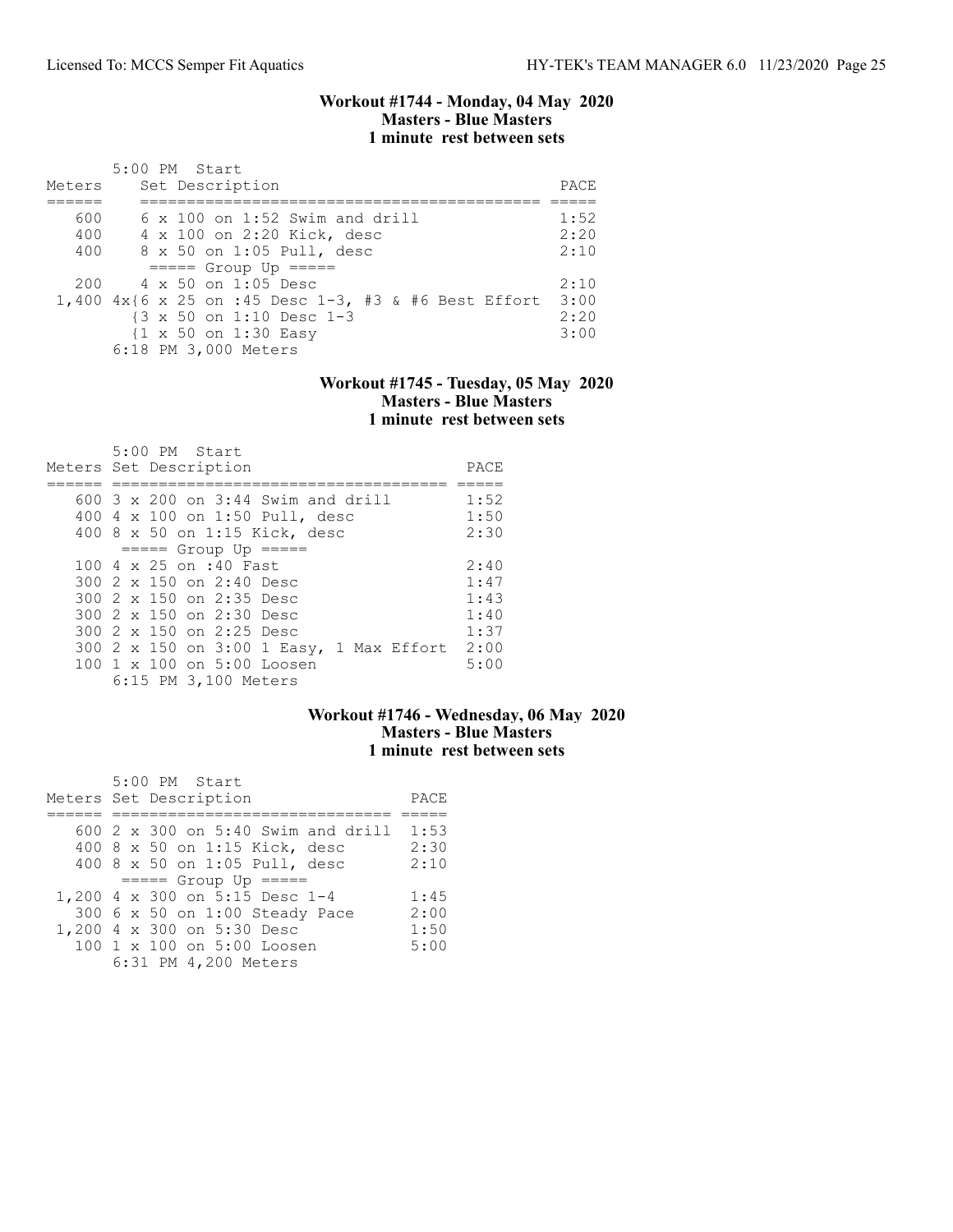### Workout #1748 - Thursday, 07 May 2020 Masters - Blue Masters 1 minute rest between sets

| Meters |  | 5:00 PM Start<br>Set Description | PACE |
|--------|--|----------------------------------|------|
|        |  |                                  |      |
| 600    |  | 3 x 200 on 3:40 Swim and drill   | 1:50 |
| 400    |  | 8 x 50 on 1:05 Pull, desc        | 2:10 |
| 200    |  | 4 x 50 on 2:15 Kick, desc        | 4:30 |
|        |  | $====$ Group Up $====$           |      |
| 100    |  | 4 x 25 on :40 Fast!              | 2:40 |
|        |  | 1,600 4x{1 x 100 on 3:00 Loosen  | 3:00 |
|        |  | {4 x 75 on 2:00 All Best Effort  | 2:40 |
| 100    |  | $1 \times 100$ on $5:00$ Loosen  | 5:00 |
|        |  | 6:26 PM 3,000 Meters             |      |

### Workout #1747 - Monday, 11 May 2020 Masters - Blue Masters 1 minute rest between sets

|        |  | 5:00 PM Start                                                     |      |
|--------|--|-------------------------------------------------------------------|------|
| Meters |  | Set Description                                                   | PACE |
|        |  |                                                                   |      |
| 600    |  | 3 x 200 on 3:40 Swim and drill                                    | 1:50 |
| 400    |  | 8 x 50 on 1:05 Pull, desc                                         | 2:10 |
| 400    |  | 8 x 50 on 1:10 Kick, desc                                         | 2:20 |
|        |  | $== == $ Group Up $== == $                                        |      |
| 100    |  | 4 x 25 on :40 Fast!                                               | 2:40 |
|        |  | 1,600 4x{2 x 50 on 1:15 Fast                                      | 2:30 |
|        |  | {2 x 100 on 2:30 Fast                                             | 2:30 |
|        |  | $\{1 \times 100 \text{ on } 2:30 \text{ Steady } / \text{Easy}\}$ | 2:30 |
|        |  | 6:17 PM 3,100 Meters                                              |      |

## Workout #1749 - Tuesday, 12 May 2020 Masters - Blue Masters 1 minute rest between sets

| 5:00 PM Start<br>Meters Set Description       | PACE. |
|-----------------------------------------------|-------|
| 600 2 x 300 on 5:30 Swim and drill            | 1:50  |
| 400 4 x 100 on 2:20 Kick, desc                | 2:20  |
| 400 8 x 50 on 1:05 Pull, desc                 | 2:10  |
| $====$ Group Up $====$                        |       |
| 200 4 x 50 on 1:05 Desc                       | 2:10  |
| 1,400 7 x 200 on 3:40 See Note                | 1:50  |
| By 2s: Steady, Fast, Faster, Last one Fastest |       |
| 100 1 x 100 on 5:00 Loosen                    | 5:00  |
| 6:11 PM 3,100 Meters                          |       |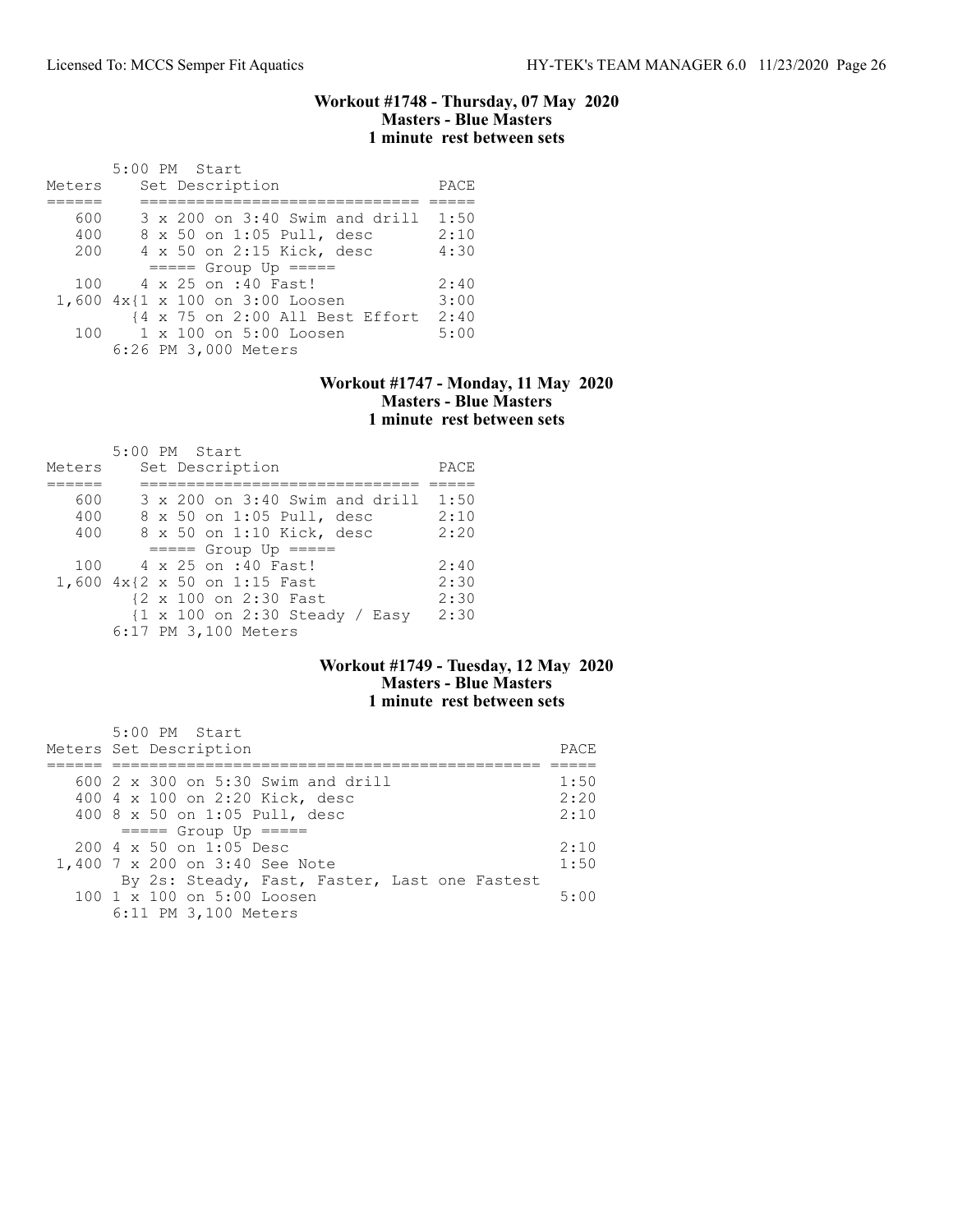### Workout #1750 - Wednesday, 13 May 2020 Masters - Blue Masters 1 minute rest between sets

|        | 5:00 PM Start                           |      |
|--------|-----------------------------------------|------|
| Meters | Set Description                         | PACE |
|        |                                         |      |
| 600    | $4 \times 150$ on 2:45 Swim and drill   | 1:50 |
| 400    | 8 x 50 on 1:15 Kick, desc               | 2:30 |
| 400    | 4 x 100 on 1:55 Pull, desc              | 1:55 |
|        | $====$ Group Up $====$                  |      |
| 200    | 4 x 50 on 1:05 Desc                     | 2:10 |
|        | $2,400$ $3x$ {1 x 400 on 6:30 Neq Split | 1:38 |
|        | {4 x 100 on 1:45 Desc                   | 1:45 |
| 100    | 1 x 100 on 5:00 Loosen                  | 5:00 |
|        | 6:25 PM 4,100 Meters                    |      |

### Workout #1751 - Thursday, 14 May 2020 Masters - Blue Masters 1 minute rest between sets

|        | 5:00 PM Start                         |      |
|--------|---------------------------------------|------|
| Meters | Set Description                       | PACE |
|        |                                       |      |
| 600    | $6 \times 100$ on 1:50 Swim and drill | 1:50 |
| 400    | 4 x 100 on 2:20 Kick, desc            | 2:20 |
| 400    | 4 x 100 on 1:55 Pull, desc            | 1:55 |
|        | $== == $ Group Up $== == $            |      |
| 100    | 4 x 25 on :40 Fast                    | 2:40 |
|        | 1,200 2x{3 x 100 on 1:40 free         | 1:40 |
|        | {2 x 100 on 1:45 free                 | 1:45 |
|        | {1 x 100 on 1:50 free                 | 1:50 |
| 100    | 1 x 100 on 2:30 Loosen                | 2:30 |
| 100    | $1 \times 100$ on 2:00 Best Effort    | 2:00 |
| 100    | 1 x 100 on 5:00 Loosen                | 5:00 |
|        | 6:10 PM 3,000 Meters                  |      |

# Workout #1752 - Monday, 18 May 2020 Masters - Blue Masters 1 minute rest between sets

|                              | 5:00 PM Start |  |                      |                                                 |                                                        |      |
|------------------------------|---------------|--|----------------------|-------------------------------------------------|--------------------------------------------------------|------|
| Meters                       |               |  | Set Description      |                                                 |                                                        | PACE |
|                              |               |  |                      |                                                 |                                                        |      |
| 600                          |               |  |                      |                                                 | $2 \times 300$ on 5:30 Swim and drill                  | 1:50 |
| 400                          |               |  |                      |                                                 | 8 x 50 on 1:10 Kick, mix efforts                       | 2:20 |
| 400                          |               |  |                      |                                                 | 4 x 100 on 1:55 Pull, desc                             | 1:55 |
|                              |               |  |                      | $====$ Group Up $====$                          |                                                        |      |
| 1,600 4x{4 x 50 on 1:05 Desc |               |  |                      |                                                 |                                                        | 2:10 |
|                              |               |  |                      |                                                 | $\{2 \times 50 \text{ on } 1:10 \text{ Both faster}\}$ | 2:20 |
|                              |               |  |                      |                                                 | {1 x 50 on 1:15 Very Fast!                             | 2:30 |
|                              |               |  |                      | $\{1 \times 50 \text{ on } 1:30 \text{ Easy}\}$ |                                                        | 3:00 |
|                              |               |  | 6:10 PM 3,000 Meters |                                                 |                                                        |      |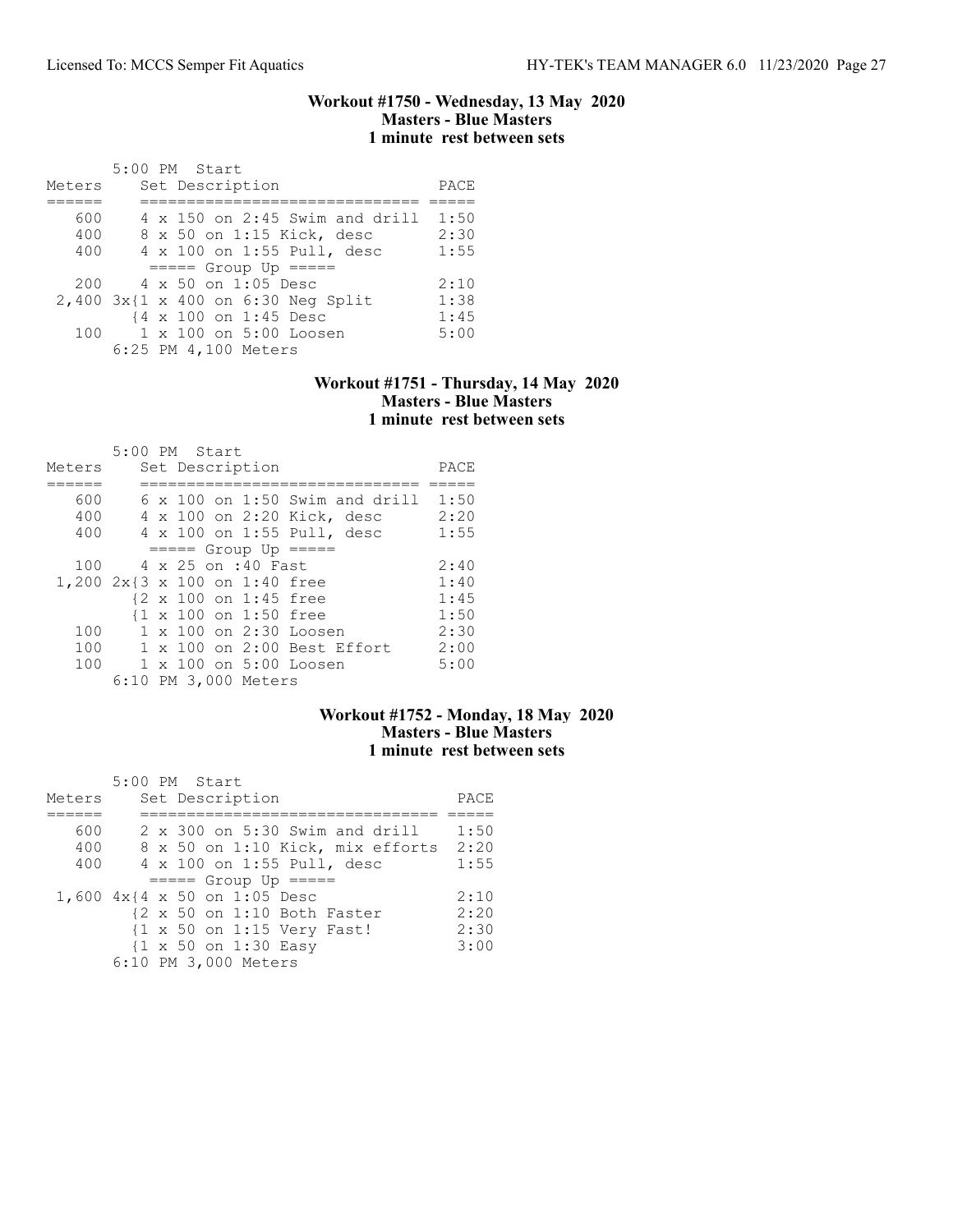### Workout #1753 - Tuesday, 19 May 2020 Masters - Blue Masters 1 minute rest between sets

| 5:00 PM Start<br>Meters Set Description | PACE |
|-----------------------------------------|------|
| $600$ 4 x 150 on 2:45 Swim and drill    | 1:50 |
| $400$ 4 x 100 on 2:20 Kick, mix efforts | 2:20 |
| 400 8 x 50 on 1:05 Pull, desc           | 2:10 |
| $====$ Group Up $====$                  |      |
| $100.4 \times 25$ on :40 Fast!          | 2:40 |
| 400 $4 \times 100$ on 1:50 Desc         | 1:50 |
| 400 4 $\times$ 100 on 1:45 Desc         | 1:45 |
| 400 4 x 100 on 1:40 Desc                | 1:40 |
| $100 \t1 x 100$ on $5:00$ Loosen        | 5:00 |
| 6:07 PM 2,800 Meters                    |      |

### Workout #1754 - Wednesday, 20 May 2020 Masters - Blue Masters 1 minute rest between sets

|        |  | 5:00 PM Start                         |      |
|--------|--|---------------------------------------|------|
| Meters |  | Set Description                       | PACE |
|        |  |                                       |      |
| 600    |  | $6 \times 100$ on 1:55 Swim and drill | 1:55 |
| 400    |  | 8 x 50 on 1:15 Kick, Evens Faster     | 2:30 |
| 400    |  | 8 x 50 on 1:05 Pull, Evens Faster     | 2:10 |
|        |  | $====$ Group Up $====$                |      |
| 200    |  | $4 \times 50$ on 1:05 Desc            | 2:10 |
|        |  | 2,400 4x{1 x 300 on 5:30 Neg Split    | 1:50 |
|        |  | {3 x 100 on 1:45 Desc                 | 1:45 |
| 100    |  | 1 x 100 on 5:00 Loosen                | 5:00 |
|        |  | 6:29 PM 4,100 Meters                  |      |

# Workout #1755 - Thursday, 21 May 2020 Masters - Blue Masters 1 minute rest between sets

| 5:00 PM Start                               |      |
|---------------------------------------------|------|
| Meters Set Description                      | PACE |
|                                             |      |
| 600 $3 \times 200$ on $3:50$ Swim and drill | 1:55 |
| 400 4 x 100 on 2:20 Kick, Evens Faster      | 2:20 |
| 400 8 x 50 on 1:05 Pull, Evens Faster       | 2:10 |
| $====$ Group Up $====$                      |      |
| 150 6 x 25 on :40 Fast                      | 2:40 |
| 300 6 x 50 on 1:05 Desc 1-3, 4-6            | 2:10 |
| 450 6 x 75 on 1:20 Desc 1-3, 4-6            | 1:47 |
| 600 6 x 100 on 1:45 Desc 1-3, 4-6           | 1:45 |
| 100 1 x 100 on 5:00 Loosen                  | 5:00 |
| 6:13 PM 3,000 Meters                        |      |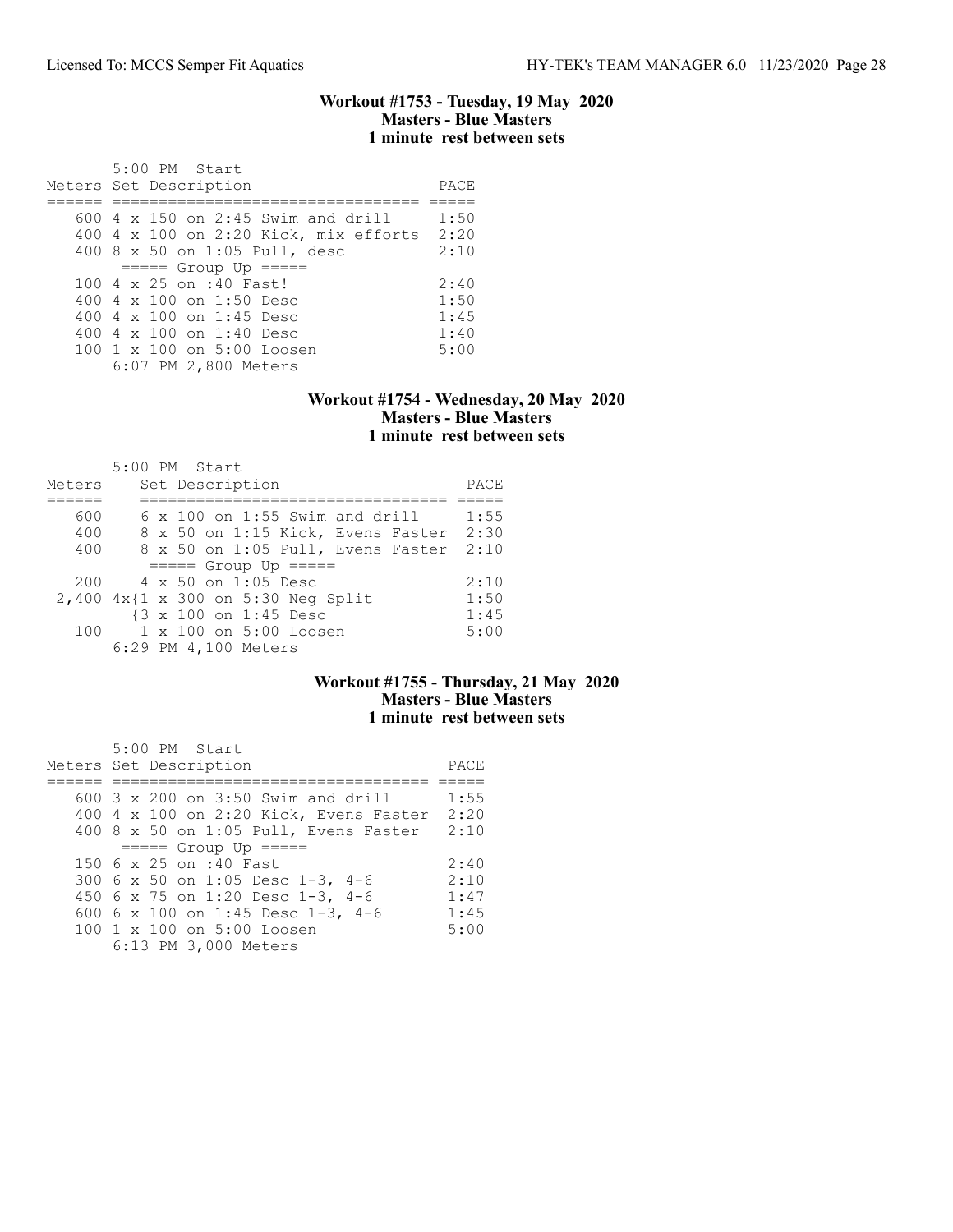### Workout #1756 - Monday, 25 May 2020 Masters - Blue Masters 1 minute rest between sets

| $5:00$ PM Start<br>Meters Set Description          | PACE |
|----------------------------------------------------|------|
| $600\,4\,$ x 150 on 2:55 Swim and drill            | 1:57 |
| 400 8 x 50 on 1:15 Kick, mixed                     | 2:30 |
| 400 8 x 50 on 1:05 Pull, Evens Faster              | 2:10 |
| $====$ Group Up $====$                             |      |
| 100 4 x 25 on :40 Fast                             | 2:40 |
| $200 \text{ } 4 \text{ } \times 50$ on 1:05 Desc   | 2:10 |
| 450 6 x 75 on 2:00 Fast                            | 2:40 |
| 200 1 x 200 on 5:00 Easy                           | 2:30 |
| 450 6 x 75 on 2:00 Faster!!                        | 2:40 |
| 200 1 x 200 on 5:00 Loosen<br>6:21 PM 3,000 Meters | 2:30 |
|                                                    |      |

### Workout #1757 - Tuesday, 26 May 2020 Masters - Blue Masters 1 minute rest between sets

|                               | $5:00$ PM Start |  |                       |                             |                                       |      |
|-------------------------------|-----------------|--|-----------------------|-----------------------------|---------------------------------------|------|
| Meters                        |                 |  | Set Description       |                             |                                       | PACE |
|                               |                 |  |                       |                             |                                       |      |
| 600                           |                 |  |                       |                             | $6 \times 100$ on 1:55 Swim and drill | 1:55 |
| 400                           |                 |  |                       | 4 x 100 on 2:20 Kick, mixed |                                       | 2:20 |
| 400                           |                 |  |                       | 4 x 100 on 1:55 Pull, Desc  |                                       | 1:55 |
|                               |                 |  |                       | $====$ Group Up $====$      |                                       |      |
| 100                           |                 |  | 4 x 25 on :40 Fast    |                             |                                       | 2:40 |
| 1,500 1x{6 x 150 on 2:35 Desc |                 |  |                       |                             |                                       | 1:43 |
|                               |                 |  | {6 x 100 on 1:50 Desc |                             |                                       | 1:50 |
| 100                           |                 |  |                       | 1 x 100 on 5:00 Loosen      |                                       | 5:00 |
|                               |                 |  | 6:10 PM 3,100 Meters  |                             |                                       |      |

# Workout #1758 - Wednesday, 27 May 2020 Masters - Blue Masters 1 minute rest between sets

| 5:00 PM Start<br>Meters Set Description     | PACE  |
|---------------------------------------------|-------|
| $600-3 \times 200$ on $3:50$ Swim and drill | 1:55  |
|                                             |       |
| 400 8 x 50 on 1:05 Pull, Desc               | 2:10  |
| 400 8 x 50 on 1:15 Kick, mixed              | 2:30  |
| $== == $ Group Up $== == $                  |       |
| $200 \, 4 \times 50$ on 1:05 Fast           | 2:10  |
| 1,000 2 x 500 on 8:30 Neg Split & Desc      | 1:42  |
| 800 4 x 200 on 3:30 Desc                    | 1:4.5 |
| 600 4 x 150 on 2:40 Desc                    | 1:47  |
| 100 1 x 100 on 5:00 Losen                   | 5:00  |
| 6:30 PM 4,100 Meters                        |       |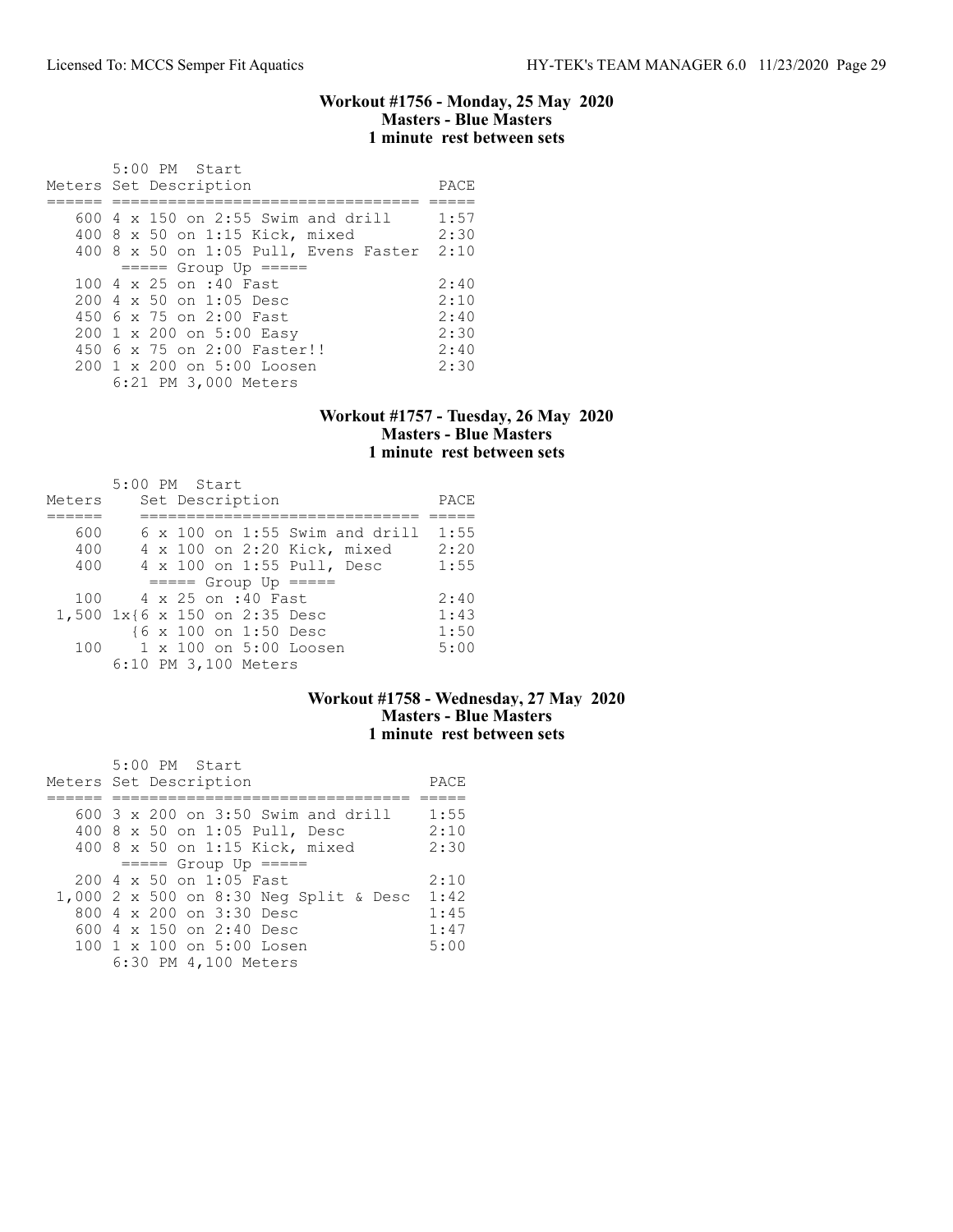### Workout #1759 - Thursday, 28 May 2020 Masters - Blue Masters 1 minute rest between sets

| Meters | 5:00 PM Start |  | Set Description      |                                         | PACE |
|--------|---------------|--|----------------------|-----------------------------------------|------|
|        |               |  |                      |                                         |      |
| 600    |               |  |                      | $2 \times 300$ on $5:45$ Swim and drill | 1:55 |
| 400    |               |  |                      | 4 x 100 on 1:55 Pull, Desc              | 1:55 |
| 200    |               |  |                      | 4 x 50 on 2:20 Kick, Desc               | 4:40 |
|        |               |  |                      | $====$ Group Up =====                   |      |
| 100    |               |  | 4 x 25 on :40 Fast   |                                         | 2:40 |
|        |               |  |                      | 1,800 1x{1 x 200 on 3:45 Steady         | 1:52 |
|        |               |  |                      | {1 x 200 on 3:30 Fast Pace              | 1:45 |
|        |               |  |                      | {1 x 200 on 3:45 Steady                 | 1:52 |
|        |               |  |                      | {2 x 200 on 3:30 Fast Pace              | 1:45 |
|        |               |  |                      | {1 x 200 on 3:45 Steady                 | 1:52 |
|        |               |  |                      | {3 x 200 on 3:30 Fast Pace              | 1:45 |
| 100    |               |  |                      | 1 x 100 on 5:00 Loosen                  | 5:00 |
|        |               |  | 6:16 PM 3,200 Meters |                                         |      |

## Workout #1760 - Monday, 01 June 2020 Masters - Blue Masters 1 minute rest between sets

| $5:00$ PM Start<br>Meters Set Description          | PACE |
|----------------------------------------------------|------|
| 500 1 x 500 on 9:00 Mix swim & Drill               | 1:48 |
| 500 1 x 500 on 9:00 Pull, mix speeds               | 1:48 |
| 400 4 x 100 on 2:20 Kick, mix in a fast 25 on each | 2:20 |
| ***** Group Up ******                              |      |
| 100 4 x 25 on :40 Speedy!                          | 2:40 |
| 400 8 x 50 on 1:05 Desc 1-4, 5-8                   | 2:10 |
| 200 1 x 200 on 4:00 Loosen, Get Ready              | 2:00 |
| 600 6 x 100 on 3:00 Test Yourself!!                | 3:00 |
| 300 1 x 300 on 6:00 Cool down                      | 2:00 |
| 6:15 PM 3,000 Meters                               |      |

# Workout #1761 - Tuesday, 02 June 2020 Masters - Blue Masters 1 minute rest between sets

| 5:00 PM Start<br>Meters Set Description          | PACE |
|--------------------------------------------------|------|
| 600 6 x 100 on 1:50 Mix swim & Drill             | 1:50 |
|                                                  |      |
| 400 8 x 50 on 1:05 Pull, mix speeds              | 2:10 |
| 400 4 x 100 on 2:20 Kick, Desc                   | 2:20 |
| ***** Group Up ******                            |      |
| $200 \text{ } 4 \text{ } \times 50$ on 1:05 Desc | 2:10 |
| 400 2 x 200 on 3:40 Desc                         | 1:50 |
| 400 $2 \times 200$ on $3:30$ Desc                | 1:45 |
| 400 2 x 200 on 3:20 Desc                         | 1:40 |
| 200 1 x 200 on 4:00 Last one, fast one           | 2:00 |
| 100 1 x 100 on 5:00 Loosen                       | 5:00 |
| 6:14 PM 3,100 Meters                             |      |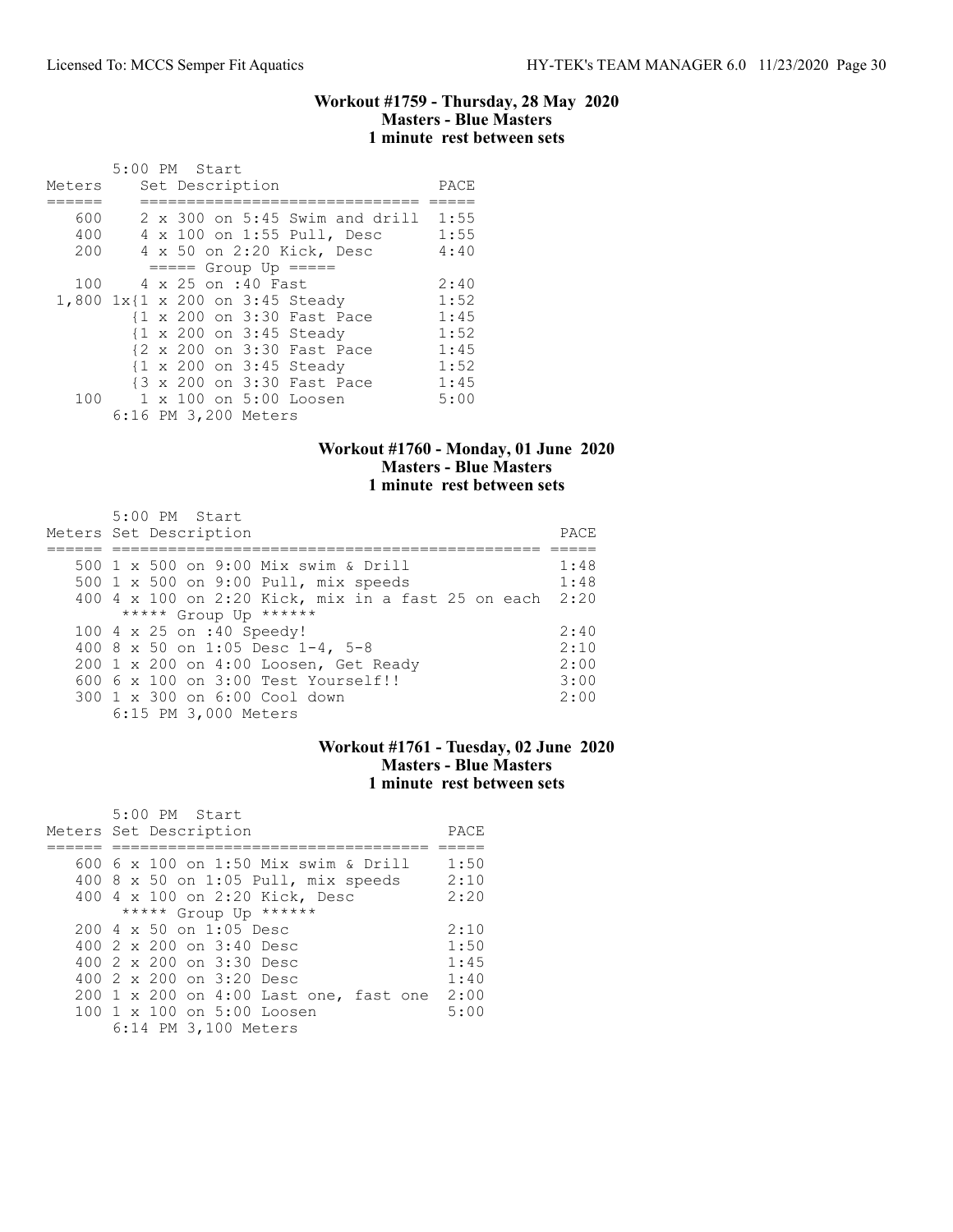### Workout #1762 - Wednesday, 03 June 2020 Masters - Blue Masters 1 minute rest between sets

| 5:00 PM Start<br>Meters Set Description            | PACE. |
|----------------------------------------------------|-------|
| 600 $3 \times 200$ on $3:40$ Mix swim & Drill      | 1:50  |
| 400 8 x 50 on 1:15 Kick, Mix Speeds                | 2:30  |
| 400 4 x 100 on 1:55 Pull, desc                     | 1:55  |
| ***** Group Up ******                              |       |
| 100 4 x 25 on :40 Fast                             | 2:40  |
| 1,600 4 x 400 on 6:50 Desc; aim for neg split, too | 1:42  |
| $100 \t1 x 100$ on $3:00$ Loosen                   | 3:00  |
| 800 2 x 400 on 7:00 Faster, Desc, Neg Split        | 1:45  |
| 100 1 x 100 on 5:00 Loosen                         | 5:00  |
| 6:29 PM 4,100 Meters                               |       |

### Workout #1763 - Thursday, 04 June 2020 Masters - Blue Masters 1 minute rest between sets

|        | 5:00 PM Start |  |                      |                                  |      |
|--------|---------------|--|----------------------|----------------------------------|------|
| Meters |               |  | Set Description      |                                  | PACE |
|        |               |  |                      |                                  |      |
| 600    |               |  |                      | 4 x 150 on 2:45 Mix swim & Drill | 1:50 |
| 400    |               |  |                      | 4 x 100 on 2:20 Kick, Mix Speeds | 2:20 |
| 400    |               |  |                      | 8 x 50 on 1:05 Pull, desc        | 2:10 |
|        |               |  |                      | ***** Group Up ******            |      |
| 100    |               |  | 4 x 25 on :40 Fast!  |                                  | 2:40 |
| 200    |               |  | 4 x 50 on 1:05 Desc  |                                  | 2:10 |
|        |               |  |                      | 1,200 1x{3 x 100 on 1:55 Steady  | 1:55 |
|        |               |  |                      | {1 x 100 on 1:45 Fast Pace       | 1:45 |
|        |               |  |                      | {2 x 100 on 1:55 Steady          | 1:55 |
|        |               |  |                      | {2 x 100 on 1:45 Fast Pace       | 1:45 |
|        |               |  |                      | {1 x 100 on 1:55 Steady          | 1:55 |
|        |               |  |                      | {3 x 100 on 1:45 Fast Pace       | 1:45 |
| 100    |               |  |                      | 1 x 100 on 5:00 Loosen           | 5:00 |
|        |               |  | 6:11 PM 3,000 Meters |                                  |      |

# Workout #1764 - Monday, 08 June 2020 Masters - Blue Masters 1 minute rest between sets

| 5:00 PM Start                         |      |
|---------------------------------------|------|
| Meters Set Description                | PACE |
|                                       |      |
| 600 4 x 150 on 2:45 Mix swim & Drill  | 1:50 |
| $400$ 8 x 50 on 1:15 Kick, Mix Speeds | 2:30 |
| 400 4 x 100 on 1:55 Pull, desc        | 1:55 |
| ***** Group Up ******                 |      |
| 100 4 x 25 on :40 Fast!               | 2:40 |
| $200.4 \times 50$ on 1:10 Evens Fast  | 2:20 |
| 300 4 x 75 on 1:30 Last 25 Fast       | 2:00 |
| 400 4 x 100 on 1:40 Desc to Fast      | 1:40 |
| 300 4 x 75 on 1:40 Last 50 Fast       | 2:13 |
| 200 4 x 50 on 1:10 Last 25 Fast       | 2:20 |
| 100 4 x 25 on :40 Fast!               | 2:40 |
| $100 \t1 x 100$ on $5:00$ Loosen      | 5:00 |
| 6:20 PM 3,100 Meters                  |      |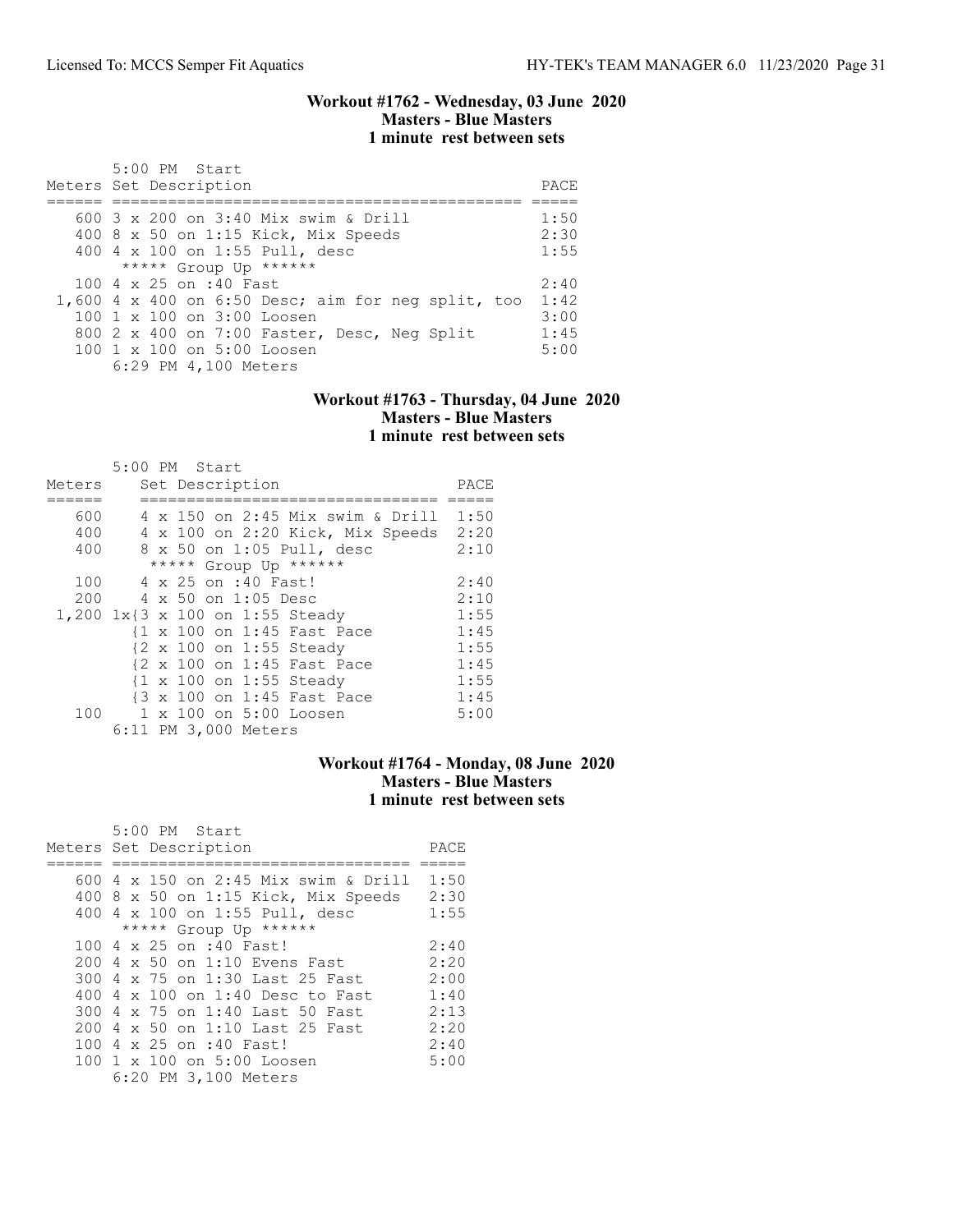### Workout #1765 - Tuesday, 09 June 2020 Masters - Blue Masters 1 minute rest between sets

|        | 5:00 PM Start                           |      |
|--------|-----------------------------------------|------|
| Meters | Set Description                         | PACE |
|        |                                         |      |
| 600    | $6 \times 100$ on 1:55 Mix swim & Drill | 1:55 |
| 400    | 4 x 100 on 2:15 Kick, Mix Efforts 2:15  |      |
| 400    | 8 x 50 on 1:05 Pull, desc               | 2:10 |
|        | ***** Group Up ******                   |      |
|        | 100 4 x 25 on :40 Fast!                 | 2:40 |
|        | 1,500 3x{1 x 50 on 1:30 Loosen          | 3:00 |
|        | {2 x 150 on 2:30 Desc                   | 1:40 |
|        | {3 x 50 on 1:05 Fast!                   | 2:10 |
|        | 100 1 x 100 on 5:00 Loosen              | 5:00 |
|        | 6:13 PM 3,100 Meters                    |      |

### Workout #1766 - Wednesday, 10 June 2020 Masters - Blue Masters 1 minute rest between sets

| Meters |  | 5:00 PM Start<br>Set Description    | PACE |
|--------|--|-------------------------------------|------|
|        |  |                                     |      |
|        |  |                                     |      |
| 600    |  | 3 x 200 on 3:45 Mix swim & Drill    | 1:52 |
| 400    |  | 8 x 50 on 1:15 Kick, Evens Faster   | 2:30 |
| 400    |  | 4 x 100 on 1:55 Pull, desc          | 1:55 |
|        |  | ***** Group Up ******               |      |
| 200    |  | 4 x 50 on 1:05 Fast!                | 2:10 |
|        |  | 2,400 2x{1 x 600 on 10:30 Neg Split | 1:45 |
|        |  | {4 x 150 on 2:40 Desc               | 1:47 |
| 100    |  | 1 x 100 on 5:00 Loosen              | 5:00 |
|        |  | 6:28 PM 4,100 Meters                |      |

# Workout #1767 - Thursday, 11 June 2020 Masters - Blue Masters 1 minute rest between sets

|        | 5:00 PM Start                      |      |
|--------|------------------------------------|------|
| Meters | Set Description                    | PACE |
|        |                                    |      |
| 600    | 2 x 300 on 5:45 Mix swim & Drill   | 1:55 |
| 400    | 8 x 50 on 1:05 Pull, desc          | 2:10 |
| 400    | 4 x 100 on 2:15 Kick, Evens Faster | 2:15 |
|        | ***** Group Up ******              |      |
|        | 100 4 x 25 on :40 Fast!            | 2:40 |
|        | 1,400 4x{2 x 100 on 1:45 Desc      | 1:45 |
|        | {2 x 75 on 1:45 Fast!              | 2:20 |
| 100    | 1 x 100 on 5:00 Loosen             | 5:00 |
|        | 6:11 PM 3,000 Meters               |      |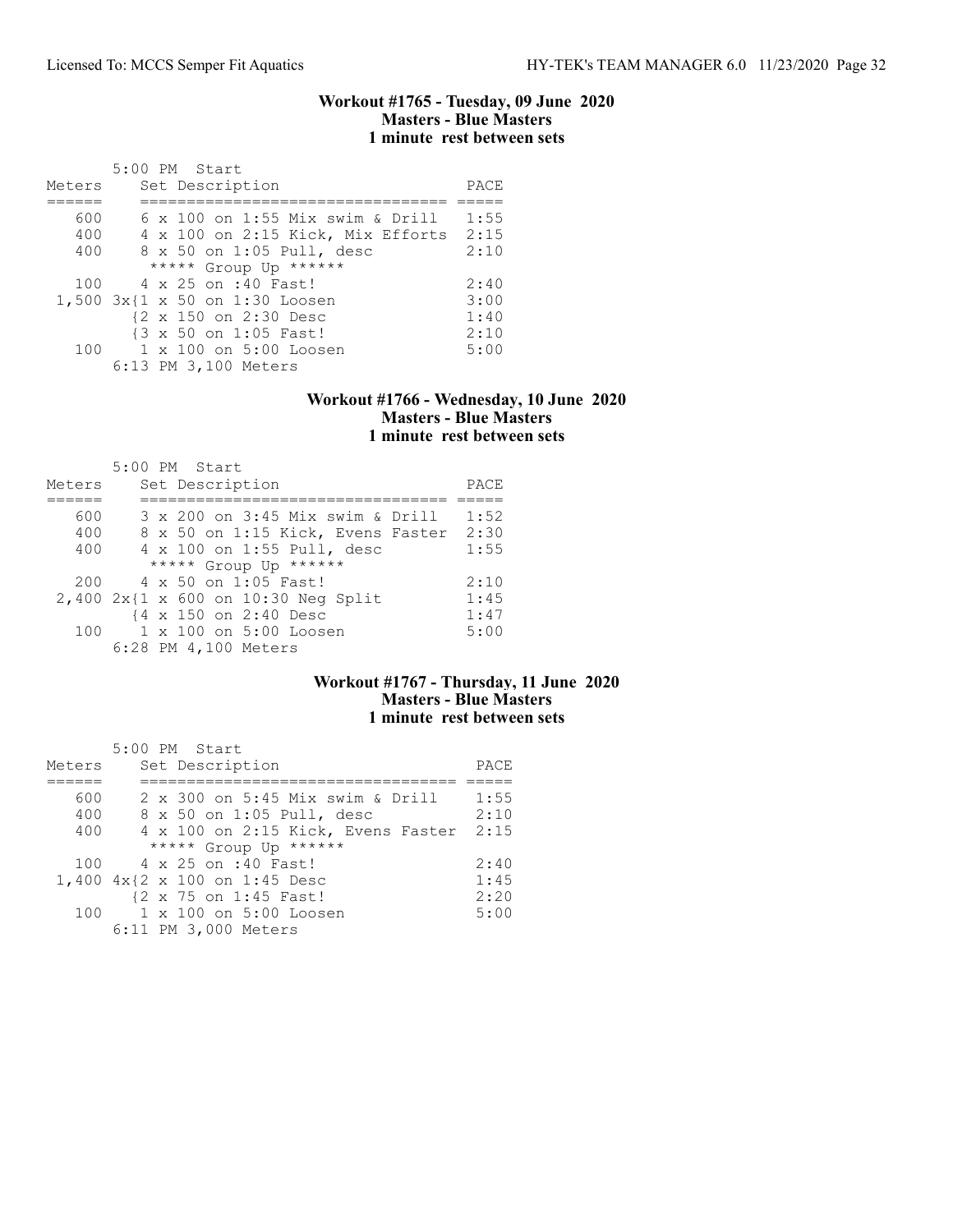### Workout #1768 - Monday, 15 June 2020 Masters - Blue Masters 1 minute rest between sets

| Meters | $5:00$ PM Start<br>Set Description                   | PACE |
|--------|------------------------------------------------------|------|
|        |                                                      |      |
|        |                                                      |      |
| 600    | 6 x 100 on 1:55 Mix swim & Drill                     | 1:55 |
| 400    | 4 x 100 on 2:15 Kick, Evens Faster                   | 2:15 |
| 400    | 8 x 50 on 1:05 Pull, desc                            | 2:10 |
|        | ***** Group Up ******                                |      |
| 100    | 4 x 25 on :40 Fast!                                  | 2:40 |
|        | 1,400 $4x$ {3 x 50 on 1:15 Desc 1-3 to Fast, #4 Easy | 2:30 |
|        | {2 x 100 on 2:00 Fast!                               | 2:00 |
|        | 100 1 x 100 on 5:00 Loosen                           | 5:00 |
|        | 6:14 PM 3,000 Meters                                 |      |

### Workout #1769 - Tuesday, 16 June 2020 Masters - Blue Masters 1 minute rest between sets

| 5:00 PM Start                                          |       |
|--------------------------------------------------------|-------|
| Meters Set Description                                 | PACE. |
|                                                        |       |
| 600 3 x 200 on 3:45 Mix swim & Drill                   | 1:52  |
| 400 4 x 100 on 2:15 Kick, Evens Faster                 | 2:15  |
| 400 8 x 50 on 1:05 Pull, desc                          | 2:10  |
| ***** Group Up ******                                  |       |
| 200 4 x 50 on 1:05 Desc                                | 2:10  |
| 1,400 7 x 200 on 3:30 Desc 1-3, 4-6, + last one faster | 1:45  |
| 100 1 x 100 on 5:00 Loosen                             | 5:00  |
| 6:10 PM 3,100 Meters                                   |       |

### Workout #1770 - Wednesday, 17 June 2020 Masters - Blue Masters 1 minute rest between sets

| 5:00 PM Start<br>Meters Set Description          | PACE |
|--------------------------------------------------|------|
| 600 2 x 300 on 5:50 Mix swim & Drill             | 1:57 |
|                                                  |      |
| 400 8 x 50 on 1:15 Kick, Mix Efforts             | 2:30 |
| 400 4 x 100 on 1:55 Pull, mix efforts            | 1:55 |
| ***** Group Up ******                            |      |
| $200 \text{ } 4 \text{ } \times 50$ on 1:05 Desc | 2:10 |
| 800 2 x 400 on 6:45 Desc                         | 1:41 |
| 400 $4 \times 100$ on 1:40 Desc                  | 1:40 |
| 800 2 x 400 on 6:55 Desc                         | 1:44 |
| 400 4 $\times$ 100 on 1:45 Desc                  | 1:45 |
| 100 1 x 100 on 5:00 Loosen                       | 5:00 |
| 6:30 PM 4,100 Meters                             |      |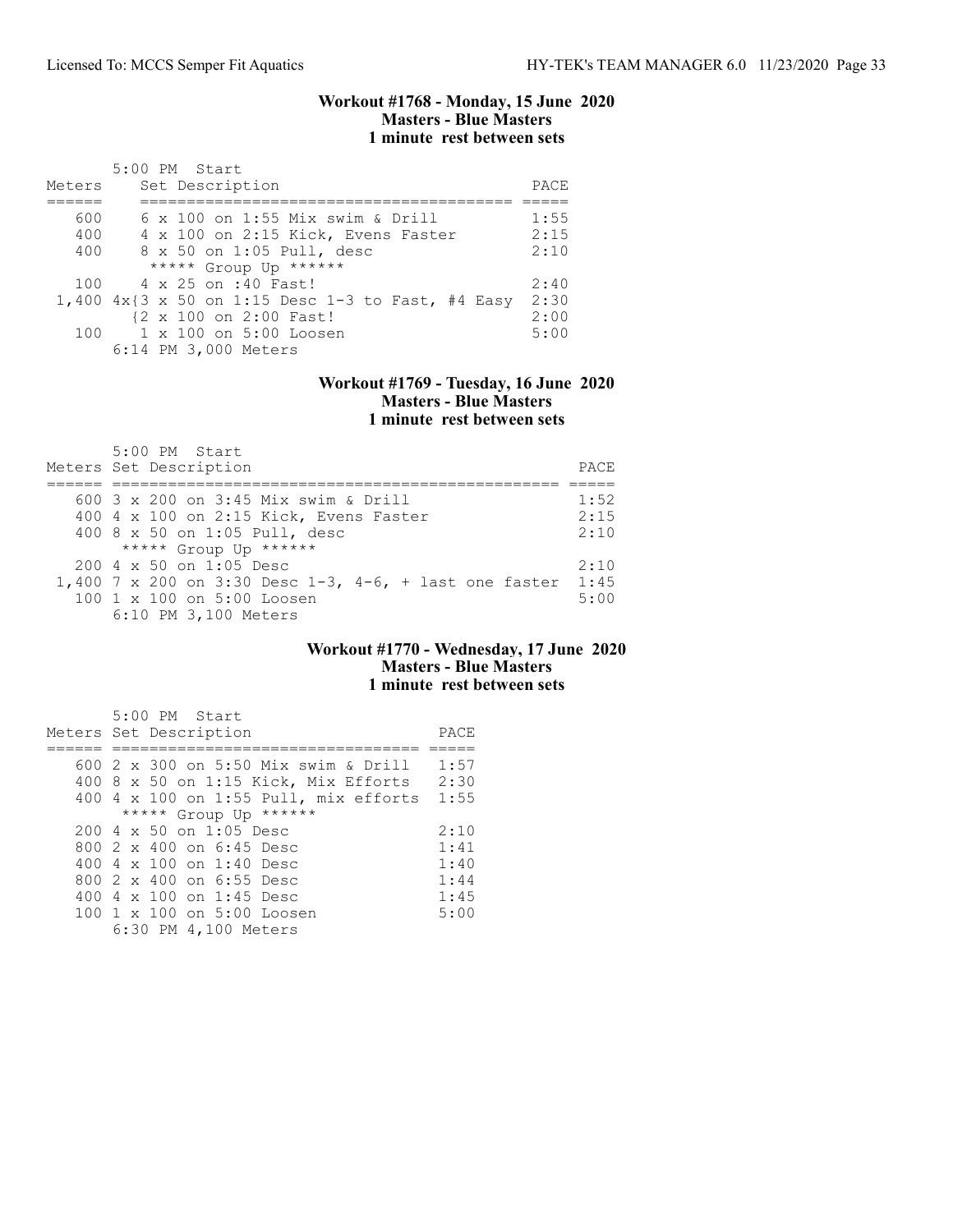### Workout #1771 - Thursday, 18 June 2020 Masters - Blue Masters 1 minute rest between sets

| 5:00 PM Start<br>Meters Set Description          | PACE |
|--------------------------------------------------|------|
| 600 4 x 150 on 2:45 Mix swim & Drill             | 1:50 |
|                                                  |      |
| $400$ 8 x 50 on 1:15 Kick, Mix Efforts           | 2:30 |
| 400 4 x 100 on 1:55 Pull, mix efforts            | 1:55 |
| ***** Group Up ******                            |      |
| $200 \text{ } 4 \text{ } \times 50$ on 1:05 Desc | 2:10 |
| 100 4 x 25 on :40 Fast!                          | 2:40 |
| 800 8 x 100 on 1:50 Desc                         | 1:50 |
| 400 4 $\times$ 100 on 1:40 Desc                  | 1:40 |
| $100 \t 1 \t x \t 100$ on $5:00$ Loosen          | 5:00 |
| 6:11 PM 3,000 Meters                             |      |

### Workout #1772 - Monday, 22 June 2020 Masters - Blue Masters 1 minute rest between sets

| Meters | $5:00$ PM Start<br>Set Description                                                  | PACE |
|--------|-------------------------------------------------------------------------------------|------|
| 600    | 3 x 200 on 3:40 Mix swim & Drill                                                    | 1:50 |
| 400    | 4 x 100 on 2:15 Kick, Mix Efforts                                                   | 2:15 |
| 400    | 4 x 100 on 1:55 Pull, mix efforts                                                   | 1:55 |
|        | ***** Group Up ******                                                               |      |
| 100    | 4 x 25 on :40 Fast!                                                                 | 2:40 |
|        | 1,400 $4x\{2 \times 100 \text{ on } 2:00 \text{ 1 All Out, } 1$ Easy (start early)  | 2:00 |
|        | $\{2 \times 50 \text{ on } 1:10 \text{ 1 All Out, } 1 \text{ Easy (start early)}\}$ | 2:20 |
|        | $\{2 \times 25 \text{ on } : 45 \text{ 1 All Out, } 1 \text{ Easy } (start early)$  | 3:00 |
|        | 100 1 x 100 on 5:00 Loosen                                                          | 5:00 |
|        | 6:13 PM 3,000 Meters                                                                |      |

# Workout #1773 - Tuesday, 23 June 2020 Masters - Blue Masters 1 minute rest between sets

| Meters                        | 5:00 PM Start |  | Set Description       |                                  | PACE |
|-------------------------------|---------------|--|-----------------------|----------------------------------|------|
|                               |               |  |                       |                                  |      |
| 600                           |               |  |                       | 2 x 300 on 5:50 Mix swim & Drill | 1:57 |
| 400                           |               |  |                       | 8 x 50 on 1:15 Kick, Odds Faster | 2:30 |
| 400                           |               |  |                       | 8 x 50 on 1:05 Pull, Desc        | 2:10 |
|                               |               |  |                       | ***** Group Up ******            |      |
| 100                           |               |  | 4 x 25 on :40 Fast!   |                                  | 2:40 |
| 1,500 1x{5 x 100 on 2:00 Desc |               |  |                       |                                  | 2:00 |
|                               |               |  | {4 x 100 on 1:50 Desc |                                  | 1:50 |
|                               |               |  | {3 x 100 on 1:40 Desc |                                  | 1:40 |
|                               |               |  |                       | {2 x 100 on 2:00 Steady          | 2:00 |
|                               |               |  |                       | {1 x 100 on 2:00 Best Effort     | 2:00 |
|                               |               |  |                       | 100 1 x 100 on 5:00 Loosen       | 5:00 |
|                               |               |  | 6:13 PM 3,100 Meters  |                                  |      |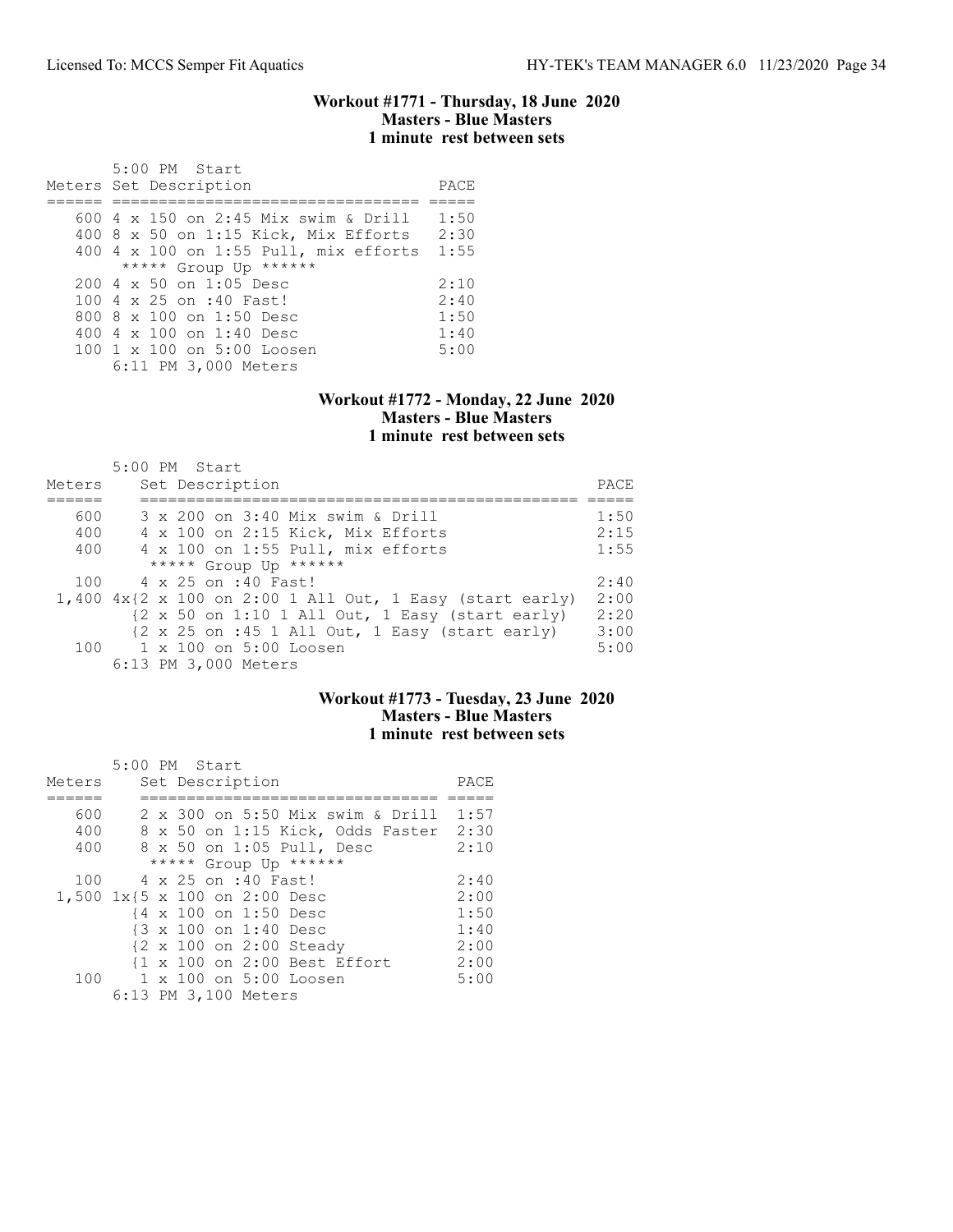### Workout #1774 - Wednesday, 24 June 2020 Masters - Blue Masters 1 minute rest between sets

| $5:00$ PM Start<br>Meters Set Description | PACE |
|-------------------------------------------|------|
|                                           |      |
| 600 4 x 150 on 2:50 Mix swim & Drill      | 1:53 |
| 400 4 x 100 on 2:15 Kick, Last 50 Faster  | 2:15 |
| 400 4 x 100 on 1:55 Pull, Neg Split       | 1:55 |
| ***** Group Up ******                     |      |
| $2004 \times 50$ on 1:05 Desc             | 2:10 |
| 900 3 x 300 on 5:45 Desc                  | 1:55 |
| 300 6 x 50 on 1:05 Desc                   | 2:10 |
| 600 2 x 300 on 5:20 Desc                  | 1:47 |
| 300 6 x 50 on 1:05 Desc                   | 2:10 |
| 300 1 x 300 on 6:00 Best of the day       | 2:00 |
| 100 1 x 100 on 5:00 Loosen                | 5:00 |
| 6:37 PM 4,100 Meters                      |      |

# Workout #1775 - Thursday, 25 June 2020 Masters - Blue Masters 1 minute rest between sets

| 5:00 PM Start<br>Meters Set Description                  | PACE |
|----------------------------------------------------------|------|
|                                                          |      |
| 600 6 x 100 on 1:55 Mix swim & Drill                     | 1:55 |
| 400 8 x 50 on 1:05 Pull, Desc                            | 2:10 |
| 400 8 x 50 on 1:15 Kick, mix efforts                     | 2:30 |
| ***** Group Up ******                                    |      |
| 200 4 x 50 on 1:05 Desc                                  | 2:10 |
| 900 12 x 75 on 1:20 1st, 2nd, or 3rd 25 faster           | 1:47 |
| 450 $6 \times 75$ on 1:30 1st, middle, or last 50 faster | 2:00 |
| 100 1 x 100 on 5:00 Loosen                               | 5:00 |
| 6:12 PM 3,050 Meters                                     |      |

# Workout #1776 - Monday, 29 June 2020 Masters - Blue Masters 1 minute rest between sets

|        | 5:00 PM Start |  |                                  |      |
|--------|---------------|--|----------------------------------|------|
| Meters |               |  | Set Description                  | PACE |
|        |               |  |                                  |      |
| 600    |               |  | 2 x 300 on 5:55 Mix swim & Drill | 1:58 |
| 400    |               |  | 8 x 50 on 1:15 Kick, mix efforts | 2:30 |
| 400    |               |  | 8 x 50 on 1:05 Pull, Desc        | 2:10 |
|        |               |  | ***** Group Up ******            |      |
| 100    |               |  | 4 x 25 on :40 Fast!              | 2:40 |
|        |               |  | 1,400 4x{1 x 50 on 1:30 Loosen   | 3:00 |
|        |               |  | {4 x 75 on 2:00 Hold Best Speed  | 2:40 |
| 100    |               |  | 1 x 100 on 5:00 Loosen           | 5:00 |
|        |               |  | 6:22 PM 3,000 Meters             |      |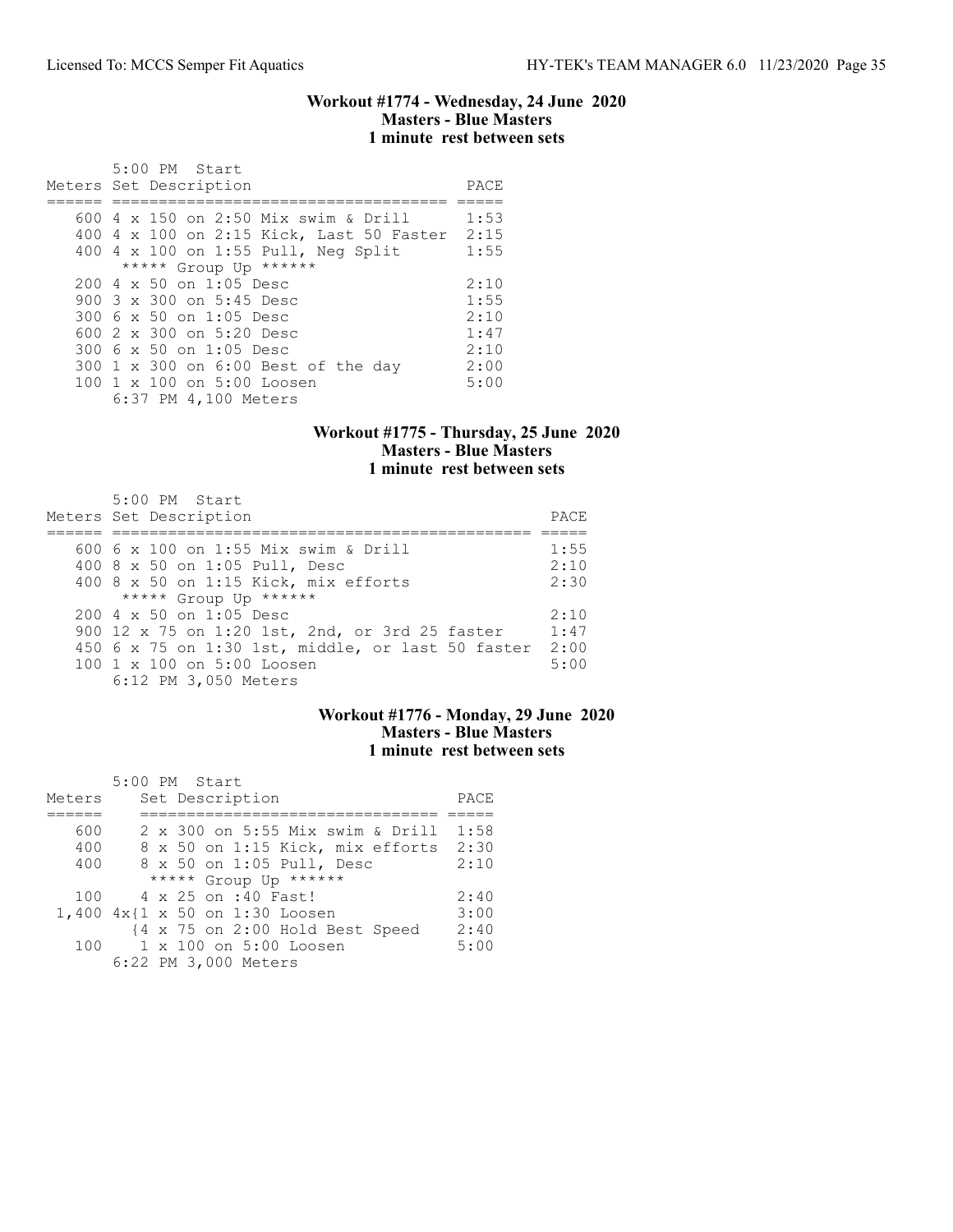### Workout #1777 - Tuesday, 30 June 2020 Masters - Blue Masters 1 minute rest between sets

| Meters | $5:00$ PM Start<br>Set Description                       | PACE. |
|--------|----------------------------------------------------------|-------|
|        |                                                          |       |
|        |                                                          |       |
| 600    | 4 x 150 on 2:50 Mix swim & Drill                         | 1:53  |
| 400    | 8 x 50 on 1:05 Pull, Desc                                | 2:10  |
| 400    | 8 x 50 on 1:15 Kick, Evens Fast                          | 2:30  |
|        | ***** Group Up ******                                    |       |
|        | 100 4 x 25 on :40 Fast!                                  | 2:40  |
|        | $1,500$ $3x$ {2 x 150 on 3:00 50 mod; 50 fast; 50 faster | 2:00  |
|        | {2 x 50 on 1:05 Fast                                     | 2:10  |
|        | {1 x 100 on 3:00 EZ                                      | 3:00  |
|        | 6:12 PM 3,000 Meters                                     |       |

### Workout #1778 - Wednesday, 01 July 2020 Masters - Blue Masters 1 minute rest between sets

|        | 5:00 PM Start                               |      |
|--------|---------------------------------------------|------|
| Meters | Set Description                             | PACE |
|        |                                             |      |
| 600    | 6 x 100 on 1:55 Mix swim & Drill            | 1:55 |
| 400    | 4 x 100 on 2:15 Kick, Fast 50 someplace     | 2:15 |
| 400    | 8 x 50 on 1:05 Pull, Desc                   | 2:10 |
|        | ***** Group Up ******                       |      |
|        | $200 \t 4 \times 50$ on 1:05 Desc           | 2:10 |
|        | 2,400 2x{1 x 500 on 8:45 Neg Split          | 1:45 |
|        | {2 x 250 on 5:00 Desc and Last 50 Very Fast | 2:00 |
|        | {1 x 100 on 2:00 Best Effort                | 2:00 |
|        | {1 x 100 on 3:00 EZ                         | 3:00 |
|        | 6:27 PM 4,000 Meters                        |      |

### Workout #1779 - Thursday, 02 July 2020 Masters - Blue Masters 1 minute rest between sets

| Meters | 5:00 PM Start<br>Set Description        | PACE |
|--------|-----------------------------------------|------|
| 600    | 3 x 200 on 3:45 Mix swim & Drill        | 1:52 |
| 400    | 4 x 100 on 2:15 Kick, Fast 50 someplace | 2:15 |
| 400    | 4 x 100 on 1:55 Pull, Desc              | 1:55 |
|        | ***** Group Up ******                   |      |
| 200    | 4 x 50 on 1:05 Desc                     | 2:10 |
|        | 1,200 1x{2 x 200 on 3:45 Steady         | 1:52 |
|        | {2 x 200 on 3:35 Steady                 | 1:48 |
|        | {2 x 200 on 3:25 Fast!                  | 1:42 |
| 200    | 1 x 200 on 4:00 Last one, fast one      | 2:00 |
|        | 100 1 x 100 on 5:00 Loosen              | 5:00 |
|        | 6:11 PM 3,100 Meters                    |      |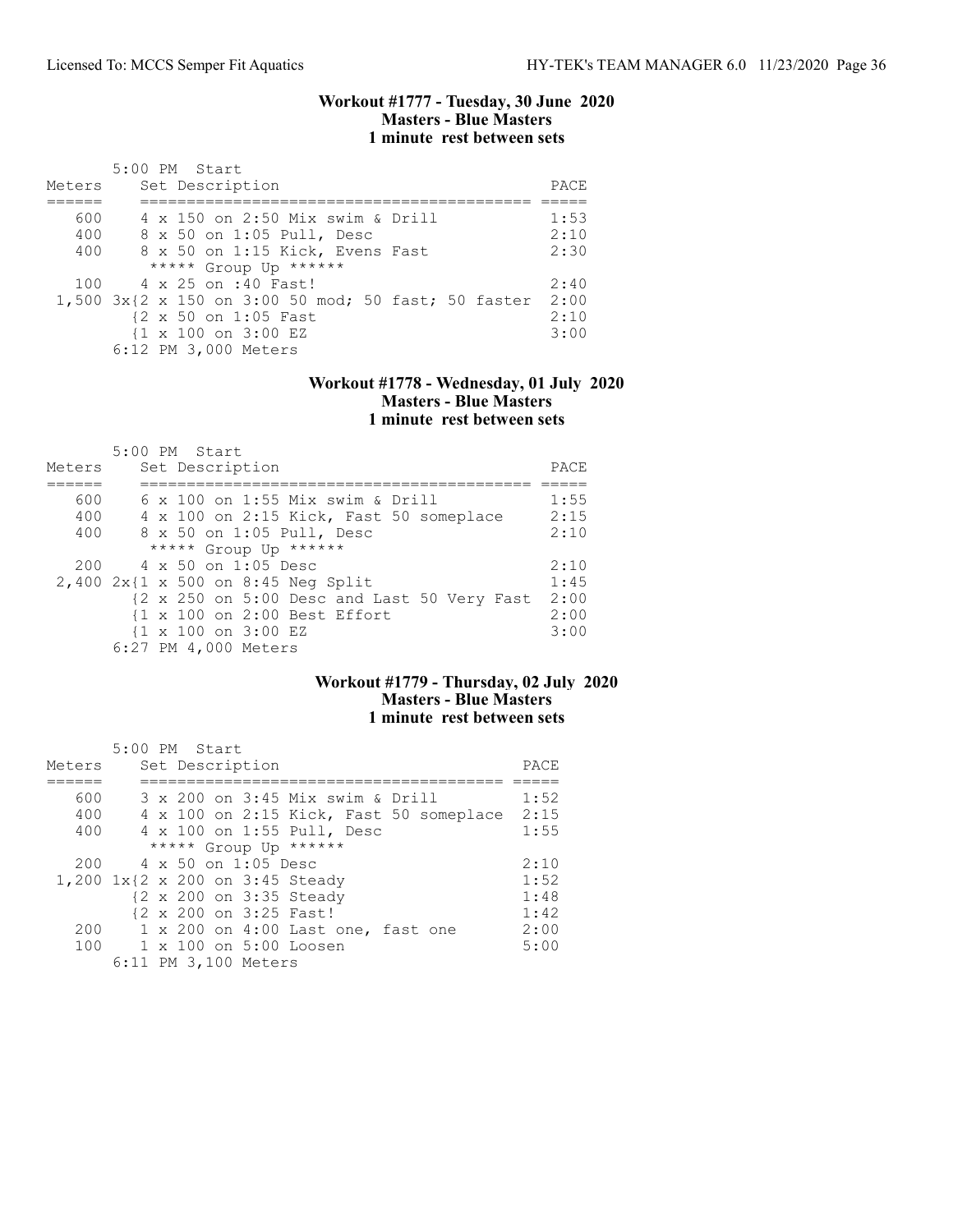### Workout #1780 - Monday, 06 July 2020 Masters - Blue Masters 1 minute rest between sets

| 5:00 PM Start<br>Meters Set Description                 | PACE |
|---------------------------------------------------------|------|
| 500 1 x 500 on 9:00 Mix swim & Drill                    | 1:48 |
| 500 1 x 500 on 9:00 Pull, mix speeds                    | 1:48 |
| 400 4 x 100 on 2:20 Kick, mix in a fast 25 on each 2:20 |      |
| ***** Group Up ******                                   |      |
| 100 4 x 25 on :40 Speedy!                               | 2:40 |
| 400 8 x 50 on 1:05 Desc 1-4, 5-8                        | 2:10 |
| 200 1 x 200 on 4:00 Loosen, Get Ready                   | 2:00 |
| $6006 \times 100$ on $3:00$ Test Yourself!!             | 3:00 |
| 300 1 x 300 on 6:00 Cool down                           | 2:00 |
| 6:15 PM 3,000 Meters                                    |      |

### Workout #1781 - Tuesday, 07 July 2020 Masters - Blue Masters 1 minute rest between sets

| Meters | 5:00 PM Start<br>Set Description              | PACE |
|--------|-----------------------------------------------|------|
|        |                                               |      |
| 600    | 6 x 100 on 1:50 Mix swim & Drill              | 1:50 |
| 400    | 8 x 50 on 1:05 Pull, mix speeds               | 2:10 |
| 400    | 8 x 50 on 1:15 Kick, mix in a fast 25 on each | 2:30 |
|        | ***** Group Up ******                         |      |
| 100    | 4 x 25 on :40 Fast                            | 2:40 |
|        | 1,600 4x{1 x 200 on 3:30 Neg Split            | 1:45 |
|        | {2 x 100 on 1:45 Desc                         | 1:45 |
|        | 100 1 x 100 on 5:00 Loosen                    | 5:00 |
|        | 6:11 PM 3,200 Meters                          |      |

# Workout #1782 - Wednesday, 08 July 2020 Masters - Blue Masters 1 minute rest between sets

| 5:00 PM Start                                    |      |
|--------------------------------------------------|------|
| Meters Set Description                           | PACE |
|                                                  |      |
| 600 3 x 200 on 3:50 Mix swim & Drill             | 1:55 |
| 400 4 x 100 on 1:55 Pull, desc                   | 1:55 |
| 400 4 x 100 on 2:15 Kick, last 50 faster         | 2:15 |
| ***** Group Up ******                            |      |
| $200 \text{ } 4 \text{ } \times 50$ on 1:05 Desc | 2:10 |
| 1,200 3 x 400 on 6:50 Desc, last 100 always fast | 1:42 |
| 800 4 x 200 on 3:30 100 Moderate, 100 Fast       | 1:45 |
| 400 4 x 100 on 1:50 100 Moderate, 100 Fast       | 1:50 |
| 100 1 x 100 on 5:00 Loosen                       | 5:00 |
| 6:29 PM 4,100 Meters                             |      |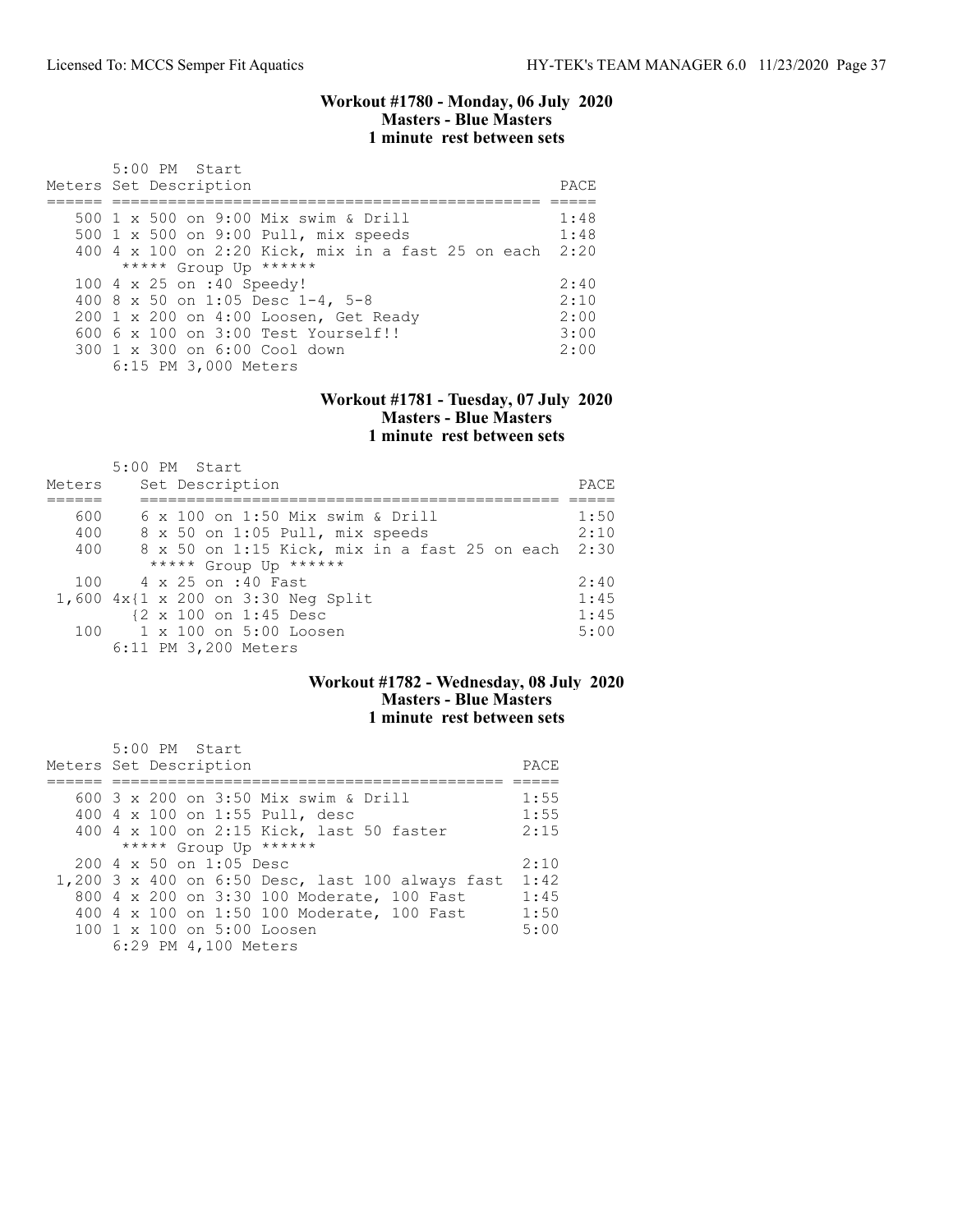### Workout #1783 - Thursday, 09 July 2020 Masters - Blue Masters 1 minute rest between sets

| $5:00$ PM Start<br>Meters Set Description | PACE |
|-------------------------------------------|------|
| 600 4 x 150 on 2:50 Mix swim & Drill      | 1:53 |
| 400 4 x 100 on 1:55 Pull, mix efforts     | 1:55 |
| 400 8 x 50 on 1:15 Kick, desc             | 2:30 |
| ***** Group Up ******                     |      |
| 100 4 x 25 on :40 Desc                    | 2:40 |
| 300 3 x 100 on 1:55 Desc                  | 1:55 |
| 300 3 x 100 on 1:50 Desc                  | 1:50 |
| 300 3 x 100 on 1:45 Desc                  | 1:45 |
| 300 3 x 100 on 1:40 Desc                  | 1:40 |
| 200 2 x 100 on 2:00 1 Easy, 1 Best Effort | 2:00 |
| 100 1 x 100 on 5:00 Loosen                | 5:00 |
| 6:14 PM 3,000 Meters                      |      |

### Workout #1796 - Monday, 13 July 2020 Masters - Blue Masters 1 minute rest between sets

| 5:00 PM Start<br>Meters Set Description                                 | PACE         |
|-------------------------------------------------------------------------|--------------|
| 600 6 x 100 on 1:50 Mix drill and swim<br>400 8 x 50 on 1:15 Kick, Desc | 1:50<br>2:30 |
| 400 4 x 100 on 1:50 Pull, build                                         | 1:50         |
| ***** Group Up *****<br>150 6 x 25 on :45 Fast!                         | 3:00         |
| 400 4 x 100 on 1:45 Desc<br>100 4 x 25 on :45 Fast!                     | 1:45<br>3:00 |
| 400 4 $\times$ 100 on 1:45 Desc<br>50 2 x 25 on :45 Fast!               | 1:45<br>3:00 |
| 400 4 x 100 on 1:45 Desc<br>100 1 x 100 on 5:00 Loosen                  | 1:45<br>5:00 |
| 6:14 PM 3,000 Meters                                                    |              |

## Workout #1799 - Tuesday, 14 July 2020 Masters - Blue Masters 1 minute rest between sets

|        | 5:00 PM Start                      |      |
|--------|------------------------------------|------|
| Meters | Set Description                    | PACE |
|        |                                    |      |
| 600    | 3 x 200 on 3:45 Mix drill and swim | 1:52 |
| 400    | 8 x 50 on 1:15 Kick, Evens Faster  | 2:30 |
| 400    | 8 x 50 on 1:05 Pull, Desc          | 2:10 |
|        | ***** Group Up *****               |      |
|        | 100 4 x 25 on :40 Fast!            | 2:40 |
|        | 1,500 2x{2 x 150 on 2:45 Desc      | 1:50 |
|        | {2 x 150 on 3:00 Desc Faster       | 2:00 |
|        | {1 x 150 on 3:15 Best!             | 2:10 |
|        | 100 1 x 100 on 5:00 Loosen         | 5:00 |
|        | 6:14 PM 3,100 Meters               |      |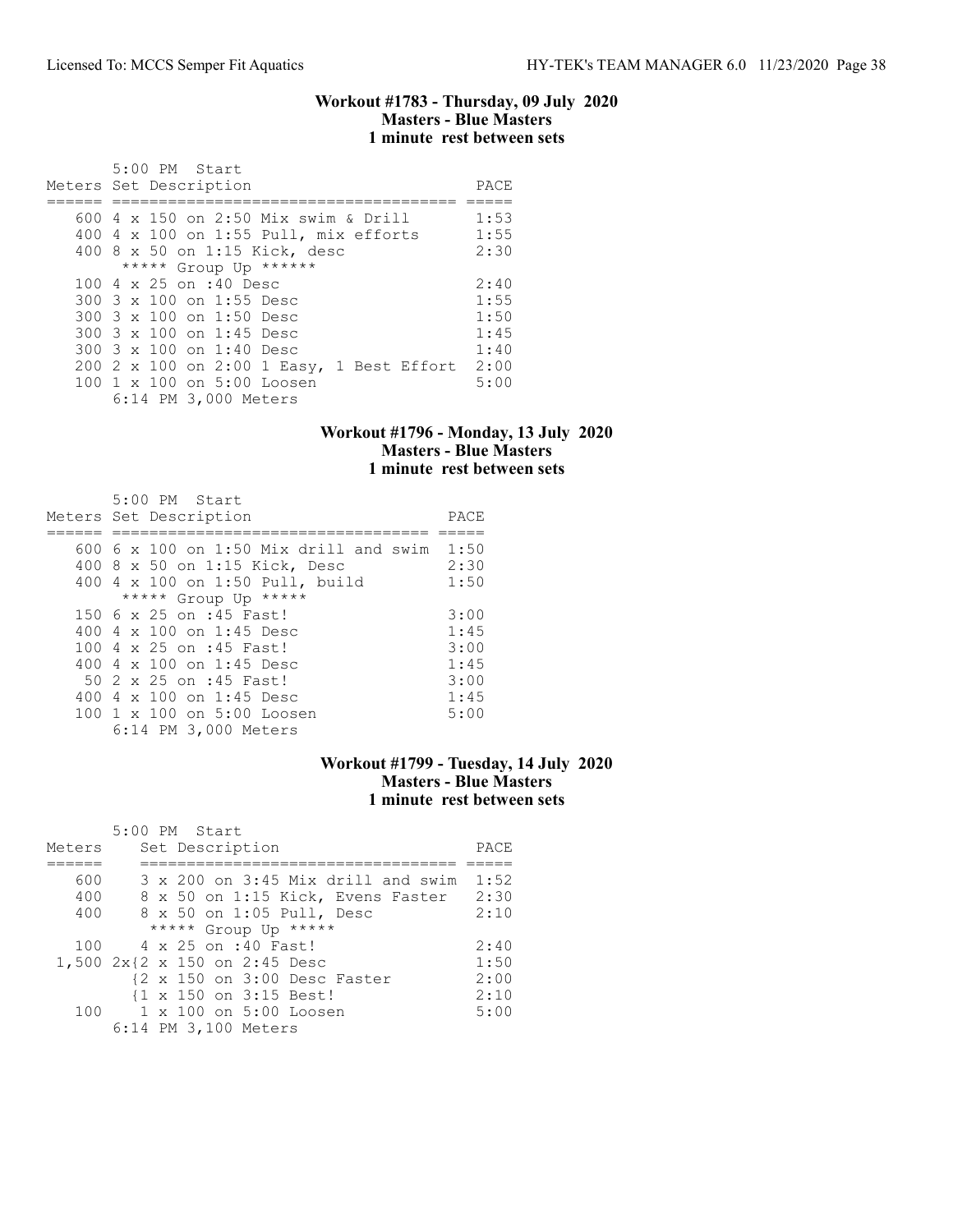### Workout #1802 - Wednesday, 15 July 2020 Masters - Blue Masters 1 minute rest between sets

| 5:00 PM Start                                    |      |
|--------------------------------------------------|------|
| Meters Set Description                           | PACE |
|                                                  |      |
| 600 4 x 150 on 2:50 Mix drill and swim           | 1:53 |
| 400 4 x 100 on 2:15 Kick, last 25 faster 2:15    |      |
| 400 4 x 100 on 1:50 Pull, Desc                   | 1:50 |
| ***** Group Up *****                             |      |
| $200 \text{ } 4 \text{ } \times 50$ on 1:05 Desc | 2:10 |
| 600 1 x 600 on 10:15 Neg Split                   | 1:42 |
| 800 2 x 400 on 7:00 Neg Split                    | 1:45 |
| 600 3 x 200 on 3:35 Neg Split                    | 1:48 |
| 400 4 x 100 on 2:00 Fast!                        | 2:00 |
| $100 \t1 x 100$ on $5:00$ Loosen                 | 5:00 |
| 6:31 PM 4,100 Meters                             |      |

## Workout #1805 - Thursday, 16 July 2020 Masters - Blue Masters 1 minute rest between sets

|        | 5:00 PM Start |                                    |      |
|--------|---------------|------------------------------------|------|
| Meters |               | Set Description                    | PACE |
|        |               |                                    |      |
| 600    |               | 2 x 300 on 5:45 Mix drill and swim | 1:55 |
| 400    |               | 4 x 100 on 1:50 Pull, Neg Split    | 1:50 |
| 400    |               | 4 x 100 on 2:15 Kick, Desc         | 2:15 |
|        |               | ***** Group Up *****               |      |
| 200    |               | 4 x 50 on 1:05 Desc                | 2:10 |
|        |               | 1,400 2x{1 x 100 on 2:15 Easy      | 2:15 |
|        |               | {8 x 75 on 1:50 Hold best pace     | 2:27 |
| 100    |               | 1 x 100 on 5:00 Loosen             | 5:00 |
|        |               | 6:18 PM 3,100 Meters               |      |

# Workout #1808 - Monday, 20 July 2020 Masters - Blue Masters 1 minute rest between sets

| Meters | $5:00$ PM Start<br>Set Description                   | PACE |
|--------|------------------------------------------------------|------|
|        |                                                      |      |
| 600    | 4 x 150 on 2:55 Mix drill and swim                   | 1:57 |
| 400    | 4 x 100 on 1:50 Pull, Neg Split                      | 1:50 |
| 400    | 8 x 50 on 1:15 Kick, mix efforts                     | 2:30 |
|        | ***** Group Up *****                                 |      |
| 100    | 4 x 25 on :40 Fast                                   | 2:40 |
|        | 1,500 3x{3 x 100 on 1:50 Desc                        | 1:50 |
|        | {3 x 50 on 1:10 Fast!                                | 2:20 |
|        | $\{1 \times 50 \text{ on } 1:20 \text{ Very Fast}\}$ | 2:40 |
|        | 100 1 x 100 on 5:00 Loosen                           | 5:00 |
|        | 6:14 PM 3,100 Meters                                 |      |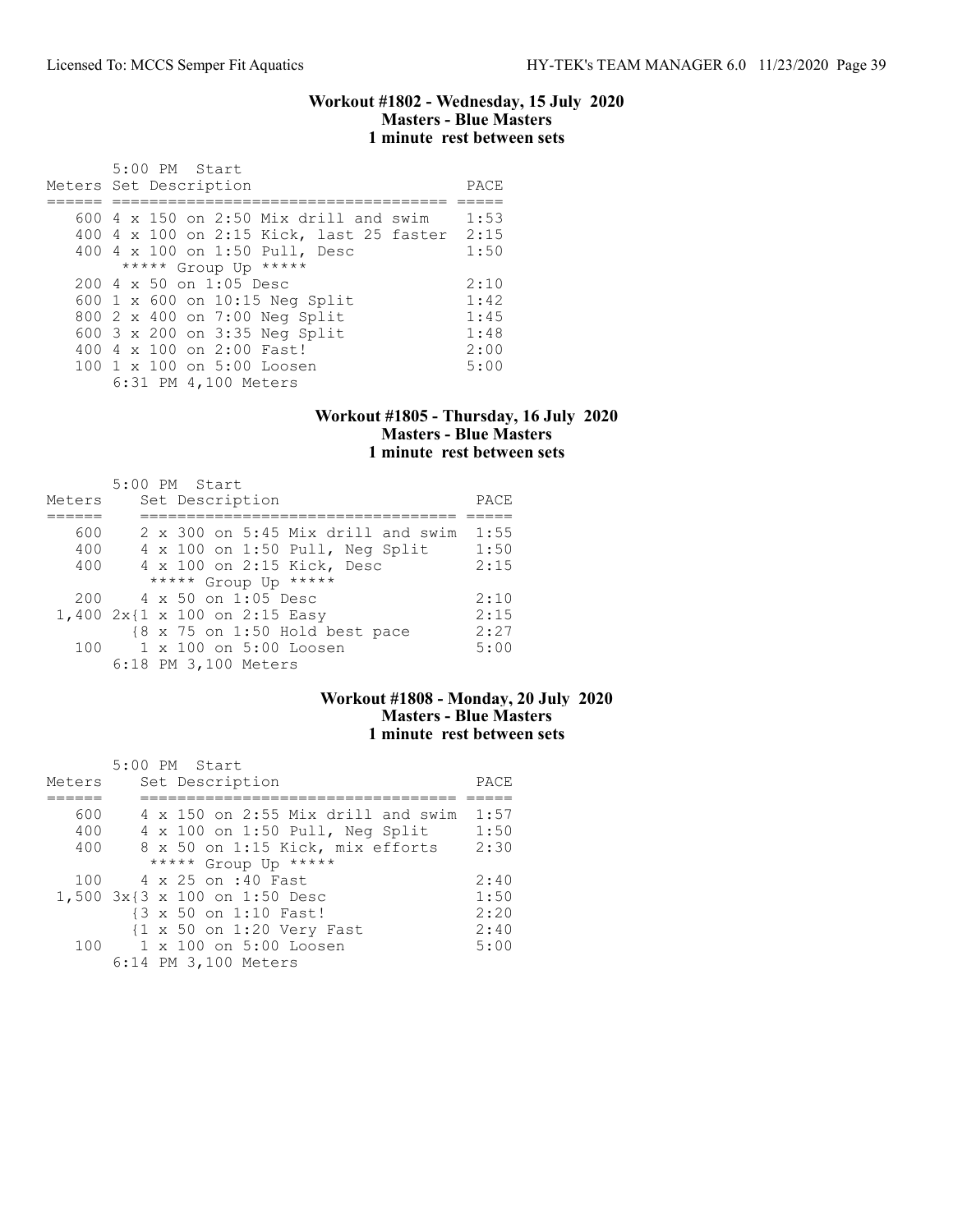### Workout #1811 - Tuesday, 21 July 2020 Masters - Blue Masters 1 minute rest between sets

|  | 5:00 PM Start                           |      |
|--|-----------------------------------------|------|
|  | Meters Set Description                  | PACE |
|  |                                         |      |
|  | 600 3 x 200 on 3:45 Mix drill and swim  | 1:52 |
|  | 400 4 x 100 on 2:15 Kick, mixed efforts | 2:15 |
|  | 400 8 x 50 on 1:05 Pull, desc           | 2:10 |
|  | ***** Group Up *****                    |      |
|  | 100 4 x 25 on :40 Fast                  | 2:40 |
|  | 400 2 x 200 on 3:50 Desc                | 1:55 |
|  | $100.2 \times 50$ on 1:10 Fast!         | 2:20 |
|  | 400 2 x 200 on 3:40 Desc                | 1:50 |
|  | 100 2 x 50 on 1:10 Fast!                | 2:20 |
|  | 400 2 x 200 on 3:30 Desc                | 1:45 |
|  | $100 \t1 x 100$ on $5:00$ Loosen        | 5:00 |
|  | 6:16 PM 3,000 Meters                    |      |

### Workout #1814 - Wednesday, 22 July 2020 Masters - Blue Masters 1 minute rest between sets

| 5:00 PM Start                          |      |
|----------------------------------------|------|
| Meters Set Description                 | PACE |
|                                        |      |
| 600 6 x 100 on 1:55 Mix drill and swim | 1:55 |
| 400 8 x 50 on 1:15 Kick, odds faster   | 2:30 |
| 400 8 x 50 on 1:05 Pull, desc          | 2:10 |
| ***** Group Up *****                   |      |
| $200.4 \times 50$ on 1:05 Desc         | 2:10 |
| 800 2 x 400 on 6:45 Desc               | 1:41 |
| 400 4 x 100 on 1:45 Desc               | 1:45 |
| 800 2 x 400 on 6:45 Desc               | 1:41 |
| 400 4 $\times$ 100 on 1:45 Desc        | 1:45 |
| 100 1 x 100 on 5:00 Loosen             | 5:00 |
| 6:31 PM 4,100 Meters                   |      |

## Workout #1817 - Thursday, 23 July 2020 Masters - Blue Masters 1 minute rest between sets

|                                 | 5:00 PM Start |  |                      |                            |                                        |      |
|---------------------------------|---------------|--|----------------------|----------------------------|----------------------------------------|------|
| Meters                          |               |  | Set Description      |                            |                                        | PACE |
|                                 |               |  |                      |                            |                                        |      |
| 600                             |               |  |                      |                            | 3 x 200 on 3:50 Mix drill and swim     | 1:55 |
| 400                             |               |  |                      |                            | 4 x 100 on 2:15 Kick, neg split        | 2:15 |
| 400                             |               |  |                      |                            | $4 \times 100$ on 1:55 Pull, neg split | 1:55 |
|                                 |               |  |                      | ***** Group Up *****       |                                        |      |
| 100                             |               |  | 4 x 25 on :40 Fast!  |                            |                                        | 2:40 |
| 200                             |               |  | 4 x 50 on 1:05 Desc  |                            |                                        | 2:10 |
| 1,200 1x{3 x 100 on 1:55 Steady |               |  |                      |                            |                                        | 1:55 |
|                                 |               |  |                      | {1 x 100 on 1:45 Fast Pace |                                        | 1:45 |
|                                 |               |  |                      | {2 x 100 on 1:55 Steady    |                                        | 1:55 |
|                                 |               |  |                      | {2 x 100 on 1:45 Fast Pace |                                        | 1:45 |
|                                 |               |  |                      | {1 x 100 on 1:55 Steady    |                                        | 1:55 |
|                                 |               |  |                      | {3 x 100 on 1:45 Fast Pace |                                        | 1:45 |
| 100                             |               |  |                      | 1 x 100 on 5:00 Loosen     |                                        | 5:00 |
|                                 |               |  | 6:10 PM 3,000 Meters |                            |                                        |      |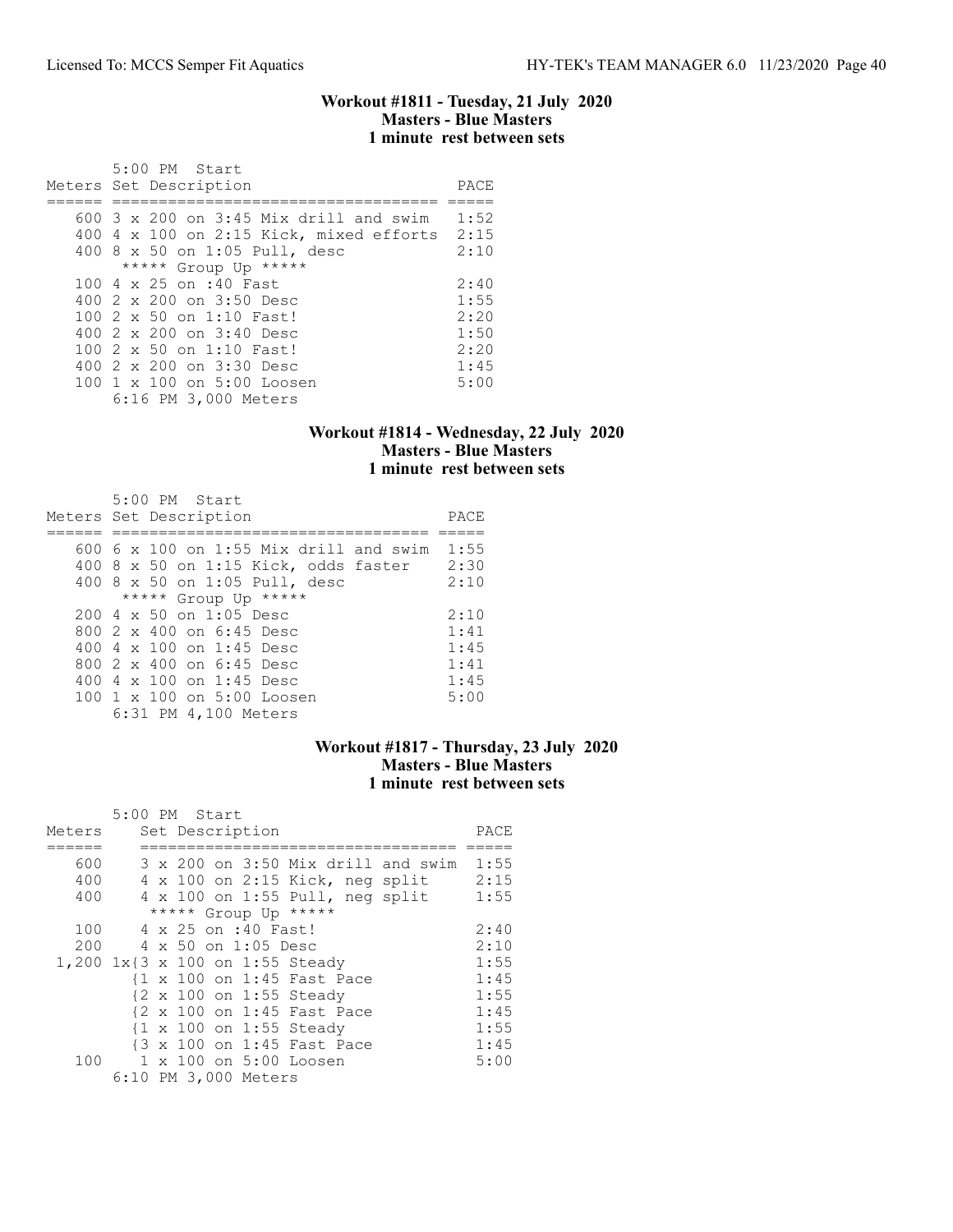### Workout #1844 - Monday, 27 July 2020 Masters - Blue Masters 1 minute rest between sets

|        |  | 5:00 PM Start                                    |      |
|--------|--|--------------------------------------------------|------|
| Meters |  | Set Description                                  | PACE |
|        |  |                                                  |      |
| 600    |  | $2 \times 300$ on 5:55 Swim and drill mix $1:58$ |      |
| 400    |  | 4 x 100 on 2:15 Kick, Desc                       | 2:15 |
| 400    |  | 8 x 50 on 1:05 Pull, Mix efforts                 | 2:10 |
|        |  | $====$ Group Up $====$                           |      |
| 100    |  | 4 x 25 on :40 Fast!                              | 2:40 |
|        |  | 1,400 2x{4 x 100 on 1:50 Desc                    | 1:50 |
|        |  | {4 x 50 on 1:05 Desc                             | 2:10 |
|        |  | {4 x 25 on :40 Fast!                             | 2:40 |
|        |  | 100 1 x 100 on 5:00 loosen                       | 5:00 |
|        |  | 6:12 PM 3,000 Meters                             |      |

### Workout #1847 - Tuesday, 28 July 2020 Masters - Blue Masters 1 minute rest between sets

|        |  | 5:00 PM Start                           |      |
|--------|--|-----------------------------------------|------|
| Meters |  | Set Description                         | PACE |
|        |  |                                         |      |
| 600    |  | 3 x 200 on 3:45 Swim and drill mix 1:52 |      |
| 400    |  | 8 x 50 on 1:20 Kick, Mix Efforts        | 2:40 |
| 400    |  | 4 x 100 on 1:55 Pull, Desc              | 1:55 |
|        |  | $====$ Group Up $====$                  |      |
| 200    |  | 4 x 50 on 1:05 Desc                     | 2:10 |
|        |  | 1,200 1x{3 x 100 on 2:00 Steady         | 2:00 |
|        |  | {1 x 100 on 1:45 Fast Pace              | 1:45 |
|        |  | {2 x 100 on 2:00 Steady                 | 2:00 |
|        |  | {2 x 100 on 1:45 Fast Pace              | 1:45 |
|        |  | {1 x 100 on 2:00 Steady                 | 2:00 |
|        |  | {3 x 100 on 1:45 Fast Pace              | 1:45 |
| 50     |  | 1 x 50 on 1:30 Loosen                   | 3:00 |
| 100    |  | 1 x 100 on 3:00 Best Effort             | 3:00 |
| 100    |  | 1 x 100 on 5:00 Loosen                  | 5:00 |
|        |  | 6:16 PM 3,050 Meters                    |      |

## Workout #1850 - Wednesday, 29 July 2020 Masters - Blue Masters 1 minute rest between sets

| 5:00 PM Start                                 |      |
|-----------------------------------------------|------|
| Meters Set Description                        | PACE |
|                                               |      |
| 600 $4 \times 150$ on 2:50 Swim and drill mix | 1:53 |
| 400 4 x 100 on 2:20 Kick, Neg Split           | 2:20 |
| 400 4 x 100 on 1:55 Pull, last 25 fast        | 1:55 |
| $====$ Group Up $====$                        |      |
| 200 4 x 50 on 1:05 Desc                       | 2:10 |
| 1,200 4 x 300 on 5:20 Desc                    | 1:47 |
| 1,200 6 x 200 on 3:40 Desc                    | 1:50 |
| 100 1 x 100 on 5:00 Loosen                    | 5:00 |
| 6:30 PM 4,100 Meters                          |      |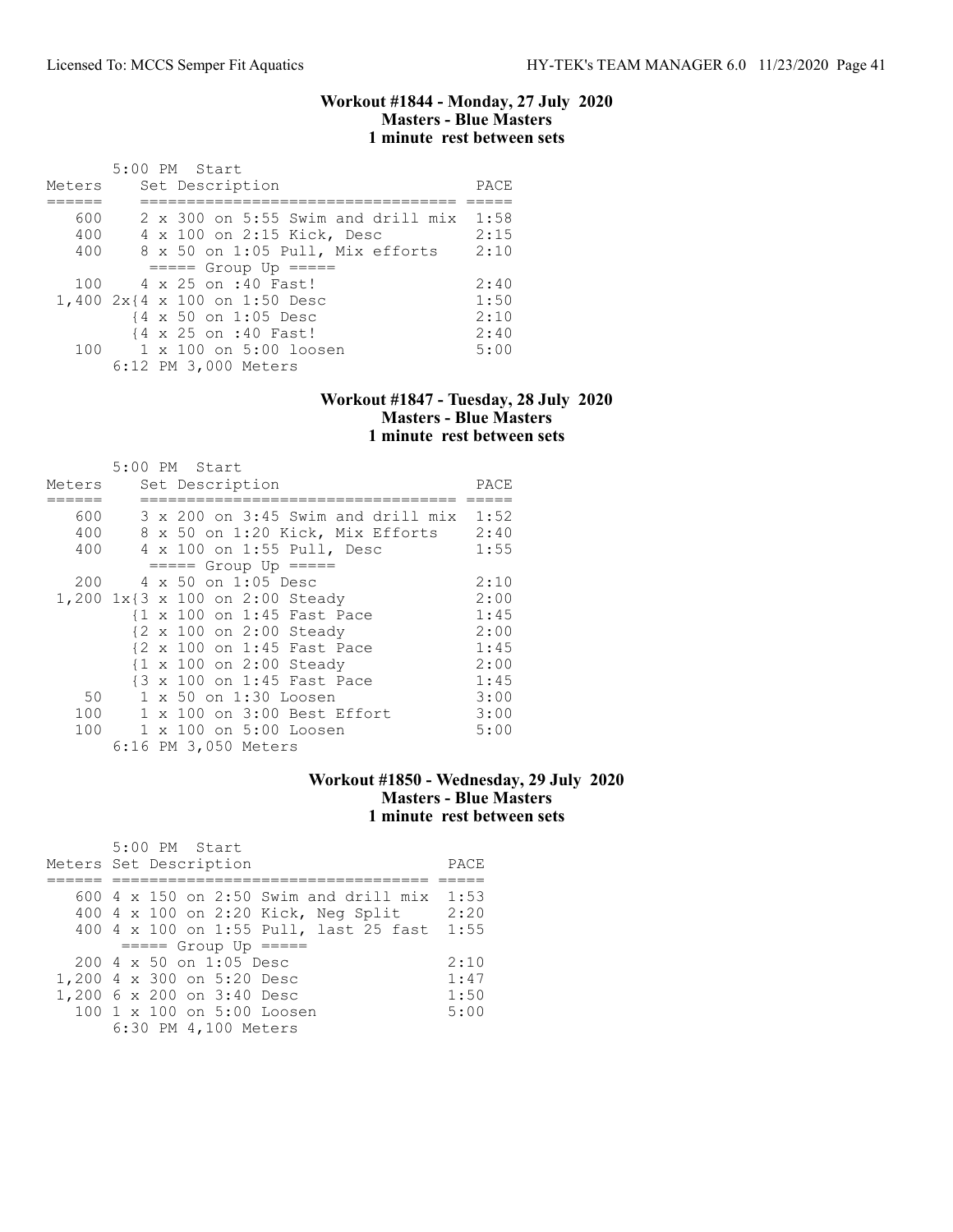### Workout #1853 - Thursday, 30 July 2020 Masters - Blue Masters 1 minute rest between sets

| 5:00 PM Start<br>Meters Set Description    | PACE |
|--------------------------------------------|------|
|                                            |      |
| $600\,$ 6 x 100 on 1:55 Swim and drill mix | 1:55 |
| 400 8 x 50 on 1:15 Kick, odds faster       | 2:30 |
| 400 8 x 50 on 1:05 Pull, evens faster      | 2:10 |
| $====$ Group Up $====$                     |      |
| 100 4 x 25 on :40 Fast                     | 2:40 |
| 600 $8 \times 75$ on 1:30 Desc             | 2:00 |
| 450 6 x 75 on 1:25 Desc                    | 1:53 |
| 300 4 x 75 on 1:20 Desc                    | 1:47 |
| 150 2 x 75 on 2:00 1 Easy, 1 Fast          | 2:40 |
| 100 1 x 100 on 5:00 Loosen                 | 5:00 |
| 6:18 PM 3,100 Meters                       |      |

### Workout #1856 - Monday, 03 August 2020 Masters - Blue Masters 1 minute rest between sets

| Meters | $5:00$ PM Start<br>Set Description               | PACE |
|--------|--------------------------------------------------|------|
| 600    | $3 \times 200$ on $3:55$ Swim and drill mix      | 1:58 |
| 400    | 4 x 100 on 2:20 Kick, last 25 fast!              | 2:20 |
| 400    | 8 x 50 on 1:05 Pull, desc                        | 2:10 |
|        | $====$ Group Up $====$                           |      |
| 200    | $4 \times 50$ on 1:05 Desc                       | 2:10 |
| 100    | 4 x 25 on :40 Fast                               | 2:40 |
|        | 1,200 2x{1 x 150 on 3:30 Easy, Start early is OK | 2:20 |
|        | {6 x 75 on 2:00 All Best Pace                    | 2:40 |
| 100    | $1 \times 100$ on $5:00$ Loosen                  | 5:00 |
|        | 6:21 PM 3,000 Meters                             |      |

### Workout #1859 - Tuesday, 04 August 2020 Masters - Blue Masters 1 minute rest between sets

|                        |  | 5:00 PM Start |                                  |                                               |      |
|------------------------|--|---------------|----------------------------------|-----------------------------------------------|------|
| Meters Set Description |  |               |                                  |                                               | PACE |
|                        |  |               |                                  |                                               |      |
|                        |  |               |                                  | 600 $2 \times 300$ on 5:55 Swim and drill mix | 1:58 |
|                        |  |               |                                  | 400 4 x 100 on 2:20 Kick, Mix efforts         | 2:20 |
|                        |  |               |                                  | $400$ 8 x 50 on 1:05 Pull, Mix efforts        | 2:10 |
|                        |  |               |                                  | $== == $ Group Up $== == $                    |      |
|                        |  |               | 100 4 x 25 on :40 Fast           |                                               | 2:40 |
|                        |  |               | 300 2 x 150 on 3:00 Desc         |                                               | 2:00 |
|                        |  |               | $2002 \times 100$ on $2:00$ Desc |                                               | 2:00 |
|                        |  |               | 300 2 x 150 on 2:50 Desc         |                                               | 1:53 |
|                        |  |               | 200 2 x 100 on 1:55 Desc         |                                               | 1:55 |
|                        |  |               | 300 2 x 150 on 2:40 Desc         |                                               | 1:47 |
|                        |  |               | $2002 \times 100$ on 1:50 Desc   |                                               | 1:50 |
|                        |  |               |                                  | 100 1 x 100 on 5:00 Loosen                    | 5:00 |
|                        |  |               | 6:19 PM 3,100 Meters             |                                               |      |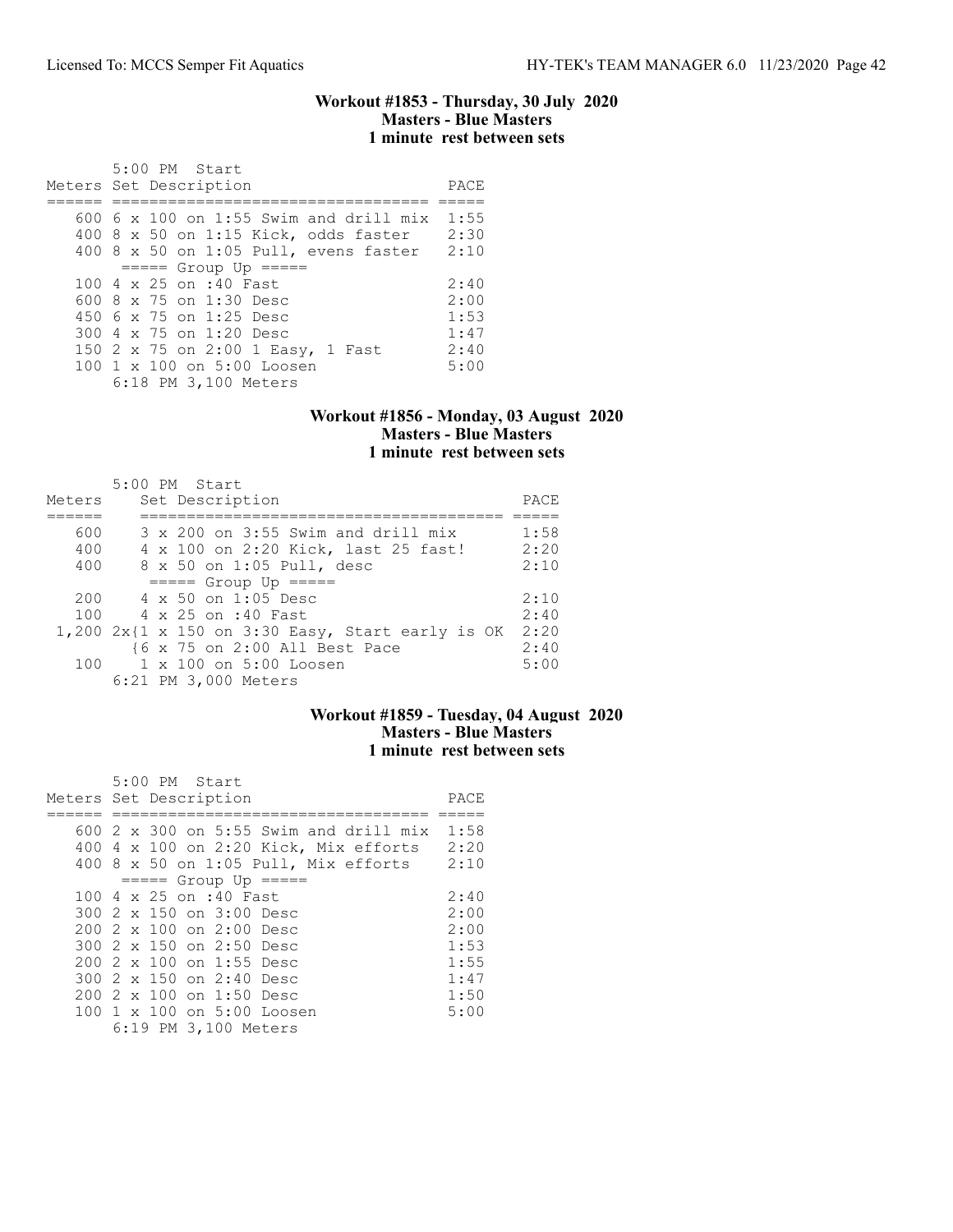### Workout #1862 - Wednesday, 05 August 2020 Masters - Blue Masters 1 minute rest between sets

| 5:00 PM Start<br>Meters Set Description          | PACE |
|--------------------------------------------------|------|
| 600 6 x 100 on 1:55 Swim and drill mix           | 1:55 |
| 400 8 x 50 on 1:15 Kick, Some Faster             | 2:30 |
| 400 4 x 100 on 1:55 Pull, Neg Split              | 1:55 |
| $== == $ Group Up =====                          |      |
| $200 \text{ } 4 \text{ } \times 50$ on 1:05 Desc | 2:10 |
| 500 1 x 500 on 8:45 Neg Split                    | 1:45 |
| 400 4 x 100 on 1:50 Steady                       | 1:50 |
| 500 1 x 500 on 8:55 Neg Split                    | 1:47 |
| 400 4 x 100 on 1:55 Steady                       | 1:55 |
| 500 1 x 500 on 9:00 Neg Split                    | 1:48 |
| 100 1 x 100 on 5:00 Loosen                       | 5:00 |
| 6:32 PM 4,000 Meters                             |      |

# Workout #1865 - Thursday, 06 August 2020 Masters - Blue Masters 1 minute rest between sets

| 5:00 PM Start<br>Meters Set Description          | PACE |
|--------------------------------------------------|------|
|                                                  |      |
| $600$ 4 x 150 on 2:55 Swim and drill mix         | 1:57 |
| 400 8 x 50 on 1:15 Kick, Evens Fast              | 2:30 |
| 400 4 x 100 on 1:55 Pull, Desc                   | 1:55 |
| $====$ Group Up $====$                           |      |
| $100.4 \times 25$ on :40 Fast!                   | 2:40 |
| $200 \text{ } 4 \text{ } \times 50$ on 1:05 Desc | 2:10 |
| 1,200 6 x 200 on 3:40 Desc 1-3 / 4-6             | 1:50 |
| 100 1 x 100 on 5:00 Loosen                       | 5:00 |
| 6:11 PM 3,000 Meters                             |      |

# Workout #1880 - Monday, 10 August 2020 Masters - Blue Masters 1 minute rest between sets

| 5:00 PM Start                                           |      |
|---------------------------------------------------------|------|
| Meters Set Description                                  | PACE |
|                                                         |      |
| 500 1 x 500 on 9:00 Mix swim & Drill                    | 1:48 |
| 500 1 x 500 on 9:00 Pull, mix speeds                    | 1:48 |
| 400 4 x 100 on 2:20 Kick, mix in a fast 25 on each 2:20 |      |
| ***** Group Up ******                                   |      |
| 100 4 x 25 on :40 Speedy!                               | 2:40 |
| 400 8 x 50 on 1:05 Desc 1-4, 5-8                        | 2:10 |
| 200 1 x 200 on 4:00 Loosen, Get Ready                   | 2:00 |
| $6006 \times 100$ on $3:00$ Test Yourself!!             | 3:00 |
| 300 1 x 300 on 6:00 Cool down                           | 2:00 |
| 6:15 PM 3,000 Meters                                    |      |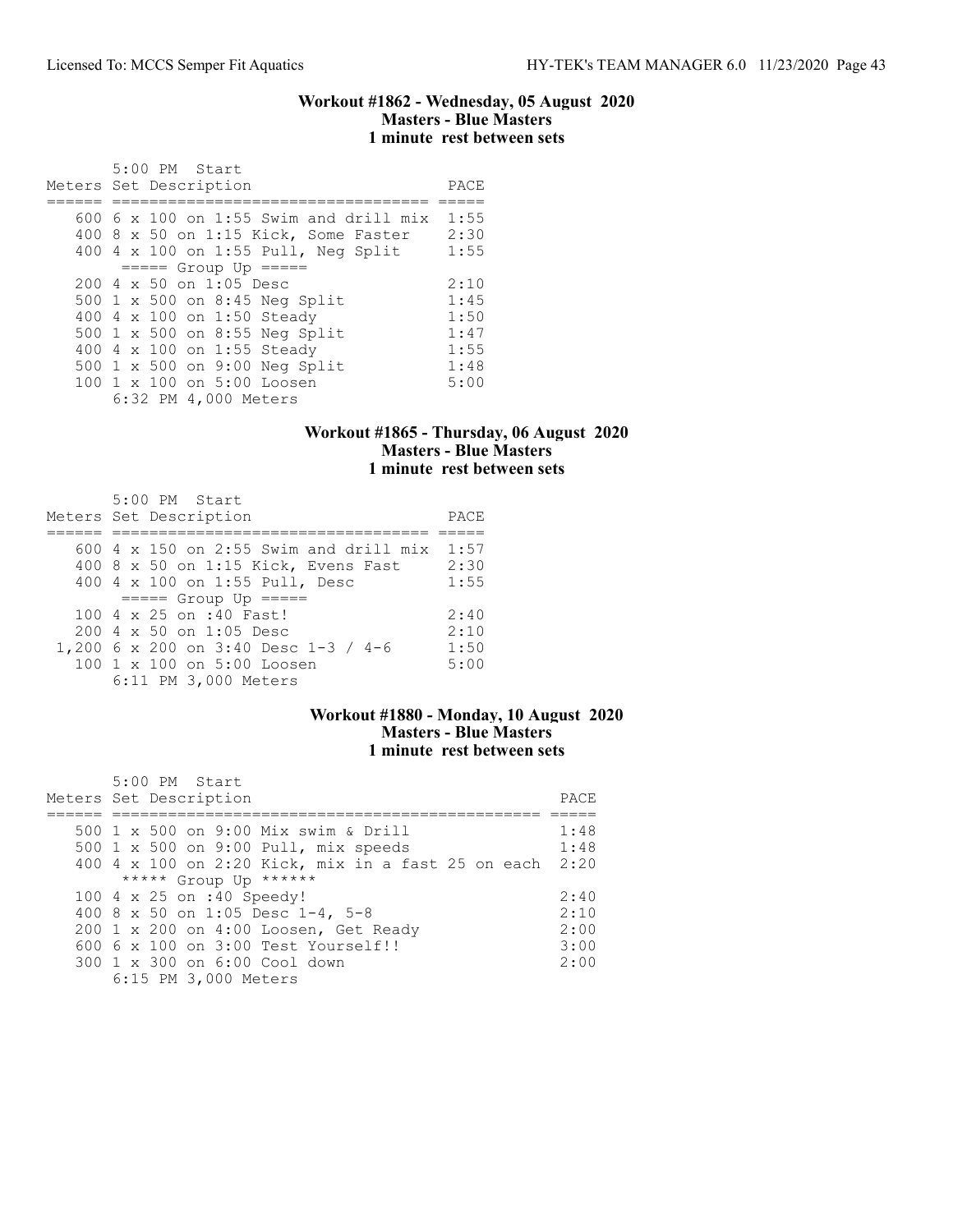### Workout #1883 - Tuesday, 11 August 2020 Masters - Blue Masters 1 minute rest between sets

| 5:00 PM Start<br>Meters Set Description                                                                                                                                                                                    | PACE                                         |
|----------------------------------------------------------------------------------------------------------------------------------------------------------------------------------------------------------------------------|----------------------------------------------|
| 600 6 x 100 on 1:50 Mix Swim & Drill<br>400 8 x 50 on 1:15 Kick, odds faster<br>400 8 x 50 on 1:05 Pull, Desc<br>***** Group Up ******                                                                                     | 1:50<br>2:30<br>2:10                         |
| $2004 \times 50$ on 1:05 Desc<br>400 2 x 200 on 3:40 Desc<br>400 $2 \times 200$ on $3:30$ Desc<br>400 2 x 200 on 3:20 Desc<br>200 1 x 200 on 4:00 Last one, fast one<br>100 1 x 100 on 5:00 Loosen<br>6:14 PM 3,100 Meters | 2:10<br>1:50<br>1:45<br>1:40<br>2:00<br>5:00 |

# Workout #1886 - Wednesday, 12 August 2020 Masters - Blue Masters 1 minute rest between sets

| 5:00 PM Start<br>Meters Set Description      | PACE |
|----------------------------------------------|------|
| 600 3 x 200 on 3:50 Mix Swim & Drill         | 1:55 |
| $400\,4\,$ x $100\,$ on 2:15 Kick as desired | 2:15 |
| 400 8 x 50 on 1:05 Pull, Odds Faster         | 2:10 |
| ***** Group Up ******                        |      |
| 100 4 x 25 on :40 FAST!                      | 2:40 |
| 800 2 x 400 on 6:50 Desc                     | 1:42 |
| 400 4 x 100 on 1:45 Neg Split Each One       | 1:45 |
| 800 2 x 400 on 6:55 Desc                     | 1:44 |
| 400 4 x 100 on 1:50 Neg Split Each One       | 1:50 |
| 100 1 x 100 on 5:00 Loosen                   | 5:00 |
| 6:29 PM 4,000 Meters                         |      |

### Workout #1889 - Thursday, 13 August 2020 Masters - Blue Masters 1 minute rest between sets

|        | 5:00 PM Start             |  |                            |                                        |      |
|--------|---------------------------|--|----------------------------|----------------------------------------|------|
| Meters |                           |  | Set Description            |                                        | PACE |
|        |                           |  |                            |                                        |      |
| 600    |                           |  |                            | 4 x 150 on 2:50 Mix Swim & Drill       | 1:53 |
| 400    |                           |  |                            | 8 x 50 on 1:20 Kick, Neg Split         | 2:40 |
| 400    |                           |  |                            | $4 \times 100$ on 1:55 Pull as desired | 1:55 |
|        |                           |  | ***** Group Up ******      |                                        |      |
| 100    |                           |  | 4 x 25 on :40 Fast!        |                                        | 2:40 |
| 200    |                           |  | 4 x 50 on 1:05 Desc        |                                        | 2:10 |
| 1,200  | 1x{3 x 100 on 1:55 Steady |  |                            |                                        | 1:55 |
|        |                           |  | {1 x 100 on 1:45 Fast Pace |                                        | 1:45 |
|        |                           |  | {2 x 100 on 1:55 Steady    |                                        | 1:55 |
|        |                           |  | {2 x 100 on 1:45 Fast Pace |                                        | 1:45 |
|        |                           |  | {1 x 100 on 1:55 Steady    |                                        | 1:55 |
|        |                           |  | {3 x 100 on 1:45 Fast Pace |                                        | 1:45 |
| 100    |                           |  | 1 x 100 on 5:00 Loosen     |                                        | 5:00 |
|        |                           |  | 6:12 PM 3,000 Meters       |                                        |      |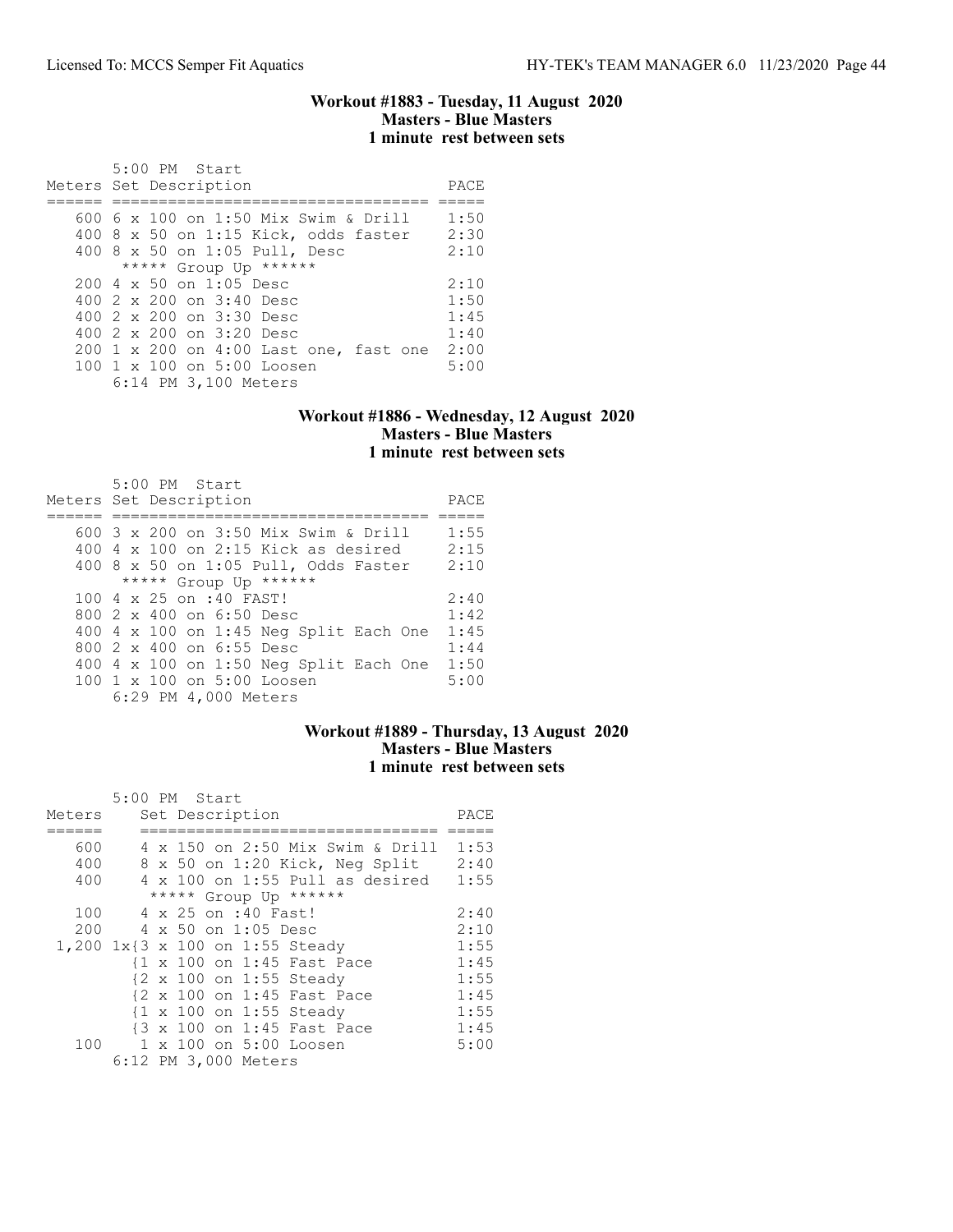### Workout #1892 - Monday, 17 August 2020 Masters - Blue Masters 1 minute rest between sets

| 5:00 PM Start<br>Meters Set Description          | PACE |
|--------------------------------------------------|------|
|                                                  |      |
| 600 2 x 300 on 5:55 Mix Swim & Drill             | 1:58 |
| 400 4 x 100 on 2:20 Kick, faster 25 in each 2:20 |      |
| 400 4 x 100 on 1:55 Pull, mix efforts            | 1:55 |
| ***** Group Up ******                            |      |
| 400 8 x 50 on 1:05 Desc                          | 2:10 |
| 200 8 x 25 on :40 1 Fast, 1 Easy                 | 2:40 |
| 300 6 x 50 on 1:05 Desc                          | 2:10 |
| 150 6 x 25 on :40 1 Fast, 1 Easy                 | 2:40 |
| $200 \text{ } 4 \text{ } \times 50$ on 1:05 Desc | 2:10 |
| 100 4 x 25 on :40 1 Fast, 1 Easy                 | 2:40 |
| 100 2 x 50 on 1:05 Desc                          | 2:10 |
| 50 2 x 25 on :40 Both Fast!                      | 2:40 |
| $100 \t1 x 100$ on $5:00$ Loosen                 | 5:00 |
| 6:25 PM 3,000 Meters                             |      |

## Workout #1895 - Tuesday, 18 August 2020 Masters - Blue Masters 1 minute rest between sets

| 5:00 PM Start                        |      |
|--------------------------------------|------|
| Meters Set Description               | PACE |
|                                      |      |
| 600 4 x 150 on 2:50 Mix Swim & Drill | 1:53 |
| 400 4 x 100 on 2:20 Kick, Desc       | 2:20 |
| 400 8 x 50 on 1:05 Pull, Desc        | 2:10 |
| ***** Group Up ******                |      |
| 100 4 x 25 on :40 Fast               | 2:40 |
| 900 $6 \times 150$ on 2:35 Desc      | 1:43 |
| 600 $4 \times 150$ on 2:45 Desc      | 1:50 |
| 100 1 x 100 on 5:00 Loosen           | 5:00 |
| 6:12 PM 3,100 Meters                 |      |

### Workout #1898 - Wednesday, 19 August 2020 Masters - Blue Masters 1 minute rest between sets

| 5:00 PM Start                        |      |
|--------------------------------------|------|
| Meters Set Description               | PACE |
|                                      |      |
| 600 3 x 200 on 3:50 Mix Swim & Drill | 1:55 |
| $400$ 8 x 50 on 1:15 Kick as desired | 2:30 |
| 400 4 x 100 on 1:50 Pull, Build      | 1:50 |
| ***** Group Up ******                |      |
| $2004 \times 50$ on 1:05 Desc        | 2:10 |
| 600 1 x 600 on 10:15 Build each 200  | 1:42 |
| $600$ 2 x 300 on 5:20 Build Each     | 1:47 |
| 1,200 6 x 200 on 3:40 Desc           | 1:50 |
| 100 1 x 100 on 5:00 Loosen           | 5:00 |
| 6:31 PM 4,100 Meters                 |      |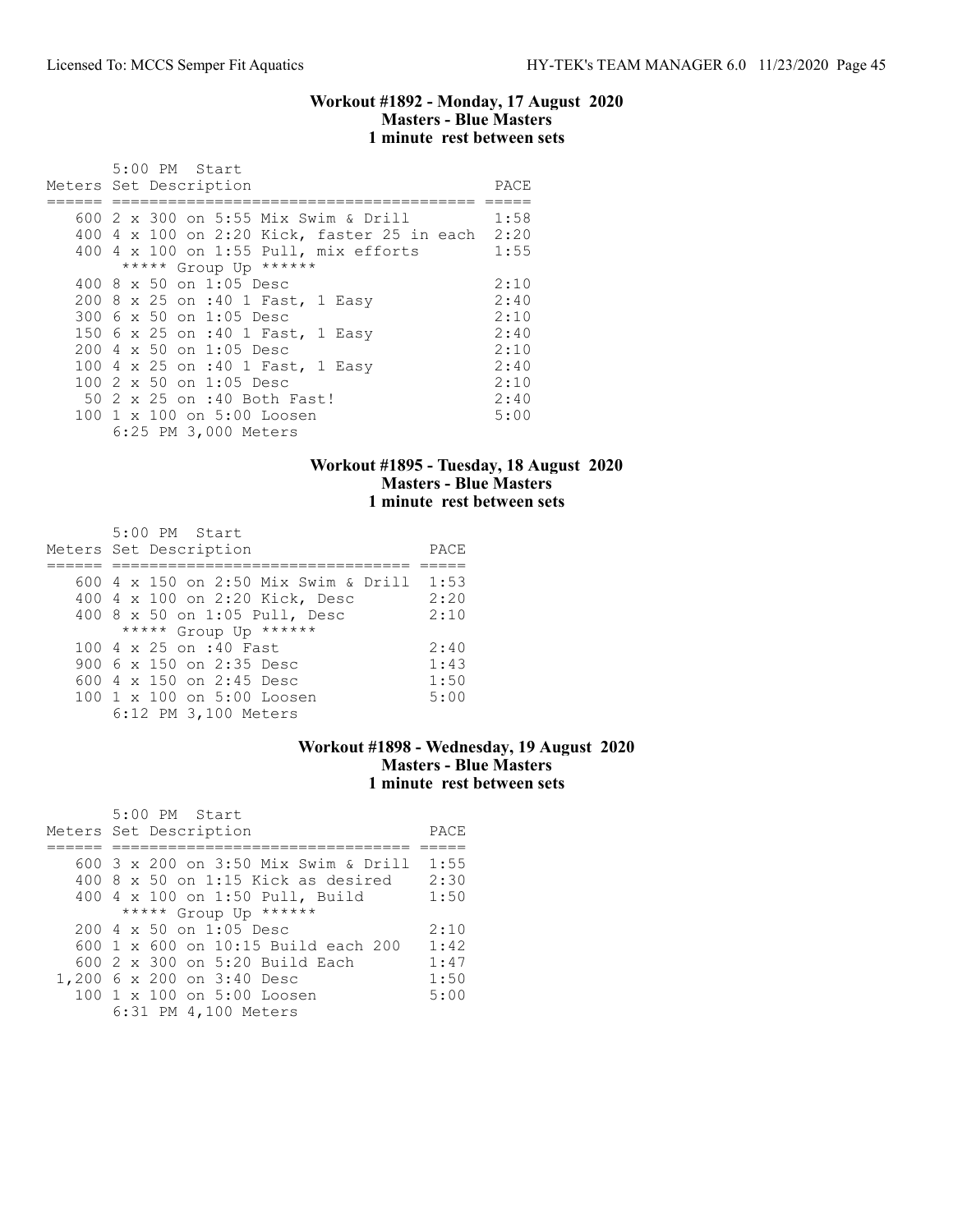### Workout #1901 - Thursday, 20 August 2020 Masters - Blue Masters 1 minute rest between sets

| 5:00 PM Start                                    |      |
|--------------------------------------------------|------|
| Meters Set Description                           | PACE |
|                                                  |      |
| 600 6 x 100 on 1:50 Mix Swim & Drill 1:50        |      |
| 400 8 x 50 on 1:15 Kick Desc                     | 2:30 |
| 400 8 x 50 on 1:05 Pull, Desc                    | 2:10 |
| ***** Group Up ******                            |      |
| $200 \text{ } 4 \text{ } \times 50$ on 1:05 Desc | 2:10 |
| 450 6 x 75 on 1:15 Desc                          | 1:40 |
| 450 6 x 75 on 1:20 Desc                          | 1:47 |
| 450 6 x 75 on 1:25 Desc                          | 1:53 |
| 100 1 x 100 on 5:00 Loosen                       | 5:00 |
| 6:12 PM 3,050 Meters                             |      |

### Workout #1904 - Monday, 24 August 2020 Masters - Blue Masters 1 minute rest between sets

|        | 5:00 PM Start                      |      |
|--------|------------------------------------|------|
| Meters | Set Description                    | PACE |
|        |                                    |      |
| 600    | 3 x 200 on 3:50 Mix Swim & Drill   | 1:55 |
| 400    | 8 x 50 on 1:15 Kick Mix Efforts    | 2:30 |
| 400    | 4 x 100 on 1:55 Pull, Evens Faster | 1:55 |
|        | ***** Group Up ******              |      |
| 100    | 4 x 25 on :40 Fast                 | 2:40 |
|        | 1,500 1x{5 x 100 on 1:45 Desc      | 1:45 |
|        | {4 x 100 on 1:50 Desc              | 1:50 |
|        | {3 x 100 on 1:55 Desc              | 1:55 |
|        | {2 x 100 on 2:00 Desc              | 2:00 |
|        | {1 x 100 on 3:00 Best Effort       | 3:00 |
|        | 100 1 x 100 on 5:00 Loosen         | 5:00 |
|        | 6:12 PM 3,100 Meters               |      |

## Workout #1907 - Tuesday, 25 August 2020 Masters - Blue Masters 1 minute rest between sets

|        |  | 5:00 PM Start                         |      |
|--------|--|---------------------------------------|------|
| Meters |  | Set Description                       | PACE |
|        |  |                                       |      |
| 600    |  | 2 x 300 on 5:55 Mix Swim & Drill 1:58 |      |
| 400    |  | 8 x 50 on 1:15 Kick Evens Fast        | 2:30 |
| 400    |  | 4 x 100 on 1:55 Pull mix efforts      | 1:55 |
|        |  | ***** Group Up ******                 |      |
| 100    |  | 4 x 25 on :40 Fast                    | 2:40 |
|        |  | 1,500 3x{2 x 200 on 3:30 Desc         | 1:45 |
|        |  | {2 x 50 on 1:10 Fast!                 | 2:20 |
| 100    |  | 1 x 100 on 5:00 Loosen                | 5:00 |
|        |  | 6:11 PM 3,100 Meters                  |      |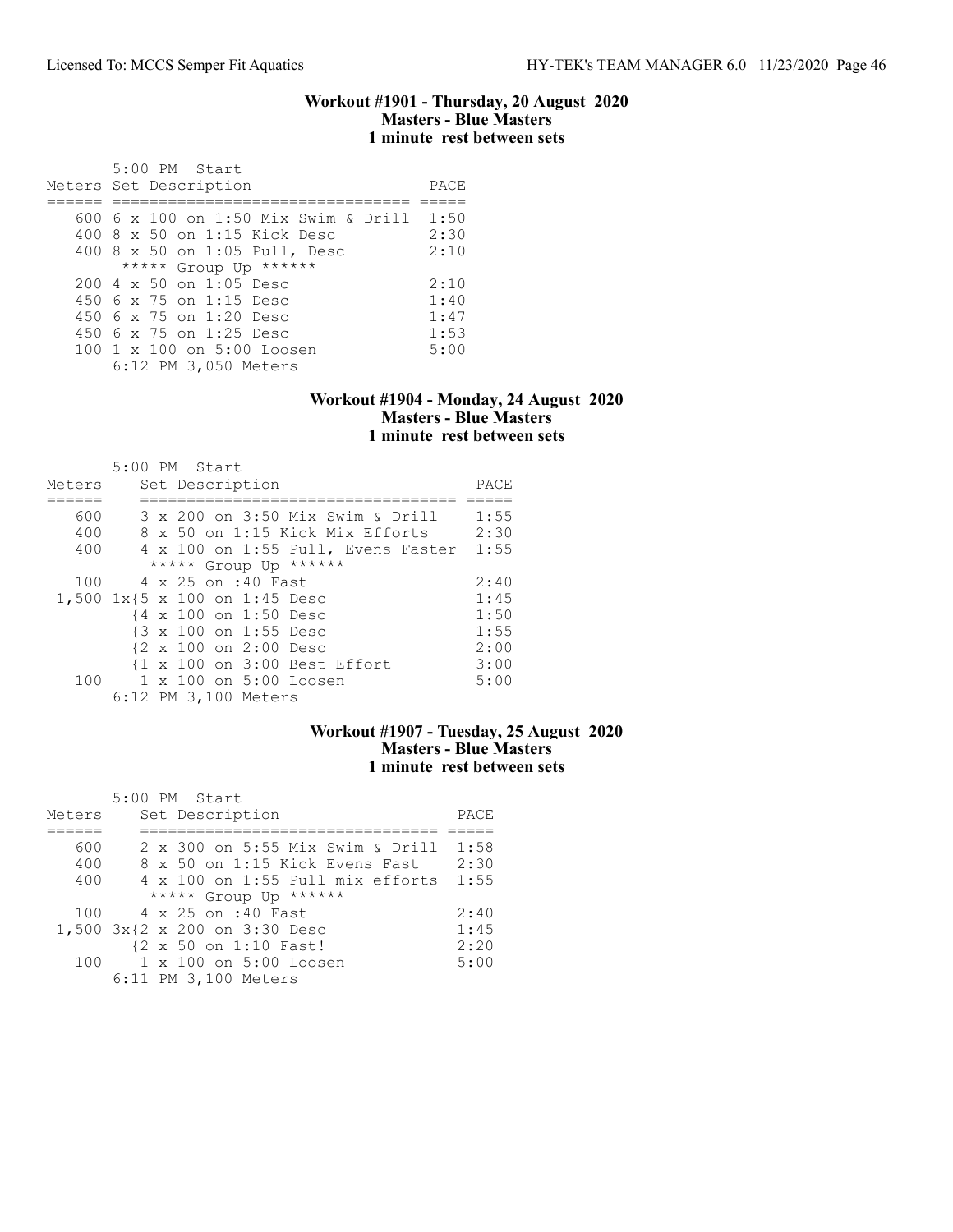### Workout #1910 - Wednesday, 26 August 2020 Masters - Blue Masters 1 minute rest between sets

| $5:00$ PM Start<br>Meters Set Description             | PACE |
|-------------------------------------------------------|------|
| 600 4 x 150 on 2:50 Mix Swim & Drill                  | 1:53 |
| 400 4 x 100 on 2:15 Kick, last 25 fast!               | 2:15 |
| 400 8 x 50 on 1:05 Pull, Desc                         | 2:10 |
| ***** Group Up ******                                 |      |
| 100 4 x 25 on :40 Fast                                | 2:40 |
| 1,200 3 x 400 on $6:50$ Desc and/or Neq Split         | 1:42 |
| $800\,2\,x\,400$ on $6:40$ Alt Easier and faster 100s | 1:40 |
| 400 1 x 400 on 7:00 Last one, fast one                | 1:45 |
| 100 1 x 100 on 5:00 Loosen                            | 5:00 |
| 6:27 PM 4,000 Meters                                  |      |

#### Workout #1913 - Thursday, 27 August 2020 Masters - Blue Masters 1 minute rest between sets

|  | $5:00$ PM Start<br>Meters Set Description | PACE |
|--|-------------------------------------------|------|
|  | 600 6 x 100 on 1:50 Mix Swim & Drill      | 1:50 |
|  | 400 4 x 100 on 2:15 Kick, Build each 25   | 2:15 |
|  | 400 8 x 50 on 1:05 Pull, Evens faster     | 2:10 |
|  | ***** Group Up ******                     |      |
|  | 100 4 x 25 on :40 Fast                    | 2:40 |
|  | 500 5 x 100 on 1:45 Last 50 fast          | 1:45 |
|  | 500 5 x 100 on 1:50 Last 75 Faster        | 1:50 |
|  | 500 5 x 100 on 1:55 All Strong!           | 1:55 |
|  | 100 1 x 100 on 5:00 Loosen                | 5:00 |
|  | 6:13 PM 3,100 Meters                      |      |

# Workout #1916 - Monday, 31 August 2020 Masters - Blue Masters 1 minute rest between sets

|        |  | 5:00 PM Start                            |      |
|--------|--|------------------------------------------|------|
| Meters |  | Set Description                          | PACE |
|        |  |                                          |      |
| 600    |  | 4 x 150 on 2:55 Mix Swim & Drill 1:57    |      |
| 400    |  | 8 x 50 on 1:15 Kick, Desc                | 2:30 |
| 400    |  | 8 x 50 on 1:05 Pull, Mix efforts 2:10    |      |
|        |  | ***** Group Up ******                    |      |
|        |  | 100 4 x 25 on :40 Fast                   | 2:40 |
|        |  | 1,500 3x{6 x 50 on 1:10 1x Easy, 2x Fast | 2:20 |
|        |  | {2 x 100 on 2:00 1 Easy, 1 Fast          | 2:00 |
| 100    |  | 1 x 100 on 5:00 Loosen                   | 5:00 |
|        |  | 6:17 PM 3,100 Meters                     |      |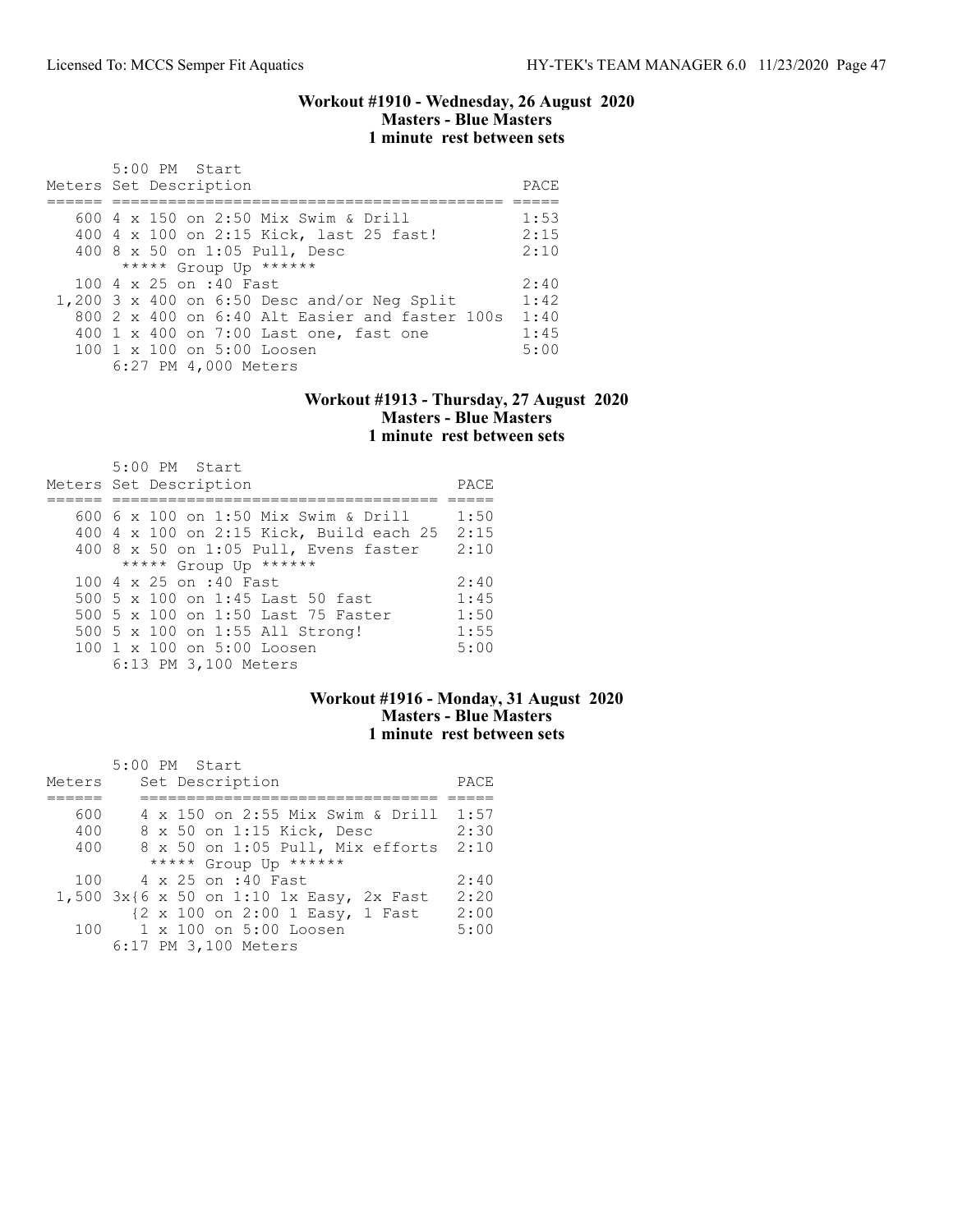### Workout #1919 - Tuesday, 01 September 2020 Masters - Blue Masters 1 minute rest between sets

|        | 5:00 PM Start                          |      |
|--------|----------------------------------------|------|
| Meters | Set Description                        | PACE |
|        |                                        |      |
| 600    | 3 x 200 on 3:50 Mix Swim & Drill 1:55  |      |
| 400    | 4 x 100 on 2:15 Kick, some faster 2:15 |      |
| 400    | 8 x 50 on 1:05 Pull, Desc              | 2:10 |
|        | ***** Group Up ******                  |      |
| 200    | 4 x 50 on 1:05 Desc                    | 2:10 |
|        | 600 1x{3 x 100 on 1:40 Desc            | 1:40 |
|        | {2 x 100 on 1:45 Desc                  | 1:45 |
|        | {1 x 100 on 1:50 Fast                  | 1:50 |
|        | 600 1x{1 on :30 rest                   |      |
|        | {1 x 100 on 1:50 Fast                  | 1:50 |
|        | {2 x 100 on 1:45 Desc                  | 1:45 |
|        | {3 x 100 on 1:40 Desc                  | 1:40 |
|        | $1$ on $:30$ rest                      |      |
| 100    | 1 x 100 on 3:00 Best Effort            | 3:00 |
| 100    | 1 x 100 on 5:00 Loosen                 | 5:00 |
|        | 6:12 PM 3,000 Meters                   |      |

# Workout #1922 - Wednesday, 02 September 2020 Masters - Blue Masters 1 minute rest between sets

| 5:00 PM Start<br>Meters Set Description | PACE |
|-----------------------------------------|------|
| 600 2 x 300 on 5:55 Mix Swim & Drill    | 1:58 |
| 400 8 x 50 on 1:15 Kick, evens fast     | 2:30 |
| 400 4 x 100 on 1:50 Pull, Build         | 1:50 |
| ***** Group Up ******                   |      |
| 500 1 x 500 on 8:50 Neg Split           | 1:46 |
| 400 1 x 400 on 6:55 Neg Split           | 1:44 |
| 300 1 x 300 on 5:05 Neg Split           | 1:42 |
| 200 1 x 200 on 3:30 Neg Split           | 1:45 |
| 300 1 x 300 on 5:15 Neg Split           | 1:45 |
| 400 1 x 400 on 7:00 Neg Split           | 1:45 |
| 500 1 x 500 on 9:00 Neg Split           | 1:48 |
| 6:27 PM 4,000 Meters                    |      |

# Workout #1925 - Thursday, 03 September 2020 Masters - Blue Masters 1 minute rest between sets

| 5:00 PM Start                          |      |
|----------------------------------------|------|
| Meters Set Description                 | PACE |
|                                        |      |
| 600 6 x 100 on 1:50 Mix Swim & Drill   | 1:50 |
| 400 4 x 100 on 2:15 Kick, Build        | 2:15 |
| 400 4 x 100 on 1:50 Pull, Desc         | 1:50 |
| ***** Group Up ******                  |      |
| 100 4 x 25 on :40 Fast!                | 2:40 |
| 900 12 $\times$ 75 on 1:25 Descend 1-3 | 1:53 |
| 600 12 $\times$ 50 on 1:00 Descend 1-3 | 2:00 |
| $100 \t1 x 100$ on $5:00$ loosen       | 5:00 |
| 6:11 PM 3,100 Meters                   |      |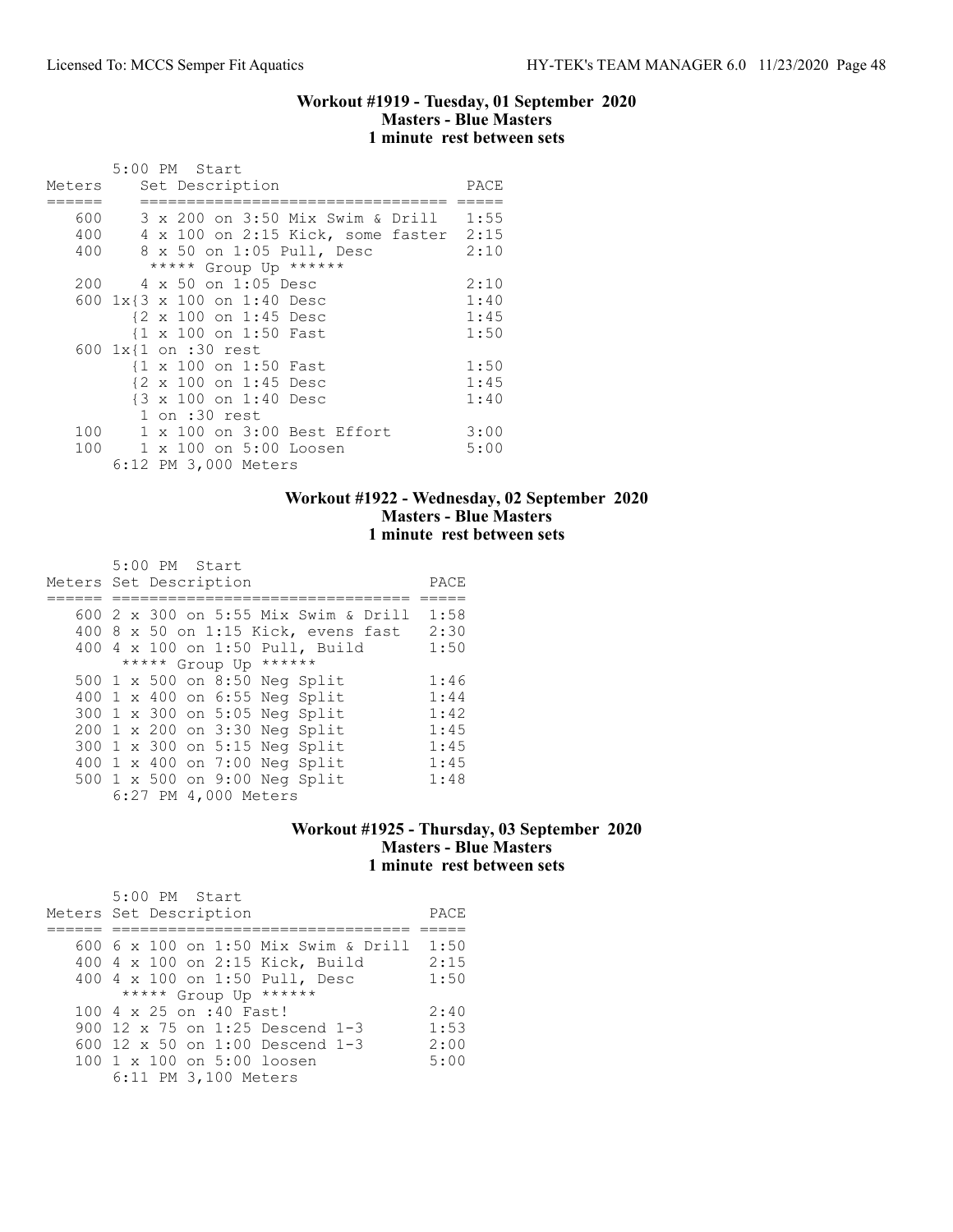### Workout #1928 - Monday, 07 September 2020 Masters - Blue Masters 1 minute rest between sets

|        | 5:00 PM Start                                                     |      |
|--------|-------------------------------------------------------------------|------|
| Meters | Set Description                                                   | PACE |
|        |                                                                   |      |
| 600    | $6 \times 100$ on 1:55 Mix swim and drill                         | 1:55 |
| 400    | 4 x 100 on 2:15 Kick, Evens Faster                                | 2:15 |
| 400    | 8 x 50 on 1:05 Pull, some faster                                  | 2:10 |
|        | $--- -$ Group Up $--- -$                                          |      |
|        | 1,600 4x{4 x 25 on :40 Fast!                                      | 2:40 |
|        | $\{4 \times 75 \text{ on } 1:30 \text{ #1 easy, #2, 3, 4 Fast}\}$ | 2:00 |
| 100    | 1 x 100 on 5:00 Loosen                                            | 5:00 |
|        | 6:14 PM 3,100 Meters                                              |      |

### Workout #1931 - Tuesday, 08 September 2020 Masters - Blue Masters 1 minute rest between sets

|        | 5:00 PM Start                       |      |
|--------|-------------------------------------|------|
| Meters | Set Description                     | PACE |
|        |                                     |      |
| 600    | 4 x 150 on 2:50 Mix swim and drill  | 1:53 |
| 400    | 8 x 50 on 1:20 Kick, Last 25 faster | 2:40 |
| 400    | 4 x 100 on 1:55 Pull, Neg Split     | 1:55 |
|        | $--- -$ Group Up $--- -$            |      |
| 200    | 4 x 50 on 1:05 Desc                 | 2:10 |
|        | 1,300 2x{2 x 150 on 2:40 Desc       | 1:47 |
|        | {2 x 100 on 1:50 Desc               | 1:50 |
|        | {2 x 50 on 1:00 Desc                | 2:00 |
|        | {2 x 25 on :35 Fast!                | 2:20 |
| 100    | 1 x 100 on 5:00 Loosen              | 5:00 |
|        | 6:11 PM 3,000 Meters                |      |

# Workout #1934 - Wednesday, 09 September 2020 Masters - Blue Masters 1 minute rest between sets

|  | 5:00 PM Start                                 |      |
|--|-----------------------------------------------|------|
|  | Meters Set Description                        | PACE |
|  |                                               |      |
|  | 600 $4 \times 150$ on 2:50 Mix swim and drill | 1:53 |
|  | 400 8 x 50 on 1:20 Kick, Last 25 faster       | 2:40 |
|  | 400 4 x 100 on 1:55 Pull, Neg Split           | 1:55 |
|  | $--- $ Group Up $---$                         |      |
|  | $100.2 \times 50$ on 1:05 Desc                | 2:10 |
|  | 200 2 x 100 on 1:45 Desc                      | 1:45 |
|  | 400 2 x 200 on 3:30 Desc                      | 1:45 |
|  | 600 2 x 300 on 5:15 Desc                      | 1:45 |
|  | 800 2 x 400 on 7:00 Desc                      | 1:45 |
|  | 500 1 x 500 on 10:30 Neg Split                | 2:06 |
|  | 100 1 x 100 on 5:00 Loosen                    | 5:00 |
|  | 6:35 PM 4,100 Meters                          |      |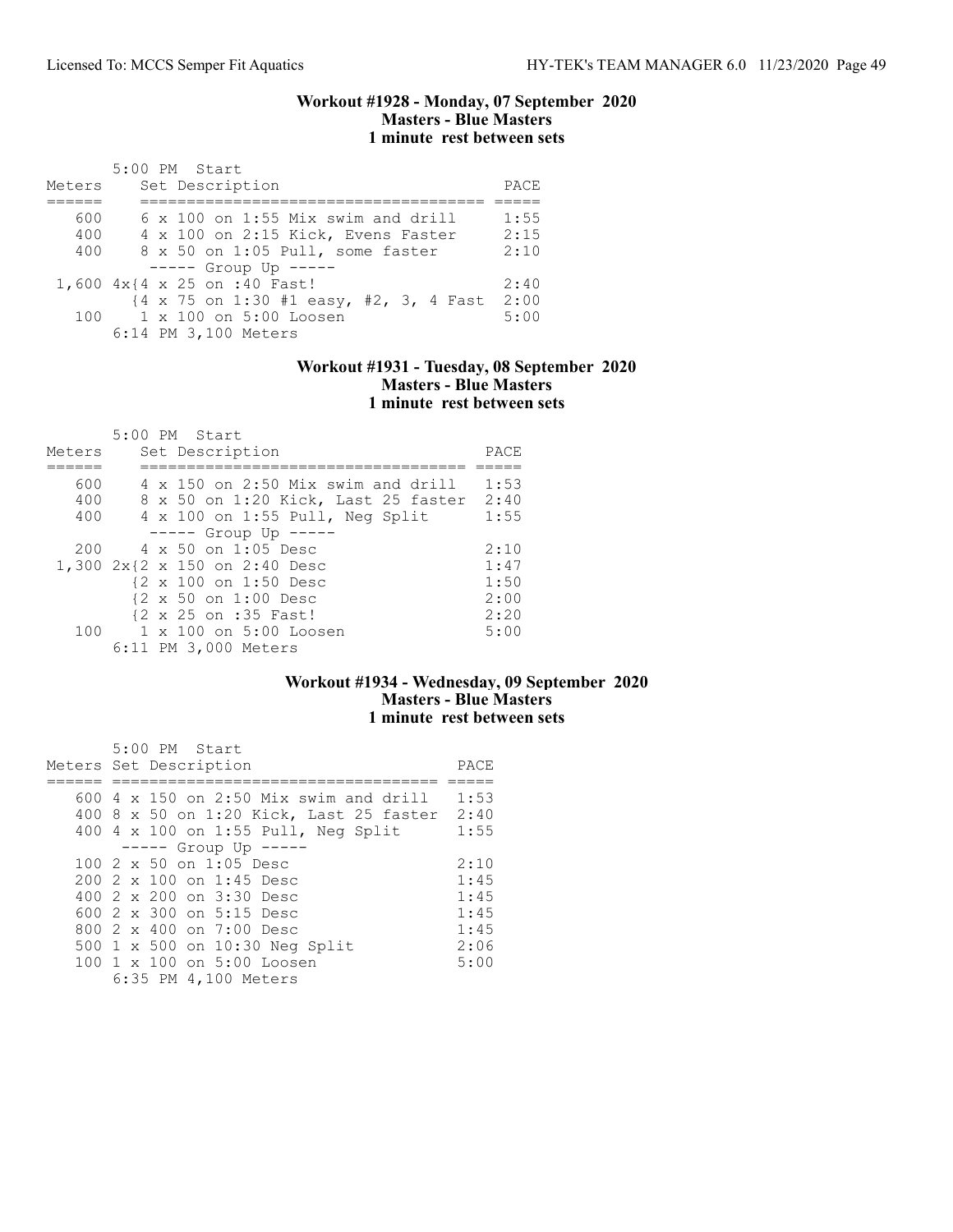## Workout #1937 - Thursday, 10 September 2020 Masters - Blue Masters 1 minute rest between sets

 5:00 PM Start Meters Set Description PACE ====== ================================== ===== 600 2 x 300 on 6:00 Mix swim and drill 2:00 400 8 x 50 on 1:20 Kick, mix efforts 2:40 400 4 x 100 on 1:55 Pull, mix efforts 1:55 ----- Group Up ----- 600 3 x 200 on 3:50 Desc 1:55<br>100 4 x 25 on :40 Fast! 2:40 100 4 x 25 on :40 Fast! 2:40 600 3 x 200 on 3:30 Desc 1:45 100 4 x 25 on :40 Fast! 2:40 200 1 x 200 on 4:00 Last one, fast one 2:00<br>100 1 x 100 on 5:00 Loosen 5:00 100 1 x 100 on 5:00 Loosen 6:17 PM 3,100 Meters

### Workout #1940 - Monday, 14 September 2020 Masters - Blue Masters 1 minute rest between sets

| 5:00 PM Start<br>Meters Set Description                 | PACE |
|---------------------------------------------------------|------|
| 500 1 x 500 on 9:00 Mix swim & Drill                    | 1:48 |
| 500 1 x 500 on 9:00 Pull, mix speeds                    | 1:48 |
| 400 4 x 100 on 2:20 Kick, mix in a fast 25 on each 2:20 |      |
| ***** Group Up ******                                   |      |
| 100 4 x 25 on :40 Speedy!                               | 2:40 |
| 400 8 x 50 on 1:05 Desc 1-4, 5-8                        | 2:10 |
| 200 1 x 200 on 4:00 Loosen, Get Ready                   | 2:00 |
| 600 6 x 100 on 3:00 Test Yourself!!                     | 3:00 |
| 300 1 x 300 on 6:00 Cool down                           | 2:00 |
| 6:15 PM 3,000 Meters                                    |      |

## Workout #1943 - Tuesday, 15 September 2020 Masters - Blue Masters 1 minute rest between sets

|        |  | 5:00 PM Start                                                         |      |
|--------|--|-----------------------------------------------------------------------|------|
| Meters |  | Set Description                                                       | PACE |
|        |  |                                                                       |      |
| 600    |  | $6 \times 100$ on 1:50 Swim and Drill Mix                             | 1:50 |
| 400    |  | 8 x 50 on 1:20 Kick, Odds Faster                                      | 2:40 |
| 400    |  | 8 x 50 on 1:05 Pull, Evens Faster                                     | 2:10 |
|        |  | ***** Group Up ******                                                 |      |
| 100    |  | 4 x 25 on :40 Fast!                                                   | 2:40 |
|        |  | 1,500 1x{2 x 200 on 3:45 Steady                                       | 1:52 |
|        |  | {1 x 100 on 1:50 Fast Pace                                            | 1:50 |
|        |  | {2 x 200 on 3:35 Steady                                               | 1:48 |
|        |  | {1 x 100 on 1:50 Fast Pace                                            | 1:50 |
|        |  | {2 x 200 on 3:25 Steady                                               | 1:42 |
|        |  | $\{1 \times 100 \text{ on } 2:00 \text{ Last one}, \text{fast one}\}$ | 2:00 |
|        |  | 100 1 x 100 on 5:00 Loosen                                            | 5:00 |
|        |  | 6:12 PM 3,100 Meters                                                  |      |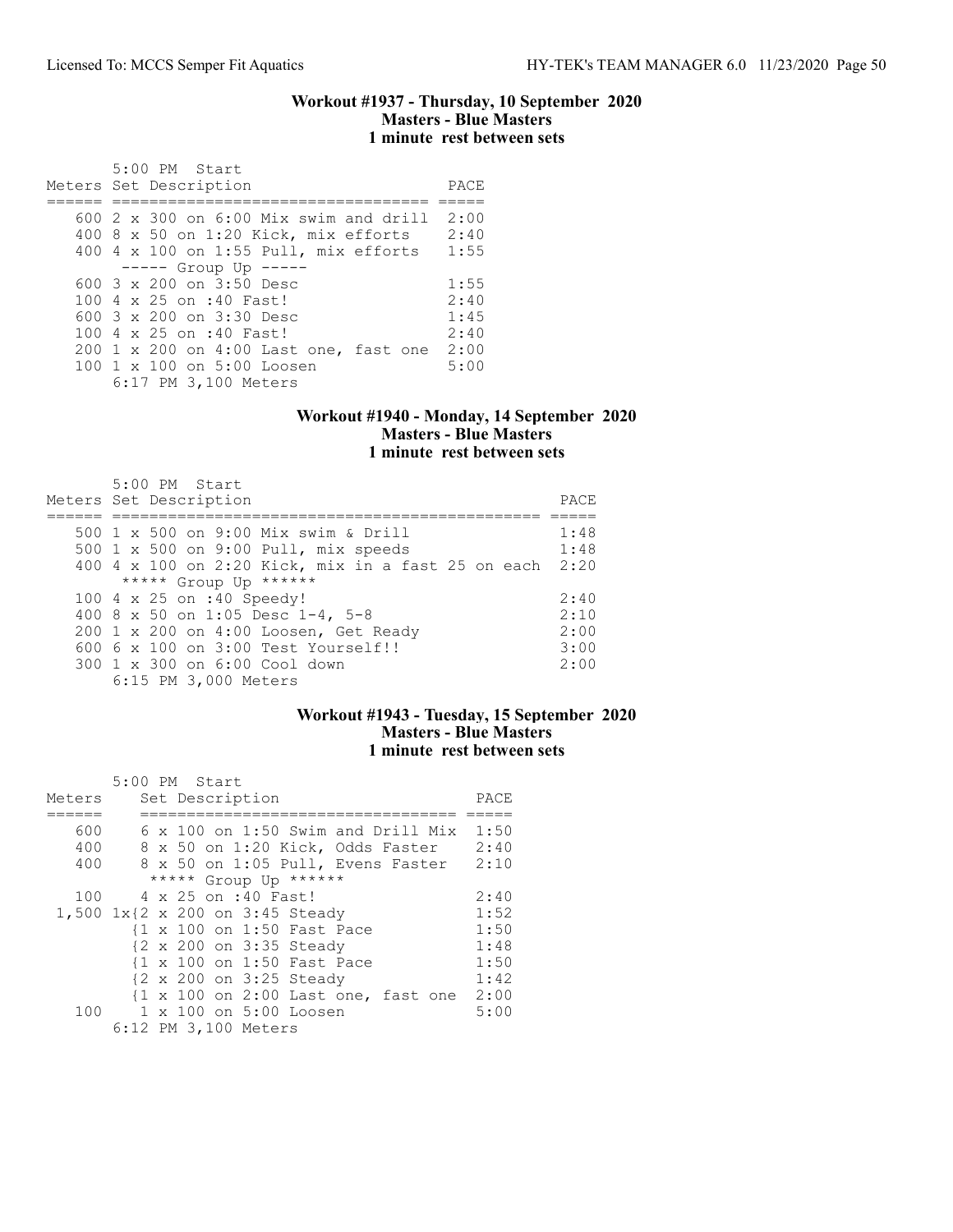### Workout #1946 - Wednesday, 16 September 2020 Masters - Blue Masters 1 minute rest between sets

| $5:00$ PM Start<br>Meters Set Description        | PACE |
|--------------------------------------------------|------|
| $600$ 3 x 200 on 3:50 Swim and Drill Mix         | 1:55 |
| 400 4 x 100 on 2:20 Kick, mix it up              | 2:20 |
| 400 8 x 50 on 1:05 Pull, Build                   | 2:10 |
| ***** Group Up ******                            |      |
| $200 \text{ } 4 \text{ } \times 50$ on 1:05 Desc | 2:10 |
| 800 2 x 400 on 6:55 Desc                         | 1:44 |
| 400 2 x 200 on 3:40 Desc                         | 1:50 |
| 800 2 x 400 on 7:05 Desc                         | 1:46 |
| 400 2 x 200 on 3:45 Desc                         | 1:52 |
| 100 1 x 100 on 5:00 Loosen                       | 5:00 |
| 6:34 PM 4,100 Meters                             |      |

### Workout #1949 - Thursday, 17 September 2020 Masters - Blue Masters 1 minute rest between sets

| Meters |  | 5:00 PM Start<br>Set Description                   | PACE |
|--------|--|----------------------------------------------------|------|
| 600    |  | 4 x 150 on 2:55 Swim and Drill Mix 1:57            |      |
| 400    |  | 8 x 50 on 1:15 Kick, evens faster 2:30             |      |
| 400    |  | 4 x 100 on 1:55 Pull, Desc                         | 1:55 |
|        |  | ***** Group Up ******                              |      |
| 100    |  | 4 x 25 on :40 Fast!                                | 2:40 |
|        |  | 1,400 1x{3 x 100 on 1:50 Steady                    | 1:50 |
|        |  | {1 x 100 on 1:40 Fast Pace                         | 1:40 |
|        |  | {2 x 50 on 1:05 Desc                               | 2:10 |
|        |  | {2 x 100 on 1:50 Steady                            | 1:50 |
|        |  | {2 x 100 on 1:40 Fast Pace                         | 1:40 |
|        |  | {2 x 50 on 1:05 Desc                               | 2:10 |
|        |  | $\{1 \times 100 \text{ on } 1:50 \text{ Steady}\}$ | 1:50 |
|        |  | {3 x 100 on 1:40 Fast Pace                         | 1:40 |
| 100    |  | 1 x 100 on 5:00 Loosen                             | 5:00 |
|        |  | 6:09 PM 3,000 Meters                               |      |

## Workout #1985 - Monday, 21 September 2020 Masters - Blue Masters 1 minute rest between sets

| Meters |  | $5:00$ PM Start<br>Set Description |                            |                                    | PACE |
|--------|--|------------------------------------|----------------------------|------------------------------------|------|
|        |  |                                    |                            |                                    |      |
| 600    |  |                                    |                            | 2 x 300 on 5:55 Mix swim and drill | 1:58 |
| 400    |  |                                    |                            | 4 x 100 on 2:20 Kick, Mix efforts  | 2:20 |
| 400    |  |                                    | 4 x 100 on 1:55 Pull, Desc |                                    | 1:55 |
|        |  | $--- $ Group Up $---$              |                            |                                    |      |
|        |  | 1,600 2x{4 x 25 on :40 Fast!       |                            |                                    | 2:40 |
|        |  | {4 x 50 on 1:05 Desc               |                            |                                    | 2:10 |
|        |  | {4 x 75 on 1:30 Fast!              |                            |                                    | 2:00 |
|        |  |                                    |                            | {2 x 100 on 2:05 1 Fast, 1 Easy    | 2:05 |
|        |  | 6:08 PM 3,000 Meters               |                            |                                    |      |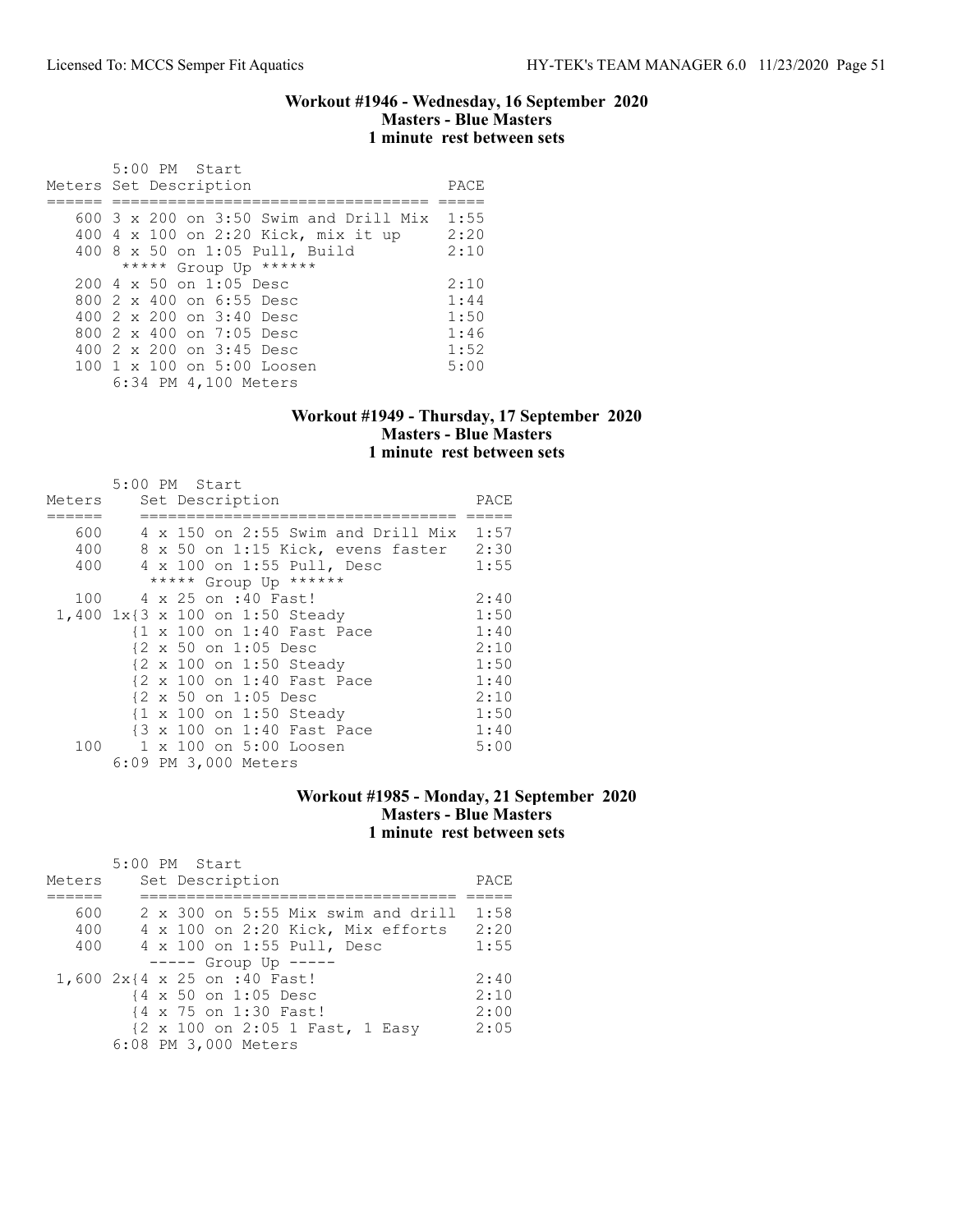### Workout #1988 - Tuesday, 22 September 2020 Masters - Blue Masters 1 minute rest between sets

| $5:00$ PM Start<br>Meters Set Description        | PACE |
|--------------------------------------------------|------|
| 600 4 x 150 on 2:55 Swim & Drill                 | 1:57 |
| 400 4 x 100 on 2:20 Kick, last 25 Fast           | 2:20 |
| 400 8 x 50 on 1:05 Pull, Odds Stronger           | 2:10 |
| $====$ Group Up $====$                           |      |
| $200 \text{ } 4 \text{ } \times 50$ on 1:05 Desc | 2:10 |
| 450 $3 \times 150$ on 2:50 Desc                  | 1:53 |
| 450 3 x 150 on 2:45 Desc                         | 1:50 |
| 450 $3 \times 150$ on 2:40 Desc                  | 1:47 |
| $100 \t 1 \t x \t 100$ on $5:00$ Loosen          | 5:00 |
| 6:14 PM 3,050 Meters                             |      |

### Workout #1991 - Wednesday, 23 September 2020 Masters - Blue Masters 1 minute rest between sets

| $5:00$ PM Start                             |      |
|---------------------------------------------|------|
| Meters Set Description                      | PACE |
|                                             |      |
| 600 3 x 200 on 3:55 Mix swim and drill      | 1:58 |
| 400 8 x 50 on 1:15 Kick, Desc               | 2:30 |
| 400 4 x 100 on 1:55 Pull, Neg Split Efforts | 1:55 |
| ***** Group Up *****                        |      |
| 100 4 x 25 on :40 Speedy!                   | 2:40 |
| 600 6 $\times$ 100 on 1:50 Desc             | 1:50 |
| 600 3 x 200 on 3:35 Neg Split               | 1:48 |
| 600 2 x 300 on 5:20 Neg Split               | 1:47 |
| 600 1 x 600 on 10:30 Neg Split              | 1:45 |
| 100 1 x 100 on 5:00 Loosen                  | 5:00 |
| 6:30 PM 4,000 Meters                        |      |

# Workout #1994 - Thursday, 24 September 2020 Masters - Blue Masters 1 minute rest between sets

|        | 5:00 PM Start                              |      |
|--------|--------------------------------------------|------|
| Meters | Set Description                            | PACE |
|        |                                            |      |
| 600    | 6 x 100 on 1:55 Drill / Swim Mix           | 1:55 |
| 400    | 8 x 50 on 1:15 Kick, Evens Faster          | 2:30 |
| 400    | 8 x 50 on 1:05 Pull, Desc                  | 2:10 |
|        | $\#$ #### Group Up $\#$ ####               |      |
| 100    | 4 x 25 on :40 Fast!                        | 2:40 |
|        | 1,500 2x{8 x 75 on 1:30 2 Faster, 1 Easier | 2:00 |
|        | {3 x 50 on 1:05 Desc to FAST               | 2:10 |
| 100    | 1 x 100 on 5:00 Loosen                     | 5:00 |
|        | 6:15 PM 3,100 Meters                       |      |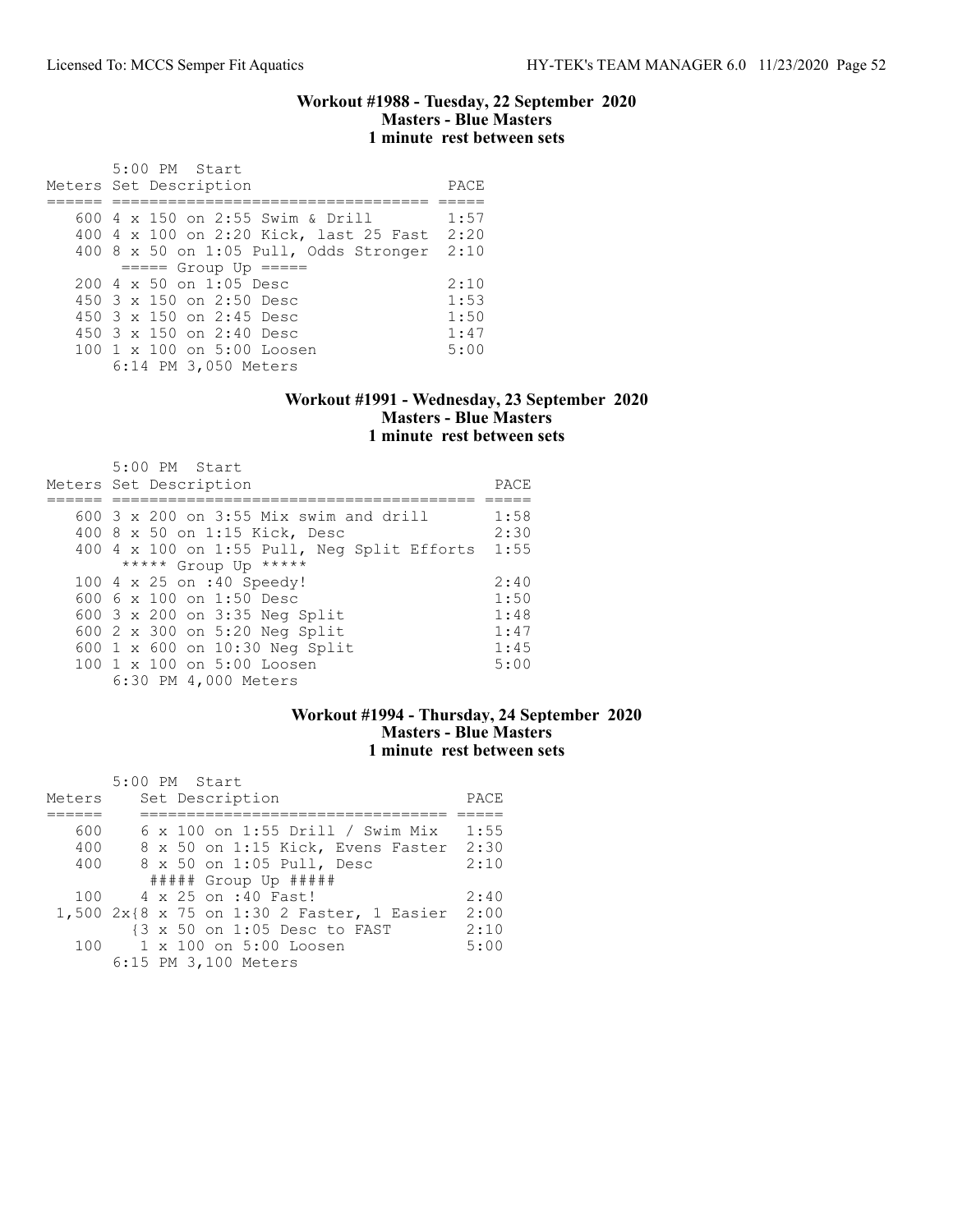### Workout #2018 - Monday, 28 September 2020 Masters - Blue Masters 1 minute 15 seconds rest between sets

|        |  | 5:00 PM Start                      |      |
|--------|--|------------------------------------|------|
| Meters |  | Set Description                    | PACE |
|        |  |                                    |      |
| 600    |  | 3 x 200 on 3:50 Mix swim and drill | 1:55 |
| 400    |  | 8 x 50 on 1:15 Kick, Desc          | 2:30 |
| 400    |  | 4 x 100 on 1:55 Pull, Neg Split    | 1:55 |
|        |  | $====$ Group Up $====$             |      |
| 100    |  | 4 x 25 on :40 Fast                 | 2:40 |
|        |  | 1,500 2x{1 x 50 on 1:15 Fast       | 2:30 |
|        |  | {2 x 100 on 1:45 Desc              | 1:45 |
|        |  | {1 x 50 on 1:15 Fast               | 2:30 |
|        |  | {2 x 100 on 1:55 Desc              | 1:55 |
|        |  | {1 x 50 on 1:15 Fast               | 2:30 |
|        |  | {2 x 100 on 2:05 Desc              | 2:05 |
|        |  | 100 1 x 100 on 5:00 Loosen         | 5:00 |
|        |  | 6:15 PM 3,100 Meters               |      |

## Workout #2015 - Tuesday, 29 September 2020 Masters - Blue Masters 1 minute 15 seconds rest between sets

| Meters                          | 5:00 PM Start |  | Set Description            |                                      | PACE |
|---------------------------------|---------------|--|----------------------------|--------------------------------------|------|
|                                 |               |  |                            |                                      |      |
| 600                             |               |  |                            | 2 x 300 on 5:55 Mix swim and drill   | 1:58 |
| 400                             |               |  |                            | 8 x 50 on 1:15 Kick, Odds Faster     | 2:30 |
| 400                             |               |  |                            | 4 x 100 on 1:55 Pull, Desc           | 1:55 |
|                                 |               |  | $== == $ Group Up $== == $ |                                      |      |
| 200                             |               |  | 4 x 50 on 1:05 Desc        |                                      | 2:10 |
| 1,200 1x{2 x 200 on 3:40 Steady |               |  |                            |                                      | 1:50 |
|                                 |               |  | {2 x 200 on 3:30 Steady    |                                      | 1:45 |
|                                 |               |  | {2 x 200 on 3:20 Fast!     |                                      | 1:40 |
| 200                             |               |  |                            | $1 \times 200$ on $4:00$ Best Effort | 2:00 |
| 100                             |               |  | 1 x 100 on 5:00 Loosen     |                                      | 5:00 |
|                                 |               |  | 6:15 PM 3,100 Meters       |                                      |      |

# Workout #2012 - Wednesday, 30 September 2020 Masters - Blue Masters 1 minute 15 seconds rest between sets

|        | 5:00 PM Start                             |      |
|--------|-------------------------------------------|------|
| Meters | Set Description                           | PACE |
|        |                                           |      |
| 600    | $4 \times 150$ on 2:55 Mix swim and drill | 1:57 |
| 400    | 4 x 100 on 2:15 Kick, last 25 faster      | 2:15 |
| 400    | 8 x 50 on 1:05 Pull, Build                | 2:10 |
|        | $====$ Group Up $====$                    |      |
| 100    | 4 x 25 on :40 Fast                        | 2:40 |
|        | $2,400$ $3x$ {1 x 400 on 6:50 Neq Split   | 1:42 |
|        | {2 x 200 on 3:30 Desc                     | 1:45 |
| 100    | 1 x 100 on 5:00 Loosen                    | 5:00 |
|        | 6:26 PM 4,000 Meters                      |      |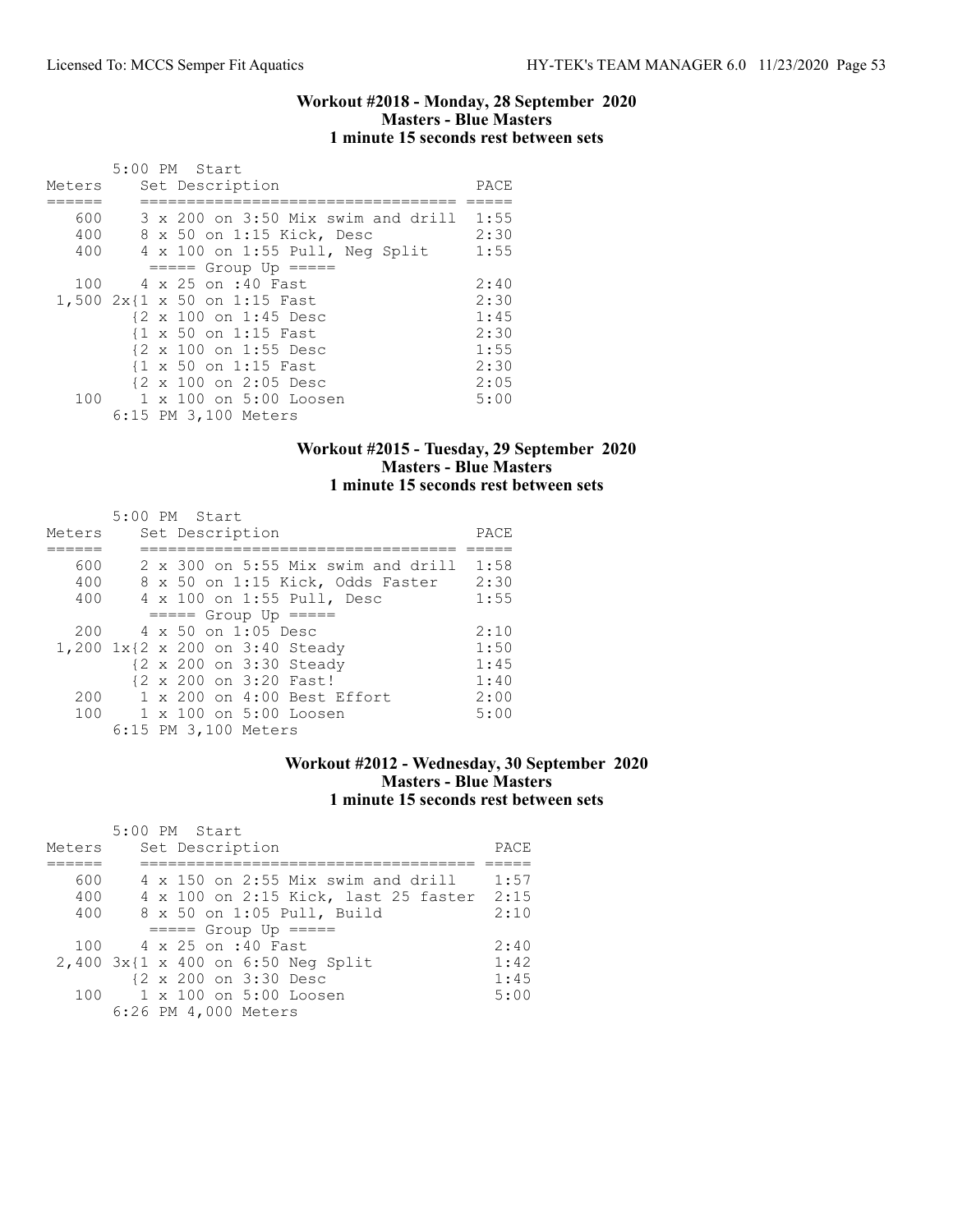### Workout #2008 - Thursday, 01 October 2020 Masters - Blue Masters 1 minute 15 seconds rest between sets

| 5:00 PM Start<br>Meters Set Description    | PACE |
|--------------------------------------------|------|
|                                            |      |
| $600\,$ 6 x 100 on 1:55 Mix swim and drill | 1:55 |
| 400 4 x 100 on 2:15 Kick, mix efforts      | 2:15 |
| 400 8 $x$ 50 on 1:05 Pull, Odds stronger   | 2:10 |
| $====$ Group Up $====$                     |      |
| 100 4 x 25 on :40 Fast                     | 2:40 |
| 800 8 x 100 on 1:50 Desc $1-4/5-8$         | 1:50 |
| 400 4 $\times$ 100 on 1:45 Desc 1-4        | 1:45 |
| 200 2 x 100 on 1:40 Hold best speed        | 1:40 |
| 100 1 x 100 on 5:00 Loosen                 | 5:00 |
| 6:13 PM 3,000 Meters                       |      |

### Workout #2021 - Monday, 05 October 2020 Masters - Blue Masters 1 minute 15 seconds rest between sets

|        |  | 5:00 PM Start                                    |      |
|--------|--|--------------------------------------------------|------|
| Meters |  | Set Description                                  | PACE |
|        |  |                                                  |      |
| 600    |  | 4 x 150 on 2:55 Swim/Drill Mix                   | 1:57 |
| 400    |  | 8 x 50 on 1:15 Kick as desired                   | 2:30 |
| 400    |  | 8 x 50 on 1:05 Pull, Desc                        | 2:10 |
|        |  | $====$ Group Up $====$                           |      |
| 100    |  | 4 x 25 on :40 Fast                               | 2:40 |
|        |  | 1,600 4x{3 x 50 on 1:10 Desc                     | 2:20 |
|        |  | {2 x 50 on 1:05 Faster back half                 | 2:10 |
|        |  | $\{1 \times 50$ on $1:00$ Best Effort            | 2:00 |
|        |  | $\{1 \times 100 \text{ on } 2:00 \text{ Easy}\}$ | 2:00 |
|        |  | 6:14 PM 3,100 Meters                             |      |

# Workout #2024 - Tuesday, 06 October 2020 Masters - Blue Masters 1 minute 15 seconds rest between sets

| 5:00 PM Start                              |      |
|--------------------------------------------|------|
| Meters Set Description                     | PACE |
|                                            |      |
| 600 3 x 200 on 3:55 Swim/Drill Mix         | 1:58 |
| 400 4 x 100 on 2:20 Kick, faster back half | 2:20 |
| 400 8 x 50 on 1:05 Pull, Evens Stronger    | 2:10 |
| $====$ Group Up $====$                     |      |
| $200.4 \times 50$ on 1:05 Desc             | 2:10 |
| 400 4 $\times$ 100 on 1:45 Desc            | 1:45 |
| 400 $4 \times 100$ on 1:50 Desc            | 1:50 |
| 400 4 x 100 on 1:55 Desc                   | 1:55 |
| 100 1 x 100 on 2:00 Best Effort            | 2:00 |
| 100 1 x 100 on 5:00 Loosen                 | 5:00 |
| 6:16 PM 3,000 Meters                       |      |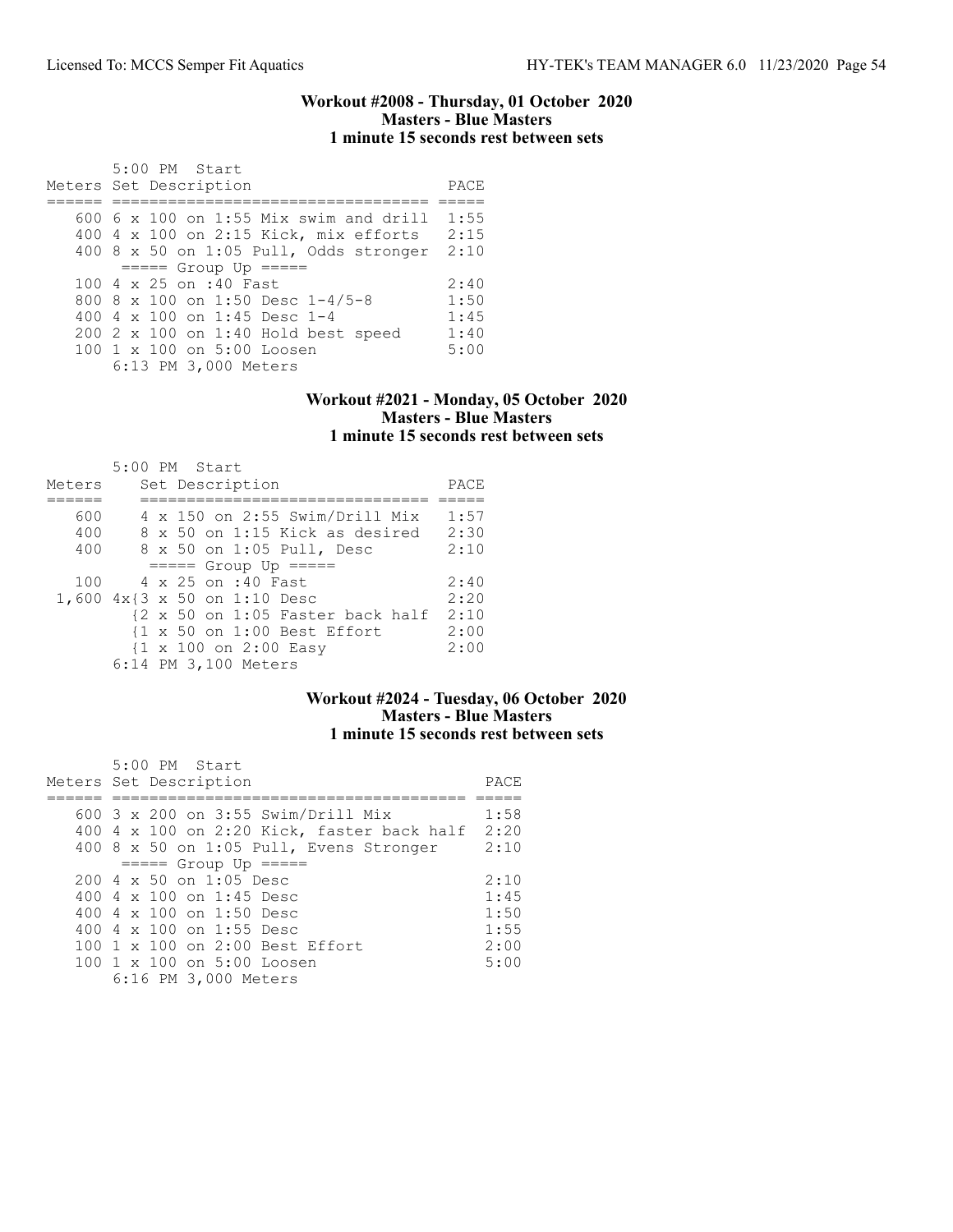### Workout #2027 - Wednesday, 07 October 2020 Masters - Blue Masters 1 minute 15 seconds rest between sets

| 5:00 PM Start<br>Meters Set Description          | PACE |
|--------------------------------------------------|------|
|                                                  |      |
| 600 2 x 300 on 6:00 Swim/Drill Mix               | 2:00 |
| 400 8 x 50 on 1:15 Kick, Odds Faster             | 2:30 |
| 400 4 x 100 on 1:55 Pull, Desc                   | 1:55 |
| $====$ Group Up $====$                           |      |
| $200 \text{ } 4 \text{ } \times 50$ on 1:05 Desc | 2:10 |
| 900 3 x 300 on 5:30 Desc and/or Neg Split        | 1:50 |
| 800 4 x 200 on 3:35 Desc and/or Neg Split        | 1:48 |
| 600 $6 \times 100$ on 1:45 Desc and/or Neg Split | 1:45 |
| $100 \t1 x 100$ on $5:00$ Loosen                 | 5:00 |
| 6:32 PM 4,000 Meters                             |      |

## Workout #2030 - Thursday, 08 October 2020 Masters - Blue Masters 1 minute 15 seconds rest between sets

|                                | 5:00 PM Start |  |                       |                                       |                                            |      |
|--------------------------------|---------------|--|-----------------------|---------------------------------------|--------------------------------------------|------|
| Meters                         |               |  | Set Description       |                                       |                                            | PACE |
|                                |               |  |                       |                                       |                                            |      |
| 600                            |               |  |                       | $6 \times 100$ on 1:55 Swim/Drill Mix |                                            | 1:55 |
| 400                            |               |  |                       |                                       | 4 x 100 on 2:20 Kick, mix efforts          | 2:20 |
| 400                            |               |  |                       |                                       | $4 \times 100$ on $1:55$ Pull, mix efforts | 1:55 |
|                                |               |  |                       | $====$ Group Up $====$                |                                            |      |
| 1,500 3x{2 x 100 on 1:45 Fast! |               |  |                       |                                       |                                            | 1:45 |
|                                |               |  | {2 x 75 on 1:25 Fast! |                                       |                                            | 1:53 |
|                                |               |  | {2 x 50 on 1:00 Fast! |                                       |                                            | 2:00 |
|                                |               |  |                       | {2 x 25 on :40 1 Fast, 1 EZ           |                                            | 2:40 |
| 100                            |               |  |                       | 1 x 100 on 5:00 Loosen                |                                            | 5:00 |
|                                |               |  | 6:09 PM 3,000 Meters  |                                       |                                            |      |

# Workout #2050 - Monday, 12 October 2020 Masters - Blue Masters 1 minute rest between sets

| $5:00$ PM Start<br>Meters Set Description        | PACE |
|--------------------------------------------------|------|
| 600 6 x 100 on 1:55 Drill & Swim                 | 1:55 |
| 400 4 x 100 on 2:15 Kick, Desc                   | 2:15 |
| 400 8 x 50 on 1:05 Pull, Mix Efforts             | 2:10 |
| $--- $ Group Up $---$                            |      |
| $200 \text{ } 4 \text{ } \times 50$ on 1:05 Desc | 2:10 |
| 300 4 x 75 on 1:55 3 Fast, 1 Easy                | 2:33 |
| 300 4 x 75 on 1:45 3 Fast, 1 Easy                | 2:20 |
| 300 4 x 75 on 1:35 3 Fast, 1 Easy                | 2:07 |
| 300 4 x 75 on 1:25 3 Fast, 1 Easy                | 1:53 |
| 150 2 x 75 on 1:15 Make 'em!!!                   | 1:40 |
| 100 1 x 100 on 5:00 Loosen                       | 5:00 |
| 6:20 PM 3,050 Meters                             |      |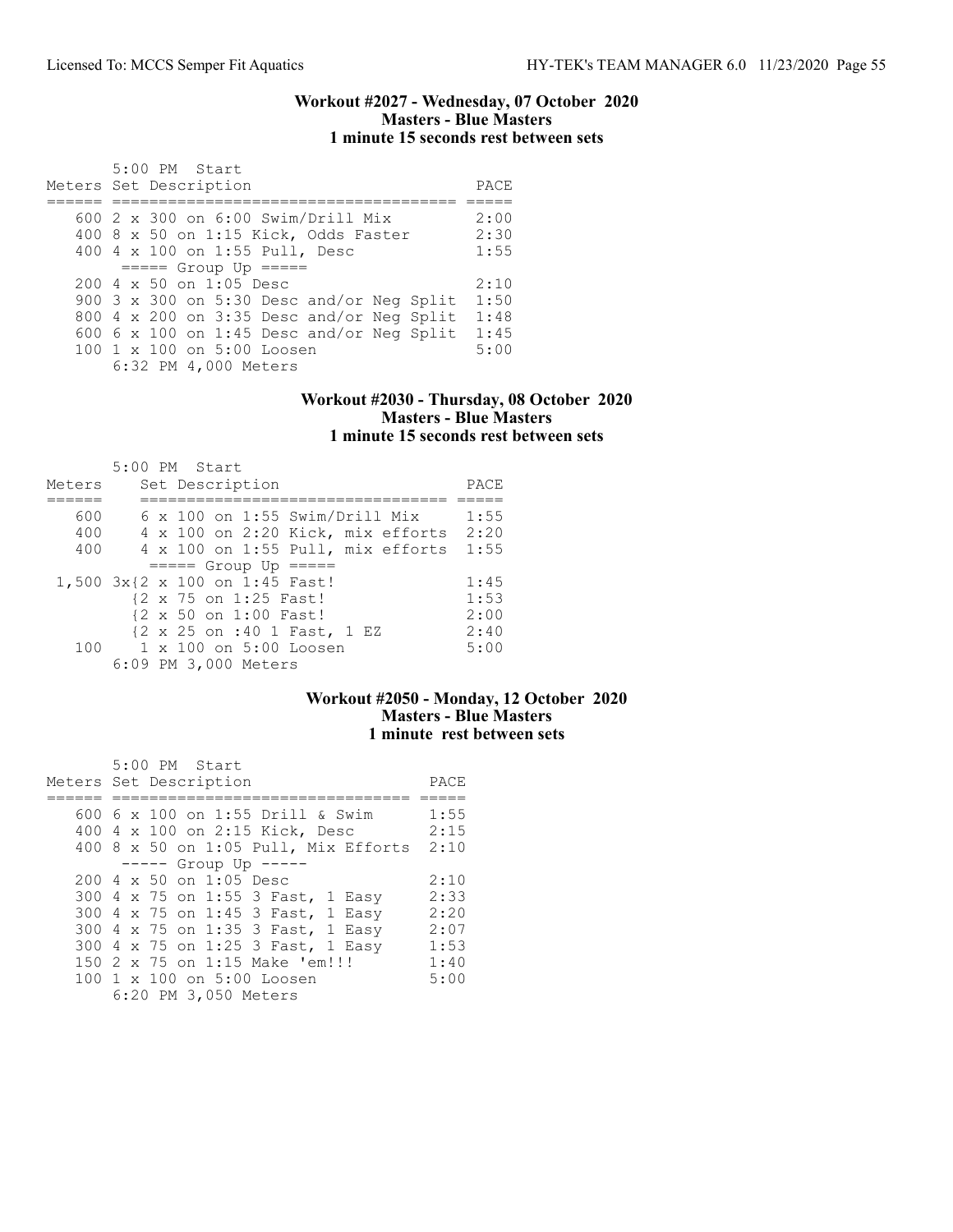### Workout #2053 - Tuesday, 13 October 2020 Masters - Blue Masters 1 minute rest between sets

| Meters | 5:00 PM Start<br>Set Description                                                         | PACE |
|--------|------------------------------------------------------------------------------------------|------|
| 600    | 4 x 150 on 3:00 Drill/Swim Mix                                                           | 2:00 |
|        |                                                                                          |      |
| 400    | 8 x 50 on 1:15 Kick, some fast parts                                                     | 2:30 |
| 400    | 4 x 100 on 1:55 Pull, Neg Split                                                          | 1:55 |
|        | */*/* Group Up *\*\*                                                                     |      |
| 100    | 4 x 25 on :40 Fast!                                                                      | 2:40 |
|        | $1,400$ $2x\{2 \times 50 \text{ on } 1:10 \text{ Desc}$                                  | 2:20 |
|        | $\{4 \times 150 \text{ on } 2:40 \text{ Desc}, \text{good last } 50 \text{ on all } 1\}$ | 1:47 |
| 100    | $1 \times 100$ on $5:00$ Loosen                                                          | 5:00 |
|        | 6:09 PM 3,000 Meters                                                                     |      |

## Workout #2056 - Wednesday, 14 October 2020 Masters - Blue Masters 1 minute rest between sets

| Meters Set Description | 5:00 PM Start |                          |                                               | PACE |
|------------------------|---------------|--------------------------|-----------------------------------------------|------|
|                        |               |                          | $600.3 \times 200$ on 3:45 Mix drill and swim | 1:52 |
|                        |               |                          | 400 4 x 100 on 2:20 Kick, last 50 fast 2:20   |      |
|                        |               |                          | 400 8 x 50 on 1:05 Pull, Desc                 | 2:10 |
|                        |               |                          | ^~^~^ Group Up ^~^~^                          |      |
|                        |               | 500 5 x 100 on 1:55 Desc |                                               | 1:55 |
|                        |               |                          | 500 1 x 500 on 9:00 Neg Split                 | 1:48 |
|                        |               | 500 5 x 100 on 1:50 Desc |                                               | 1:50 |
|                        |               |                          | 500 1 x 500 on 8:45 Neg Split                 | 1:45 |
|                        |               | 500 5 x 100 on 1:45 Desc |                                               | 1:45 |
|                        |               |                          | $100 \t 1 \t x \t 100$ on $5:00$ Loosen       | 5:00 |
|                        |               | 6:31 PM 4,000 Meters     |                                               |      |

# Workout #2059 - Thursday, 15 October 2020 Masters - Blue Masters 1 minute rest between sets

| 5:00 PM Start<br>Meters Set Description                                                                                                                                         | PACE                         |
|---------------------------------------------------------------------------------------------------------------------------------------------------------------------------------|------------------------------|
| 600 2 x 300 on 5:55 Swim / Drill Mix                                                                                                                                            | 1:58                         |
| 400 8 x 50 on 1:20 Kick, odds faster<br>400 4 x 100 on 1:50 Pull, mix efforts 1:50                                                                                              | 2:40                         |
| $+$ + + Group Up + + +<br>100 4 x 25 on :40 Fast!<br>1,200 6 x 200 on 3:30 Desc<br>200 1 x 200 on 4:00 Last one, fast one<br>100 1 x 100 on 5:00 Loosen<br>6:10 PM 3,000 Meters | 2:40<br>1:45<br>2:00<br>5:00 |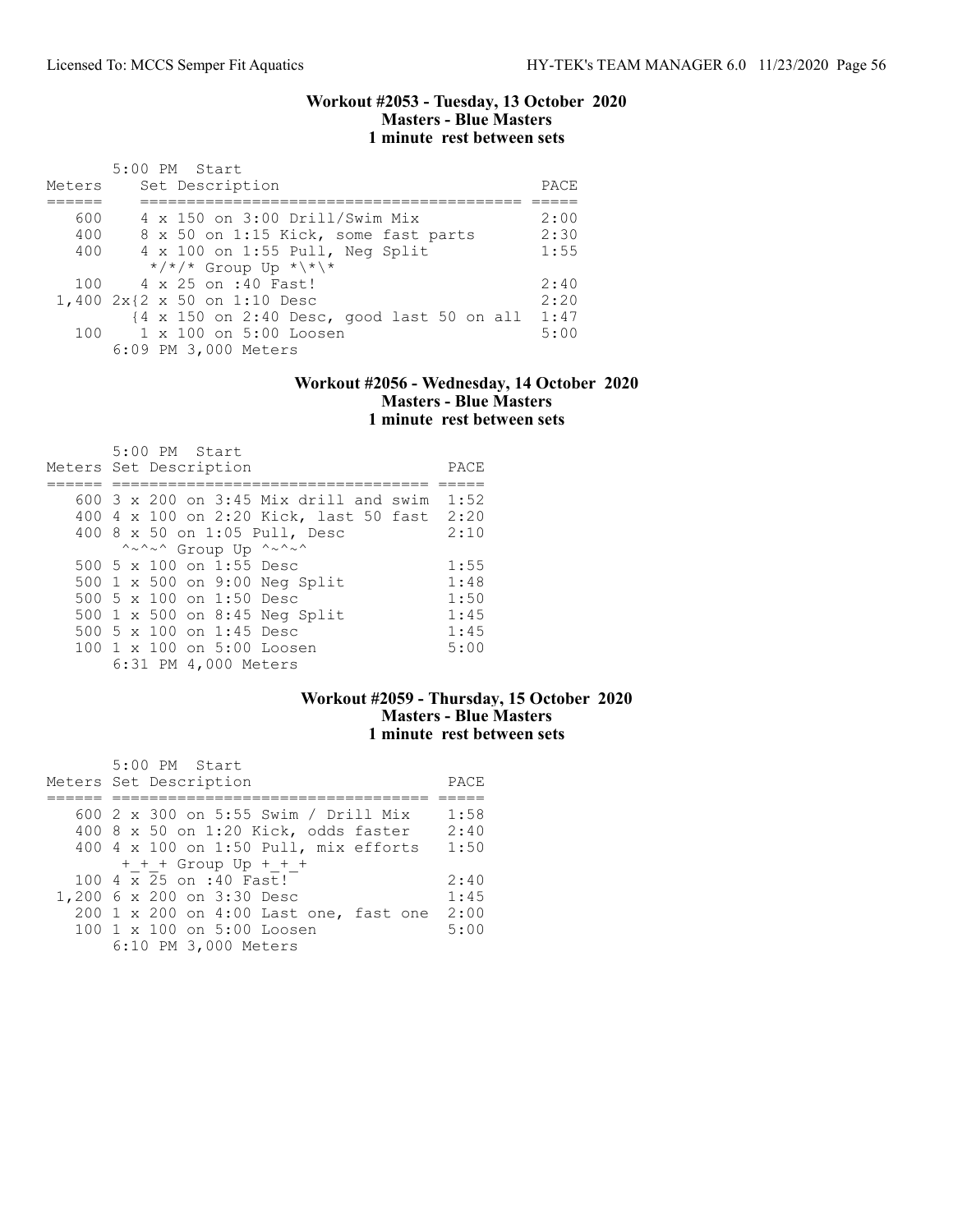### Workout #2062 - Monday, 19 October 2020 Masters - Blue Masters 1 minute rest between sets

| $5:00$ PM Start<br>Meters Set Description               | PACE. |
|---------------------------------------------------------|-------|
| 500 1 x 500 on 9:00 Mix swim & Drill                    | 1:48  |
| 500 1 x 500 on 9:00 Pull, mix speeds                    | 1:48  |
| 400 4 x 100 on 2:20 Kick, mix in a fast 25 on each 2:20 |       |
| ***** Group Up ******                                   |       |
| 100 4 x 25 on :40 Speedy!                               | 2:40  |
| 400 8 x 50 on 1:05 Desc 1-4, 5-8                        | 2:10  |
| 200 1 x 200 on 4:00 Loosen, Get Ready                   | 2:00  |
| 600 6 x 100 on 3:00 Test Yourself!!                     | 3:00  |
| 300 1 x 300 on 6:00 Cool down                           | 2:00  |
| 6:15 PM 3,000 Meters                                    |       |

### Workout #2065 - Tuesday, 20 October 2020 Masters - Blue Masters 1 minute rest between sets

| Meters | 5:00 PM Start<br>Set Description                                                                                                                                                                                             | PACE |
|--------|------------------------------------------------------------------------------------------------------------------------------------------------------------------------------------------------------------------------------|------|
|        |                                                                                                                                                                                                                              |      |
| 600    | $6 \times 100$ on 1:55 Swim and drill mix                                                                                                                                                                                    | 1:55 |
| 400    | 8 x 50 on 1:20 Kick, Desc                                                                                                                                                                                                    | 2:40 |
| 400    | 8 x 50 on 1:05 Pull, Desc                                                                                                                                                                                                    | 2:10 |
|        | $($ $($ $($ $($ $($ $($ $))$ $)$ $)$ $($ $)$ $($ $)$ $($ $)$ $($ $)$ $($ $)$ $($ $)$ $($ $)$ $($ $)$ $($ $)$ $($ $)$ $($ $)$ $($ $)$ $($ $)$ $($ $)$ $($ $)$ $($ $)$ $($ $)$ $($ $)$ $($ $)$ $($ $)$ $($ $)$ $($ $)$ $($ $)$ |      |
| 200    | $4 \times 50$ on 1:05 Desc                                                                                                                                                                                                   | 2:10 |
|        | 1,400 2x{2 x 200 on 3:30 Desc                                                                                                                                                                                                | 1:45 |
|        | {2 x 100 on 1:55 Desc                                                                                                                                                                                                        | 1:55 |
|        | {2 x 50 on 1:05 Desc                                                                                                                                                                                                         | 2:10 |
| 100    | 1 x 100 on 5:00 Loosen                                                                                                                                                                                                       | 5:00 |
|        | 6:13 PM 3,100 Meters                                                                                                                                                                                                         |      |

# Workout #2068 - Wednesday, 21 October 2020 Masters - Blue Masters 1 minute rest between sets

| 5:00 PM Start                               |      |
|---------------------------------------------|------|
| Meters Set Description                      | PACE |
|                                             |      |
| 600 $3 \times 200$ on $3:40$ Swim and Drill | 1:50 |
| $400$ 4 x 100 on 2:15 Kick, mix efforts     | 2:15 |
| $400$ 8 x 50 on 1:05 Pull, odds faster      | 2:10 |
| ***** Group Up *****                        |      |
| 200 4 x 50 on 1:05 Desc                     | 2:10 |
| 200 2 x 100 on 1:55 Desc                    | 1:55 |
| 400 2 x 200 on 3:45 Neg Split               | 1:52 |
| 600 2 x 300 on 5:20 Neg Split               | 1:47 |
| 400 1 x 400 on 7:00 Neg Split               | 1:45 |
| 300 1 x 300 on 5:25 Neg Split               | 1:48 |
| 200 1 x 200 on 3:50 Neg Split               | 1:55 |
| 100 1 x 100 on 2:00 Neg Split               | 2:00 |
| 100 2 x 50 on 1:05 Desc                     | 2:10 |
| 100 1 x 100 on 5:00 Loosen                  | 5:00 |
| 6:36 PM 4,000 Meters                        |      |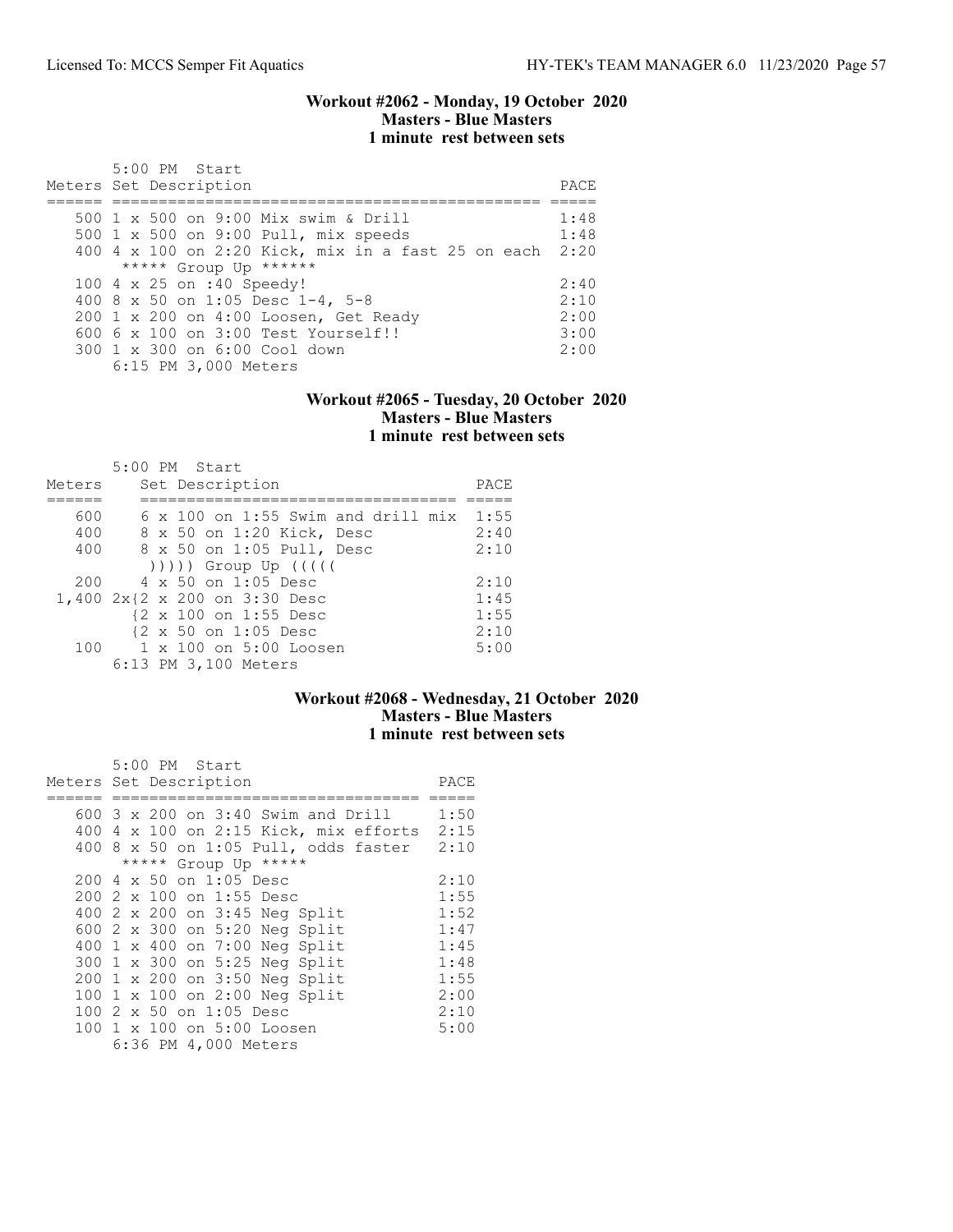### Workout #2071 - Thursday, 22 October 2020 Masters - Blue Masters 1 minute rest between sets

|        | 5:00 PM Start                        |      |
|--------|--------------------------------------|------|
| Meters | Set Description                      | PACE |
| 600    | 4 x 150 on 2:55 Drill / Swim Mix     | 1:57 |
| 400    | 8 x 50 on 1:20 Kick, Odds Faster     | 2:40 |
| 400    | 4 x 100 on 1:55 Pull, Faster last 25 | 1:55 |
|        | $:::::$ Group Up $:::::$             |      |
| 100    | 4 x 25 on :40 Fast!                  | 2:40 |
| 200    | 4 x 50 on 1:05 25 Fast, 25 Easy      | 2:10 |
|        | 1,200 1x{3 x 100 on 2:00 Steady      | 2:00 |
|        | {1 x 100 on 1:45 Fast Pace           | 1:45 |
|        | {2 x 100 on 2:00 Steady              | 2:00 |
|        | {2 x 100 on 1:45 Fast Pace           | 1:45 |
|        | {1 x 100 on 2:00 Steady              | 2:00 |
|        | {3 x 100 on 1:45 Fast Pace           | 1:45 |
|        | 100 1 x 100 on 5:00 Loosen           | 5:00 |
|        | 6:13 PM 3,000 Meters                 |      |

## Workout #2074 - Monday, 26 October 2020 Masters - Blue Masters 1 minute rest between sets

| 5:00 PM Start                                                                            |              |
|------------------------------------------------------------------------------------------|--------------|
| Meters Set Description                                                                   | PACE         |
| 600 $2 \times 300$ on 6:00 Drill/Swim Mix<br>400 4 x 100 on 2:15 Kick, last 50 faster    | 2:00<br>2:15 |
| 400 4 x 100 on 1:55 Pull, Mix Efforts<br>$++++$ Group Up $++++$                          | 1:55         |
| $200 \text{ } 4 \text{ } \times 50$ on 1:05 Desc<br>200 8 x 25 on :40 2 Fast, 1 Easier   | 2:10<br>2:40 |
| 300 4 x 75 on 1:35 Desc                                                                  | 2:07<br>2:40 |
| 200 8 x 25 on :40 2 Fast, 1 Easier<br>400 4 x 100 on 2:00 Desc                           | 2:00         |
| 200 8 x 25 on :40 2 Fast, 1 Easier<br>100 1 x 100 on 5:00 Loosen<br>6:21 PM 3,000 Meters | 2:40<br>5:00 |

## Workout #2077 - Tuesday, 27 October 2020 Masters - Blue Masters 1 minute rest between sets

| 5:00 PM Start<br>Meters Set Description          | PACE |
|--------------------------------------------------|------|
|                                                  |      |
| 600 $4 \times 150$ on 2:55 Drill-Swim Mix        | 1:57 |
| 400 4 x 100 on 2:20 Kick, Some faster efforts    | 2:20 |
| 400 8 x 50 on 1:05 Pull, Evens Faster            | 2:10 |
| $====$ Group Up $====$                           |      |
| $200 \text{ } 4 \text{ } \times 50$ on 1:05 Desc | 2:10 |
| 300 2 x 150 on 2:50 Desc                         | 1:53 |
| 300 2 x 150 on 2:45 Desc                         | 1:50 |
| 300 2 x 150 on 2:40 Desc                         | 1:47 |
| 300 2 x 150 on 2:35 Desc                         | 1:43 |
| 150 1 x 150 on 3:00 Last one, fast one           | 2:00 |
| $100 \t1 x 100$ on $5:00$ Loosen                 | 5:00 |
| 6:17 PM 3,050 Meters                             |      |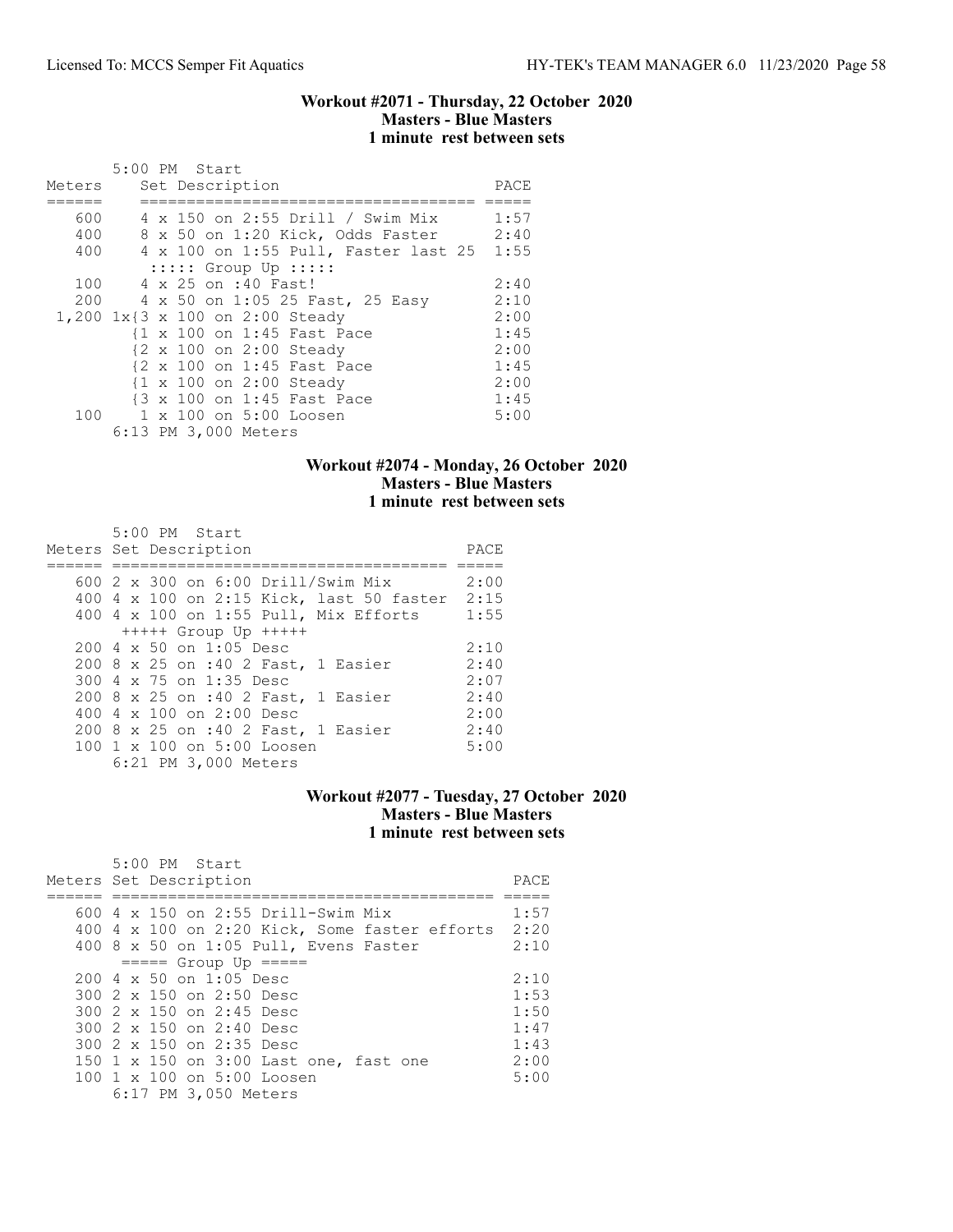### Workout #2080 - Wednesday, 28 October 2020 Masters - Blue Masters 1 minute rest between sets

|        | 5:00 PM Start                                                  |      |
|--------|----------------------------------------------------------------|------|
| Meters | Set Description                                                | PACE |
|        |                                                                |      |
| 600    | 3 x 200 on 3:50 Drill and Swim                                 | 1:55 |
| 400    | 8 x 50 on 1:20 Kick, Evens Faster                              | 2:40 |
| 400    | $4 \times 100$ on 1:55 Pull, Neq Split                         | 1:55 |
|        | 88888 Group Up 88888                                           |      |
| 200    | 4 x 50 on 1:05 Desc                                            | 2:10 |
|        | $2,400$ $2x\{1 \times 600 \text{ on } 11:00 \text{ Neg Split}$ | 1:50 |
|        | {3 x 200 on 3:40 Desc                                          | 1:50 |
| 100    | 1 x 100 on 5:00 Loosen                                         | 5:00 |
|        | 6:30 PM 4,100 Meters                                           |      |

### Workout #2083 - Thursday, 29 October 2020 Masters - Blue Masters 1 minute rest between sets

|        | 5:00 PM Start                             |      |
|--------|-------------------------------------------|------|
| Meters | Set Description                           | PACE |
|        |                                           |      |
| 600    | $6 \times 100$ on 1:55 Mix swim and drill | 1:55 |
| 400    | 8 x 50 on 1:20 Kick, faster 1st 25        | 2:40 |
| 400    | 8 x 50 on 1:05 Pull, mix efforts          | 2:10 |
|        | <<<<<< Group Up >>>>>                     |      |
| 100    | 4 x 25 on :40 Fast!                       | 2:40 |
|        | 1,400 2x{1 x 50 on 1:30 Easy              | 3:00 |
|        | {4 x 75 on 1:20 Desc                      | 1:47 |
|        | {1 x 50 on 1:30 Easy                      | 3:00 |
|        | {4 x 75 on 2:00 Best Effort               | 2:40 |
| 100    | $1 \times 100$ on $5:00$ Loosen           | 5:00 |
|        | 6:18 PM 3,000 Meters                      |      |

# Workout #2104 - Monday, 02 November 2020 Masters - Blue Masters 1 minute rest between sets

| Meters | $5:00$ PM Start<br>Set Description                  | PACE |
|--------|-----------------------------------------------------|------|
| 600    | 3 x 200 on 3:50 Mix swim & drill                    | 1:55 |
| 400    | 8 x 50 on 1:15 Kick, Desc                           | 2:30 |
| 400    | 4 x 100 on 1:55 Pull, Desc                          | 1:55 |
|        | $====$ Group Up $====$                              |      |
|        | $200 \t 4 \times 50$ on 1:05 Desc                   | 2:10 |
|        | 1,300 $2x$ {6 x 75 on 1:45 Desc 1-3, Hold speed 4-6 | 2:20 |
|        | {4 x 50 on 1:15 1 Easy, 1 Max Effort                | 2:30 |
|        | 100 1 x 100 on 5:00 Loosen                          | 5:00 |
|        | 6:16 PM 3,000 Meters                                |      |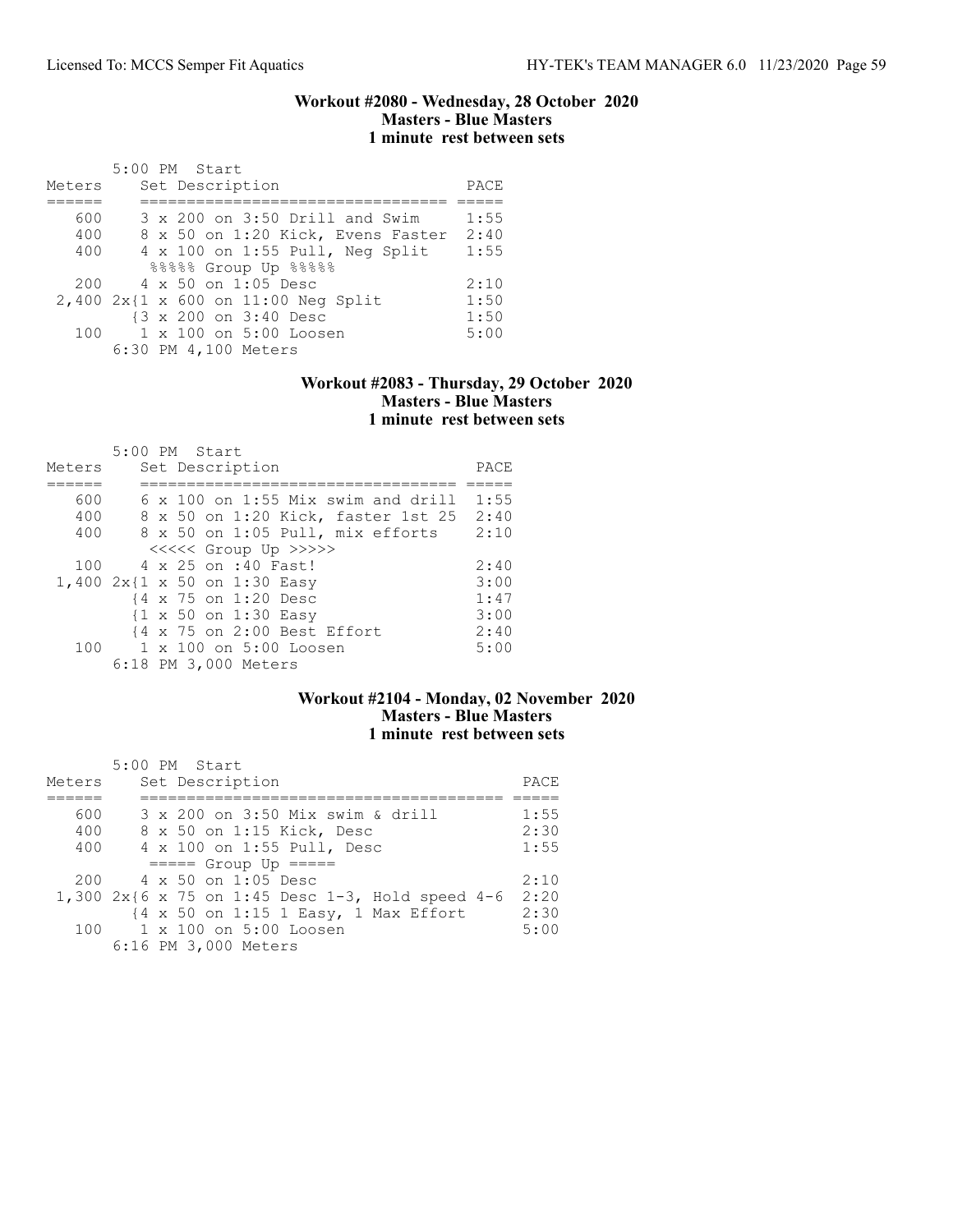### Workout #2107 - Tuesday, 03 November 2020 Masters - Blue Masters 1 minute rest between sets

| Meters |  | $5:00$ PM Start<br>Set Description | PACE |
|--------|--|------------------------------------|------|
|        |  |                                    |      |
| 600    |  | 2 x 300 on 5:55 Mix swim & drill   | 1:58 |
| 400    |  | 8 x 50 on 1:15 Kick, 2nd 25 Faster | 2:30 |
| 400    |  | 4 x 100 on 1:55 Pull, Neg Split    | 1:55 |
|        |  | $====$ Group Up $====$             |      |
| 100    |  | 4 x 25 on :40 Fast!                | 2:40 |
|        |  | 1,600 2x{2 x 200 on 3:45 Desc      | 1:52 |
|        |  | {2 x 200 on 3:30 Desc              | 1:45 |
| 100    |  | 1 x 100 on 5:00 Loosen             | 5:00 |
|        |  | 6:12 PM 3,200 Meters               |      |

## Workout #2110 - Wednesday, 04 November 2020 Masters - Blue Masters 1 minute rest between sets

| 5:00 PM Start<br>Meters Set Description      | PACE  |
|----------------------------------------------|-------|
| 600 4 x 150 on 2:55 Mix swim & drill         | 1:57  |
|                                              |       |
| $400\,4\,$ x $100\,$ on 2:20 Kick as desired | 2:20  |
| 400 8 x 50 on 1:05 Pull, Desc                | 2:10  |
| $== == $ Group Up $== == $                   |       |
| 400 8 $\times$ 50 on 1:05 Desc 1-4 / 5-8     | 2:10  |
| 600 6 x 100 on 1:50 Desc 1-3 / 4-6           | 1:50  |
| 800 4 x 200 on 3:30 Desc 1-2 / 3-4           | 1:4.5 |
| 800 2 x 400 on 6:45 Desc & Neg Split         | 1:41  |
| 100 1 x 100 on 5:00 Loosen                   | 5:00  |
| 6:31 PM 4,100 Meters                         |       |

# Workout #2113 - Thursday, 05 November 2020 Masters - Blue Masters 1 minute rest between sets

|                        |  |  | 5:00 PM Start                   |                                         |      |
|------------------------|--|--|---------------------------------|-----------------------------------------|------|
| Meters Set Description |  |  |                                 |                                         | PACE |
|                        |  |  |                                 |                                         |      |
|                        |  |  |                                 | 600 6 x 100 on 1:55 Mix swim & drill    | 1:55 |
| 400                    |  |  |                                 | 4 x 100 on 2:20 Kick, Mix Efforts       | 2:20 |
|                        |  |  |                                 | 400 8 x 50 on 1:05 Pull, Evens Stronger | 2:10 |
|                        |  |  |                                 | $====$ Group Up $====$                  |      |
|                        |  |  | 100 4 x 25 on :40 Fast!         |                                         | 2:40 |
|                        |  |  | 400 $4 \times 100$ on 1:50 Desc |                                         | 1:50 |
|                        |  |  |                                 | 200 2 x 100 on 1:40 Fast!               | 1:40 |
|                        |  |  | 300 3 x 100 on 1:50 Desc        |                                         | 1:50 |
|                        |  |  |                                 | 200 2 x 100 on 1:40 Fast!               | 1:40 |
| 200                    |  |  | 2 x 100 on 1:50 Desc            |                                         | 1:50 |
|                        |  |  |                                 | 200 2 x 100 on 1:40 Fast!               | 1:40 |
|                        |  |  |                                 | 100 1 x 100 on 5:00 Loosen              | 5:00 |
|                        |  |  | 6:19 PM 3,100 Meters            |                                         |      |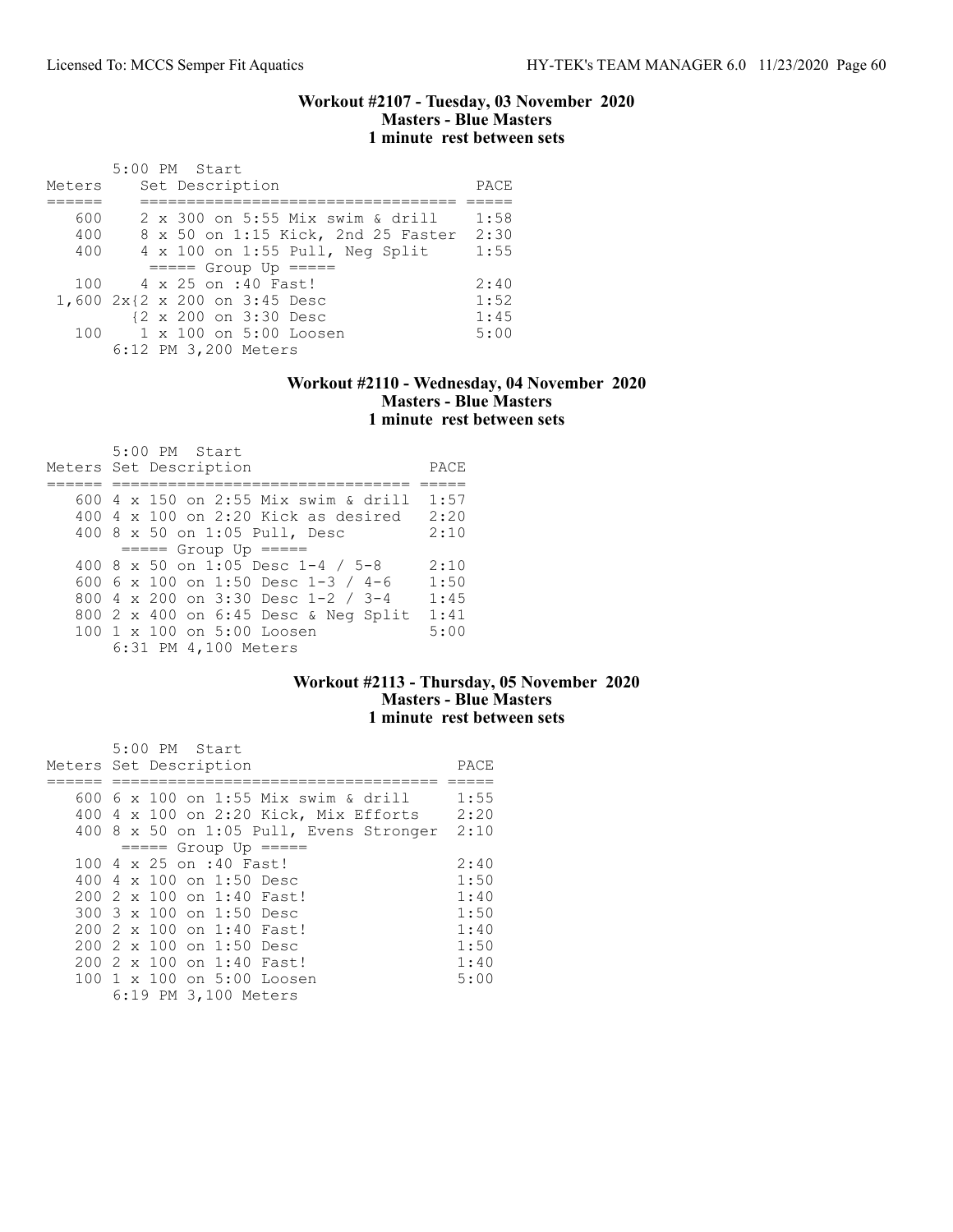### Workout #2116 - Monday, 09 November 2020 Masters - Blue Masters 1 minute rest between sets

|        | 5:00 PM Start                      |      |
|--------|------------------------------------|------|
| Meters | Set Description                    | PACE |
|        |                                    |      |
| 600    | 4 x 150 on 2:55 Mix swim & drill   | 1:57 |
| 400    | 8 x 50 on 1:20 Kick, Mix Efforts   | 2:40 |
| 400    | 8 x 50 on 1:05 Pull, Odds Stronger | 2:10 |
|        | $====$ Group Up $====$             |      |
| 100    | 4 x 25 on :40 Fast!                | 2:40 |
|        | $1,500$ $3x$ {6 x 50 on 1:05 Desc  | 2:10 |
|        | {2 x 100 on 2:00 1 max, 1 Easy     | 2:00 |
|        | 6:11 PM 3,000 Meters               |      |

### Workout #2119 - Tuesday, 10 November 2020 Masters - Blue Masters 1 minute rest between sets

| 5:00 PM Start<br>Meters Set Description  | PACE |
|------------------------------------------|------|
| 600 3 x 200 on 3:55 Mix swim & drill     | 1:58 |
|                                          |      |
| 400 4 x 100 on 2:20 Kick, faster middles | 2:20 |
| 400 8 x 50 on 1:05 Pull, Desc            | 2:10 |
| $====$ Group Up $====$                   |      |
| 100 4 x 25 on :40 Fast                   | 2:40 |
| 500 5 x 100 on 1:55 Desc                 | 1:55 |
| 500 5 x 100 on 1:45 Desc                 | 1:45 |
| 500 5 $\times$ 100 on 1:40 Desc          | 1:40 |
| 100 1 x 100 on 5:00 Loosen               | 5:00 |
| 6:14 PM 3,100 Meters                     |      |

# Workout #2122 - Wednesday, 11 November 2020 Masters - Blue Masters 1 minute rest between sets

| 5:00 PM Start<br>Meters Set Description       | PACE |
|-----------------------------------------------|------|
|                                               |      |
| 600 2 x 300 on 5:55 Mix swim & drill          | 1:58 |
| 400 8 x 50 on 1:15 Kick, 1st 25 fast          | 2:30 |
| 400 4 x 100 on 1:55 Pull, Mix efforts         | 1:55 |
| $== == $ Group Up $== == $                    |      |
| 200 4 x 50 on 1:05 Desc                       | 2:10 |
| $1,200$ 4 x 300 on 5:20 Desc and/or Neg Split | 1:47 |
| 800 4 x 200 on 3:30 Desc and/or Neg Split     | 1:45 |
| 400 4 x 100 on 1:40 Desc and/or Neg Split     | 1:40 |
| 100 1 x 100 on 5:00 Loosen                    | 5:00 |
| 6:30 PM 4,100 Meters                          |      |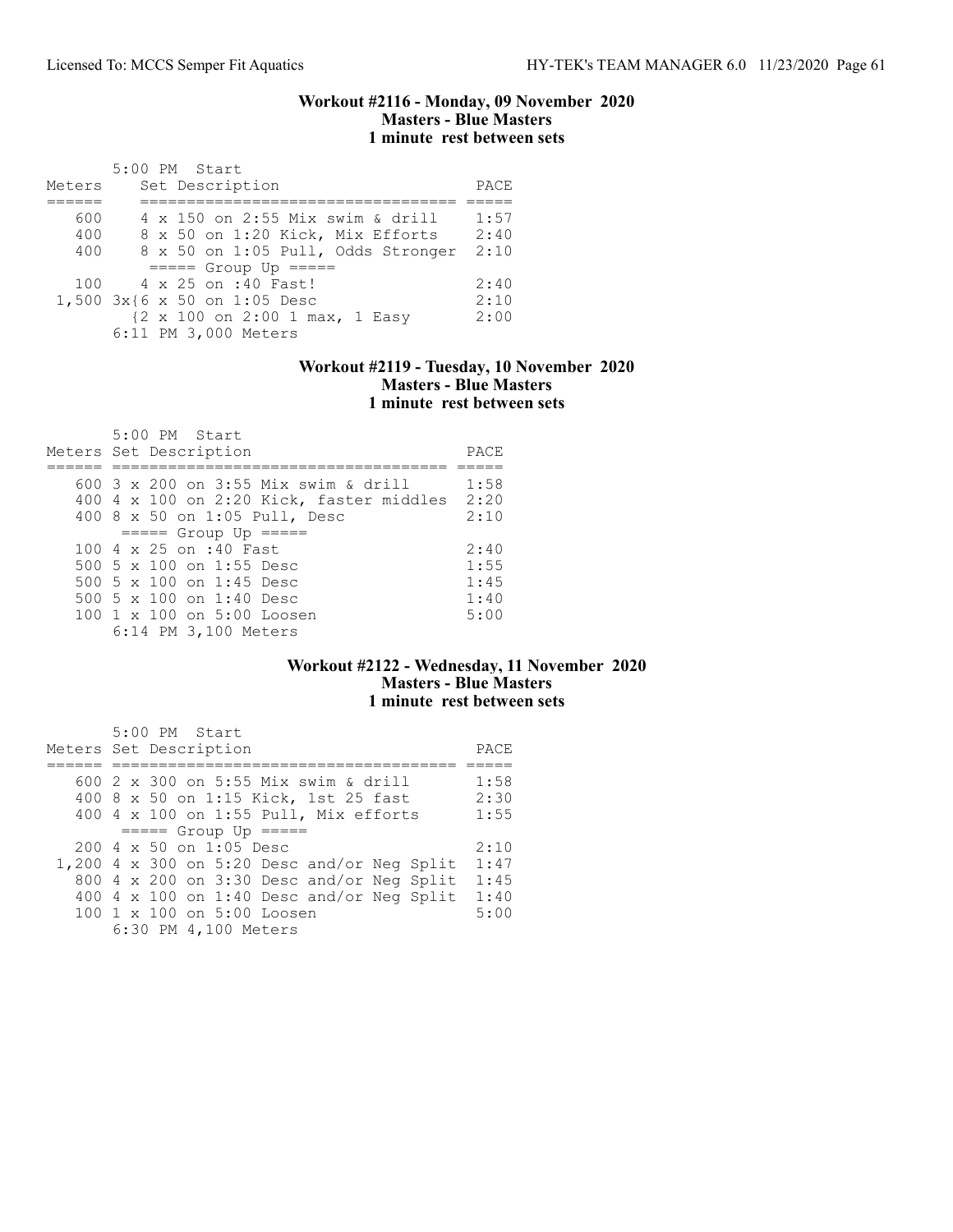### Workout #2125 - Thursday, 12 November 2020 Masters - Blue Masters 1 minute rest between sets

|                              | 5:00 PM Start        |  |                      |                        |                                         |      |
|------------------------------|----------------------|--|----------------------|------------------------|-----------------------------------------|------|
| Meters                       |                      |  | Set Description      |                        |                                         | PACE |
|                              |                      |  |                      |                        |                                         |      |
| 600                          |                      |  |                      |                        | $6 \times 100$ on 1:55 Mix swim & drill | 1:55 |
| 400                          |                      |  |                      |                        | 4 x 100 on 2:20 Kick, Neg Split         | 2:20 |
| 400                          |                      |  |                      |                        | 4 x 100 on 1:55 Pull, Desc              | 1:55 |
|                              |                      |  |                      | $====$ Group Up $====$ |                                         |      |
| 1,600 2x{6 x 50 on 1:05 Desc |                      |  |                      |                        |                                         | 2:10 |
|                              |                      |  | {6 x 75 on 1:25 Desc |                        |                                         | 1:53 |
|                              |                      |  |                      | {1 x 50 on 1:30 Loosen |                                         | 3:00 |
|                              | 6:06 PM 3,000 Meters |  |                      |                        |                                         |      |

## Workout #2135 - Monday, 16 November 2020 Masters - Blue Masters 1 minute rest between sets

|        |  | 5:00 PM Start                        |      |
|--------|--|--------------------------------------|------|
| Meters |  | Set Description                      | PACE |
|        |  |                                      |      |
| 600    |  | 6 x 100 on 1:55 Mix swim & drill     | 1:55 |
| 400    |  | 4 x 100 on 2:20 Kick, last 50 faster | 2:20 |
| 400    |  | 8 x 50 on 1:05 Pull, Mix speeds      | 2:10 |
|        |  | $====$ Group Up $====$               |      |
|        |  | 1,600 4x{2 x 25 on :40 Fast!         | 2:40 |
|        |  | {2 x 50 on 1:10 Fast!                | 2:20 |
|        |  | {2 x 100 on 2:00 Fast!               | 2:00 |
|        |  | {1 x 50 on 1:30 Easy                 | 3:00 |
|        |  | 6:11 PM 3,000 Meters                 |      |

### Workout #2138 - Tuesday, 17 November 2020 Masters - Blue Masters 1 minute rest between sets

|        |  | 5:00 PM Start                    |      |
|--------|--|----------------------------------|------|
| Meters |  | Set Description                  | PACE |
|        |  |                                  |      |
| 600    |  | 4 x 150 on 2:55 Mix swim & drill | 1:57 |
| 400    |  | 8 x 50 on 1:15 Kick, Mix efforts | 2:30 |
| 400    |  | 4 x 100 on 1:55 Pull, Desc       | 1:55 |
|        |  | $====$ Group Up $====$           |      |
|        |  | 1,650 3x{2 x 50 on 1:05 Desc     | 2:10 |
|        |  | {3 x 150 on 2:30 Desc            | 1:40 |
| 100    |  | 1 x 100 on 5:00 Loosen           | 5:00 |
|        |  | 6:08 PM 3,150 Meters             |      |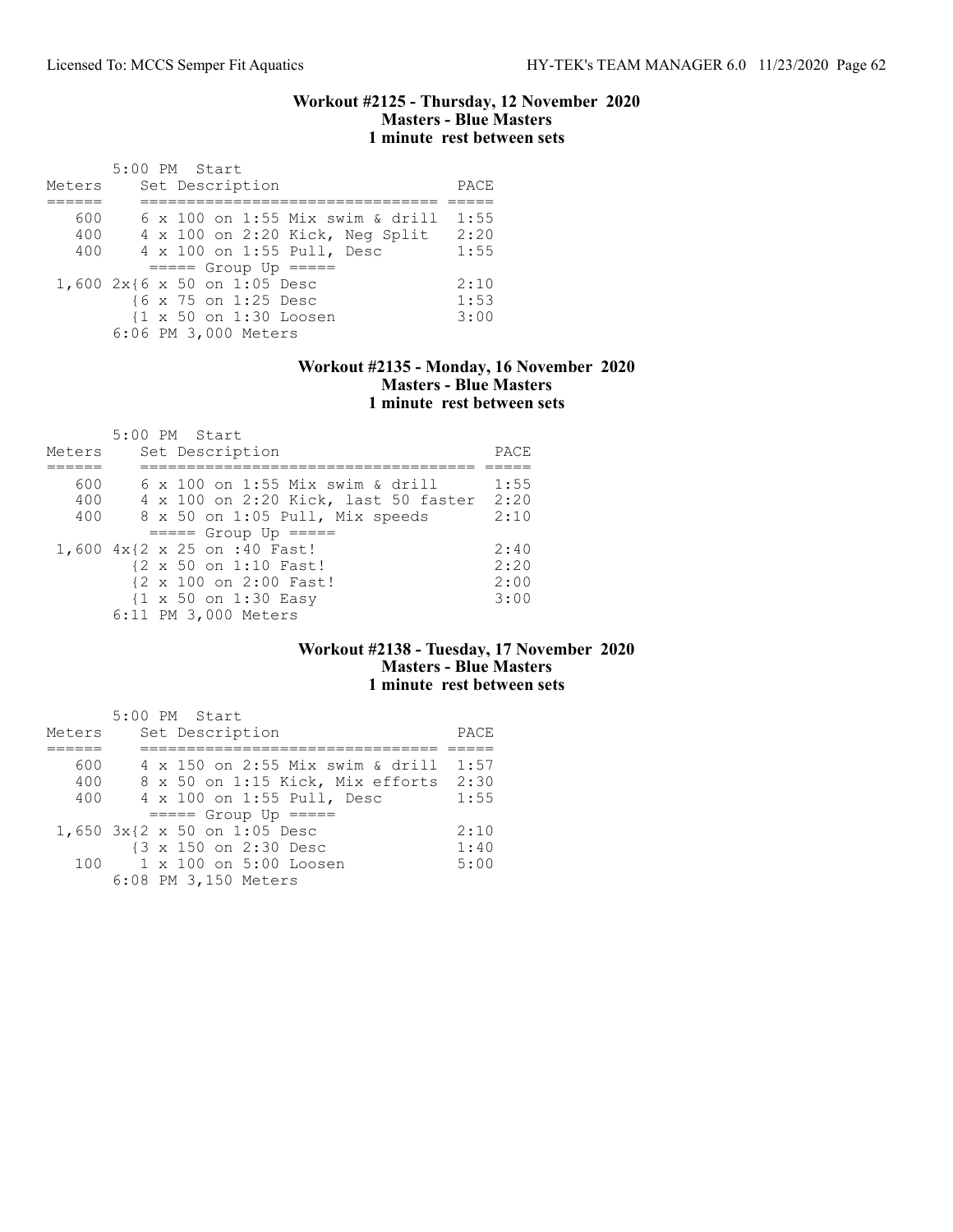### Workout #2141 - Wednesday, 18 November 2020 Masters - Blue Masters 1 minute rest between sets

|  | 5:00 PM Start<br>Meters Set Description |                                        | PACE |
|--|-----------------------------------------|----------------------------------------|------|
|  |                                         | 600 3 x 200 on 3:50 Mix swim & drill   | 1:55 |
|  |                                         | 400 4 x 100 on 2:20 Kick, Desc         | 2:20 |
|  |                                         | 400 8 x 50 on 1:05 Pull, faster evens  | 2:10 |
|  | $== == $ Group Up $== == $              |                                        |      |
|  | 200 4 x 50 on 1:05 Desc                 |                                        | 2:10 |
|  |                                         | 500 1 x 500 on 8:20 Neg Split          | 1:40 |
|  | 400 4 x 100 on 1:45 Desc                |                                        | 1:45 |
|  |                                         | 400 1 x 400 on 6:40 Neg Split          | 1:40 |
|  | 300 3 x 100 on 1:45 Desc                |                                        | 1:45 |
|  |                                         | 300 1 x 300 on 5:00 Neg Split          | 1:40 |
|  | 200 2 x 100 on 1:45 Desc                |                                        | 1:45 |
|  |                                         | 200 1 x 200 on 3:20 Neg Split          | 1:40 |
|  |                                         | 100 1 x 100 on 1:45 Last one, Fast one | 1:45 |
|  | 6:31 PM 4,000 Meters                    |                                        |      |

## Workout #2144 - Thursday, 19 November 2020 Masters - Blue Masters 1 minute rest between sets

| 5:00 PM Start<br>Meters Set Description | PACE |
|-----------------------------------------|------|
|                                         |      |
| 600 2 x 300 on 5:55 Mix swim & drill    | 1:58 |
| 400 8 x 50 on 1:15 Kick, mix speeds     | 2:30 |
| 400 4 x 100 on 1:55 Pull, Desc          | 1:55 |
| $====$ Group Up $====$                  |      |
| 100 4 x 25 on :40 Fast!                 | 2:40 |
| 800 $4 \times 200$ on $3:40$ Desc       | 1:50 |
| 400 2 x 200 on 3:30 Desc                | 1:45 |
| 200 1 x 200 on 4:00 Last one, fast one  | 2:00 |
| 100 1 x 100 on 5:00 Loosen              | 5:00 |
| 6:11 PM 3,000 Meters                    |      |

# Workout #2147 - Monday, 23 November 2020 Masters - Blue Masters 1 minute rest between sets

| $5:00$ PM Start<br>Meters Set Description          | PACE |
|----------------------------------------------------|------|
|                                                    |      |
| 500 1 x 500 on 9:00 Mix swim & Drill               | 1:48 |
| 500 1 x 500 on 9:00 Pull, mix speeds               | 1:48 |
| 400 4 x 100 on 2:20 Kick, mix in a fast 25 on each | 2:20 |
| ***** Group Up ******                              |      |
| 100 4 x 25 on :40 Speedy!                          | 2:40 |
| 400 8 x 50 on 1:05 Desc 1-4, 5-8                   | 2:10 |
| 200 1 x 200 on 4:00 Loosen, Get Ready              | 2:00 |
| $6006 \times 100$ on $3:00$ Test Yourself!!        | 3:00 |
| 300 1 x 300 on 6:00 Cool down                      | 2:00 |
| 6:15 PM 3,000 Meters                               |      |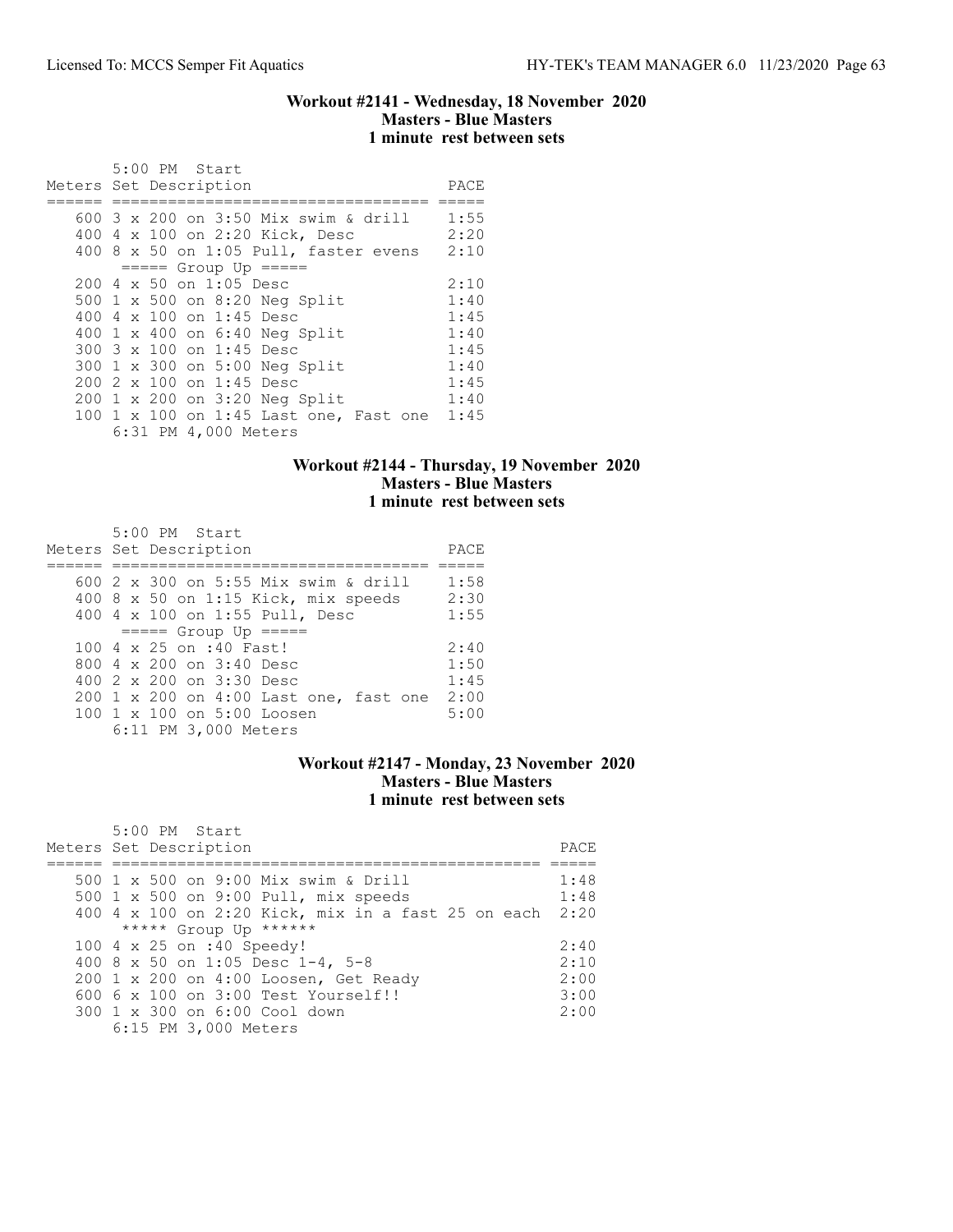### Workout #2150 - Tuesday, 24 November 2020 Masters - Blue Masters 1 minute rest between sets

|                                 | 5:00 PM Start |  |                            |                           |                                   |      |
|---------------------------------|---------------|--|----------------------------|---------------------------|-----------------------------------|------|
| Meters                          |               |  | Set Description            |                           |                                   | PACE |
|                                 |               |  |                            |                           |                                   |      |
| 600                             |               |  |                            |                           | 6 x 100 on 1:55 Mix swim & Drill  | 1:55 |
| 400                             |               |  |                            |                           | 8 x 50 on 1:05 Pull, Evens faster | 2:10 |
| 400                             |               |  |                            | 8 x 50 on 1:15 Kick, Desc |                                   | 2:30 |
|                                 |               |  | ***** Group Up ******      |                           |                                   |      |
| 1,800 1x{3 x 100 on 1:45 Steady |               |  |                            |                           |                                   | 1:45 |
|                                 |               |  | {1 x 200 on 3:40 Fast Pace |                           |                                   | 1:50 |
|                                 |               |  | {2 x 100 on 1:45 Steady    |                           |                                   | 1:45 |
|                                 |               |  | {2 x 200 on 3:40 Fast Pace |                           |                                   | 1:50 |
|                                 |               |  | {1 x 100 on 1:45 Steady    |                           |                                   | 1:45 |
|                                 |               |  | {3 x 200 on 3:40 Fast Pace |                           |                                   | 1:50 |
| 100                             |               |  | 1 x 100 on 5:00 Loosen     |                           |                                   | 5:00 |
|                                 |               |  | 6:13 PM 3,300 Meters       |                           |                                   |      |

## Workout #2153 - Wednesday, 25 November 2020 Masters - Blue Masters 1 minute rest between sets

| 5:00 PM Start<br>Meters Set Description          | PACE |
|--------------------------------------------------|------|
|                                                  |      |
| 600 3 x 200 on 3:50 Mix swim & Drill             | 1:55 |
| 400 4 x 100 on 2:20 Kick, Mix it up              | 2:20 |
| 400 8 x 50 on 1:05 Pull, Desc                    | 2:10 |
| ***** Group Up ******                            |      |
| $200 \text{ } 4 \text{ } \times 50$ on 1:05 Desc | 2:10 |
| 1,200 3 x 400 on 6:50 Desc / Neg Split           | 1:42 |
| 1,200 12 x 100 on 1:50 4 Easy, 4 Mod, 4 Fast     | 1:50 |
| 100 1 x 100 on 5:00 Loosen                       | 5:00 |
| 6:30 PM 4,100 Meters                             |      |

## Workout #2156 - Thursday, 26 November 2020 Masters - Blue Masters 1 minute rest between sets

|        | 5:00 PM Start |  |                      |                                       |      |
|--------|---------------|--|----------------------|---------------------------------------|------|
| Meters |               |  | Set Description      |                                       | PACE |
|        |               |  |                      |                                       |      |
| 600    |               |  |                      | 4 x 150 on 2:50 Mix swim & Drill 1:53 |      |
| 400    |               |  |                      | 8 x 50 on 1:20 Kick, Desc             | 2:40 |
| 400    |               |  |                      | 4 x 100 on 1:55 Pull, Build           | 1:55 |
|        |               |  |                      | ***** Group Up ******                 |      |
| 100    |               |  | 4 x 25 on :40 Fast!  |                                       | 2:40 |
|        |               |  |                      | 1,200 1x{3 x 100 on 1:50 Steady       | 1:50 |
|        |               |  |                      | {1 x 100 on 1:40 Fast Pace            | 1:40 |
|        |               |  |                      | {2 x 100 on 1:50 Steady               | 1:50 |
|        |               |  |                      | {2 x 100 on 1:40 Fast Pace            | 1:40 |
|        |               |  |                      | {1 x 100 on 1:50 Steady               | 1:50 |
|        |               |  |                      | {3 x 100 on 1:40 Fast Pace            | 1:40 |
| 100    |               |  | 1 x 100 on 2:15 Easy |                                       | 2:15 |
| 100    |               |  |                      | 1 x 100 on 3:00 Fast!                 | 3:00 |
| 100    |               |  |                      | 1 x 100 on 5:00 Loosen                | 5:00 |
|        |               |  | 6:13 PM 3,000 Meters |                                       |      |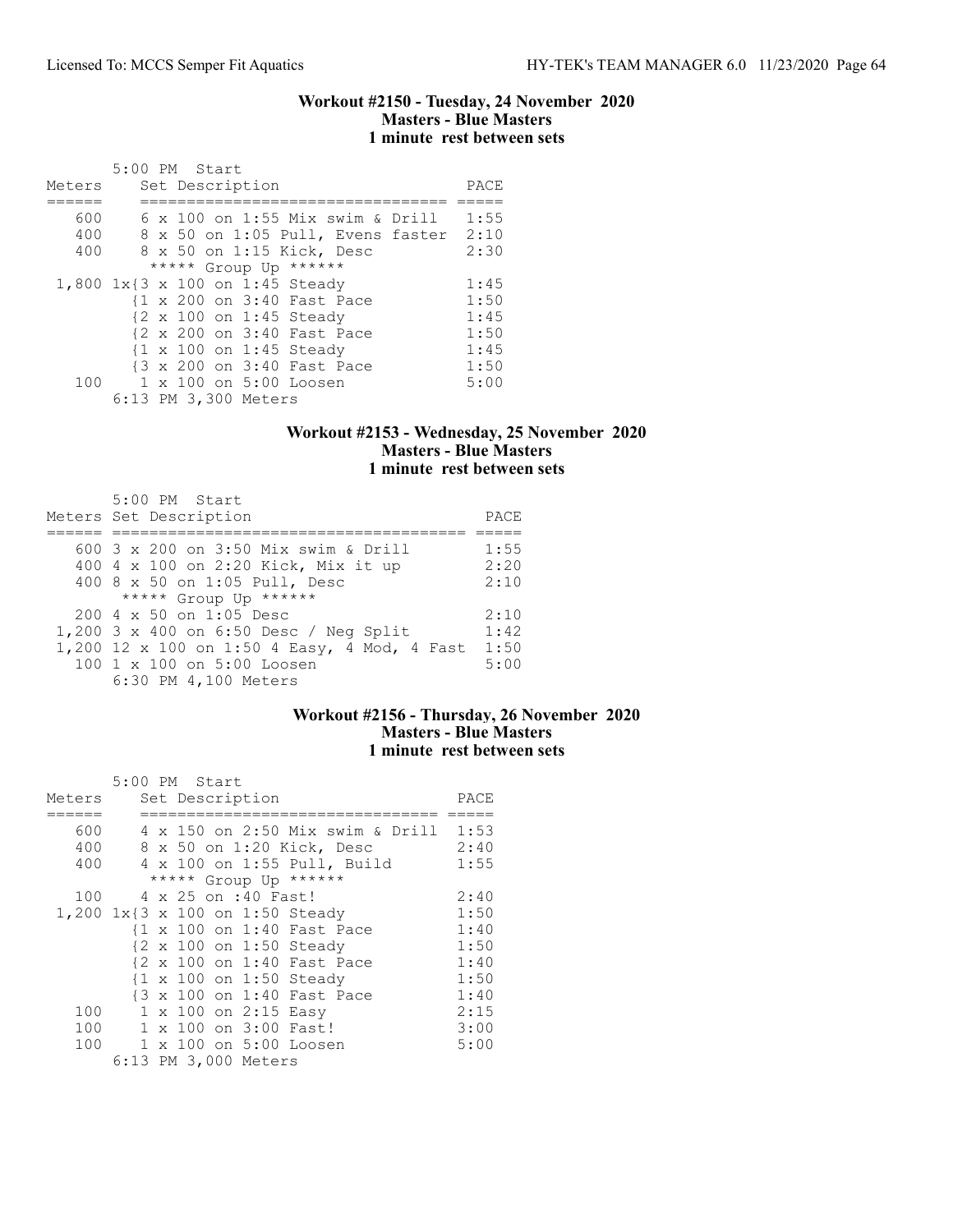### Workout #2169 - Monday, 30 November 2020 Masters - Blue Masters 1 minute rest between sets

|     | 5:00 PM Start<br>Meters Set Description | PACE |
|-----|-----------------------------------------|------|
|     |                                         |      |
|     | 600 2 x 300 on 5:55 Drill & Swim Mix    | 1:58 |
|     | 400 4 x 100 on 2:20 Kick, last 25 fast  | 2:20 |
|     | 400 4 x 100 on 1:55 Pull, Desc          | 1:55 |
|     | $-+--$ Group Up $-+-+-$                 |      |
|     | 100 4 x 25 on :40 Fast!                 | 2:40 |
|     | 600 $4 \times 150$ on 2:35 Desc         | 1:43 |
|     | 100 4 x 25 on :40 Fast!                 | 2:40 |
|     | 400 4 $\times$ 100 on 1:45 Desc         | 1:45 |
|     | 100 4 x 25 on :40 Fast!                 | 2:40 |
| 200 | 4 x 50 on 1:05 Desc                     | 2:10 |
|     | 100 1 x 100 on 5:00 Loosen              | 5:00 |
|     | 6:16 PM 3,000 Meters                    |      |

# Workout #2172 - Tuesday, 01 December 2020 Masters - Blue Masters 1 minute rest between sets

| 5:00 PM Start                                    |      |
|--------------------------------------------------|------|
| Meters Set Description                           | PACE |
|                                                  |      |
| 600 4 x 150 on 2:55 Drill & Swim Mix             | 1:57 |
| 400 4 x 100 on 2:20 Kick, Desc                   | 2:20 |
| 400 8 x 50 on 1:05 Pull, Desc                    | 2:10 |
| $-+--$ Group Up $-+-+-$                          |      |
| 100 4 x 25 on :40 Fast!                          | 2:40 |
| $200 \text{ } 4 \text{ } \times 50$ on 1:05 Desc | 2:10 |
| 1,200 8 x 150 on 2:45 2 Faster, 1 Easier         | 1:50 |
| 100 1 x 100 on 5:00 Loosen                       | 5:00 |
| 6:12 PM 3,000 Meters                             |      |

# Workout #2175 - Wednesday, 02 December 2020 Masters - Blue Masters 1 minute rest between sets

|        |  | 5:00 PM Start                         |      |
|--------|--|---------------------------------------|------|
| Meters |  | Set Description                       | PACE |
|        |  |                                       |      |
| 600    |  | 3 x 200 on 3:50 Drill & Swim Mix      | 1:55 |
| 400    |  | 8 x 50 on 1:15 Kick, Mix Speeds       | 2:30 |
| 400    |  | 4 x 100 on 1:55 Pull, Build Each      | 1:55 |
|        |  | $-+--$ Group Up $-+-+-$               |      |
| 200    |  | 4 x 50 on 1:05 Desc                   | 2:10 |
|        |  | 2,400 2x{4 x 150 on 2:40 Desc         | 1:47 |
|        |  | $\{1 \times 600$ on $10:15$ Neq Split | 1:42 |
| 100    |  | 1 x 100 on 5:00 Loosen                | 5:00 |
|        |  | 6:27 PM 4,100 Meters                  |      |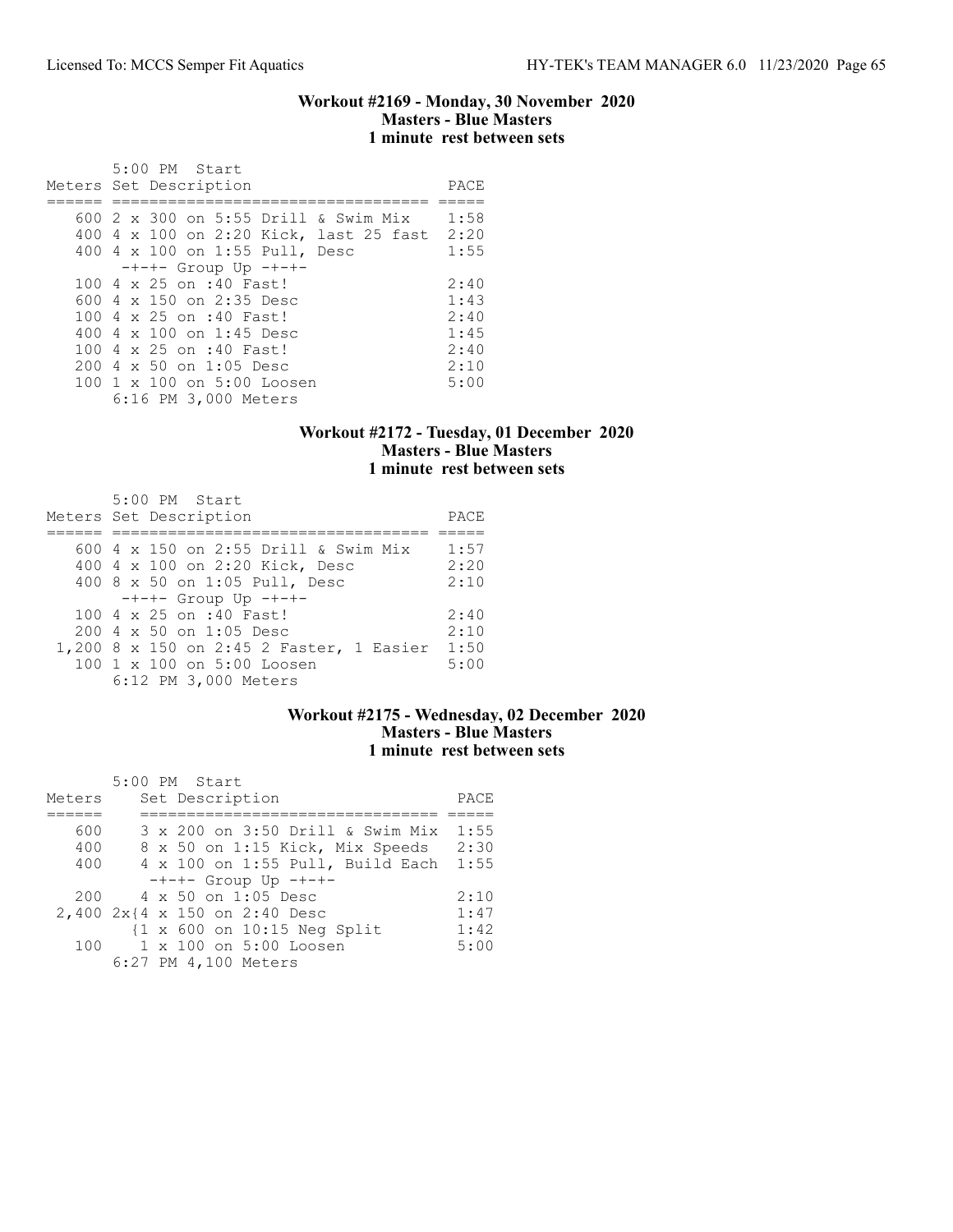### Workout #2178 - Thursday, 03 December 2020 Masters - Blue Masters 1 minute rest between sets

|        | 5:00 PM Start                            |      |
|--------|------------------------------------------|------|
| Meters | Set Description                          | PACE |
|        |                                          |      |
| 600    | 6 x 100 on 1:55 Drill & Swim Mix         | 1:55 |
| 400    | 8 x 50 on 1:15 Kick, Odds Faster         | 2:30 |
| 400    | 8 x 50 on 1:05 Pull, Evens Faster        | 2:10 |
|        | $-+--$ Group Up $-+-+-$                  |      |
|        | 1,500 2x{6 x 50 on 1:10 2 Fast, 1 Easier | 2:20 |
|        | {6 x 75 on 1:45 Hold Best Speed          | 2:20 |
| 100    | 1 x 100 on 5:00 Loosen                   | 5:00 |
|        | 6:15 PM 3,000 Meters                     |      |

### Workout #2181 - Monday, 07 December 2020 Masters - Blue Masters 1 minute rest between sets

| Meters | 5:00 PM Start<br>Set Description                 | PACE |
|--------|--------------------------------------------------|------|
|        |                                                  |      |
| 600    | 3 x 200 on 3:55 Swim and Drill                   | 1:58 |
| 400    | 8 x 50 on 1:15 Kick, as desired                  | 2:30 |
| 400    | 4 x 100 on 1:55 Pull, Desc                       | 1:55 |
|        | $=-=-5$ Group Up $=-=-5$                         |      |
| 100    | 4 x 25 on :40 Fast!                              | 2:40 |
|        | 1,100 2x{6 x 75 on 2:00 Fast!                    | 2:40 |
|        | $\{1 \times 100 \text{ on } 2:15 \text{ Easy}\}$ | 2:15 |
| 300    | 4 x 75 on 2:00 4 more fast ones!                 | 2:40 |
| 100    | $1 \times 100$ on $5:00$ Loosen                  | 5:00 |
|        | 6:21 PM 3,000 Meters                             |      |

# Workout #2184 - Tuesday, 08 December 2020 Masters - Blue Masters 1 minute rest between sets

| 5:00 PM Start<br>Meters Set Description                                                                             | PACE                 |
|---------------------------------------------------------------------------------------------------------------------|----------------------|
| 600 $2 \times 300$ on 5:55 Swim and Drill<br>400 8 x 50 on 1:15 Kick, Desc                                          | 1:58<br>2:30         |
| 400 4 x 100 on 1:55 Pull, Neg Split<br>$=-=-5$ Group Up $=-=-5$<br>$200 \text{ } 4 \text{ } \times 50$ on 1:05 Desc | 1:55<br>2:10         |
| 800 $4 \times 200$ on $3:30$ Desc<br>400 2 x 200 on 3:40 Desc<br>200 1 x 200 on 4:00 Last one fast one              | 1:45<br>1:50<br>2:00 |
| 100 1 x 100 on 5:00 Loosen<br>6:13 PM 3,100 Meters                                                                  | 5:00                 |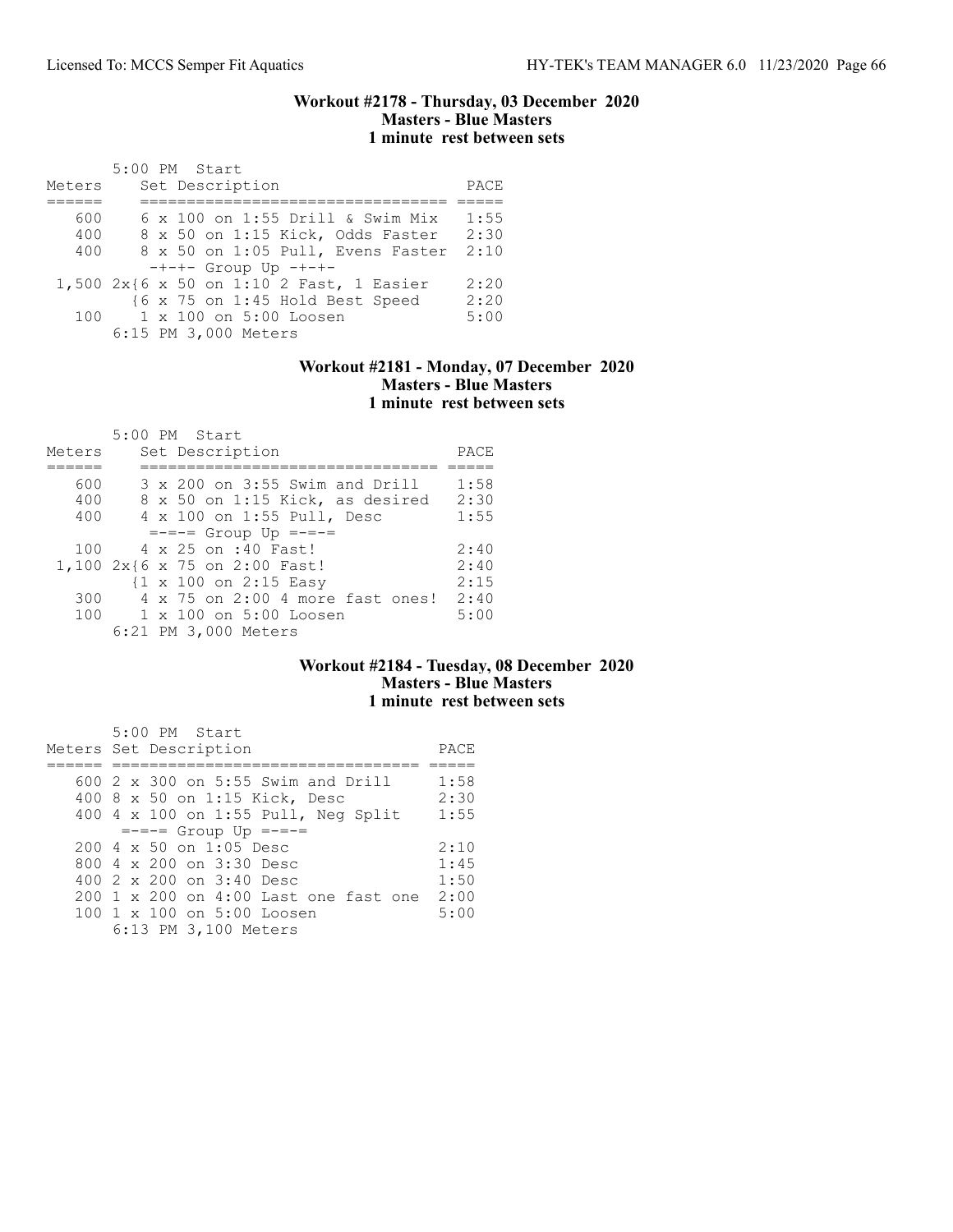### Workout #2187 - Wednesday, 09 December 2020 Masters - Blue Masters 1 minute rest between sets

| 5:00 PM Start<br>Meters Set Description          | PACE |
|--------------------------------------------------|------|
|                                                  |      |
| $600$ 4 x 150 on 2:50 Swim and Drill             | 1:53 |
| 400 4 x 100 on 2:20 Kick, last 25 faster         | 2:20 |
| 400 8 x 50 on 1:05 Pull, Odds Faster             | 2:10 |
| $=-=-5$ Group Up $=-=-5$                         |      |
| $200 \text{ } 4 \text{ } \times 50$ on 1:05 Desc | 2:10 |
| 800 2 x 400 on 6:40 Desc and/or Neg Split        | 1:40 |
| 800 8 x 100 on 1:45 Desc                         | 1:45 |
| 800 2 x 400 on $6:55$ Desc and/or Neq Split      | 1:44 |
| 100 1 x 100 on 5:00 Loosen                       | 5:00 |
| 6:30 PM 4,100 Meters                             |      |

### Workout #2190 - Thursday, 10 December 2020 Masters - Blue Masters 1 minute rest between sets

|        | $5:00$ PM Start                        |      |
|--------|----------------------------------------|------|
| Meters | Set Description                        | PACE |
|        |                                        |      |
| 600    | $6 \times 100$ on 1:55 Swim and Drill  | 1:55 |
| 400    | 4 x 100 on 2:20 Kick, Desc             | 2:20 |
| 400    | 8 x 50 on 1:05 Pull, Mix Efforts       | 2:10 |
|        | $=-=-5$ Group Up $=-=-5$               |      |
| 100    | 4 x 25 on :40 Fast!                    | 2:40 |
|        | 1,500 1x{5 x 100 on 1:40 Steady Effort | 1:40 |
|        | {4 x 100 on 1:45 Last 25 Fast          | 1:45 |
|        | {3 x 100 on 1:50 Last 50 Fast          | 1:50 |
|        | {2 x 100 on 1:55 Last 75 Fast          | 1:55 |
|        | {1 x 100 on 3:00 Best Effort           | 3:00 |
|        | 6:06 PM 3,000 Meters                   |      |

# Workout #2211 - Monday, 14 December 2020 Masters - Blue Masters 1 minute rest between sets

| 5:00 PM Start                             |      |
|-------------------------------------------|------|
| Meters Set Description                    | PACE |
| 600 4 x 150 on 2:50 Drill & Swim          | 1:53 |
| 400 8 x 50 on 1:15 Kick, Desc             | 2:30 |
| 400 8 x 50 on 1:05 Pull, Mix Efforts 2:10 |      |
| $--- -$ Group Up $---$                    |      |
| 100 4 x 25 on :40 Fast!                   | 2:40 |
| 600 4 x 150 on 2:50 last 100 fast         | 1:53 |
| 50 1 x 50 on 1:30 Loosen                  | 3:00 |
| 400 4 x 100 on 2:10 2 Fast, 1 Easier      | 2:10 |
| 50 1 x 50 on 1:30 Loosen                  | 3:00 |
| 400 8 x 50 on 1:05 2 Fast, 1 Easier       | 2:10 |
| 100 1 x 100 on 5:00 Loosen                | 5:00 |
| 6:22 PM 3,100 Meters                      |      |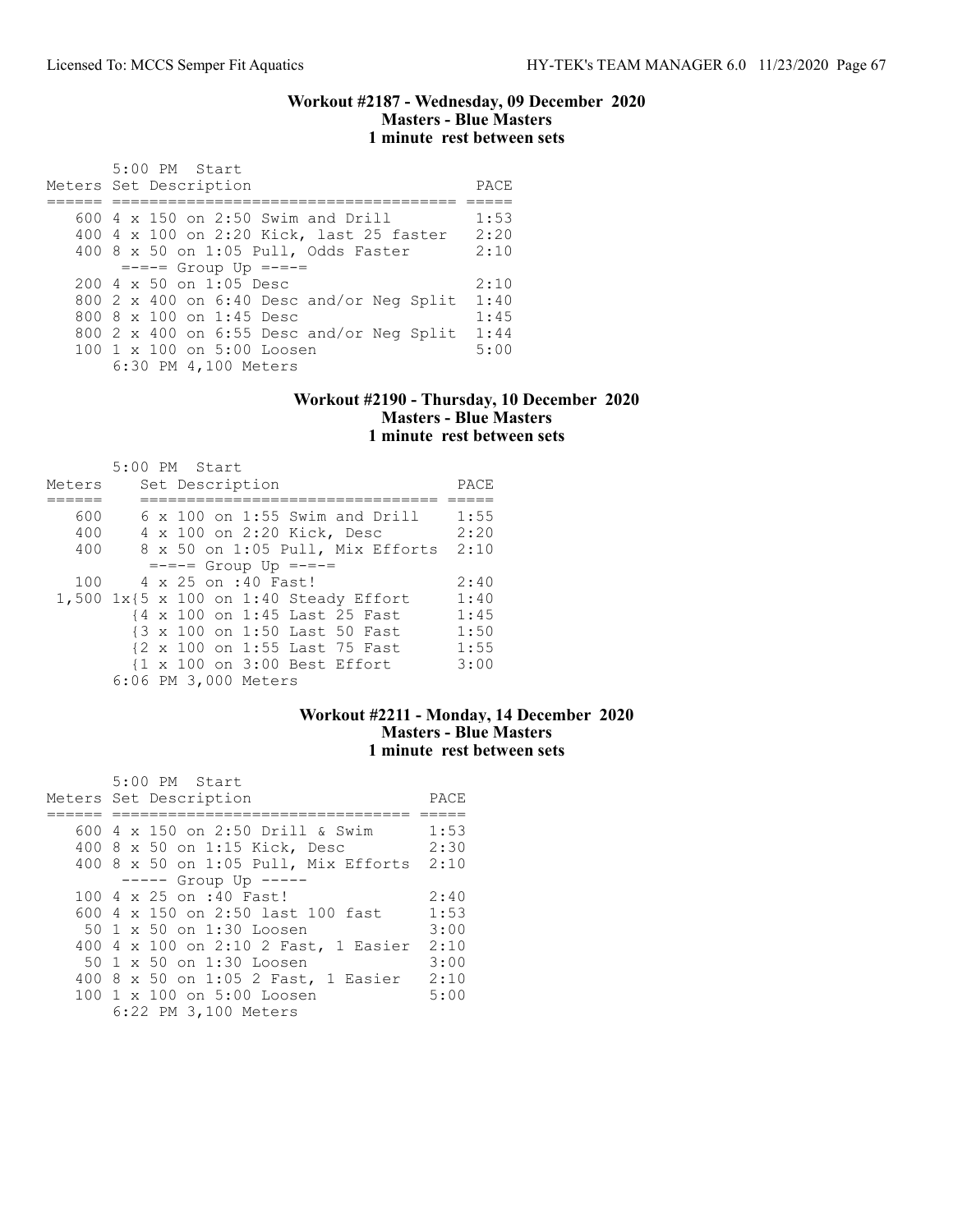### Workout #2214 - Tuesday, 15 December 2020 Masters - Blue Masters 1 minute rest between sets

|        |  | 5:00 PM Start                           |      |
|--------|--|-----------------------------------------|------|
| Meters |  | Set Description                         | PACE |
|        |  |                                         |      |
| 600    |  | 3 x 200 on 3:50 Swim & Drill            | 1:55 |
| 400    |  | 4 x 100 on 2:20 Kick, last 25 fast 2:20 |      |
| 400    |  | 8 x 50 on 1:05 Pull, Desc               | 2:10 |
|        |  | ***** Group Up *****                    |      |
| 200    |  | 4 x 50 on 1:05 Desc                     | 2:10 |
|        |  | 1,200 1x{3 x 100 on 1:55 Steady         | 1:55 |
|        |  | {1 x 100 on 1:40 Fast Pace              | 1:40 |
|        |  | {2 x 100 on 1:55 Steady                 | 1:55 |
|        |  | {2 x 100 on 1:40 Fast Pace              | 1:40 |
|        |  | {1 x 100 on 1:55 Steady                 | 1:55 |
|        |  | {3 x 100 on 1:40 Fast Pace              | 1:40 |
| 50     |  | 1 x 50 on 1:30 Easy                     | 3:00 |
| 100    |  | 1 x 100 on 3:00 Best Effort             | 3:00 |
| 100    |  | 1 x 100 on 5:00 Loosen                  | 5:00 |
|        |  | 6:15 PM 3,050 Meters                    |      |

## Workout #2217 - Wednesday, 16 December 2020 Masters - Blue Masters 1 minute rest between sets

| 5:00 PM Start<br>Meters Set Description                                                                                                                                                                                                                             | PACE                                                         |
|---------------------------------------------------------------------------------------------------------------------------------------------------------------------------------------------------------------------------------------------------------------------|--------------------------------------------------------------|
| 600 2 x 300 on 6:00 Swim & Drill<br>400 8 x 50 on 1:20 Kick, mix efforts 2:40<br>400 4 x 100 on 1:55 Pull, build<br>***** Group Up *****                                                                                                                            | 2:00<br>1:55                                                 |
| 200 4 x 50 on 1:05 Desc<br>200 2 x 100 on 1:50 Desc<br>900 3 x 300 on 5:20 Desc<br>200 2 x 100 on 1:50 Desc<br>600 $2 \times 300$ on $5:15$ Desc<br>200 2 x 100 on 1:50 Desc<br>300 1 x 300 on 5:10 Neg Split<br>100 1 x 100 on 5:00 Loosen<br>6:36 PM 4,100 Meters | 2:10<br>1:50<br>1:47<br>1:50<br>1:45<br>1:50<br>1:43<br>5:00 |

# Workout #2220 - Thursday, 17 December 2020 Masters - Blue Masters 1 minute rest between sets

|        | 5:00 PM Start                |      |
|--------|------------------------------|------|
| Meters | Set Description              | PACE |
|        |                              |      |
| 600    | 6 x 100 on 1:55 Swim & Drill | 1:55 |
| 400    | 4 x 100 on 2:20 Kick, build  | 2:20 |
| 400    | 4 x 100 on 1:55 Pull, Desc   | 1:55 |
|        | ***** Group Up *****         |      |
|        | 1,800 2x{4 x 50 on 1:05 Desc | 2:10 |
|        | {4 x 75 on 1:25 Desc         | 1:53 |
|        | {4 x 100 on 1:45 Desc        | 1:45 |
|        | 100 1 x 100 on 5:00 Loosen   | 5:00 |
|        | 6:13 PM 3,300 Meters         |      |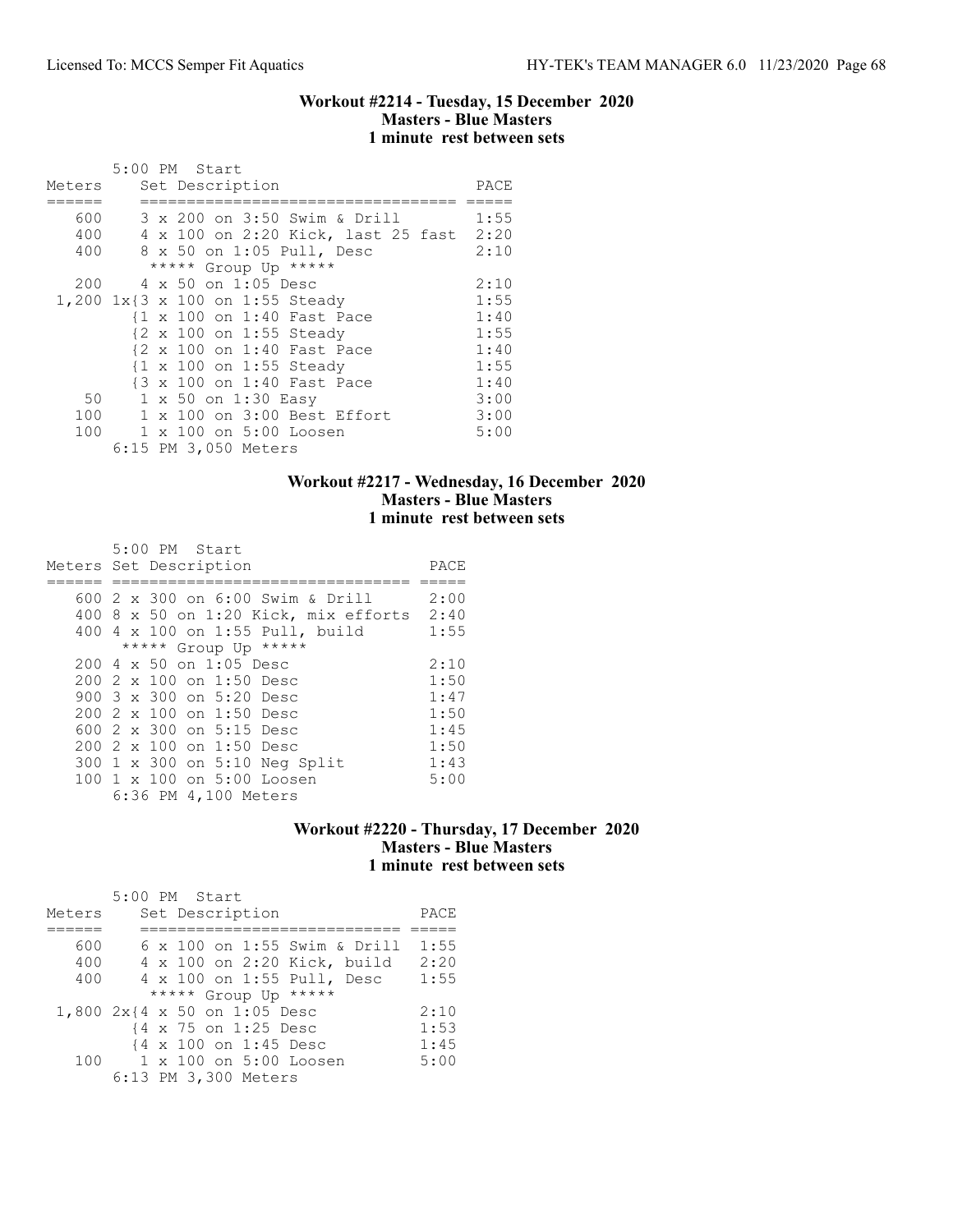### Workout #2225 - Monday, 21 December 2020 Masters - Blue Masters 1 minute rest between sets

|        | 5:00 PM Start                           |      |
|--------|-----------------------------------------|------|
| Meters | Set Description                         | PACE |
|        |                                         |      |
| 600    | 6 x 100 on 1:55 Swim & Drill            | 1:55 |
| 400    | 4 x 100 on 2:20 Kick, build             | 2:20 |
| 400    | 8 x 50 on 1:05 Pull, Desc               | 2:10 |
|        | ***** Group Up *****                    |      |
| 100    | 4 x 25 on :40 Fast!                     | 2:40 |
|        | 1,400 2x{4 x 100 on 1:50 Desc, #4 Best! | 1:50 |
|        | {4 x 50 on 1:05 Desc, #4 Best!          | 2:10 |
|        | {4 x 25 on :45 Fast                     | 3:00 |
| 100    | 1 x 100 on 5:00 Loosen                  | 5:00 |
|        | 6:14 PM 3,000 Meters                    |      |

### Workout #2228 - Tuesday, 22 December 2020 Masters - Blue Masters 1 minute rest between sets

| 5:00 PM Start                         |      |
|---------------------------------------|------|
| Meters Set Description                | PACE |
|                                       |      |
| 600 4 x 150 on 2:55 Swim & Drill      | 1:57 |
| $400$ 8 x 50 on 1:20 Kick, as desired | 2:40 |
| 400 4 x 100 on 1:55 Pull, Build       | 1:55 |
| ***** Group Up *****                  |      |
| 200 4 x 50 on 1:05 Desc               | 2:10 |
| 1,350 9 x 150 on 2:40 Desc            | 1:47 |
| 100 1 x 100 on 5:00 Loosen            | 5:00 |
| 6:10 PM 3,050 Meters                  |      |

## Workout #2231 - Wednesday, 23 December 2020 Masters - Blue Masters 1 minute rest between sets

| Meters | 5:00 PM Start<br>Set Description           | PACE |
|--------|--------------------------------------------|------|
| 600    | 3 x 200 on 3:50 Swim & Drill               | 1:55 |
| 400    | 4 x 100 on 2:20 Kick, faster in the middle | 2:20 |
| 400    | 8 x 50 on 1:05 Pull, neg split             | 2:10 |
|        | ***** Group Up *****                       |      |
| 100    | 4 x 25 on :40 Fast!                        | 2:40 |
|        | 2,600 2x{1 x 500 on 9:00 Neg Split         | 1:48 |
|        | {2 x 200 on 3:30 Desc                      | 1:45 |
|        | {4 x 100 on 1:40 Desc                      | 1:40 |
|        | 100 1 x 100 on 5:00 Loosen                 | 5:00 |
|        | 6:30 PM 4,200 Meters                       |      |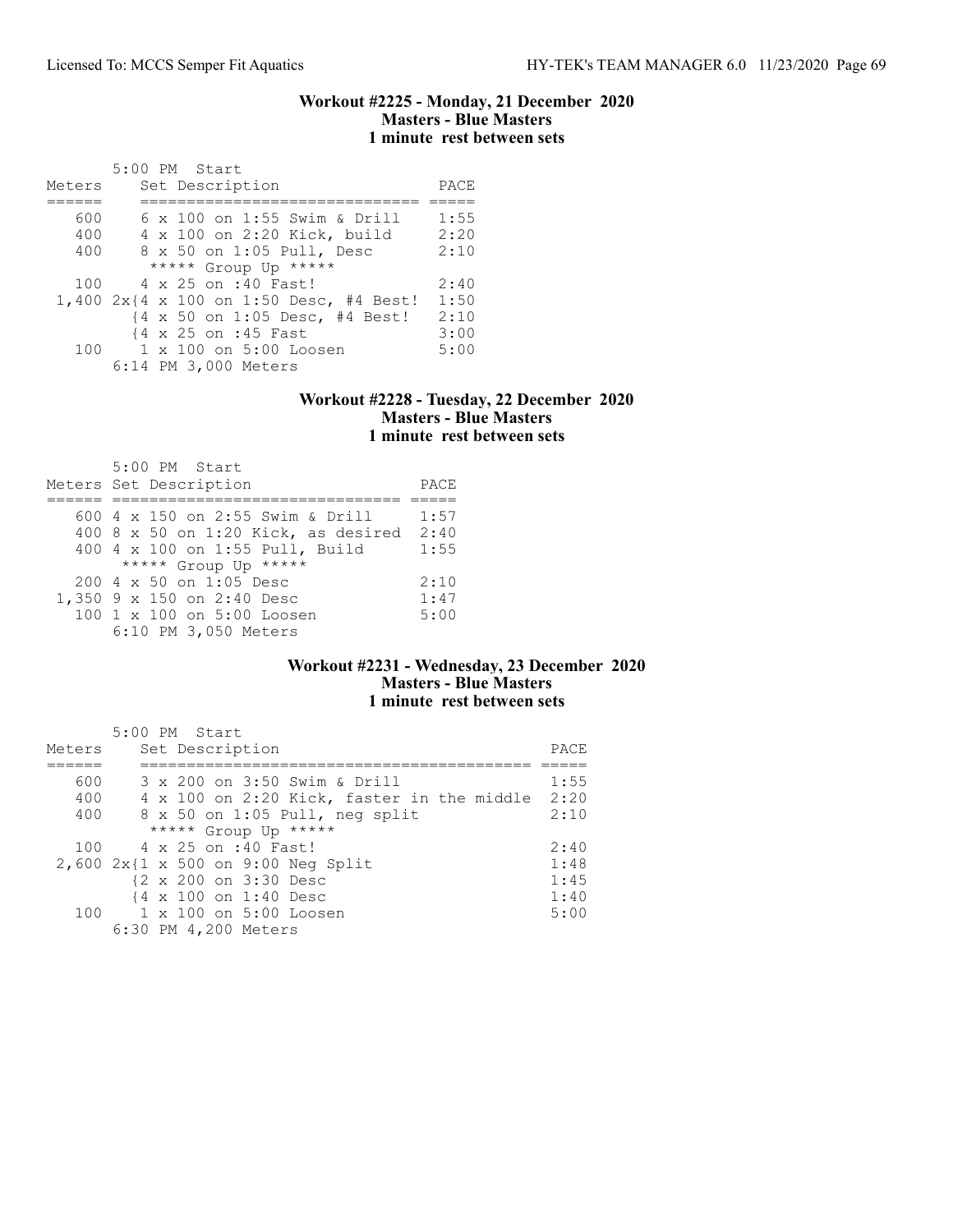### Workout #2234 - Thursday, 24 December 2020 Masters - Blue Masters 1 minute rest between sets

 5:00 PM Start Meters Set Description PACE ====== ============================ ===== 600 2 x 300 on 5:55 Swim & Drill 1:58 400 8 x 50 on 1:20 Kick, Desc 2:40 400 4 x 100 on 1:55 Pull, Desc 1:55 \*\*\*\*\* Group Up \*\*\*\*\* 400 2 x 200 on 3:50 Desc 1:55<br>400 2 x 200 on 3:40 Desc 1:50 400 2 x 200 on 3:40 Desc 1:50 400 2 x 200 on 3:30 Desc 1:45 400 2 x 200 on 3:20 Desc 1:40<br>100 1 x 100 on 5:00 Loosen 5:00 100 1 x 100 on 5:00 Loosen 6:13 PM 3,100 Meters

### Workout #2238 - Monday, 28 December 2020 Masters - Blue Masters 1 minute 15 seconds rest between sets

| Meters Set Description |  |  | 5:00 PM Start           |                            |                                         | PACE |
|------------------------|--|--|-------------------------|----------------------------|-----------------------------------------|------|
|                        |  |  |                         |                            |                                         |      |
|                        |  |  |                         |                            | 600 4 x 150 on 2:55 Swim and Drill 1:57 |      |
| 400                    |  |  |                         | 4 x 100 on 2:15 Kick       |                                         | 2:15 |
|                        |  |  | 400 8 x 50 on 1:05 Pull |                            |                                         | 2:10 |
|                        |  |  |                         | ##### Group Up #####       |                                         |      |
|                        |  |  | 100 4 x 25 on :40 Fast  |                            |                                         | 2:40 |
| 400                    |  |  | 8 x 50 on 1:00 Desc     |                            |                                         | 2:00 |
| 100                    |  |  | 4 x 25 on :40 Fast      |                            |                                         | 2:40 |
|                        |  |  | 300 6 x 50 on 1:00 Desc |                            |                                         | 2:00 |
|                        |  |  | 100 4 x 25 on :40 Fast  |                            |                                         | 2:40 |
| 200                    |  |  | 4 x 50 on 1:00 Desc     |                            |                                         | 2:00 |
| 100                    |  |  | 4 x 25 on :40 Fast      |                            |                                         | 2:40 |
| 100                    |  |  | 2 x 50 on 1:00 Desc     |                            |                                         | 2:00 |
| 100                    |  |  | 4 x 25 on :40 Fast      |                            |                                         | 2:40 |
|                        |  |  |                         | 100 1 x 100 on 5:00 Loosen |                                         | 5:00 |
|                        |  |  |                         | 6:27 PM 3,000 Meters       |                                         |      |

### Workout #2241 - Tuesday, 29 December 2020 Masters - Blue Masters 1 minute rest between sets

|        | 5:00 PM Start                         |      |
|--------|---------------------------------------|------|
| Meters | Set Description                       | PACE |
|        |                                       |      |
| 600    | $6 \times 100$ on 1:55 Swim and Drill | 1:55 |
| 400    | 8 x 50 on 1:20 Kick, odds faster      | 2:40 |
| 400    | 8 x 50 on 1:05 Pull, evens faster     | 2:10 |
|        | $\#$ #### Group Up #####              |      |
|        | 100 4 x 25 on :40 Fast                | 2:40 |
|        | 1,600 2x{4 x 50 on 1:05 Desc          | 2:10 |
|        | {3 x 200 on 3:30 Desc                 | 1:45 |
| 100    | 1 x 100 on 5:00 Loosen                | 5:00 |
|        | 6:15 PM 3,200 Meters                  |      |